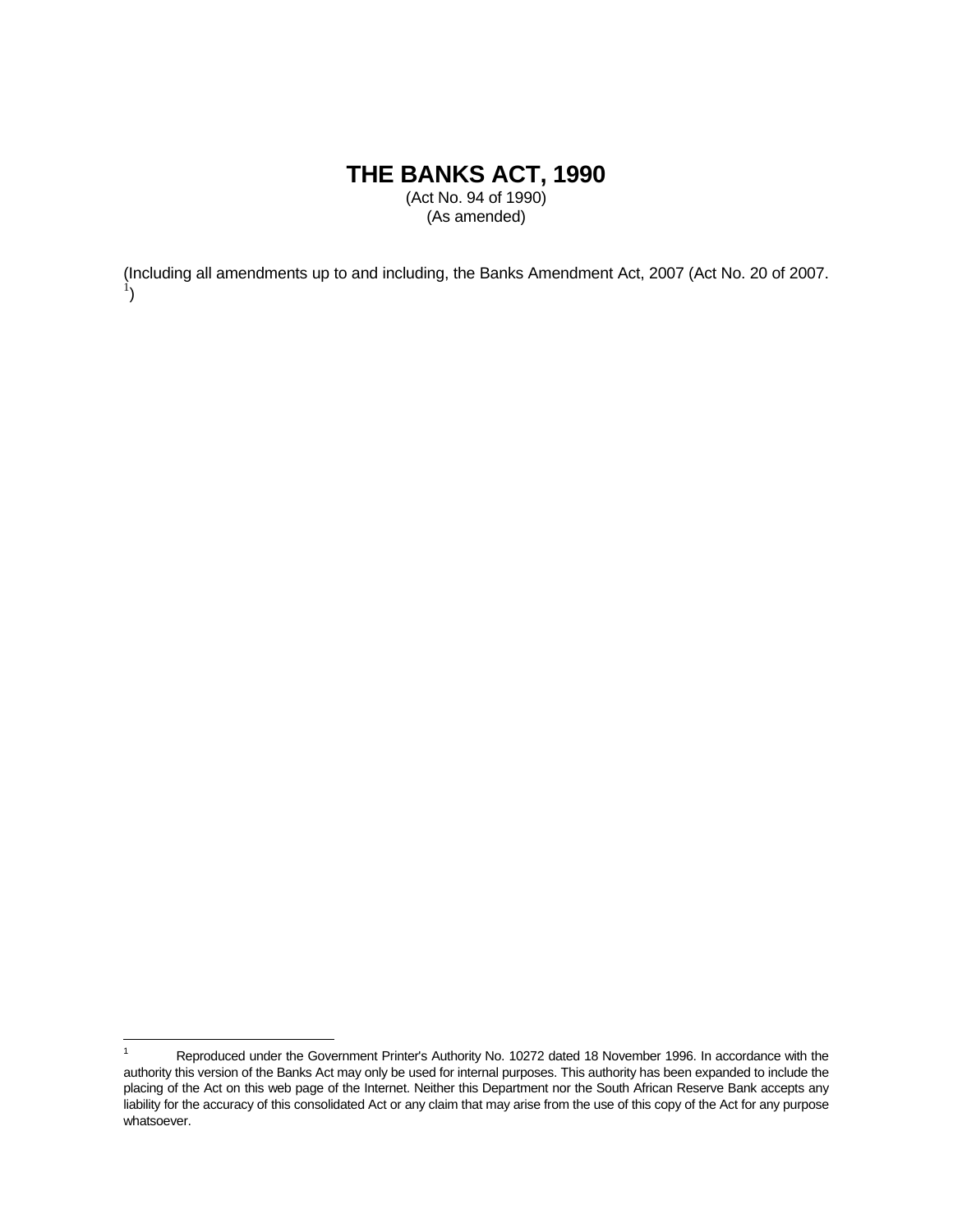## **THE BANKS ACT, 1990**

#### **To provide for the regulation and supervision of the business of public companies taking deposits from the public; and to provide for matters connected therewith.**

BE IT ENACTED by the State President and the Parliament of the Republic of South Africa, as follows :-

\_\_\_\_\_\_\_\_\_\_\_\_\_\_\_\_\_\_\_\_\_\_\_\_\_\_

## **ARRANGEMENT OF SECTIONS**

#### **CHAPTER I INTERPRETATION AND APPLICATION OF ACT**

#### **Section:**

- 1. Definitions
- 2. Exclusions from application of Act

## **CHAPTER II**

## **ADMINISTRATION OF ACT**

- 3. Office for Banks
- 4. Registrar and Deputy Registrar of Banks
- 5. Delegation of powers and assignment of functions by Registrar
- 6. Powers of inspection of, and guidelines by, Registrar
- 7. Furnishing of information by banks and controlling companies
- 8. Power of Registrar to extend certain periods
- 9. Review of decisions of Registrar
- 10. Annual report by Registrar

## **CHAPTER III**

## **AUTHORIZATION TO ESTABLISH, AND REGISTRATION AND CANCELLATION OF REGISTRATION OF, BANKS**

- 11. Registration a prerequisite for conducting business of bank
- 12. Application for authorization to establish bank
- 13. Granting or refusal of application for authorization
- 14. Revocation of authorization
- 15. Formation of certain companies prohibited except with approval of Registrar
- 16. Application for registration as bank
- 17. Granting or refusal of application for registration
- 18. Conditions of registration
- 18A. Branches of foreign institutions
- 18B. Cancellation or suspension of authorization by Registrar and notice by Registrar of intention to cancel or suspend authorization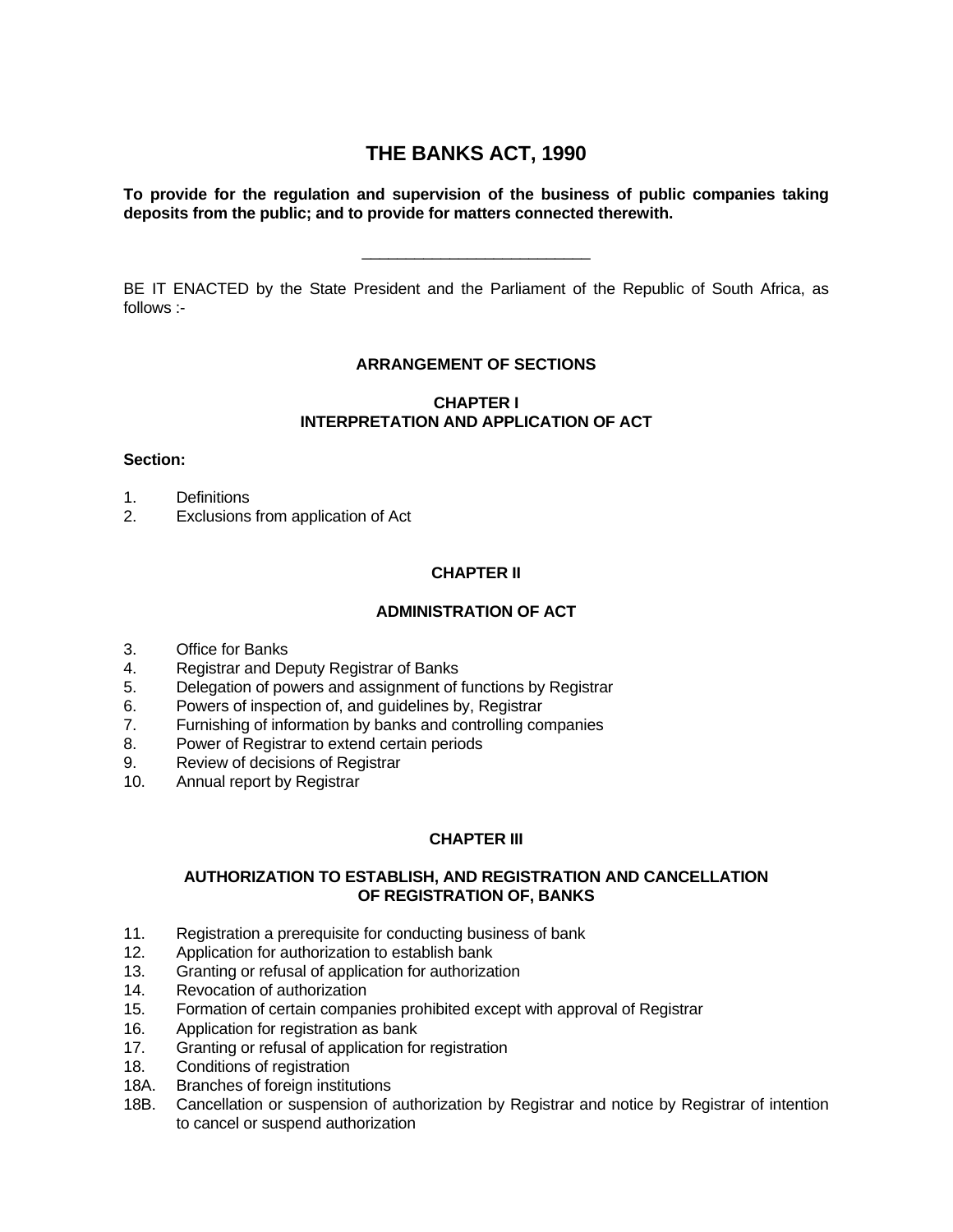- 19. Repealed
- 20. Repealed
- 21. Untrue information in connection with applications
- 22. Use of name of bank
- 23. Cancellation or suspension of registration by Registrar
- 24. Notice by Registrar of intention to cancel or suspend registration
- 25. Cancellation or suspension of registration by court
- 26. Restriction by Registrar of activities of bank
- 27. Cancellation of registration at request of bank
- 28. Cancellation of registration upon winding-up
- 29. Withdrawal of suspension or restriction
- 30. Publication of information relating to banks, controlling companies, eligible institutions and representative offices of foreign institutions and the keeping of records by the Registrar
- 31. Date on which registration lapses
- 32. Repayment of deposits upon lapse of registration
- 33. Reregistration in terms of this Act
- 33A. Reregistration after commencement of Banks Amendment Act, 1994
- 34. Representative offices of foreign institutions
- 35. Annual licence

## **CHAPTER IV**

## **SHAREHOLDING IN, AND REGISTRATION OF CONTROLLING COMPANIES IN RESPECT OF, BANKS**

- 36. Repealed
- 37. Permission for acquisition of shares in bank or controlling company
- 38. Registration of shares in name of nominees
- 39. Furnishing of information by shareholders
- 40. Absence of wrongful intent
- 41. Effects of registration of shares contrary to Act
- 42. Restriction of right to control bank
- 43. Application for registration as controlling company
- 44. Granting or refusal of application for registration as controlling company
- 45. Cancellation by Registrar of registration of controlling company
- 46. Cancellation by court of registration of controlling company
- 47. Cancellation of registration at request of controlling company
- 48. Lapse of registration of controlling company upon cancellation of registration of bank
- 49. Date on which registration of controlling company lapses
- 50. Investments and loans and advances by controlling companies

## **CHAPTER V**

#### **FUNCTIONING OF BANKS AND CONTROLLING COMPANIES WITH REFERENCE TO COMPANIES ACT**

- 51. Application of Companies Act to banks and controlling companies
- 52. Subsidiaries, branch offices, other interests and representative offices of banks and controlling companies
- 53. Disclosure by banks and controlling companies of interest in subsidiaries, trusts and other undertakings
- 54. Compromises, amalgamations, arrangements and affected transactions
- 55. Reconstruction within group of companies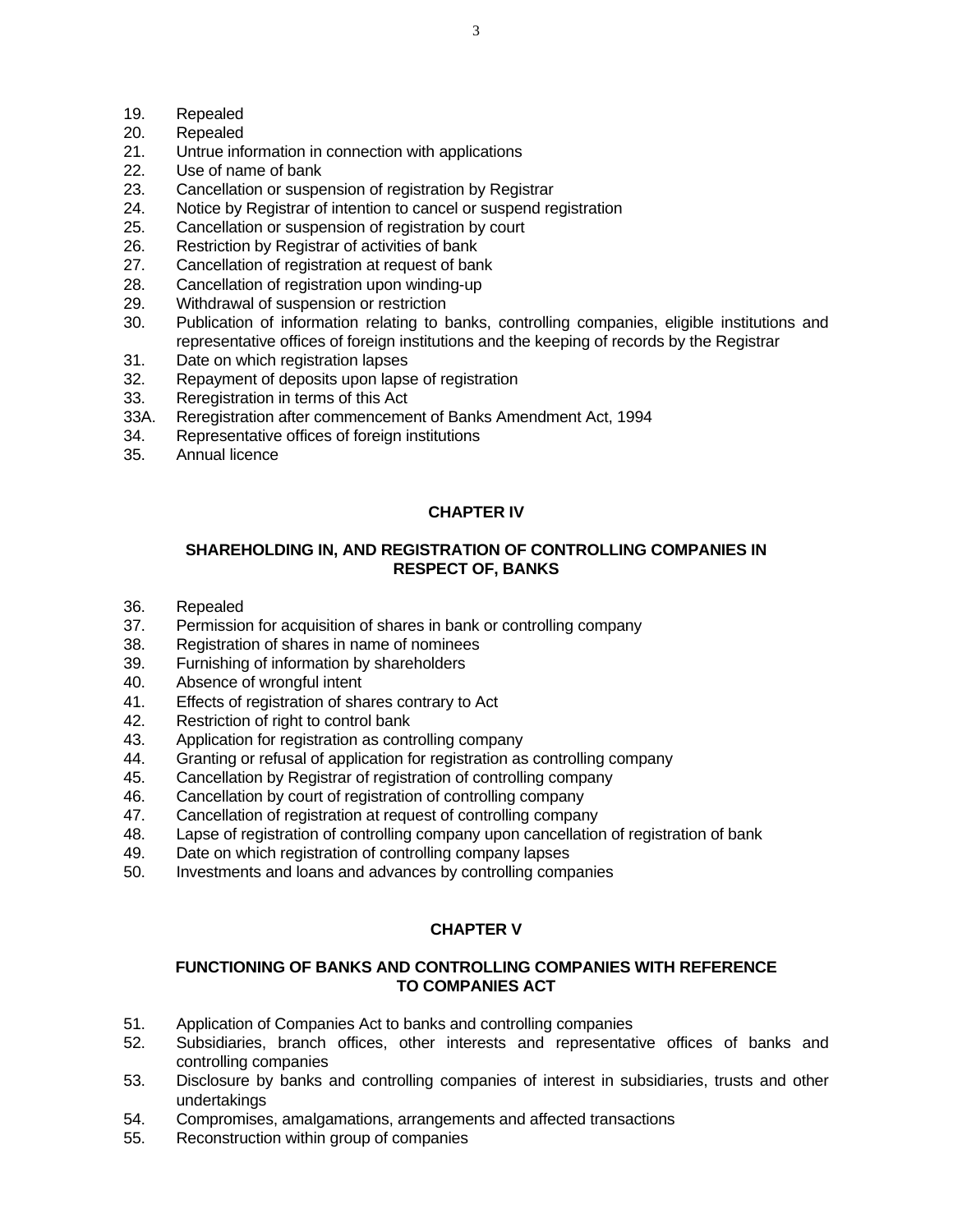- 56. Alteration of memorandum of association or articles of association, and change of name
- 57. Alteration of memorandum of association or articles of association in accordance with direction of Registrar
- 58. Information regarding directors and officers
- 59. Returns regarding shareholders
- 60. Directors and officers of bank or controlling company
- 60A. Compliance function
- 60B. Corporate governance
- 61. Appointment of auditor
- 62. Appointment of auditor by Registrar
- 63. Functions of auditor in relation to Registrar
- 64. Audit committee
- 64A. Risk and capital management committee
- 64B. Directors' affairs committee
- 65. Forwarding of certain notices, reports, returns and financial statements to Registrar
- 66. Disclosure of issued share capital
- 67. Disclosure of names of certain shareholders
- 68. Special provisions relating to winding-up or judicial management of bank
- 69. Appointment of curator to bank
- 69A. Investigation of affairs of bank under curatorship

## **CHAPTER VI**

## **PRUDENTIAL REQUIREMENTS**

- 70. Minimum share capital and unimpaired reserve funds
- 70A. Minimum capital and reserve funds in respect of banking group
- 71. Repealed
- 72. Minimum liquid assets
- 73. Concentration risk
- 74. Failure or inability to comply with prudential requirements
- 75. Returns

## **CHAPTER VII**

## **PROVISIONS RELATING TO ASPECTS OF THE CONDUCT OF THE BUSINESS OF A BANK**

- 76. Restriction on investments in immovable property and shares, and on loans and advances to certain subsidiaries
- 77. Restriction on investments with, and loans and advances to, certain associates
- 78. Undesirable practices
- 79. Shares, debentures, negotiable certificates of deposit, share warrants and promissory notes or similar instruments
- 80. Limitation on certain activities of banks

## **CHAPTER VIII**

## **CONTROL OF CERTAIN ACTIVITIES OF UNREGISTERED PERSONS**

- 81. Order prohibiting anticipated or actual contraventions of certain provisions of Act
- 82. Registrar's power to exact information from unregistered persons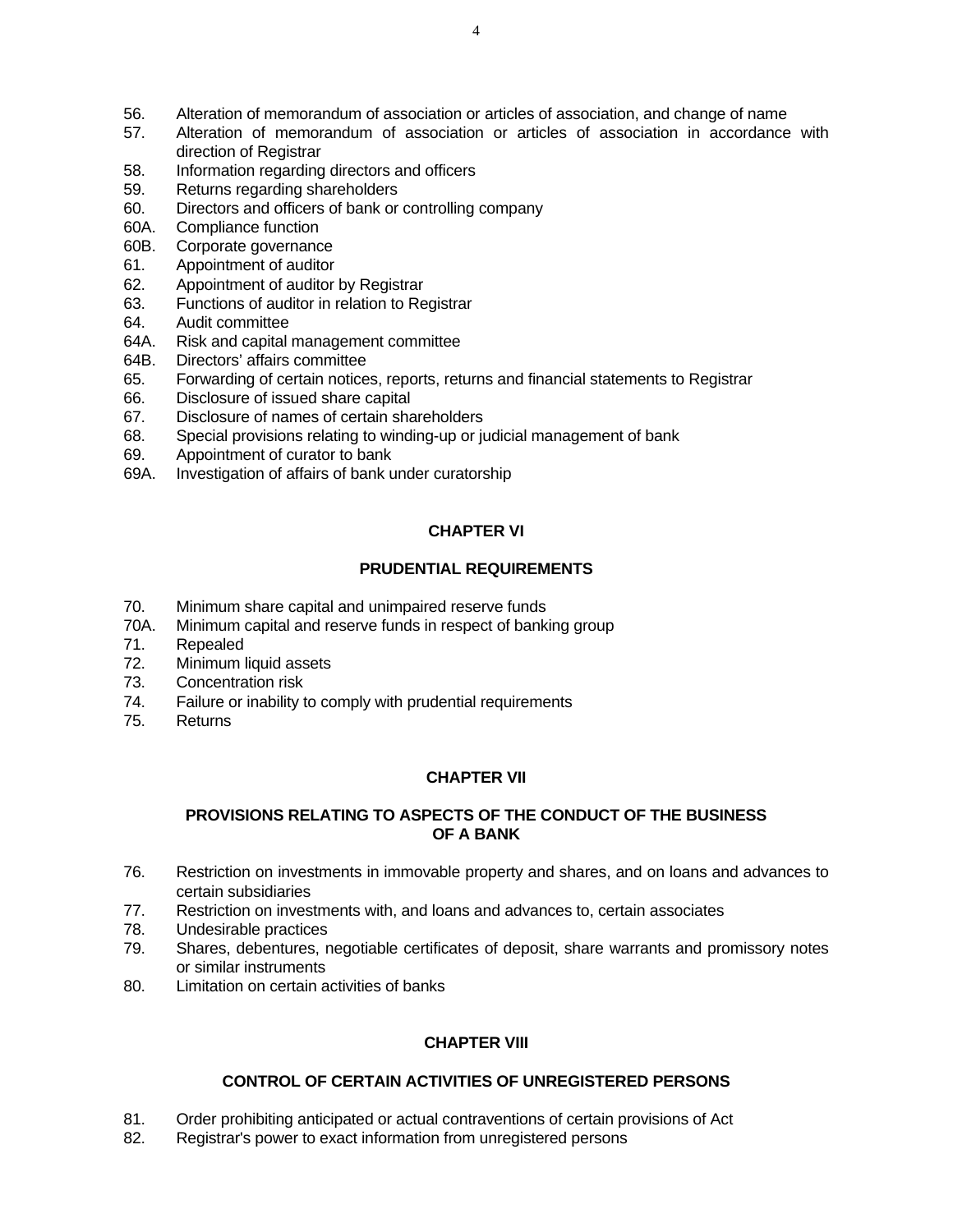- 83. Repayment of money unlawfully obtained
- 84. Management and control of repayment of money unlawfully obtained

## **CHAPTER IX**

#### **GENERAL PROVISIONS**

- 85. Certification of returns and other documents
- 85A. Approval of eligible institutions
- 85B. Verification of information
- 86. Inspection, copies and keeping of documents
- 87. Minors and married women as depositors
- 88. Limitation of liability
- 89. Furnishing of information by Registrar
- 90. Regulations
- 91. Offences and penalties
- 91A. Power of Registrar to impose penalty
- 92. Review of Act
- 93. Interpretation of certain references in existing laws and in other documents
- 94. Amendment of section 3 of Act 61 of 1973, as amended by section 106 of Act 82 of 1986
- 95. Repeal of laws, and savings
- 96. Short title

#### **Schedule**

#### LAWS REPEALED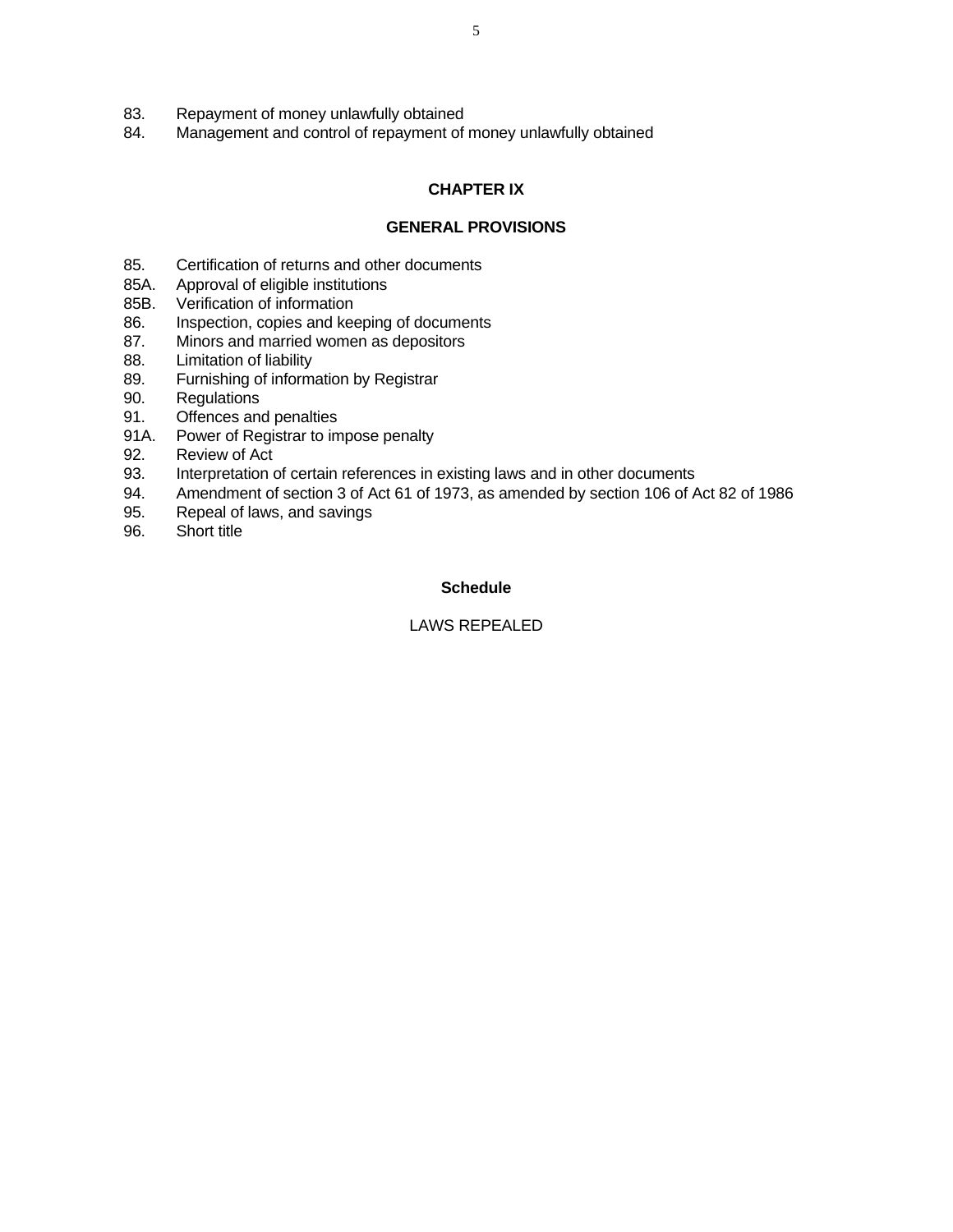#### **CHAPTER I**

#### **INTERPRETATION AND APPLICATION OF ACT**

#### **1. Definitions**

(1) In this Act, unless the context otherwise indicates-

**"agency"**, in relation to a bank, means a right granted to a person by that bank to receive on its behalf from its clients any deposits, money due to it or applications for loans or advances, or to make payments to such clients on its behalf;

**"allocated capital and reserve funds"** means such amount of qualifying capital and reserve funds as may be approved and assigned by the board of directors of a bank as capital and reserve funds designated to provide for the risks pertaining to the particular nature of such bank's business as contemplated in sections 70(2), 70(2A) or 70(2B), as the case may be;

**"bank"** means a public company registered as a bank in terms of this Act;

**"banking group"** means a group consisting of two or more persons, whether natural or juristic persons, that are predominantly engaged in financial activities and one or more of which is a bank and-

- (a) each of which persons is an associate, as defined in section 37(7), of any one of the others; or
- (b) which persons are so interconnected that should one of them experience financial difficulties, another one or all of them would likely be adversely affected,

irrespective of whether any of those persons is domiciled in the same country as any of the others;

**"branch"** means an institution that is not a public company as contemplated in section 11(1), but by means of which a foreign institution conducts the business of a bank in the Republic under an authorization referred to in section 18A;

**"branch of a bank"** means an institution by means of which a bank conducts the business of a bank outside the Republic;"

**"board of review"** means the board of review established by section 9(2);

#### **"chief executive officer"-**

- (a) in relation to a bank, means a person who, either alone or jointly with one or more other persons, is responsible under the direct authority of the board of directors of the bank for the conduct of the business of the bank;
- (b) in relation to a branch, means a person who, either alone or jointly, with one or more other persons, is responsible for the conduct of the business of the branch;

**"chief representative officer"** means the person in charge of a representative office;

**"close relative"**, in relation to any person, means -

(a) a spouse;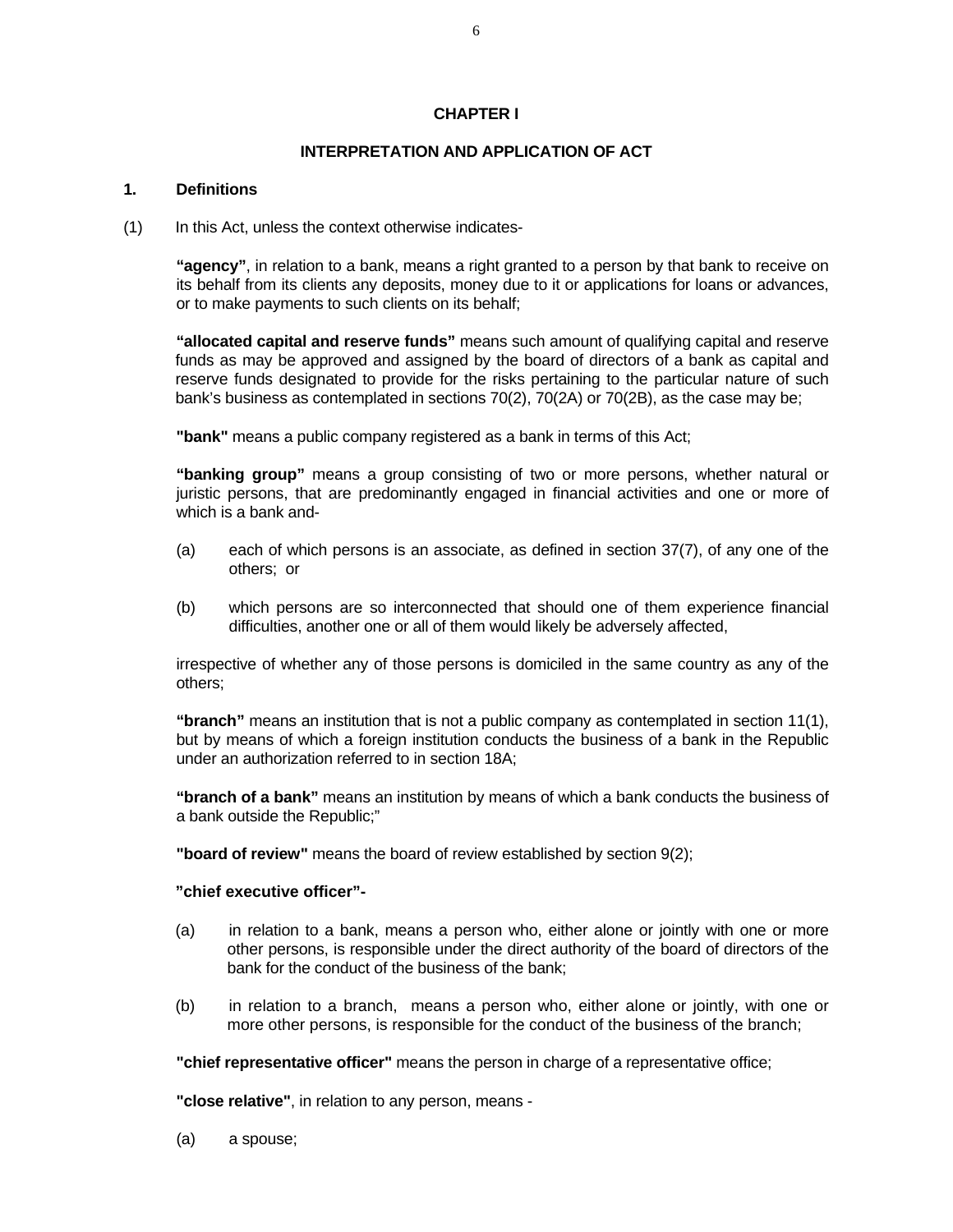- (b) a child, stepchild, parent or stepparent;
- (c) the spouse of any of the persons mentioned in paragraph (b);

**"Companies Act"** means the Companies Act, 1973 (Act No. 61 of 1973);

**"company"** means a company under the Companies Act;

#### **"consolidating supervisor"** means-

- (a) in relation to a foreign supervisor, the supervisor that is responsible for the regulation and supervision, on a consolidated basis, of a foreign institution that is incorporated in that foreign jurisdiction and which conducts the business similar to the business of a bank or controlling company; or
- (b) the Registrar, in terms of his or her functions and responsibilities to regulate and supervise a bank, controlling company or banking group on a consolidated basis;

**"controlling company"** means a public company registered in terms of this Act as a controlling company in respect of a bank;

**"co-operative"** means a co-operative incorporated in terms of the Co-operatives Act, 1981 (Act No. 91 of 1981), and includes a co-operative society or co-operative company deemed in terms of section 2 of that Act to be incorporated in terms of the said Act;

**"corporate governance"**, in relation to the management of a bank or a controlling company, includes all structures, processes, policies, systems and procedures whereby the bank or controlling company is governed;

**"deposit"**, when used as a noun, means an amount of money paid by one person to another person subject to an agreement in terms of which -

- (a) an equal amount or any part thereof will be conditionally or unconditionally repaid, either by the person to whom the money has been so paid or by any other person, with or without a premium, on demand or at specified or unspecified dates or in circumstances agreed to by or on behalf of the person making the payment and the person receiving it; and
- (b) no interest will be payable on the amount so paid or interest will be payable thereon at specified intervals or otherwise,

 notwithstanding that such payment is limited to a fixed amount or that a transferable or nontransferable certificate or other instrument providing for the repayment of such amount *mutatis mutandis* as contemplated in paragraph (a) or for the payment of interest on such amount *mutatis mutandis* as contemplated in paragraph (b) is issued in respect of such amount, but does not include an amount of money -

- (i) paid as an advance, or as part payment, in terms of a contract for the sale, letting and hiring or other provision of movable or immovable property or of services, and which is repayable only in the event of -
	- (aa) that property or those services not in fact being sold, let and hired or otherwise provided;
	- (bb) the fulfilment of a resolutive condition forming part of that contract; or
	- (cc) the non-fulfilment of a suspensive condition forming part of that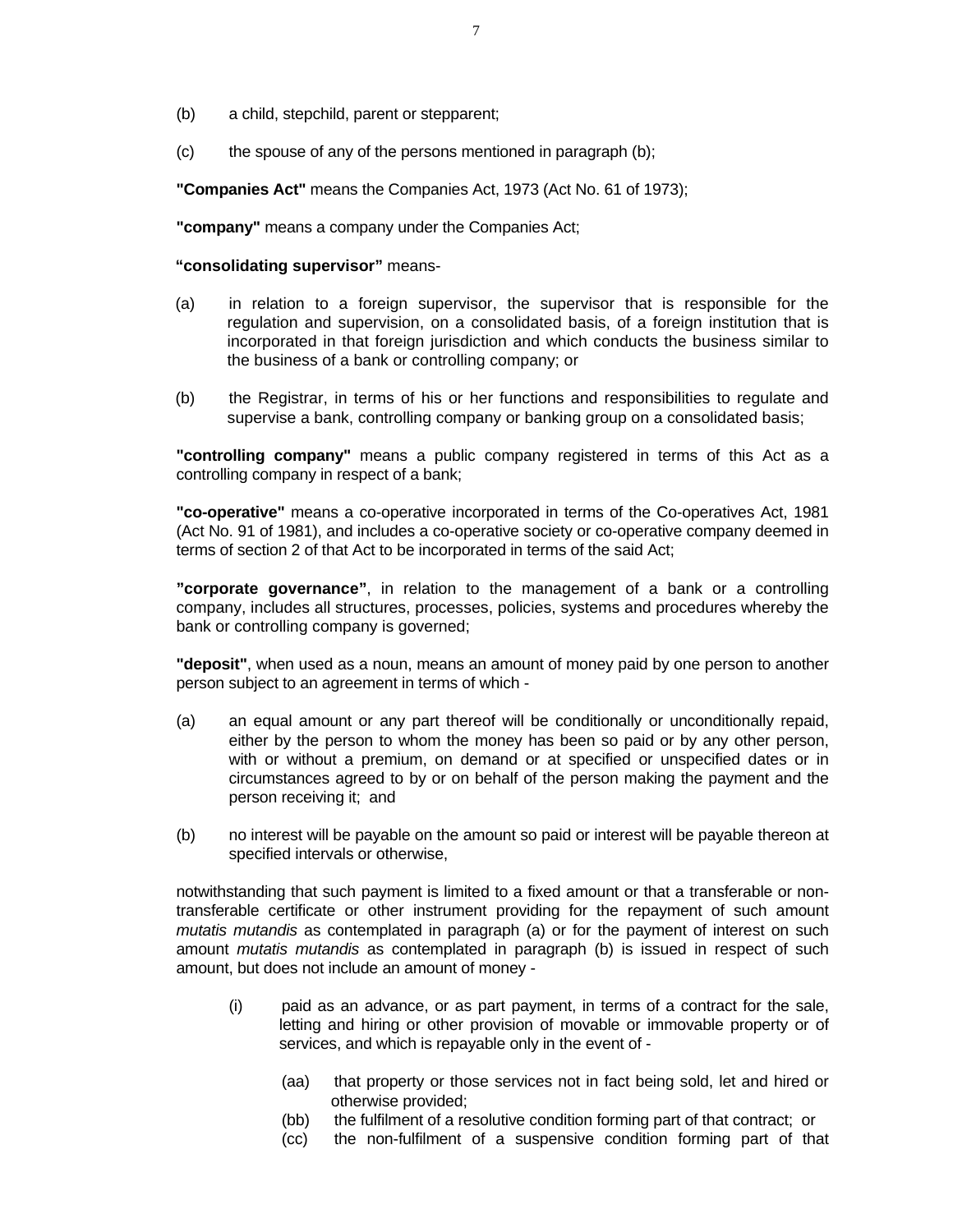contract;

- (ii) paid as security for the performance of a contract or as security in respect of any loss which may result from the non-performance of a contract;
- (iii) without derogating from the provisions of paragraph (ii), paid as security for the delivery up or return of any movable or immovable property, whether in a particular state of repair or otherwise;
- (iv) paid by a holding company to its subsidiary, or by a subsidiary to its holding company, or by one subsidiary to another subsidiary of the same holding company;
- (v) paid by a person who, at the time of such payment
	- (aa) is a close relative of the person to whom such money is paid;
	- (bb) is a director or executive officer of the person to whom such money is paid; or
	- (cc) is a close relative of a director or executive officer of the person to whom such money is paid;
- (vi) paid by any person to a registered long-term insurer as defined in section 1 of the Long-term Insurance Act, 1998 (Act No. 52 of 1998), as a premium in respect of any kind of policy defined or referred in the Long-term Insurance Act and under which policy that long-term insurer assumes, in return for such premium, such obligation as is described in the Long-term Insurance Act;
- (vii) paid to a fund registered or provisionally registered under section 4 of the Pension Funds Act, 1956 (Act No. 24 of 1956), as a contribution, contemplated in section 13A of that Act, by or on behalf of a member of that fund;
- (viii) paid to a benefit fund, as defined in section 1 of the Income Tax Act, 1962 (Act No. 58 of 1962), as a contribution or a subscription by or on behalf of a member of that fund; or
- (ix) paid by any person to a registered short-term insurer as defined in section 1 of the Short-term Insurance Act, 1998 (Act No. 53 of 1998), as a premium in respect of any kind of policy defined or referred in the Short-term Insurance Act and under which policy that short-term insurer assumes, in return for such premium, such obligation as is described in the Short-term Insurance Act;

and "deposit" when used as a verb, or any derivative thereof, has a corresponding meaning;

**"director"**, includes an executive director and a non-executive director, unless expressly stated otherwise;";

**"division",** in relation to a bank, means a business unit or section of that bank that conducts its business-

- (a) under a name that includes the word "bank" or any derivative thereof, or the words "deposit-taking institution" or "building society", or any derivative thereof; and
- (b) under the instruction and within the governance structures of the bank concerned.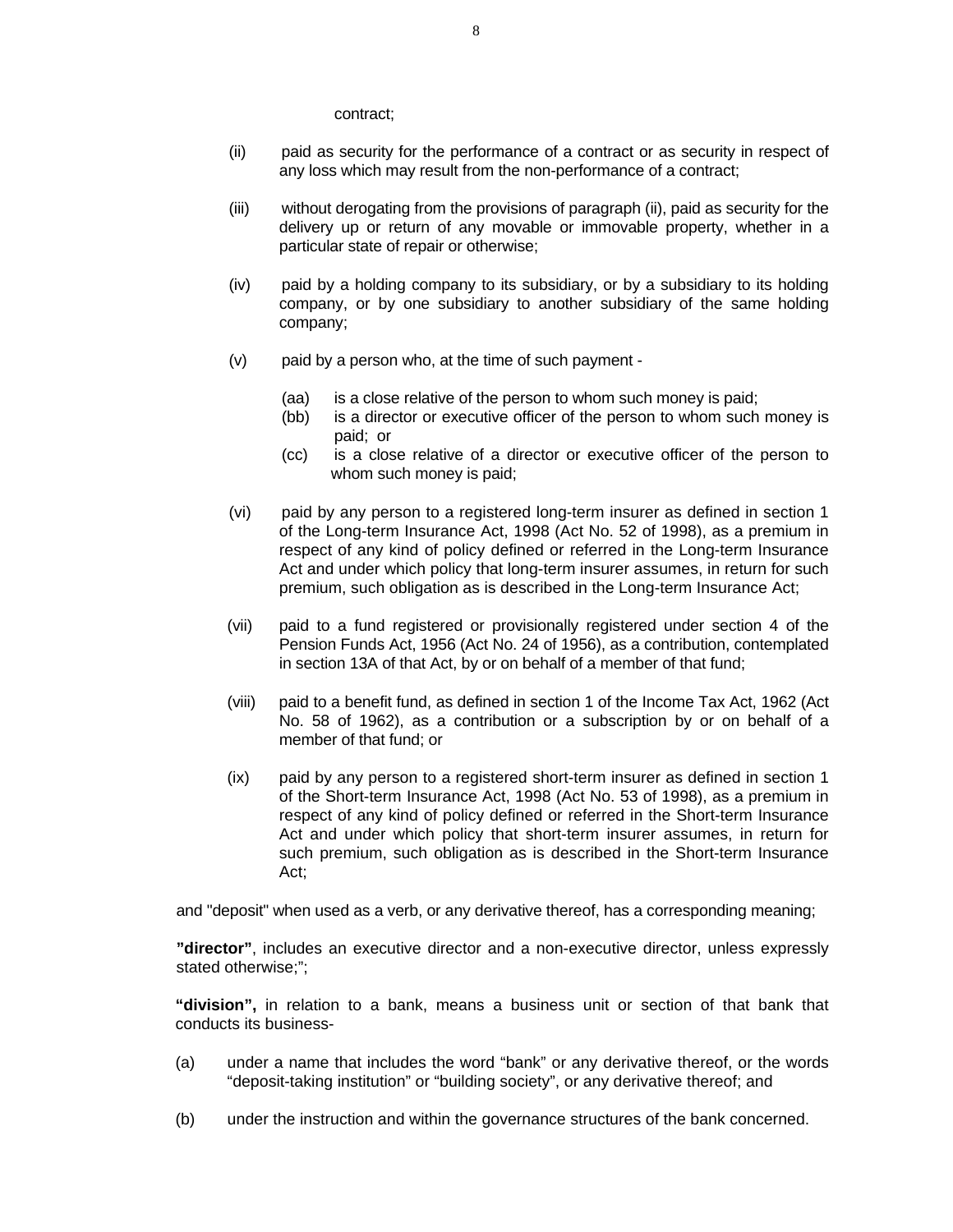**"domestic shareholder"**, in relation to a bank or controlling company, means a shareholder of the bank or controlling company -

- (a) who is resident in the Republic;
- (b) which is a company controlled, *mutatis mutandis* as contemplated in paragraph (a), (b) or (c) of the definition of "controlling company" in section 1 of the Companies Act, by a person or persons who is or are resident in the Republic or, in the case of a juristic person or persons, was or were formed, established or incorporated by or under a law of the Republic;
- (c) which is a juristic person other than a company and was formed, established or incorporated by or under a law of the Republic, excluding a pension fund registered in terms of the Pension Funds Act, 1956 (Act No. 24 of 1956), where the head office of the association which carried on the business of that fund, is outside the Republic; or
- (d) that is a person belonging to a category of persons recognized by the Registrar as domestic shareholders for the purposes of this Act;

**"eligible institution"** means an external credit assessment institution or an export credit agency that meets the minimum requirements as prescribed and which institution or agency has been approved in writing by the Registrar;

**"employee in charge of a risk management function",** in relation to a bank, means that employee of the bank who is ultimately responsible for the management of one or more of the following types of risk to which the bank is exposed, namely –

- (a) solvency risk;
- (b) liquidity risk:
- (c) credit risk;
- (d) currency risk;
- (e) market risk (position risk);
- (f) interest rate risk;
- (g) counterparty risk;
- (h) technological risk;
- (i) operational risk;
- (j) compliance risk; or
- (k) any other risk regarded as material by that bank;";

**"executive officer"**, in relation to any institution -

- (a) that is not a bank, includes any manager, the compliance officer, the secretary of the company and any director who is also an employee of such an institution;
- (b) that is a bank, includes any employee who is a director or who is in charge of a risk management function of the bank, the compliance officer, the secretary of the company or any manager of the bank who is responsible, or reports, directly to the chief executive officer of the bank;

**"external credit assessment"** means an assessment or a rating issued by an eligible institution, which assessment or rating-

(a) relates to the ongoing ability of a person or a country to repay amounts due and payable by the said person or the said country, including any principal amount and related interest; and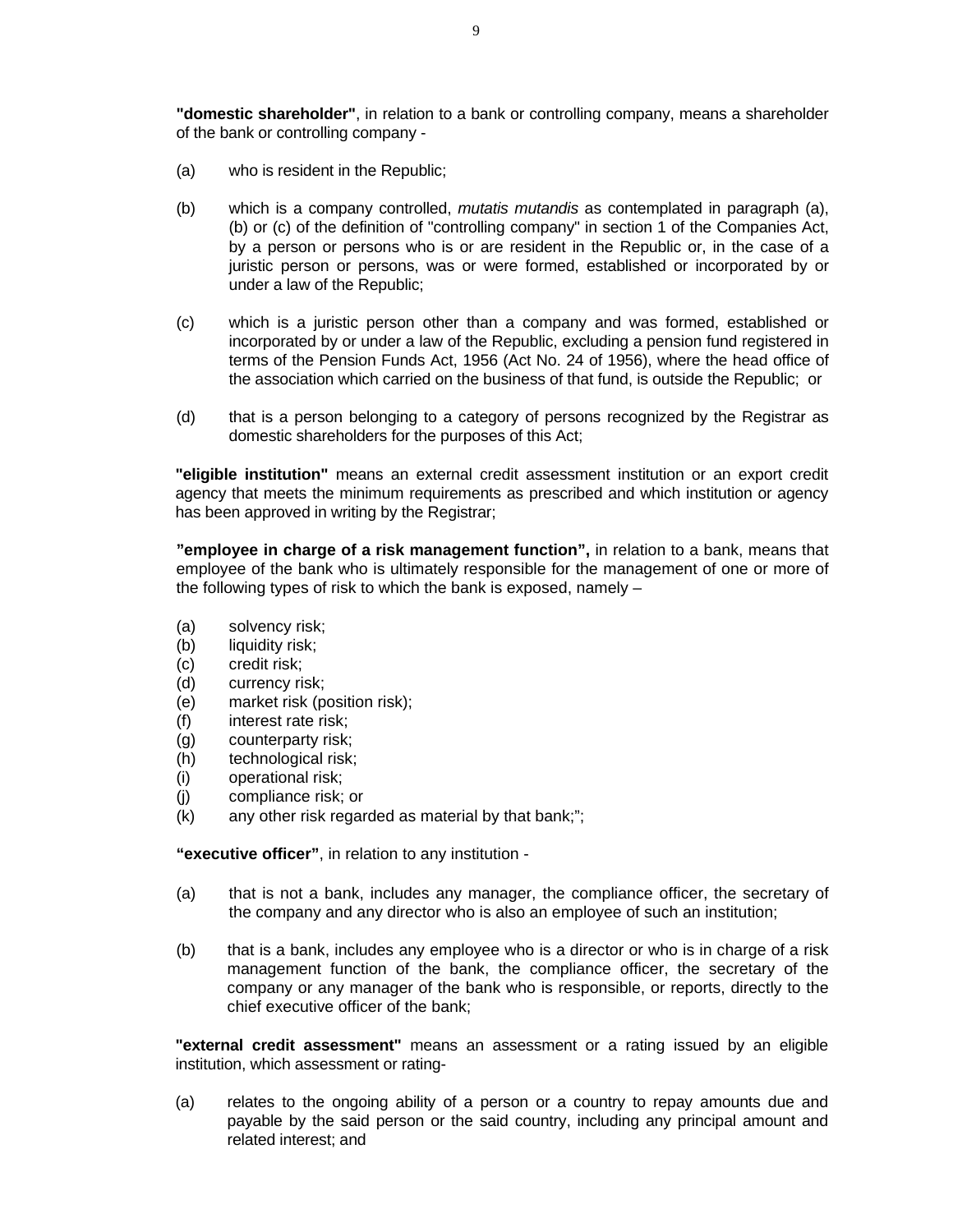(b) meets such requirements as may be prescribed;

**"fellow subsidiary"**, in relation to a company, means any other company which is a subsidiary of the holding company of which the first-mentioned company is a subsidiary;

**"financial statements"** means annual financial statements referred to in sections 286 and 288 of the Companies Act;

**"foreign shareholder"**, in relation to a bank or controlling company, means a shareholder of such bank or controlling company that is not a domestic shareholder;

**"general public"** does not include a bank;

**"group of banks"** means a group consisting of two or more banks which have the same holding company, and such holding company;

**"holding company"** means a holding company as defined in section 1(4) of the Companies Act;

#### **"host supervisor**" means-

- (a) in respect of a foreign supervisor, the supervisor that is responsible for the regulation and supervision of any branch, subsidiary, joint venture or related entity of a bank or controlling company, incorporated or operating within its jurisdiction; or
- (b) the Registrar, in terms of his or her functions and responsibilities to regulate or supervise a foreign institution that is incorporated and conducts business similar to the business of a bank in a foreign country and which has been authorised and registered to conduct the business of a bank within the Republic;

**"hybrid-debt instrument"** means a financial instrument that combines certain features of equity financial instruments and debt financial instruments;

**"Land Bank"** means the Land and Agricultural Bank of South Africa'

**"liquid assets"** means -

- (a) Reserve Bank notes, subsidiary coin, (excluding such notes or coin to the extent to which it is taken into account in the calculation of the minimum reserve balance a bank is required to maintain in an account with the South African Reserve Bank in terms of section 10 of the South African Reserve Bank Act, 1989 (Act No. 90 of 1989)), gold coin and bullion;
- (b) any credit balance in a clearing account with the Reserve Bank;
- (c) deleted;
- (d) treasury bills of the Republic;
- (e) deleted;
- (f) securities issued by virtue of section 66 of the Public Finance Management Act, 1999 (Act No. 1 of 1999) ), to fund the National Government;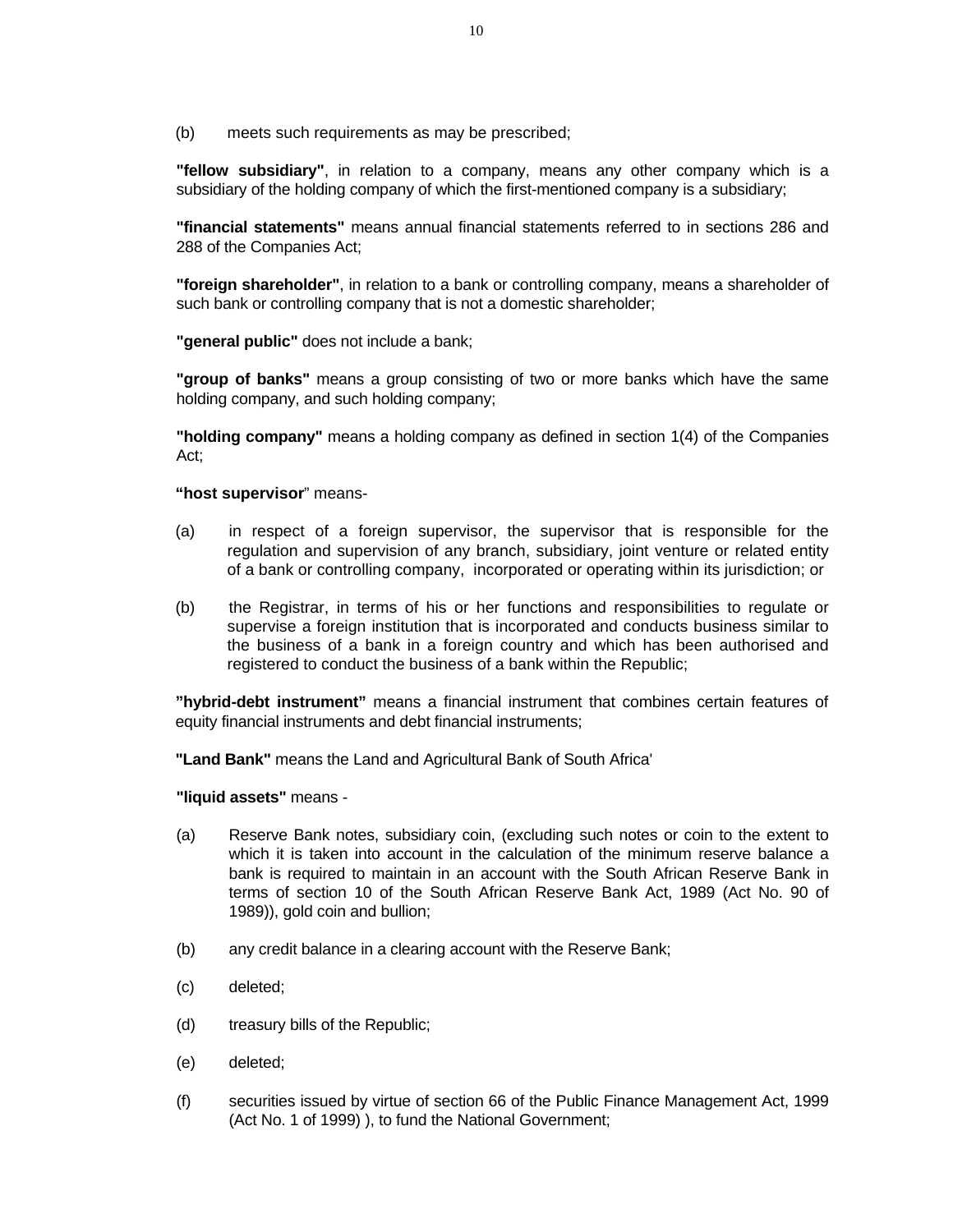- (g) bills issued by the Land Bank for purposes of extending short-term financing
	- (i) to an agricultural co-operative or a special farmers' co-operative formed and incorporated under the Co-operatives Act, 1981 (Act No. 91 of 1981), or deemed thereunder to be so formed and incorporated, for the purchase of agricultural products from farmers and of agricultural implements, equipment and other means of production for resale to farmers for the production of agricultural products; or
	- (ii) to a control board established under the Marketing Act, 1968 (Act No. 59 of 1968), for the purchase of agricultural products;
- (h) deleted;
- (i) deleted;
- (j) securities of the Reserve Bank with a maturity of not more than three years to the last redemption date thereof;

**"Minister"** means the Minister of Finance;

**"mutual bank"** means a mutual bank as defined in section 1(1) of the Mutual Banks Act, 1993 (Act No. 124 of 1993);

**"person"** includes any partnership;

**"prescribed"** means prescribed by regulation;

#### **"primary share capital"** means-

- (a) capital obtained through the issue of-
	- (i) ordinary shares;
	- (ii) non-redeemable non-cumulative preference shares; or
	- (iii) prescribed categories of preferred securities; or
- (b) such percentage of minority interests arising from the consolidation of accounts as may be prescribed,

but excluding such ordinary shares, non-redeemable non-cumulative preference shares or prescribed categories of preferred securities issued in pursuance of the capitalisation of reserves resulting from a revaluation of assets;

**"primary unimpaired reserve funds"** means -

- (a) funds obtained from-
	- (i) actual earnings or by way of recoveries;
	- (ii) premiums on the issue of ordinary or non-redeemable non-cumulative preference shares; or
	- (iii) a surplus on the realization of capital assets; or
- (b) such percentage of-
	- (i) a reserve arising from compliance with financial reporting standards as may be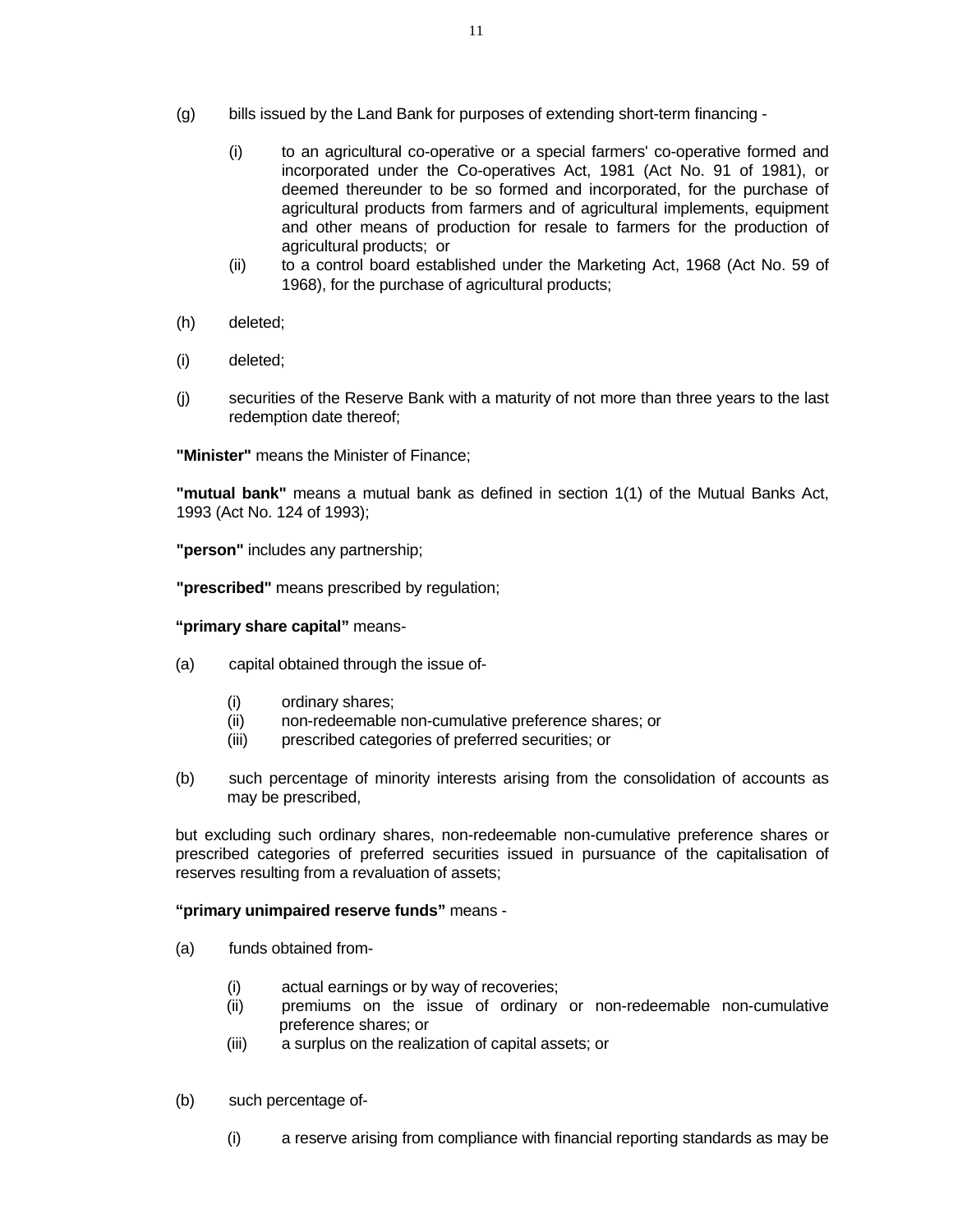prescribed; or

(ii) minority interests arising from the consolidation of accounts as may be prescribed,

and which have been set aside as a general or special reserve, are disclosed as such a reserve in the financial statements of the bank or the controlling company concerned and are available for the purpose of meeting liabilities of or losses suffered by the bank or the controlling company, as the case may be, but does not include any fund required to be maintained in terms of any other law, unless so prescribed;

**"public"** includes a juristic person;

**"qualifying capital and reserve funds"** means the net sum of capital and reserve funds required to be held by a bank, calculated and determined in accordance with the provisions of sections 70(2), 70(2A) or 70(2B), as the case may be, having regard to the nature of such bank's business;

**"Registrar"** means the Registrar of Banks designated under section 4;

**"Registrar of Companies"** means the Registrar of Companies appointed under section 7 of the Companies Act;

**"regulation"** means a regulation made under section 90;

**"Regulations relating to Banks"** means the Regulations relating to Banks as amended or re-enacted from time to time under section 90;

**"Regulations relating to branches"** means the Regulations titled "Conditions for the conducting of the business of a bank by a foreign institution by means of a branch in the Republic" as published by Government Notice No. R. 1414 of 28 December 2000, and amended from time to time;

**"representative office"**, in relation to -

- (a) a foreign institution referred to in section 34(1), means premises situated within the Republic and from which the business referred to in the said section 34(1) and conducted by such foreign institution in the other country referred to in that section, is promoted or assisted in any way; or
- (b) the establishment by a bank of a representative office outside the Republic as contemplated in section 52(1)(e), means premises situated outside the Republic and from which the business conducted by such bank within the Republic in terms of this Act is promoted or assisted in any way;

**"Republic"**, for the purposes of the definition of "domestic shareholder", includes any state the territory of which formerly formed part of the Republic;

**"Reserve Bank"** means the South African Reserve Bank;

#### **"secondary capital"** means-

(a) a prescribed percentage of capital obtained through the issue, with the prior written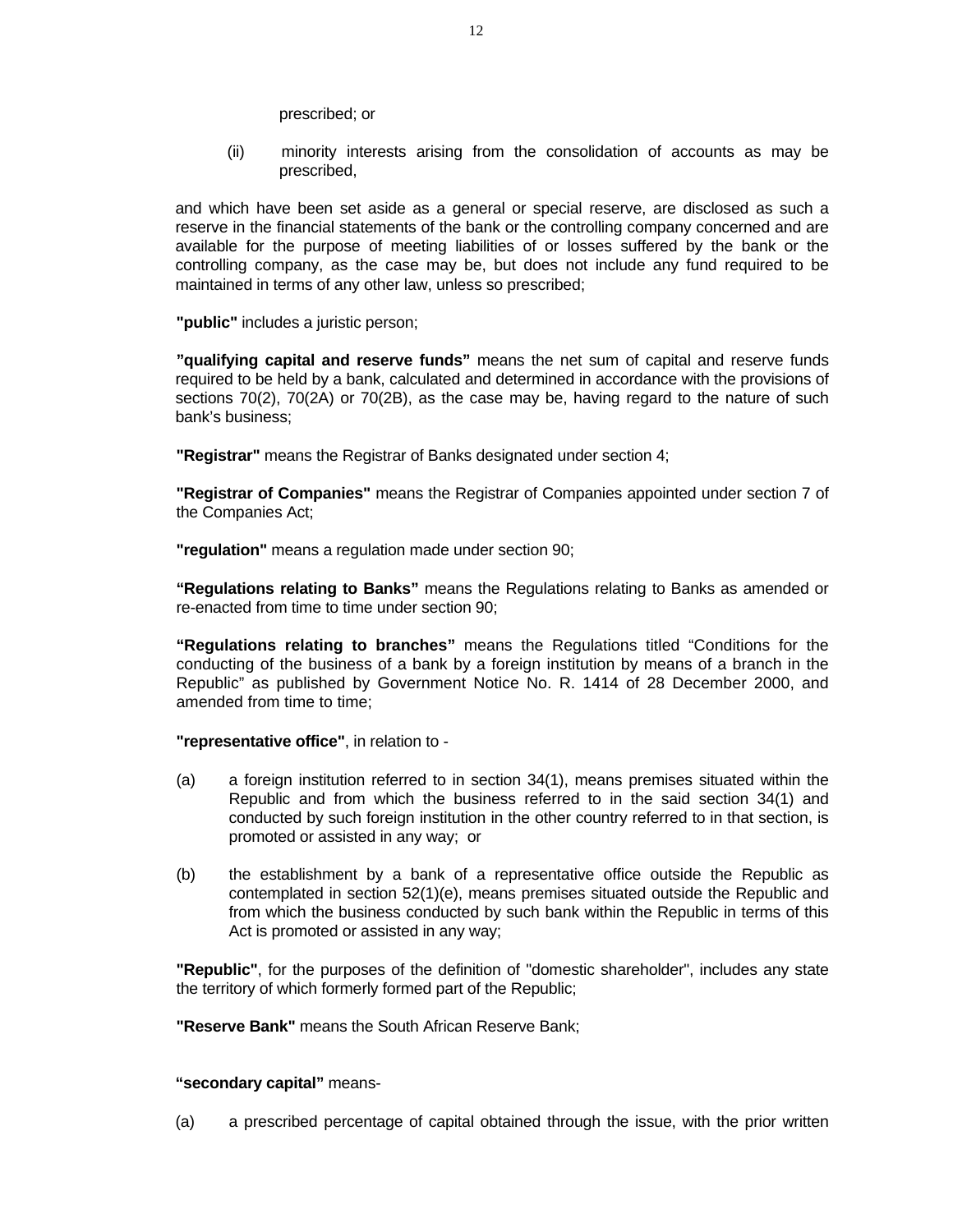approval of the Registrar and in accordance with conditions approved by the Registrar in writing and on such further conditions, if any, as may be prescribed, of-

- (i) cumulative preference shares;
- (ii) ordinary shares, or preference shares other than cumulative preference shares, issued in pursuance of the capitalisation of reserves resulting from a revaluation of assets; or
- (iii) prescribed categories of debt instruments; or
- (b) capital obtained through the issue of instruments constituting primary share capital where the relevant proceeds of such instruments, or any portion thereof, are excluded from qualifying primary share capital as a result of a prescribed limit;

#### **"secondary unimpaired reserve funds"** means-

- (a) such funds, obtained from actual earnings or by way of recoveries, as may be prescribed and which have been set aside, but which are not disclosed as a general or special reserve in the financial statements or consolidated financial statements of the bank or the controlling company, concerned;
- (b) a prescribed percentage of the amount of any surplus resulting from a revaluation of assets and determined as prescribed;
- (c) a prescribed amount of general provisions or a reserve held against unidentified and unforeseen losses;
- (d) funds obtained by way of premiums on the issue of cumulative preference shares or debt instruments issued in accordance with the prescribed conditions, whether or not such funds are disclosed as a general or special reserve in the financial statements or consolidated financial statements of the bank or the controlling company concerned;
- (e) such percentage of a reserve arising from compliance with financial reporting standards as may be prescribed;
- (f) such percentage of minority interests arising from the consolidation of accounts as may be prescribed, or
- (h) funds constituting primary unimpaired reserve funds where such funds, or any portion thereof, are excluded from qualifying primary reserve funds as a result of a prescribed limit,

but does not include any fund required to be maintained in terms of any other law, unless so prescribed;

**"securitisation scheme"** means a synthetic securitisation scheme or a traditional securitisation scheme as defined in Government Notice No. R. 681 and published in *Government Gazette* No. 26415 on 4 June 2004, as amended or substituted from time to time;

**"subsidiary"** means a subsidiary as defined in section 1(3) of the Companies Act;

**"tertiary capital"** means capital obtained by means of unsecured subordinated debt, subject to such conditions as may be prescribed;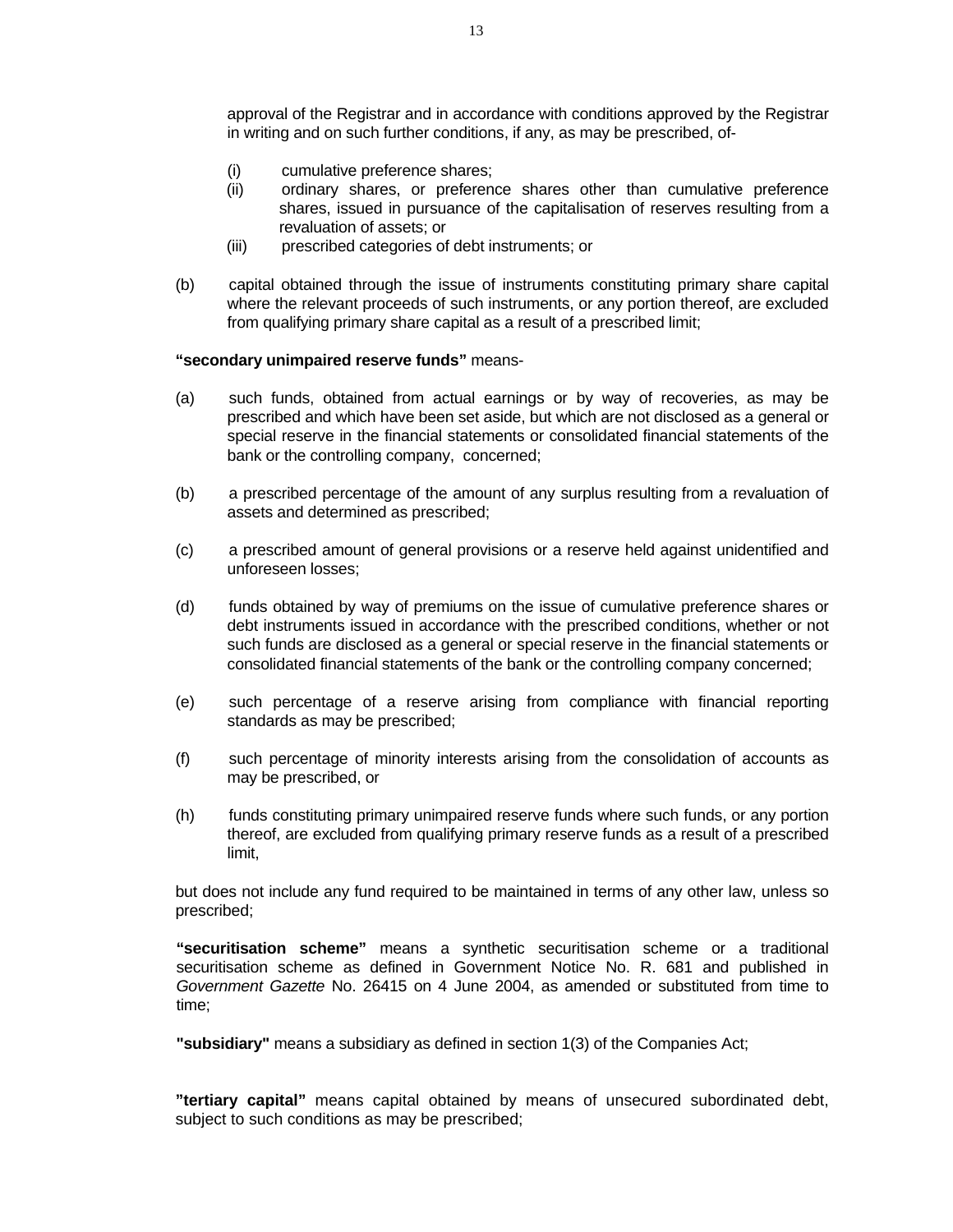#### **"the business of a bank"** means -

- (a) the acceptance of deposits from the general public (including persons in the employ of the person so accepting deposits) as a regular feature of the business in question;
- (b) the soliciting of or advertising for deposits;
- (c) the utilization of money, or of the interest or other income earned on money, accepted by way of deposit as contemplated in paragraph (a) -
	- (i) for the granting by any person, acting as lender in such person's own name or through the medium of a trust or a nominee, of loans to other persons;
	- (ii) for investment by any person, acting as investor in such person's own name or through the medium of a trust or a nominee; or
	- (iii) for the financing, wholly or to any material extent, by any person of any other business activity conducted by such person in his or her own name or through the medium of a trust or a nominee;
- (d) the obtaining, as a regular feature of the business in question of money through the sale of an asset, to any person other than a bank, subject to an agreement in terms of which the seller undertakes to purchase from the buyer at a future date the asset so sold or any other asset; or
- (e) any other activity which the Registrar has, after consultation with the Governor of the Reserve Bank, by notice in the *Gazette* declared to be the business of a bank,

but does not include -

- (aa) the acceptance of a deposit by a person who does not purport to accept deposits on a regular basis and who has not advertised for or solicited such deposit : Provided that -
	- (i) the person accepting deposits as contemplated in this paragraph shall not at any time hold deposits from more than twenty persons or deposits amounting in the aggregate to more than R500 000; and
	- (ii) a person and any person controlled directly or indirectly by the firstmentioned person (whether such control is through shareholding or otherwise) or managed by such first-mentioned person, and a subsidiary of such last-mentioned person, who accepts deposits as contemplated in this paragraph shall for the purposes of subparagraph (i) of this proviso be deemed to be one person;
- (bb) the borrowing of money from its members by a co-operative subject to such conditions as may be prescribed;
- (cc) any activity of a public sector, governmental or other institution, or of any person or category of persons, designated by the Registrar, with the approval of the Minister, by notice in the *Gazette*, provided such activity is performed in accordance with such conditions as the Registrar may with the approval of the Minister determine in the relevant notice;
- (dd) any activity contemplated in paragraph (a), (b) or (c) -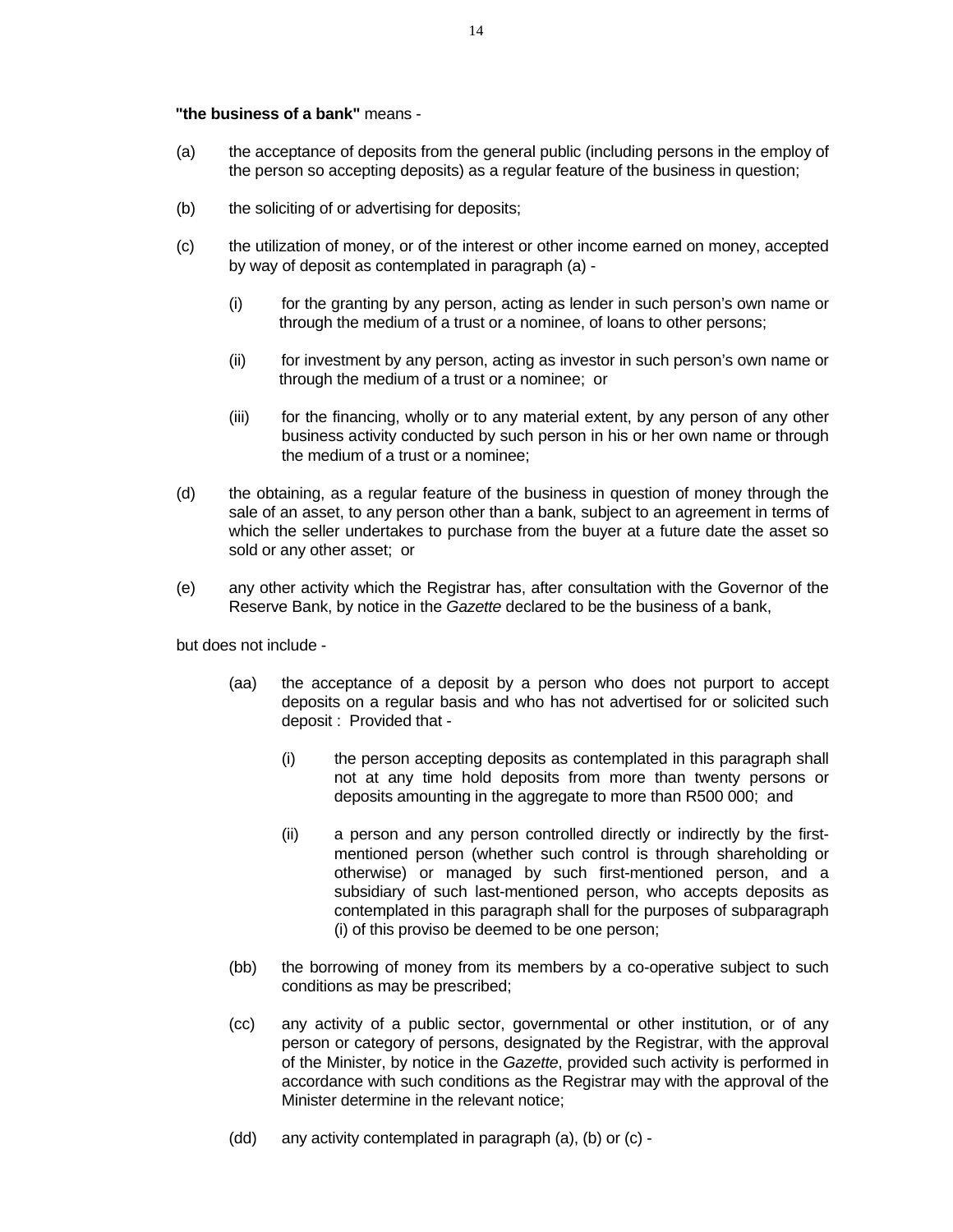- (i) performed by any institution registered or established in terms of, by or under any other Act of Parliament and designated by the Minister by notice in the *Gazette*; or
- (ii) performed in terms of any scheme authorized and controlled by, and conducted in accordance with the provisions of, any other Act of Parliament and so designated by the Minister,

 provided such activity is performed in accordance with such conditions as the Minister may determine in the relevant notice;

- (ee) deleted;
- (ff) the effecting, subject to the provision of any other Act of Parliament and to such conditions, if any, as the Registrar may from time to time determine by notice in the *Gazette*, of a money lending transaction directly between a lender and a bank as borrower through the intermediation of a third party who does not act as a principal to the transaction (hereinafter in this paragraph referred to as the agent), provided the funds to be lent in terms of the money lending transaction are entrusted by the lender to the agent subject to a written contract of agency in which, in addition to any other terms thereof, at least the following matters shall be recorded :
	- (i) Confirmation that the agent acts as the agent of the lender; and
	- (ii) that the lender assumes, except in so far as there may in law be a right of recovery against the agent, all risks connected with the administration of the entrusted funds by the agent, as well as the responsibility to ensure that the agent executes the instructions as recorded in the written contract of agency; or
- (gg) the activities, set forth in subparagraphs (A) and (B) hereunder, of a person (hereinafter in this paragraph referred to as the mandatary) that -
	- (i) is a natural or juristic person registered in terms of, or a juristic person established by or under, any other Act of Parliament and the main business activities of whom or of which are regulated or controlled in terms, by or under such other Act of Parliament; and
	- (ii) has been designated by the Registrar by notice in the *Gazette*,

 which mandatary, for purposes of effecting a money lending transaction with a bank -

- (A) accepts money from the mandator in terms of a prescribed contract of mandate; and
- (B) in the execution of the mandate, and subject to such conditions as the Registrar may determine in the notice referred to in subparagraph (ii) above, deposits such money into an account maintained by the mandatary with a bank, irrespective as to whether or not such money is so deposited together with money so accepted by the mandatary from other mandators;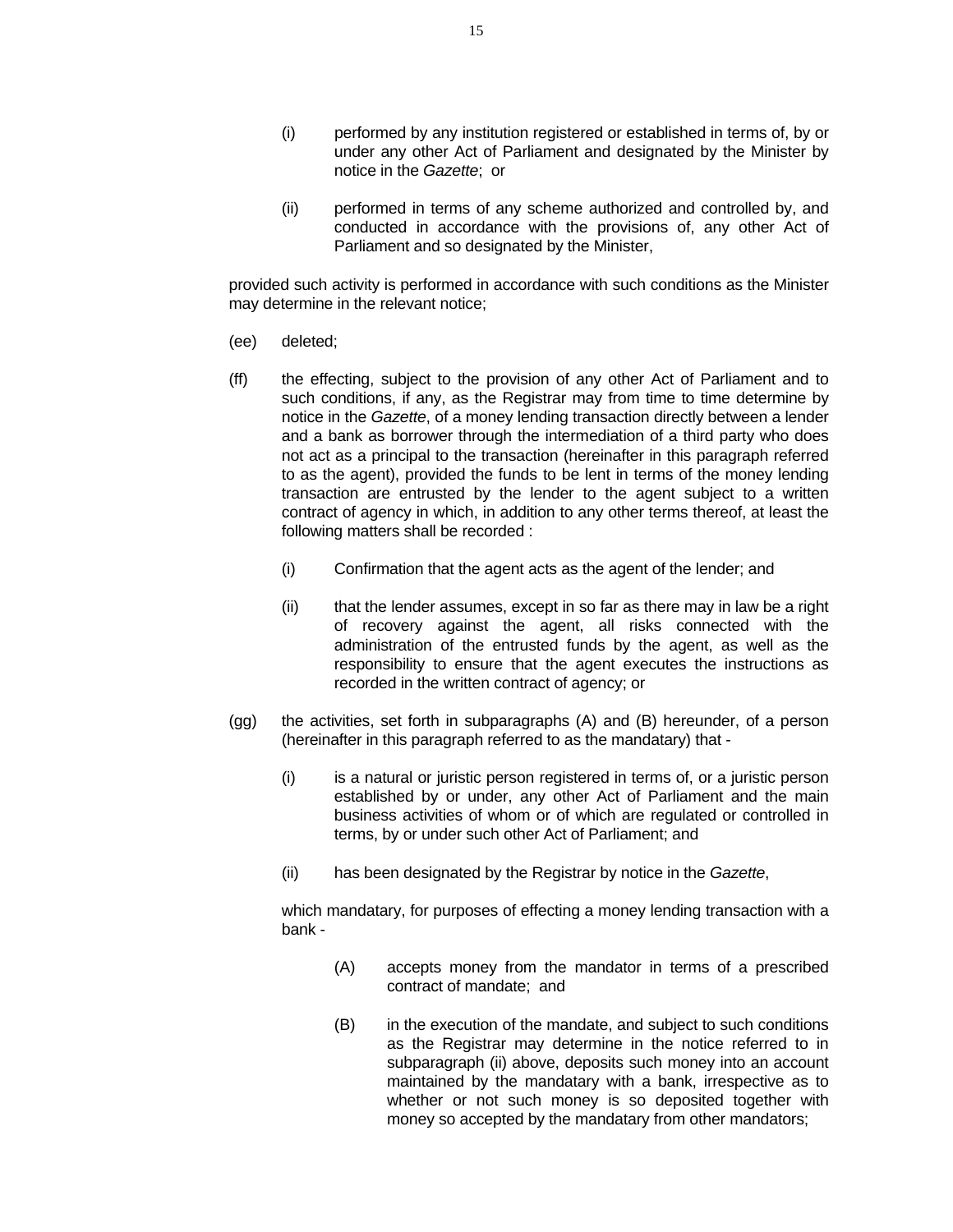**"this Act"** includes the regulations;

**"undesirable practice"** means any act prohibited, or any failure to perform any act enjoined, by section 78(1), and, in relation to a particular bank or banks specified in a notice referred to in section 78(2)(b) or all banks, includes any act which in terms of a notice is referred to in section 78(2) constitutes an undesirable practice for such particular bank, such specified banks, or all banks, as the case may be;

**"wholly owned subsidiary"** means a wholly owned subsidiary as defined in section 1 of the Companies Act.

- (1A) (a) In order to determine, for the purposes of this Act, whether a particular person is a fit and proper person to hold the office of a director or an executive officer of a bank or a controlling company, the Registrar shall have regard to the following qualities, in so far as they are reasonably determinable, of the person concerned:
	- (i) The general probity of that person;
	- (ii) the competence and soundness of judgement of that person for the fulfilment of the responsibilities of the office in question; and
	- (iii) the diligence with which the person concerned is likely to fulfil those responsibilities.
	- (b) For the purpose of and without prejudice to the generality of the provisions of paragraph (a), the Registrar may have regard to the previous conduct and activities of the person concerned in business or financial matters and, in particular, to any evidence that such person -
		- (i) was convicted of the offence of fraud or any other offence of which dishonesty, or the commission of violence, was an element;
		- (ii) had contravened the provisions of any law appearing to the Registrar to be designed for protecting members of the public against financial loss due to the dishonesty or incompetence of, or malpractices by, persons engaged in -
			- (aa) the provision of banking, insurance, investment or other financial services; or
			- (bb) the management of juristic persons,

or against financial loss due to activities relating to insolvency;

- (iii) was a director who had been indicated, as contemplated in section 421(2) of the Companies Act, as the effective cause of a particular company having been unable to pay its debts;
- (iv) had taken part in any business practices that, in the opinion of the Registrar, were deceitful, prejudicial or otherwise improper (whether unlawful or not) or which otherwise brought discredit on that person's methods of conducting business; or
- (v) had taken part in or been associated with any such other business practices as would, or had otherwise conducted himself or herself in such a way as to, cast doubt on his or her competence and soundness of judgement.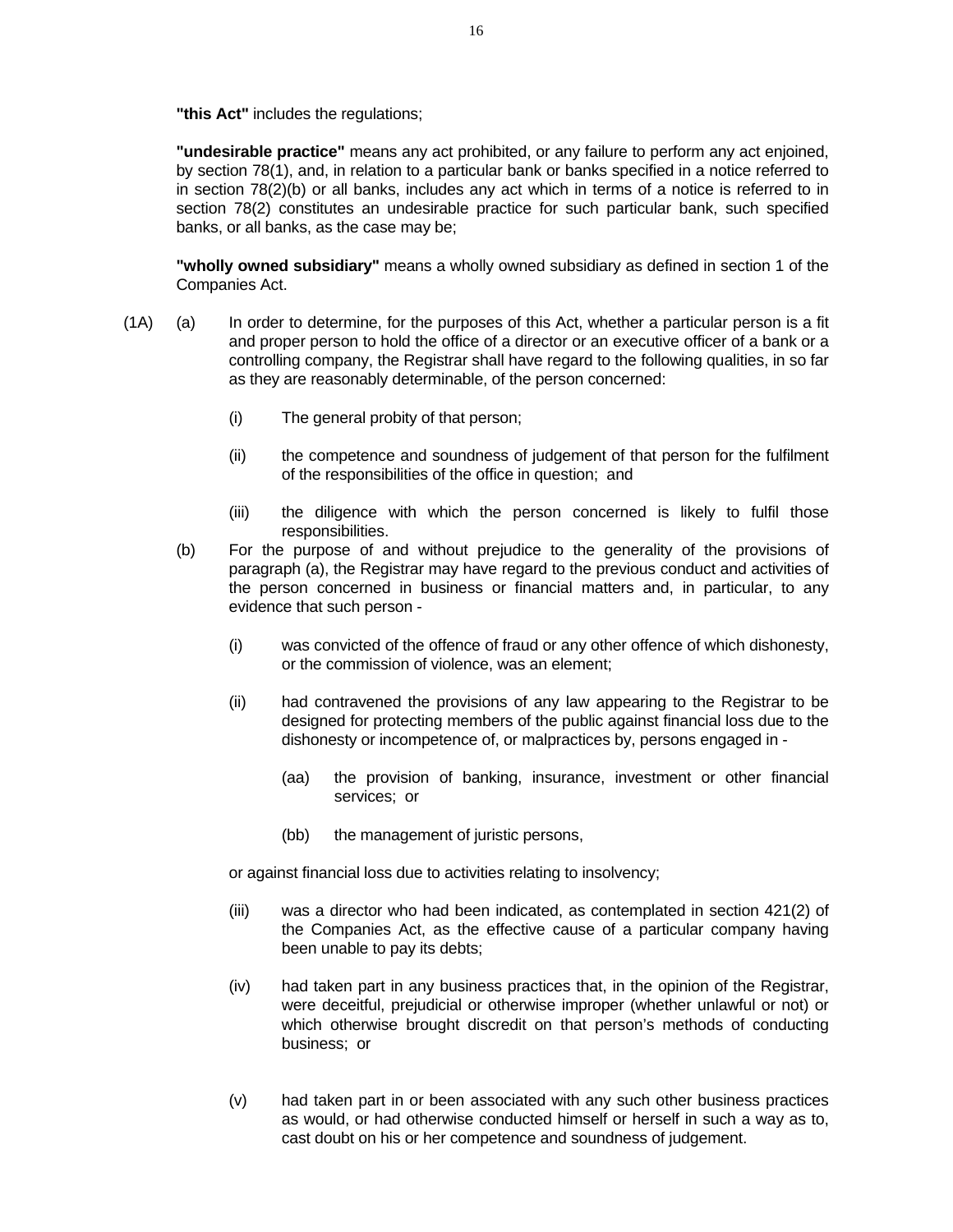- (c) The Registrar shall be entitled, at any time, to request any person to complete a questionnaire that is designed to enable, and such person shall provide the Registrar with such information as may be necessary to enable, the Registrar to form an opinion, as contemplated in this subsection, regarding the qualities of that person.
- (d) Any person who refuses or fails to comply with a request addressed to that person by the Registrar under paragraph (c) shall be guilty of an offence.
- (2) (a) The Minister may, on the recommendation of the Registrar and after consultation with the Governor of the Reserve Bank, by regulation amend the definition of "deposit" or "the business of a bank" for the purposes of the application of any of or all the provisions of this Act.
	- (b) Every regulation made under paragraph (a) shall be of force and effect unless and until, during the session in which the relevant list has been laid upon the Tables in Parliament in accordance with the provisions of section 17 of the Interpretation Act, 1957 (Act No. 33 of 1957), every House of Parliament has by resolution disapproved of the regulation, in which event the regulation shall lapse as from a date to be specified in the resolution, but such lapsing of the regulation shall not affect the validity of anything done under such regulation before the date specified in the resolution, and nothing contained in this paragraph shall affect the power of the Minister to make a new regulation as to the subject matter of the regulation which has so lapsed.

#### **2. Exclusions from application of Act**

Except where expressly stated otherwise, the provisions of this Act, in so far as they impose requirements with which any institution must comply -

- (a) before it may carry on the business of a bank; or;
- (b) in the lawful carrying on of the business of a bank,

shall not apply to -

- (i) the Reserve Bank;
- (ii) the Land Bank;
- (iii) the Development Bank of Southern Africa;
- (iv) the Corporation for Public Deposits established by section 2 of the Corporation for Public Deposits Act, 1984 (Act No. 46 of 1984);
- (v) the Public Investment Commissioners referred to in section 2 of the Public Investment Commissioners Act, 1984 (Act No. 45 of 1984);
- (vi) any mutual bank; or
- (vii) any other institution or body designated by the Minister by notice in the *Gazette*.

#### **CHAPTER II**

#### **ADMINISTRATION OF ACT**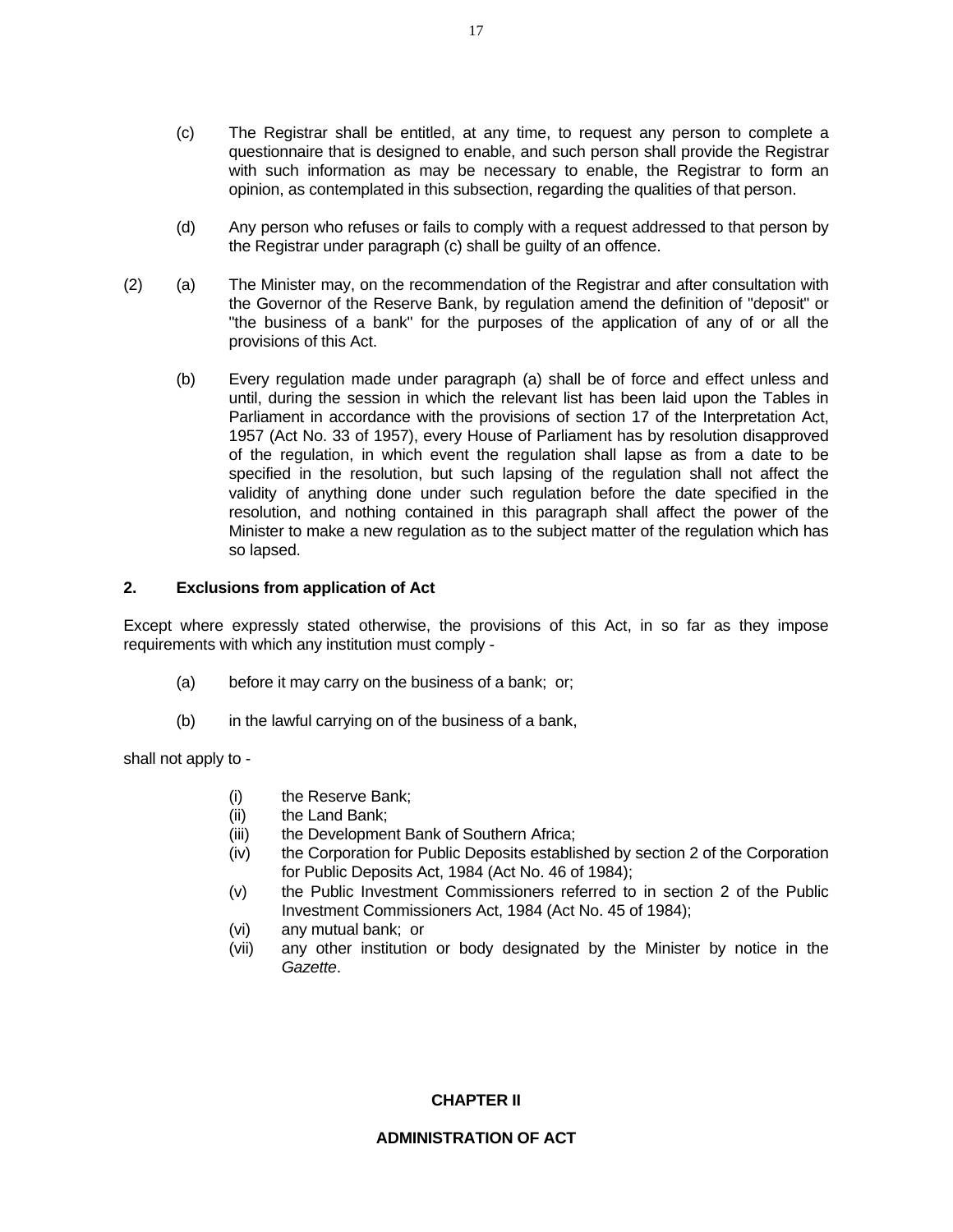## **3. Office for Banks**

For the registration as banks of public companies desiring to conduct the business of a bank and for the other purposes of this Act there shall, as part of the Reserve Bank, be an office in Pretoria called the Office for Banks, and at the head of such office shall be a person to be styled the Registrar of Banks.

## **4. Registrar and Deputy Registrar of Banks**

(1) The Reserve Bank shall, subject to the approval of the Minister, designate an officer or employee in its service as Registrar of Banks, who shall perform, under the control of the said Bank and in accordance with the directions issued by the Bank from time to time, the functions assigned to the Registrar by or under this Act.

(2) The Reserve Bank may, subject to the approval of the Minister, designate so many officers or employees in its service as it may deem necessary, but not exceeding four, as Deputy Registrars of Banks, who shall subject to the control and directions of the Registrar, be competent to perform any function which the Registrar is permitted or required to perform.

(3) The Registrar may from time to time enter into a written cooperation arrangement, such as a memorandum of understanding, with a host supervisor, with a consolidating supervisor or any other person or institution as the Registrar may deem fit, which cooperation arrangement may include-

- (a) a provision that the Registrar may accept the methods and approval processes used by a foreign institution or a bank at group level: Provided that-
	- (i) such methods and approval processes comply with such conditions as may be prescribed; or
	- (ii) the Registrar may impose additional conditions or requirements;
- (b) a provision that the Registrar may conduct an on-site examination or an inspection of a bank or controlling company that is conducting business by means of a branch, a subsidiary company, joint venture or related entity within the jurisdiction of the relevant host supervisor or consolidating supervisor, as the case may be;
- (c) a provision that such a host supervisor or consolidating supervisor, as the case may be, may conduct an on-site examination or an inspection of a branch, a subsidiary company, joint venture or related entity of a bank or a controlling company;
- (d) a provision that the Registrar may share information relating to the financial condition and performance of branches, subsidiaries, joint ventures or related entities of a bank or controlling company with the relevant host supervisor;
- (e) a provision that the Registrar-
	- (i) be informed by the relevant host supervisor of adverse assessments of qualitative aspects of the foreign operations of a bank or controlling company; or
	- (ii) may provide information to the relevant host supervisor regarding significant problems that are being experienced within a bank, controlling company or banking group;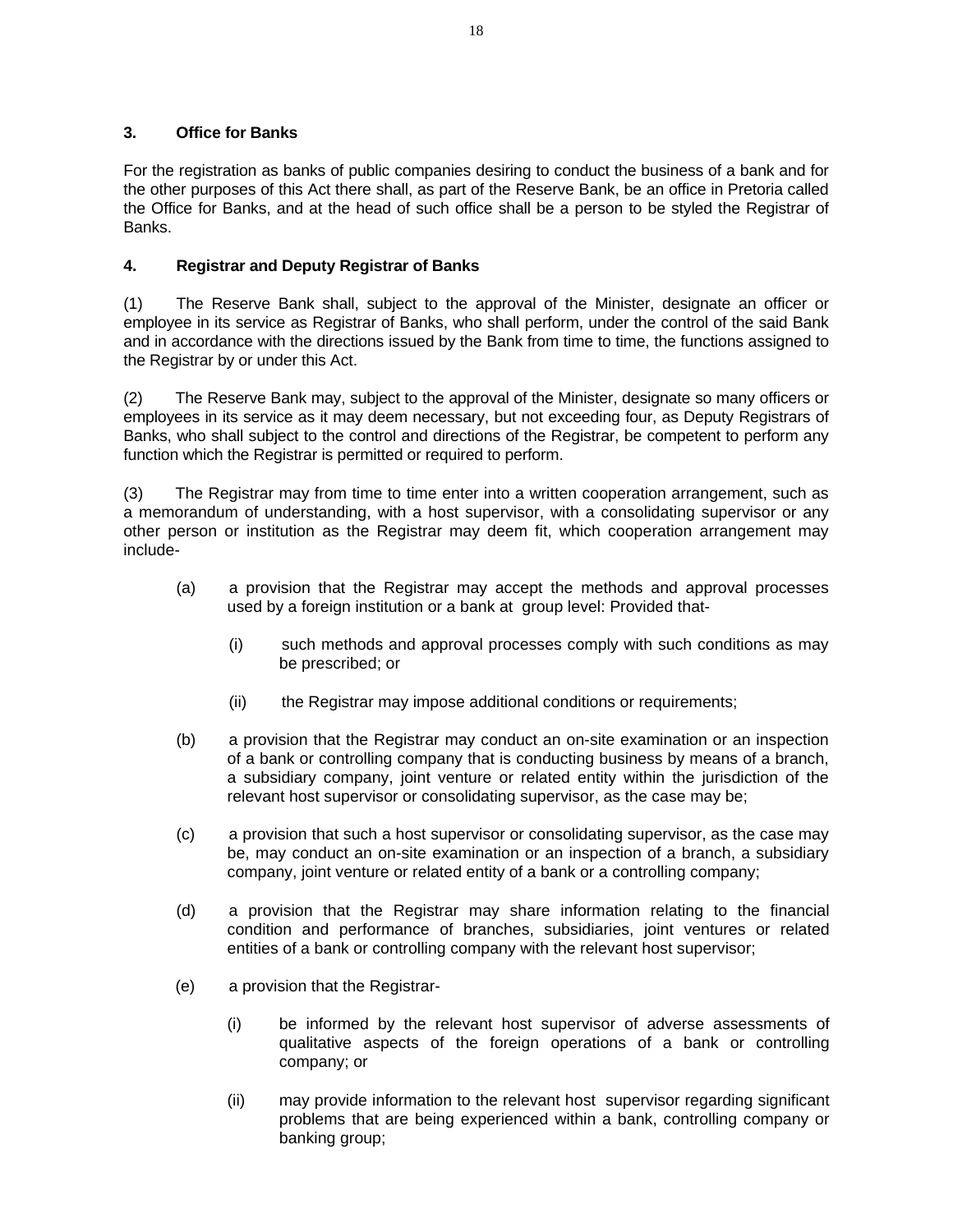(f) such other matters as the Registrar may deem to be relevant from time to time.

(4) The Registrar shall implement and maintain a supervisory review process, which process may include any one or any combination of-

- (a) an on-site examination, inspection or review of a bank or controlling company and its respective branches, subsidiaries, joint ventures or related entities, within or outside the Republic;
- (b) an off-site review of a bank or controlling company and its respective branches, subsidiaries, joint ventures or related entities, within or outside the Republic;
- (c) a discussion with an executive officer, chief executive officer or employee in charge of a risk management function of a bank or controlling company, including a discussion with an executive officer responsible for compliance or internal audit of a bank or controlling company;
- (d) a discussion with a member of the board of directors or a member of a boardappointed committee of a bank or controlling company;
- (e) a review of the work done by an external auditor of a bank or controlling company;
- (f) a review of reports submitted in terms of this Act by a bank, controlling company or banking group;

 (5) In order to ensure the appropriate usage by a bank, a controlling company or a branch, of an external credit assessment issued by an eligible institution, the Registrar-

- (a) shall assign such external credit ratings to such risk weights as may be prescribed from time to time; and
- (b) shall publicly disclose which external credit assessment or rating issued by an eligible external credit assessment institution relates to which prescribed risk weight.

(6) The Registrar may implement such international regulatory or supervisory standards and practices as he or she deems appropriate after consultation with banks.

(7) Notwithstanding the provisions of section 33 of the South African Reserve Bank Act, the Registrar-

- (a) may from time to time publicly disclose the following information:
	- (i) Criteria relating to the review of the internal capital assessments of banks;
	- (ii) factors relating to the setting of capital adequacy ratios by the Registrar that are in excess of the minimum capital adequacy ratio as prescribed;
- (b) shall from time to time publicly disclose the following information:
	- (i) The process and criteria for recognising eligible institutions,
	- (ii) international regulatory or supervisory practices and standards implemented in terms of the provisions of sub-section (6).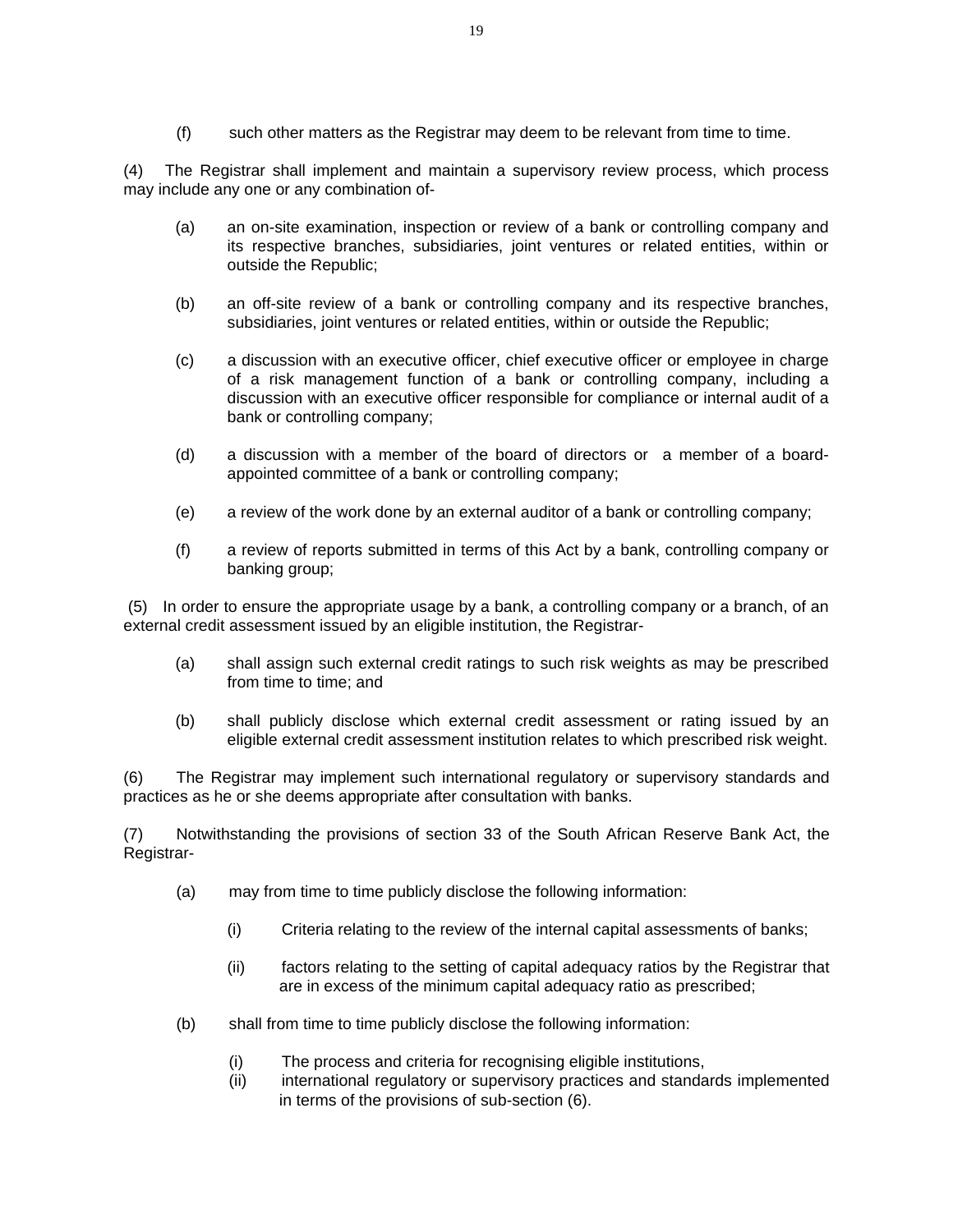## **5. Delegation of powers and assignment of functions by Registrar**

- (1) The Registrar may with the approval of the Reserve Bank
	- (a) delegate to any officer or employee of the Reserve Bank any power conferred upon the Registrar by or under this Act; or
	- (b) authorize any such officer or employee to perform any duty assigned to the Registrar by or under this Act.

(2) Any delegation under subjection (1)(a) shall not prevent the exercise of the relevant power by the Registrar personally.

#### **6. Powers of inspection of, and guidelines by, Registrar**

(1) In addition to the powers and duties conferred or imposed upon him or her by this Act, the Registrar shall, for the purposes of the performance of his or her functions under this Act, have powers and duties in all respects corresponding to the powers and duties conferred or imposed by the Inspection of Financial Institutions Act, 1998 (Act No. 80 of 1998), upon a registrar contemplated in the last-mentioned Act.

(2) Any reference in this Act to an inspection or investigation made under this section shall be construed as a reference to an inspection made in accordance with the provisions of the Inspection of Financial Institutions Act, 1998.

(3) Neither the provisions of this section nor any other provision of this Act shall be construed as prohibiting the Registrar from holding discussions, from time to time, with the chief executive officer of any bank, or with any executive officer or employee designated by such chief executive officer, of -

- (a) that bank;
- (b) any subsidiary or controlling company of that bank, or any other subsidiary of such controlling company;
- (c) any juristic person which would have been a subsidiary of that bank or of its controlling company had such juristic person been a company;
- (d) any juristic person of which the board of directors or, in the case where such juristic person is not a company, of which the governing body is accustomed to act in accordance with the directions or instructions of that bank or its controlling company; or
- (e) any trust controlled directly or indirectly by that bank or its controlling company,

with a view to achieving effective supervision by the Registrar, on an individual or a consolidated basis, of that group or the group of banks of which that bank is a member.

(4) The Registrar may from time to time by means of a circular furnish banks, controlling companies, eligible institutions or auditors of banks or controlling companies with guidelines regarding the application and interpretation of the provisions of this Act.

(5) The Registrar may from time to time by means of a guidance note furnish banks, controlling companies, eligible institutions and auditors of banks or controlling companies with information in respect of market practices or market- or industry developments within or outside the Republic.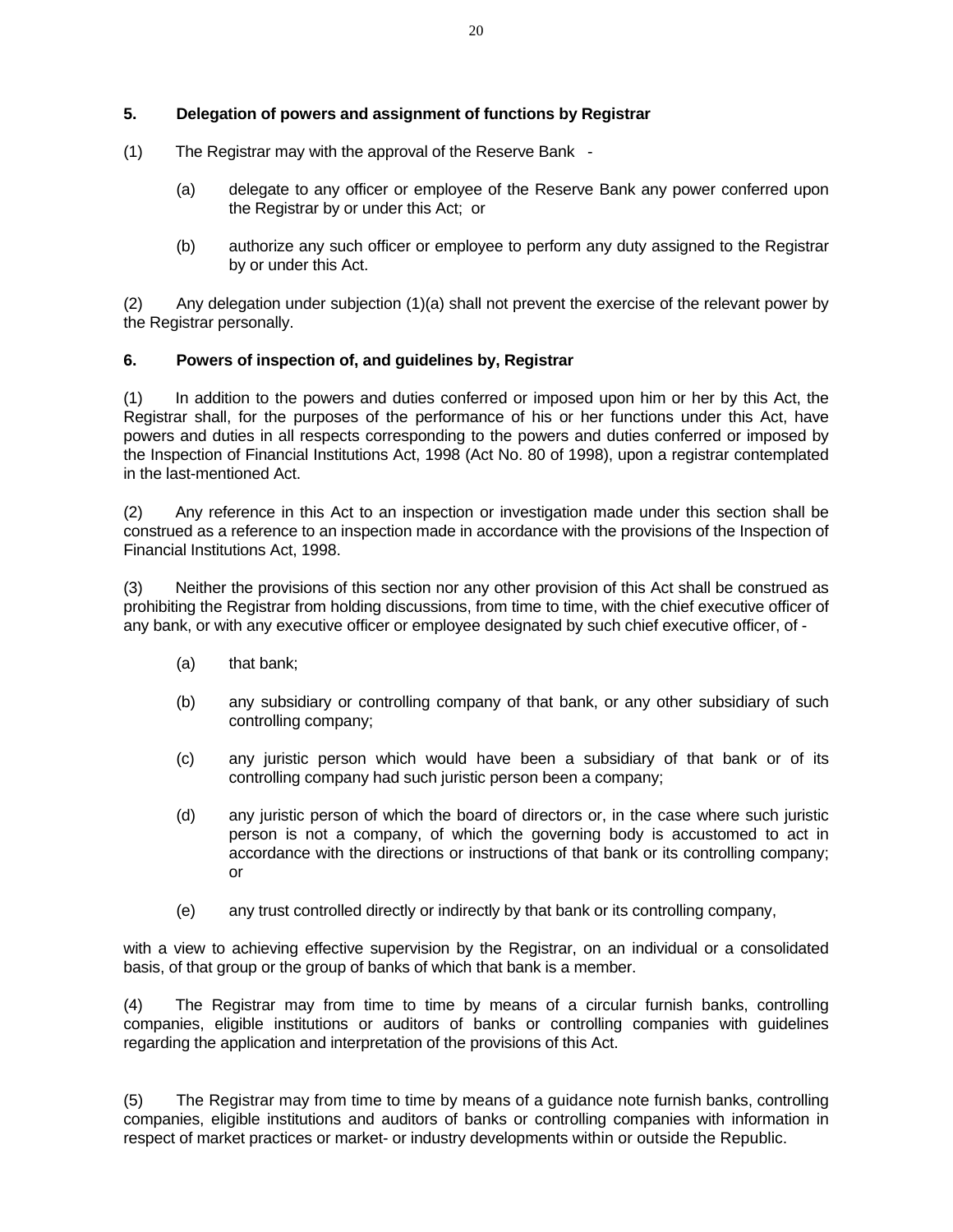- (6) (a) The Registrar may from time to time, in writing, after consultation with the relevant bank, controlling company, eligible institution or auditor of a bank or controlling company, issue a directive to such a bank, controlling company, eligible institution or auditor of a bank or controlling company, either individually or collectively, regarding the application of the Act;
	- (b) The directive contemplated in paragraph (a) may include the issuing of a non-financial sanction or a directive requiring a bank, a controlling company, an eligible institution or an auditor of a bank or controlling company, either individually or collectively, within the period specified in the directive, to-
		- (i) cease or refrain from engaging in any act, omission or course of conduct or perform such acts necessary to remedy the situation;
		- (ii) perform such acts necessary to comply with the directive or to effect the change required to give effect to the directive; or
		- (iii) provide the Registrar with such information and documents, relating to the matter as specified in the directive.
	- (c) The Registrar may after consultation with the relevant bank, controlling company, eligible institution or auditor of a bank or controlling company, subject to the directive, cancel in writing a previously issued directive;
	- (d) No directive issued by the Registrar shall have retroactive effect;
	- (e) Any bank, controlling company, eligible institution or auditor of a bank or controlling company that neglects, refuses or fails to comply with a directive issued under this subsection shall be guilty of an offence.

## **7. Furnishing of information by banks and controlling companies**

- (1) The Registrar may by notice in writing
	- (a) direct a bank or a controlling company or a subsidiary of a bank or controlling company to furnish the Registrar, at such time or times or at such intervals or in respect of such period or periods as may be specified in the notice, with such information as may be specified in the notice and as the Registrar may reasonably require for the performance of his or her functions under this Act; or
	- (b) direct such bank, controlling company or subsidiary to furnish the Registrar with a report by a public accountant as defined in section 1 of the Auditing Professions Act, 2005 (Act No. 26 of 2005), or by any other person with appropriate professional skill, on any matter, or any aspect of any matter, about which the Registrar has directed or may direct under paragraph (a) the bank, controlling company or subsidiary to furnish information.

(1A) A report required by the Registrar under paragraph (b) shall be drawn up at the reasonable expense of the bank, controlling company or subsidiary in question.

(2) The public accountant or other person appointed by a bank, controlling company or subsidiary to make a report required under subsection (1)(b), shall be a person designated or approved by the Registrar, and the Registrar may require the relevant report to be in such form as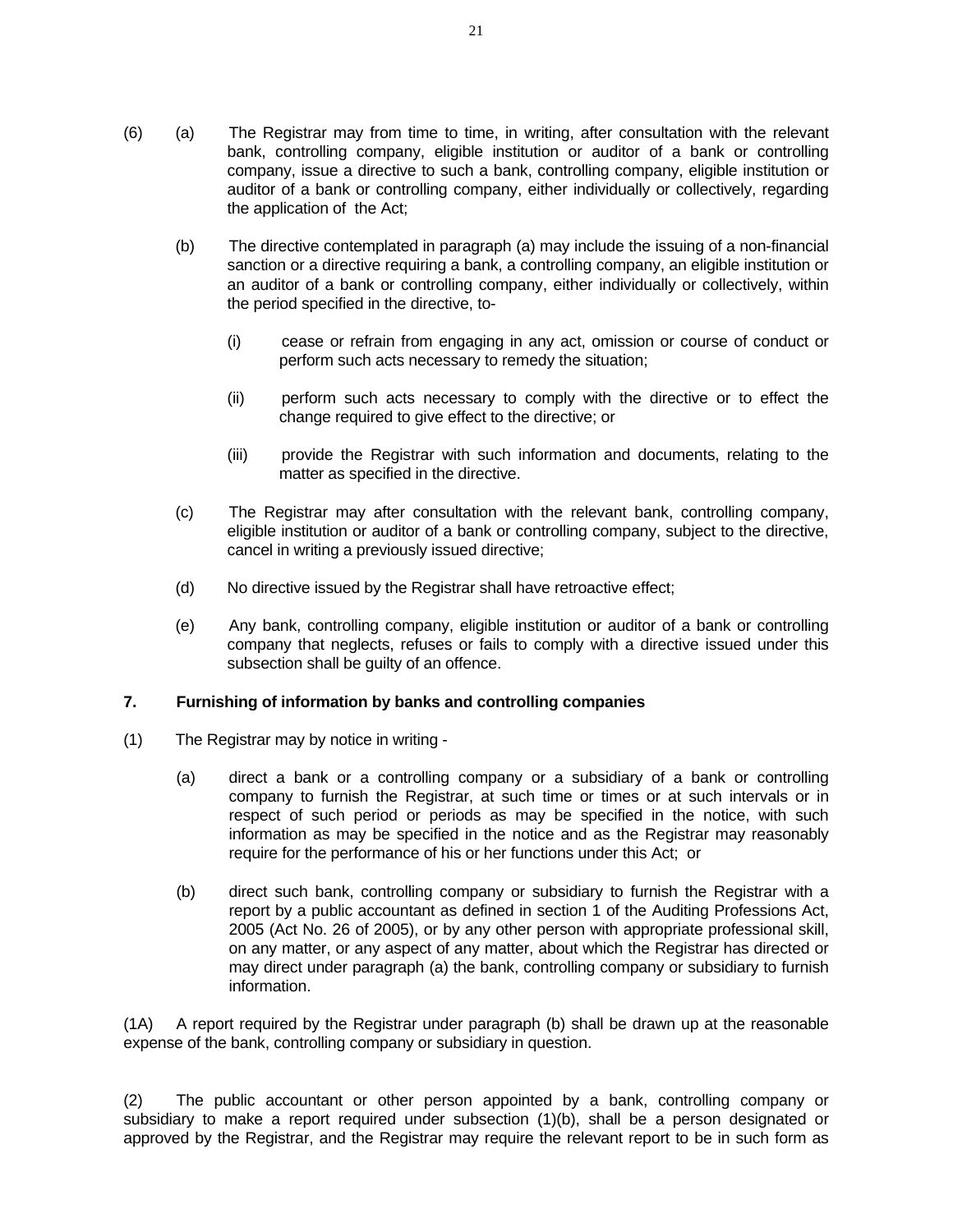may be specified in the notice referred to in subsection (1).

(3) No due diligence audit of the financial condition of any bank shall be conducted without the Registrar first having been notified in writing of the intention to do so.

(4) The person at whose request a due diligence audit of the financial condition of a bank has been conducted shall furnish the Registrar with a copy of the audit report.

(5) No person shall without the written consent of the Registrar disclose to any other person, except to the bank whose financial condition was the subject of the due diligence audit, any information contained in a report referred to in subsection 4.

## **8. Power of Registrar to extend certain periods**

(1) Any person who is required to submit to the Registrar or to furnish the Registrar with any return, statement, report or other document or information within a period determined by or under this Act, may before or after the expiry of that period apply to the Registrar in writing for an extension of that period.

- (2) The Registrar may, after consideration of an application referred to in subsection (1)
	- (a) grant the application and extend by such period as he or she may determine the period within which the return, statement, report or other document or information had to be submitted or furnished; or
	- (b) refuse the application,

and shall in writing notify the person who lodged the application of the Registrar's decision.

## **9. Review of decisions of Registrar**

(1) Any person aggrieved by a decision taken by the Registrar under a provision of this Act may within the prescribed period and in the prescribed manner and upon payment of the prescribed fees apply for a review of that decision by the board of review established by subsection (2).

(2) For the purposes of this Act there is hereby established a board of review which shall consist of three members, appointed by the Minister and of whom -

- (a) one shall be appointed on account of his or her knowledge of law and shall be the chairperson;
- (b) one shall be a person who in the opinion of the Minister has wide experience of, and is knowledgeable about the latest developments in, the banking industry; and
- (c) one shall be a person registered as an accountant and auditor under the Auditing Professions Act, 2005 (Act No. 26 of 2005), and who in the opinion of the Minister has wide experience of, and is knowledgeable about the latest developments in, the accountants' and auditors' profession.

(2A) In any review under subsection (1), the board of review is, subject to the provisions of subsection (8), confined to establishing whether or not, in the taking of the relevant decision, the Registrar exercised his or her discretion properly and in good faith.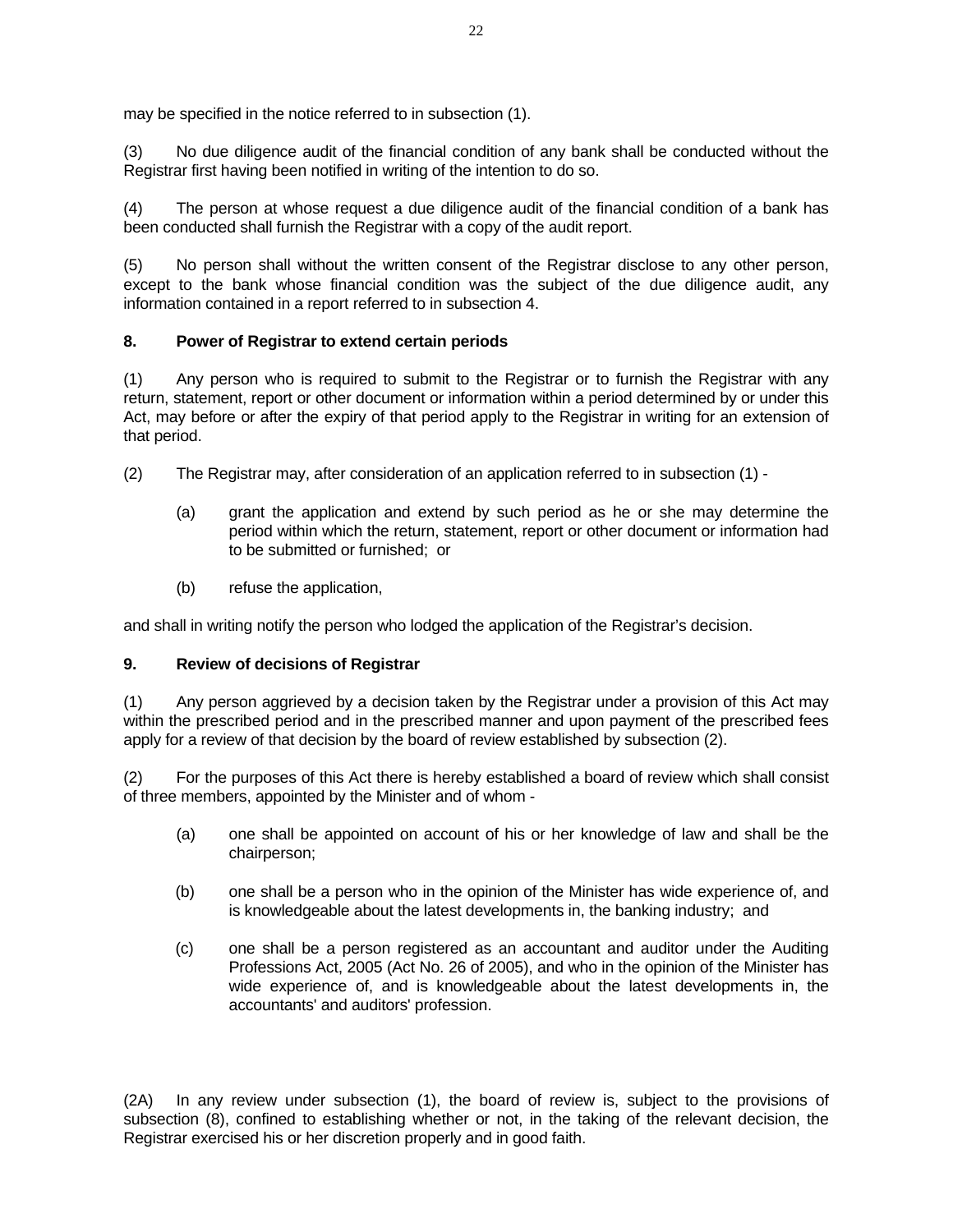#### (3) deleted

(4) If before or during any review under subsection (1) it transpires that any member of the board of review has any direct or indirect personal interest in the outcome of that review, such member shall recuse himself or herself and such member shall be replaced by a person temporarily appointed, subject to the provisions of subsection (2), by the Minister for the purposes of the review.

(4A) If before or during any review under subsection (1), it transpires that any member of the board of review will, due to illness, absence from the Republic or for any other *bona fide* reason be unable to participate or continue to participate in that review, such member shall be replaced by a person temporarily appointed, subject to the provisions of subsection (2), by the Minister for the purposes of the review.

(5) A member of the board of review shall hold office for a period of three years and shall on the expiration of such member's term of office be eligible for reappointment .

(6) Any casual vacancy that occurs on the board of review shall be filled by the appointment by the Minister, subject to the provisions of subsection (2), of another member, and any person so appointed shall hold office for the unexpired portion of the period of office of the predecessor of such member.

(7) A review under subsection (1) shall take place on the date and at the place and time fixed by the board of review, which shall give notice in writing to the applicant as well as the Registrar thereof.

(8) The board of review may for the purposes of a review under subsection (1)-

- (a) summon any person who, in its opinion, may be able to give material information for the purposes of the review or who it believes has in his or her possession or custody or under his or her control any document which has any bearing upon the decision under review, to appear before it at a time and place specified in the summons, to be interrogated or to produce that document, and retain for examination any document so produced;
- (b) administer an oath to or accept an affirmation from any person called as a witness at the review; and
- (c) call any person present at the review proceedings as a witness and interrogate such person and require such person to produce any document in his or her possession or custody or under his or her control, and such a person shall be entitled to legal representation at his or her own expense.

(9) Subject to the provisions of subsection (2A), the procedure at the review shall be determined by the chairperson of the board of review.

(10) The board of review may after the review confirm, set aside or vary the relevant decision of the Registrar.

(11) The decision of a majority of the members of the board of review shall be the decision of that board.

(12) The decision of the board of review shall be in writing, and a copy thereof shall be furnished to the applicant as well as to the Registrar.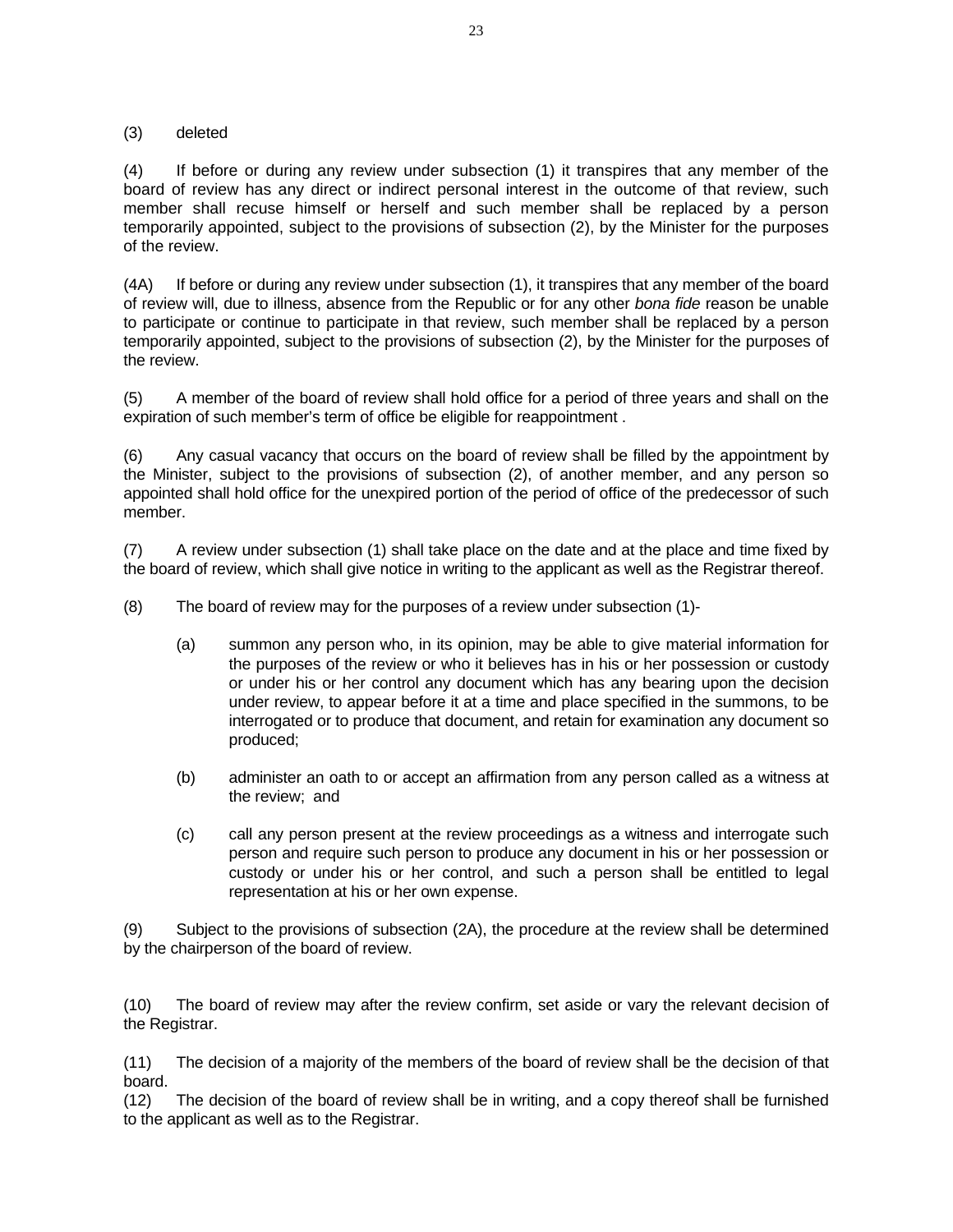(13) If the board of review sets aside any decision by the Registrar, the prescribed fees paid by the applicant in respect of the review in question shall be refunded to the applicant, and if the board of review varies any such decision, it may in its discretion direct that the whole or any part of such fees be refunded to the applicant.

(14) A member of the board of review shall in respect of his or her services as such a member be paid such remuneration, including reimbursement for transport, travelling and subsistence expenses incurred by him or her in the performance of his or her functions as such a member, as the Minister may from time to time determine.

## **10. Annual report by Registrar**

(1) The Registrar shall annually submit to the Minister a report on his or her activities in terms of this Act during the year under review.

(2) The Minister shall lay a copy of the report referred to in subsection (1) upon the Tables in Parliament within 14 days after receipt of such report, if Parliament is then in ordinary session, or, if Parliament is not then in ordinary session, within 14 days after the commencement of its next ensuing ordinary session.

#### **CHAPTER III**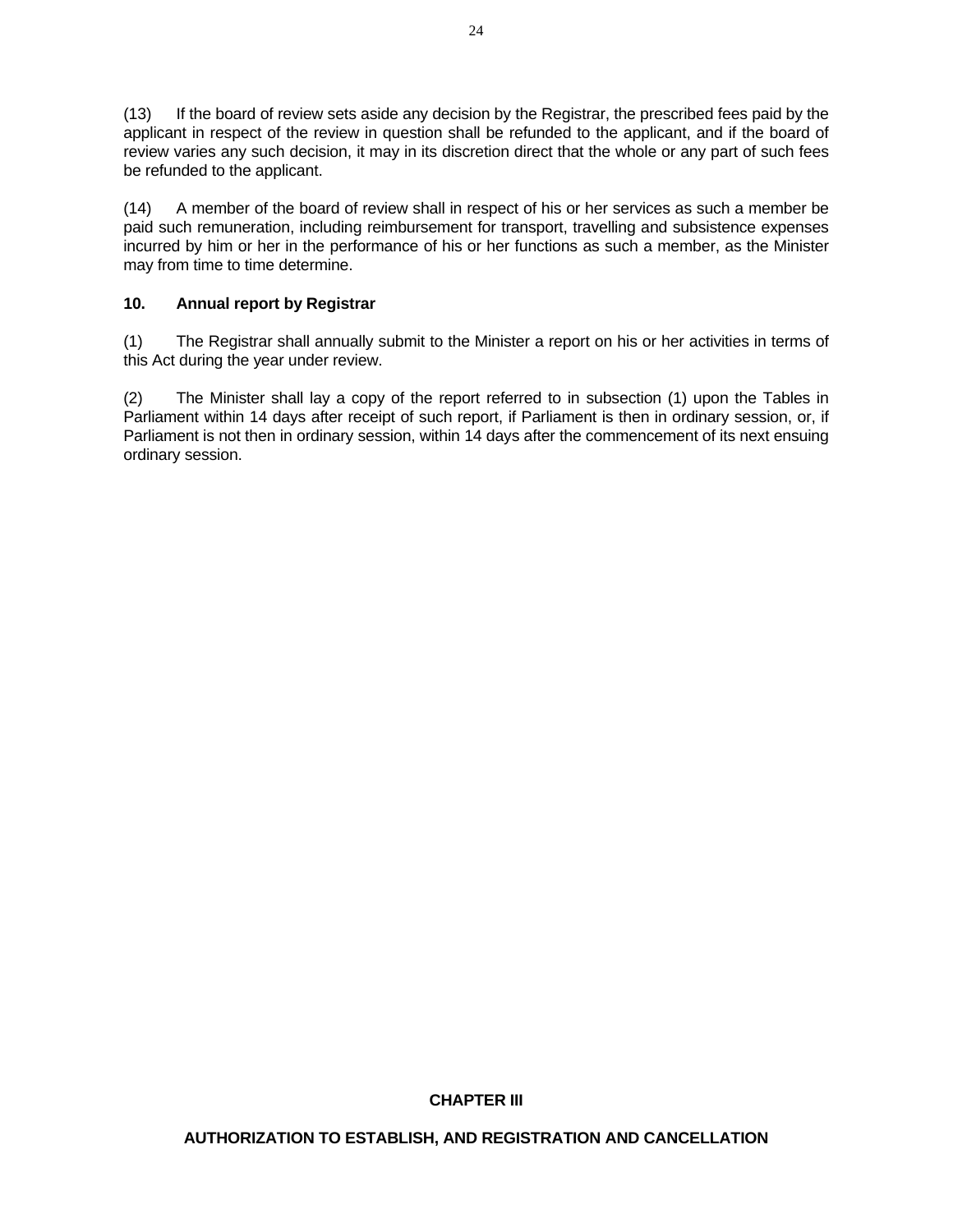## **OF REGISTRATION OF, BANKS**

## **11. Registration a prerequisite for conducting business of bank**

(1) Subject to the provisions of section 18A, no person shall conduct the business of a bank unless such person is a public company and is registered as a bank in terms of this Act.

(2) Any person who contravenes a provision of subsection (1) shall be guilty of an offence.

## **12. Application for authorization to establish bank**

(1) Any person who wishes to conduct the business of a bank may apply to the Registrar for authorization to establish such a bank.

- (2) An application under subsection (1)
	- (a) shall be made in the manner and on the form prescribed by the Regulations relating to Banks; and
	- (b) shall be accompanied by a statement containing the information prescribed by the Regulations relating to Banks.

(3) The Registrar may require an applicant contemplated in subsection (1) to furnish him or her with -

- (a) such information or documents, in addition to information and documents furnished by the applicant in terms of subsection (2); or
- (b) a report by a public accountant as defined in section 1 of the Auditing Professions Act, 2005 (Act No. 26 of 2005), or by any other knowledgeable person approved by the Registrar, on such aspects relating to the application in question,

as the Registrar may deem necessary.

## **13. Granting or refusal of application for authorization**

(1) Subject to the provisions of subsection (2), the Registrar may, after considering all information, documents and reports furnished to him or her for the purposes of an application under section 12, grant or refuse the relevant application or grant the application subject to such conditions as he or she may determine.

(2) The Registrar shall not grant an application made under section 12 unless he or she is satisfied -

- (a) that the establishment of the proposed bank will be in the public interest;
- (b) that the business the applicant proposes to conduct, is that of a bank;
- (c) that the applicant will conduct the proposed business of a bank in the capacity of a public company incorporated and registered under the Companies Act;
- (d) that the applicant will be able to establish itself successfully as a bank;
- (e) that the applicant will have the financial means to comply, in the capacity of a bank,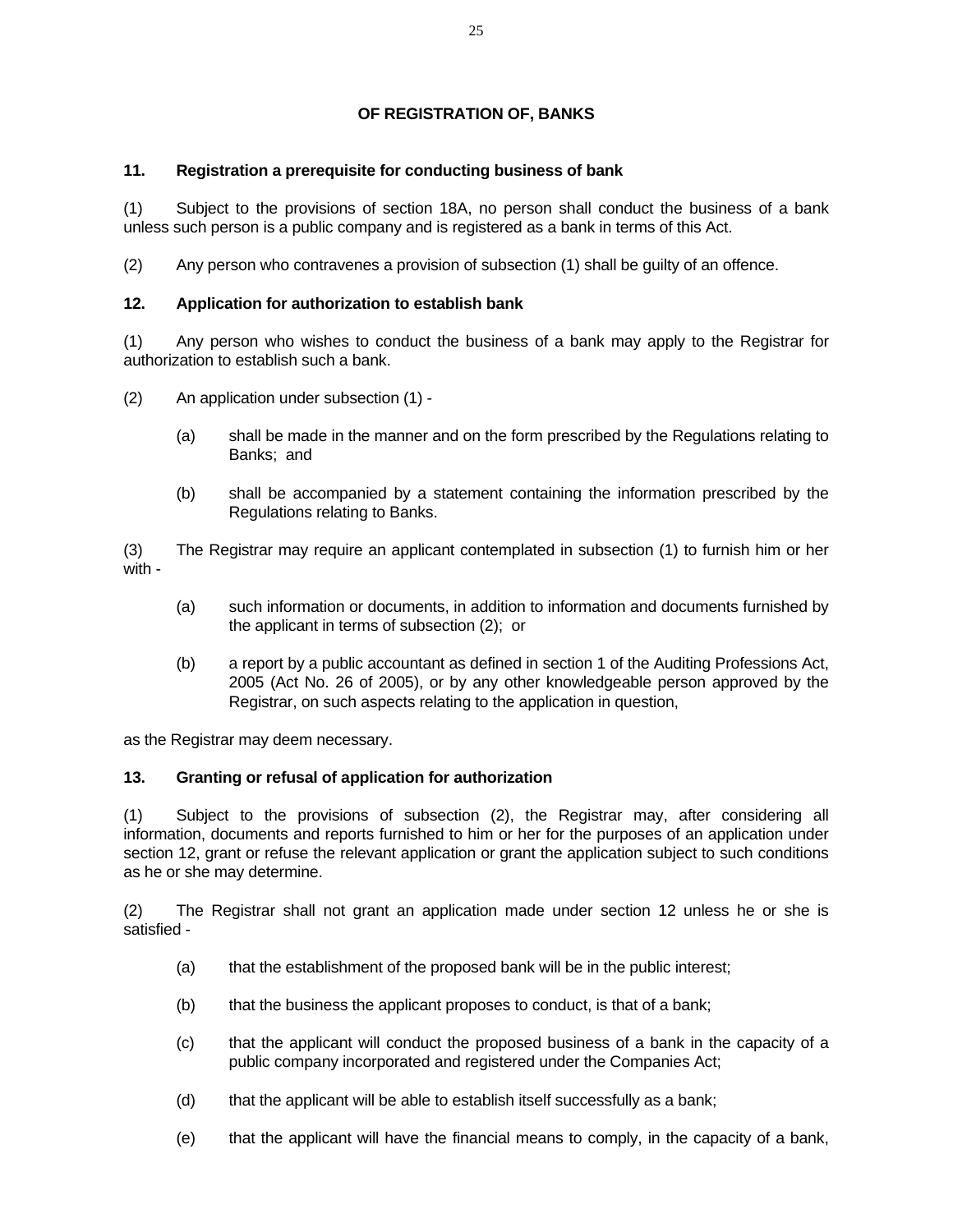with the requirements of this Act;

- (f) that the business of the proposed bank will be conducted in a prudent manner;
- (fA) that every person who is to be a director or an executive officer of the proposed bank is, as far as can reasonably be ascertained, a fit and proper person to hold the office of such director or executive officer;
- (g) that every person who is to be an executive officer of the proposed bank has sufficient experience of the management of the kind of business it is intended to conduct; and
- (h) that the composition of the board of directors of the proposed bank will be appropriate having regard to the nature and scale of the business it is intended to conduct.

(3) When the Registrar grants or refuses an application made under section 12, he or she shall give written notice of that fact to the applicant concerned.

(4) Deleted.

#### **14. Revocation of authorization**

(1) The Registrar may at any time prior to the registration, in terms of section 17, of a bank, revoke the authorization granted for the establishment of such a bank if the Registrar is satisfied that-

- (a) false or misleading information was furnished in the application for such authorization; or
- (b) success has not been achieved within a period of 12 months as from the date of the granting of the said authorization, with the formation in accordance with the proposals contained in the application for the said authorization, of the proposed bank.

(2) When the Registrar revokes an authorization in terms of subsection (1), he or she shall give written notice of that fact to the person to whom the authorization was granted.

#### **15. Formation of certain companies prohibited except with approval of Registrar**

(1) No public company shall without the written approval of the Registrar be formed in terms of the Companies Act to conduct the business of a bank in accordance with the provisions of this Act.

(2) The Registrar shall grant the approval referred to in subsection (1) only if he or she is of the opinion that the company concerned will probably, having regard to the provisions of section 17, be eligible for registration as a bank in terms of this Act.

(3) Notwithstanding anything to the contrary contained in the Companies Act, the Registrar of Companies shall not register in terms of that Act the memorandum of association and articles of association of a public company formed for the purpose of conducting the business of a bank, unless the application for such registration is accompanied by the approval referred to in subsection (1).

#### **16. Application for registration as bank**

(1) An applicant to whom the Registrar has under section 13 granted authorization for the establishment of a bank (hereinafter in this Chapter referred to as the institution) may at any time during the period of 12 months commencing on the date of the granting of the said authorization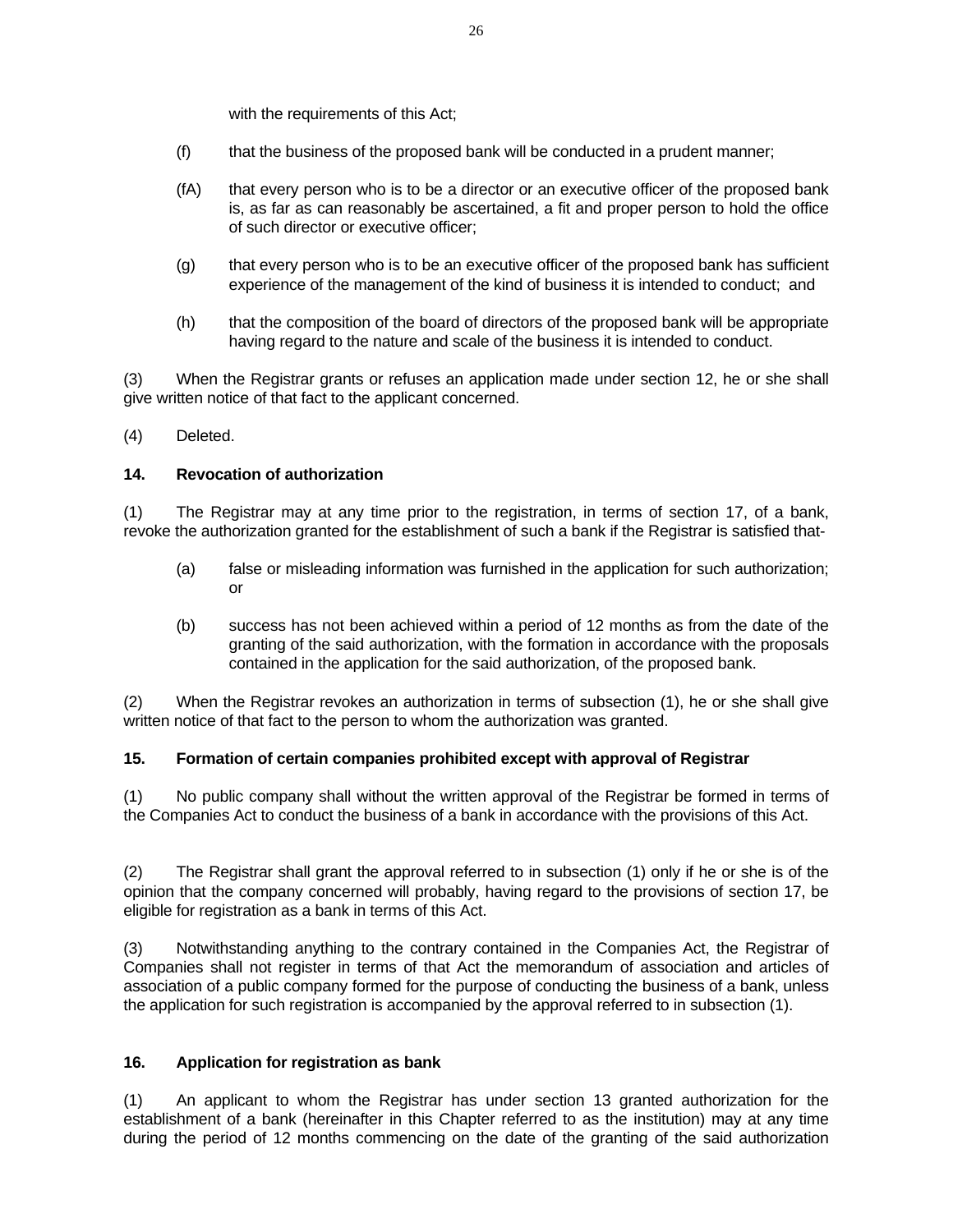apply to the Registrar for the registration of the institution as a bank, provided such authorization has not been revoked in terms of section 14(1).

- (2) An application under subsection (1) shall
	- (a) be made in the manner and on the form prescribed by the Regulations relating to Banks; and
	- (b) be accompanied by
		- (i) two copies each of the institution's memorandum of association and articles of association;
		- (ii) a written statement in which is set out
			- (aa) the full and the abbreviated name of the institution as well as the literal translations thereof;
			- (bb) the address of the institution's head office as well as its postal address;
			- (cc) full particulars of the business the applicant proposes to conduct and of the manner in which it proposes to conduct such business; and
			- (dd) the full names and the addresses of the chairperson, the other directors and the executive officers of the institution; and
		- (iii) a list of shareholders in the institution, as at the date of the application, drawn up in accordance with the requirements with which a return referred to in section 59 has to comply.

(3) The Registrar may require an applicant contemplated in subsection (1) to furnish him or her with such information or documents, in addition to information and documents furnished by the applicant in terms of subsection (2), as the Registrar may deem necessary.

(4) The application and every document lodged in terms of subsection (2) or (3) shall be signed by the chairperson or the chief executive officer of the institution.

#### **17. Granting and refusal of application for registration**

(1) Subject to the provisions of subsection (2), the Registrar shall, after considering all information and documents furnished to him or her in terms of section 16 for the purposes of an application under that section, grant such application if he or she is satisfied -

- (a) that the business the applicant proposes to conduct is that of a bank;
- (b) that the applicant does not propose to adopt undesirable methods of conducting business; and
- (c) that the memorandum of association and articles of association of the institution are consistent with this Act and are not undesirable for any reason.

(2) Notwithstanding the provisions of subsection (1), the Registrar may refuse an application for the registration of an institution as a bank if he or she is of the opinion -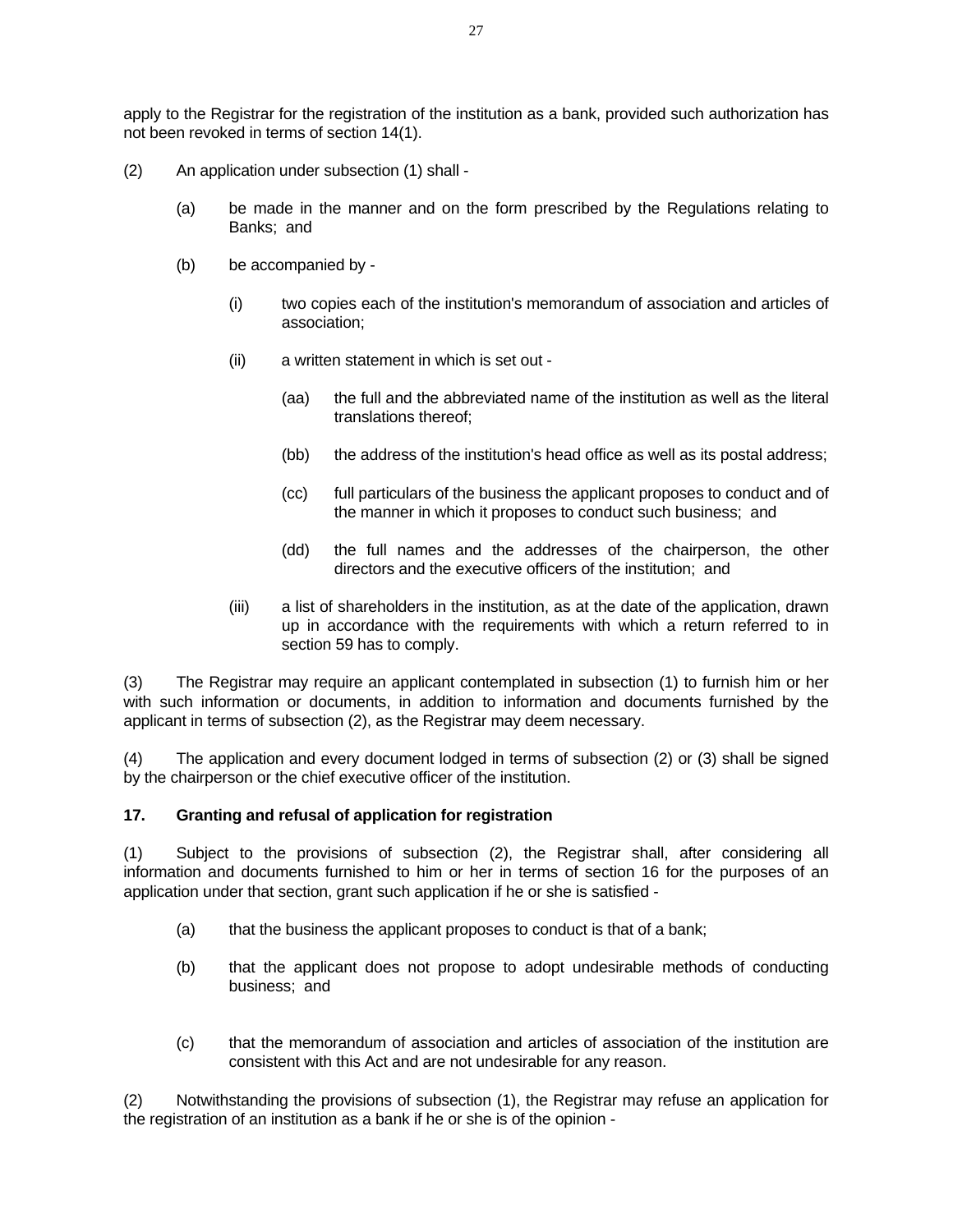- (a) that any of the requirements specified in section 13(2) is no longer complied with by or in respect of the institution concerned;
- (b) that the institution concerned, when registered as a bank, will probably not be able to comply with a provision of this Act, or is likely to pursue a practice contrary to a provision of this Act;
- (c) that an interest which any person has in the institution concerned is inconsistent with a provision of this Act;
- (d) that the interests of potential depositors with the institution concerned will be detrimentally affected by the manner in which the institution proposes to conduct its business, or for any other reason;
- (e) that the name of the institution concerned
	- (i) is identical with a name under which an existing bank or a mutual bank has already been registered;
	- (ii) so closely resembles the name of an existing bank or mutual bank that the one is likely to be mistaken for the other;
	- (iii) is identical with, or closely resembles, the name under which any bank or any other institution which was registered under any law repealed by this Act, or any mutual bank, was previously registered and that reasonable ground for objection against the use of the name by the institution concerned exists; or
	- (iv) is likely to mislead the public; or
- (f) that the application does not comply with a requirement of this Act.

(3) When the Registrar in terms of this section grants or refuses an application for registration, he or she shall give written notice of that fact to the applicant concerned.

(4) If the Registrar in terms of this section grants an application for registration he or she shall, subject to the provisions of section 18, and on payment by the applicant of the prescribed registration fee, register the institution concerned as a bank and issue to the institution, on the prescribed form, a certificate of registration as a bank.

(5) An institution which is for the first time registered as a bank shall not commence doing the business of a bank until it has furnished proof to the Registrar that it complies with the provisions of section 70.

(6) An institution which contravenes the provisions of subsection (5) shall be guilty of an offence.

#### **18. Conditions of registration**

(1) The registration under section 17 of an institution as a bank shall be subject to the prescribed conditions and to such further conditions, if any, as the Registrar may determine.

(2) In addition to any other condition which the Registrar may impose under subsection (1), he or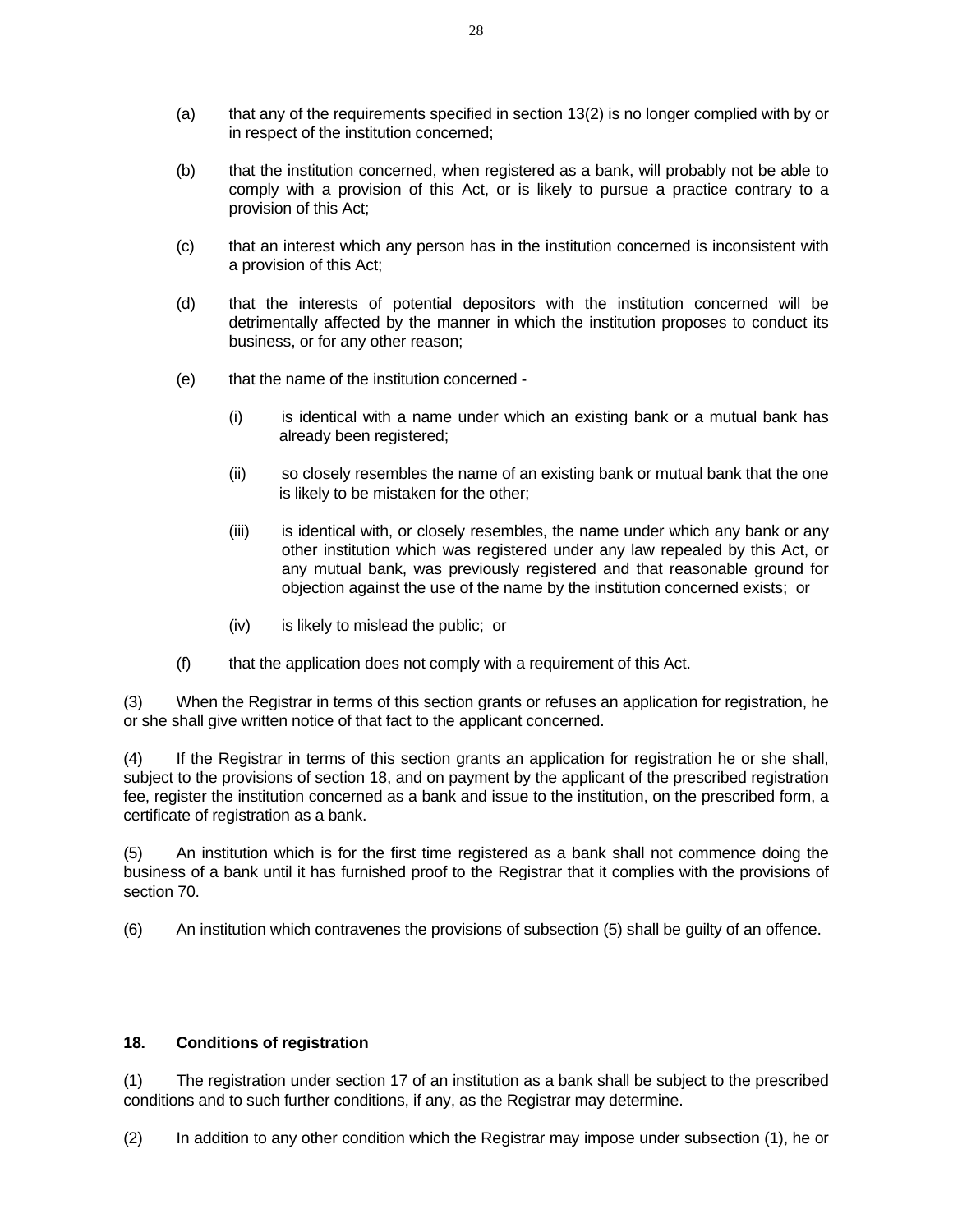she may impose a condition requiring the institution concerned to take within a specified period such steps in terms of the Companies Act as may be necessary to alter its memorandum of association or articles of association in accordance with the requirements of the Registrar.

## **18A. Branches of foreign institutions**

(1) An institution which has been established in a country other than the Republic and which lawfully conducts in such other country a business similar to the business of a bank (hereinafter in this section referred to as the foreign institution) may, notwithstanding the provisions of section 11(1), with the prior written authorization of the Registrar and subject to the prescribed conditions and to such further conditions, if any, as the Registrar may determine, conduct the business of a bank by means of a branch in the Republic.

(2) To obtain the prior authorization of the Registrar as contemplated in subsection (1), the foreign institution concerned shall in the manner and on the form prescribed by the Regulations relating to branches lodge with the Registrar a written application which shall be accompanied by -

- (a) a written statement containing the prescribed information; and
- (b) the prescribed fee.

(3) The Registrar may require the foreign institution applying in terms of subsection (2) to furnish him or her with -

- (a) such information or documents, in addition to information and documents furnished by the foreign institution in terms of subsection (2); or
- (b) such further information with regard to the nature and extent of supervision exercised or to be exercised by the responsible supervisory authority of the foreign institution's country of domicile in respect of -
	- (i) the proposed branch in the Republic;
	- (ii) the foreign institution itself; or
	- (iii) any group of institutions of which the foreign institution may form a part,

as the Registrar may deem necessary.

(4) When the Registrar grants or refuses an application in terms of subsection (2) for authorization to conduct the business of a bank by means of a branch in the Republic, he or she shall give written notice of that fact to the applicant concerned.

(5) The Registrar shall not grant an application in terms of subsection (2) unless he or she is satisfied that proper supervision as contemplated in subsection (3)(b) is or will be exercised by the responsible supervisory authority of the foreign institution's country of domicile.

(6) If the Registrar grants an application referred to in subsection (4) he or she shall on the prescribed form issue to the foreign institution concerned a certificate of authorization to conduct the business of a bank by means of a branch in the Republic.

(7) Any foreign institution that conducts the business of a bank by means of a branch in the Republic without having obtained the Registrar's written authorization referred to in subsection (1)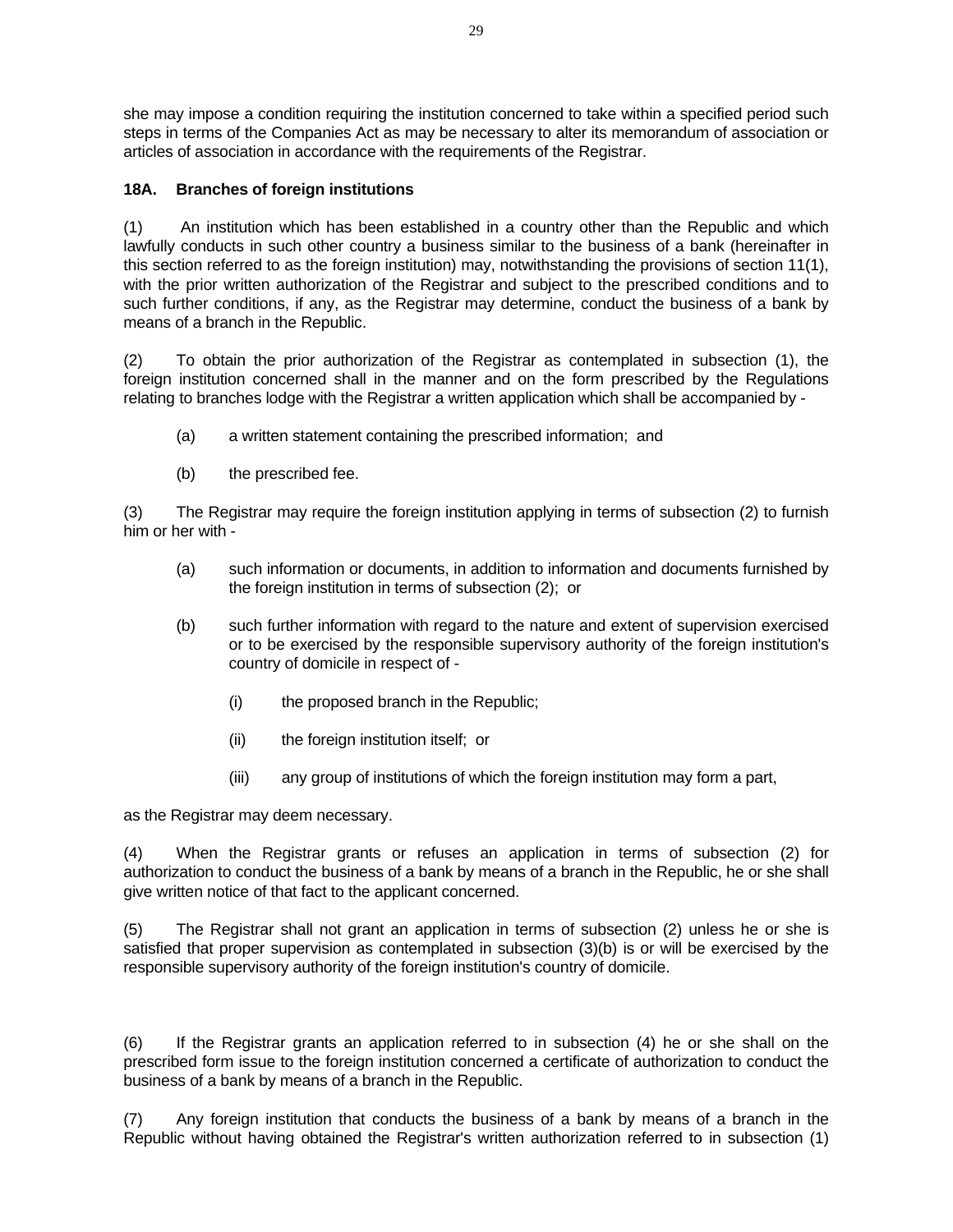shall be guilty of an offence.

(8) Any reference to a bank in this Act or in any other Act of Parliament shall, in so far as it may be relevant, include a reference to a branch, unless expressly stated otherwise.

## **18B. Cancellation or suspension of authorization by Registrar and notice by Registrar of intention to cancel or suspend authorization**

(1) The Registrar may, subject to the provisions of subsections (2) and (3), in the case of a foreign institution that, under an authorization referred to in section 18A, conducts the business of a bank by means of a branch in the Republic, with the consent of the Minister and by notice in writing to the foreign institution concerned cancel, or suspend on such conditions as the Registrar may deem fit, such authorization if the foreign institution concerned has failed to comply with a prescribed condition or a further condition, contemplated in section 18(A)(1), to which its authorization is subject.

(2) The Registrar shall, before cancelling or suspending under subsection (1) the authorization of a foreign institution referred to in subsection (1), in a written notice addressed to the foreign institution concerned -

- (a) inform the foreign institution of his or her intention to cancel or suspend, as the case may be, such authorization;
- (b) furnish the foreign institution with the reasons for the intended cancellation or suspension; and
- (c) call upon the foreign institution to show cause within a period specified in the notice, which shall not be less than 30 days as from the date of the notice, why its authorization should not be so cancelled or suspended.

After considering any representations received within the specified period from the foreign institution concerned by virtue of the provisions os subsection (2)(c), the Registrar may in his or her discretion-

- (a) proceed with the cancellation or suspension in terms of subsection (1) of the authorization; or
- (b) refrain from taking any further steps in terms of subsection (1),

and the Registrar shall in writing inform the foreign institution concerned of his or her decision in terms of this subsection.

## **19. Application for final registration as bank**

Repealed.

## **20. Granting or refusal of application for final registration**

Repealed.

## **21. Untrue information in connection with applications**

Any person who in or in connection with -

(a) an application for authorization to establish a bank; or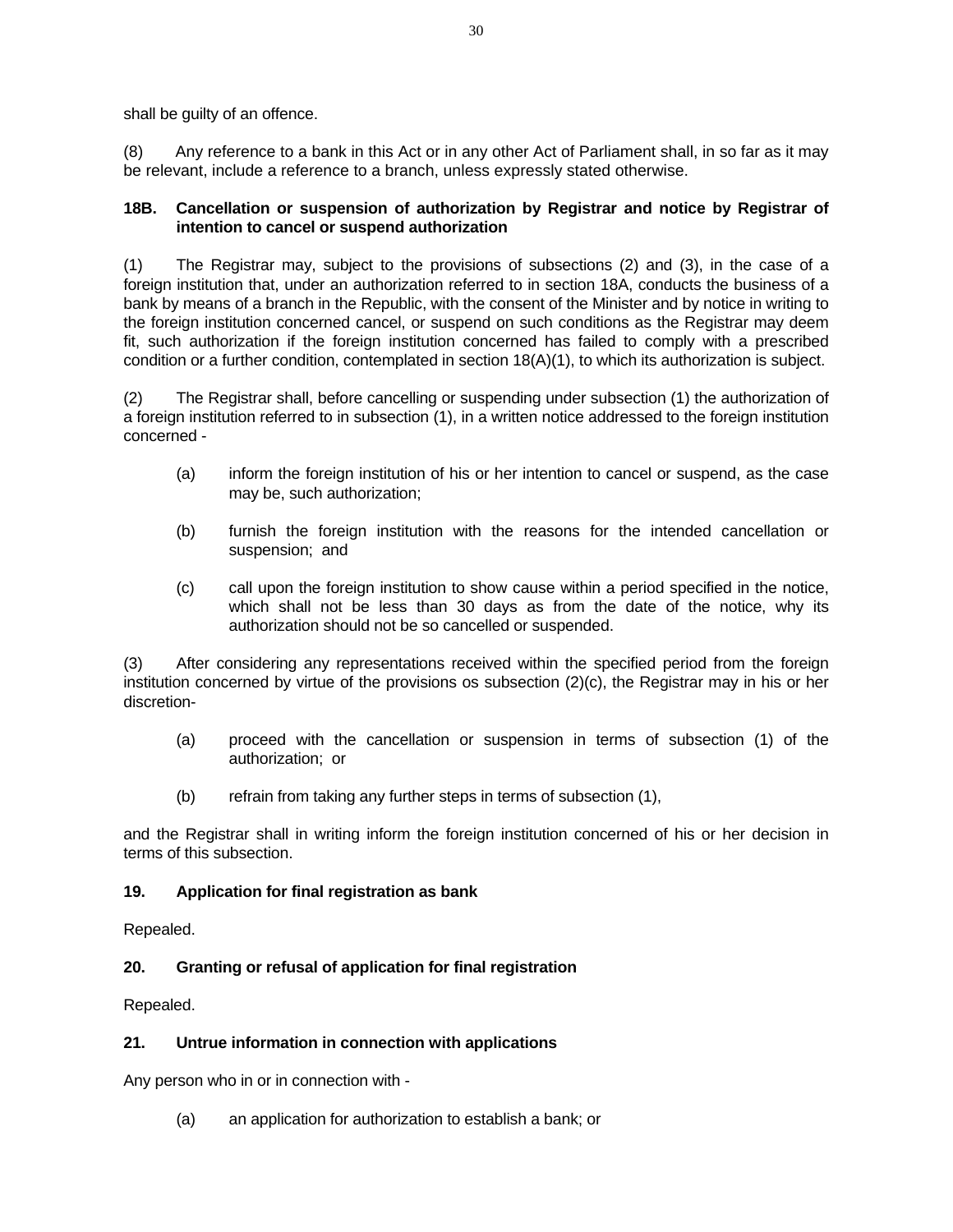(b) an application for registration as a bank,

furnishes the Registrar with any information which to the knowledge of such person is untrue or misleading in any material respect, shall be guilty of an offence.

#### **22. Use of name of bank**

(1) Subject to the provisions of subsection (2), an institution which is registered as a bank or a foreign institution which is authorized under section 18A to conduct the business of a bank by means of a branch in the Republic or an institution which is registered as a representative office of a foreign institution under section 34 shall not-

- (a) in the case of such bank use, or refer to itself by, a name other than the name under which it is so registered, or
- (b) in the case of such foreign institution, in respect of the branch concerned use, or refer to the branch by, a name other than the name under which the conduct of the business of a bank in the Republic was so authorised,

or any literal translation or abbreviation of such name which has been approved by the Registrar: Provided that the Registrar may, if he or she deems it desirable, authorise the use of a name by which such bank or foreign institution is otherwise generally known.

(2A) A bank may, with the prior written consent of the Registrar, in conjunction with its registered name, and subject to such conditions as the Registrar may determine, use or refer to a name of a division, brand or product of that bank, which name includes the word "bank" or any derivative thereof.

(2) An institution which is registered as a bank may, with the consent of the Registrar, in conjunction with its registered name of the name of which the use was authorised by the Registrar under the proviso to subsection (1) use, or refer to itself by, the name of another bank with which it has amalgamated or all the assets and liabilities of which have, as contemplated in section 54(1), been transferred to it or, in the case of a change of name, the name by which it was previously known.

- (3) An institution which contravenes the provisions of subsection (1) shall be guilty of an offence.
- (4) Any person who, in connection with any business conducted by such person-
	- (a) uses any name, description or symbol indicating, or calculated to lead persons to infer, that such person is a bank registered as such under this Act; or
	- (b) in any other manner purports to be a bank registered as such under this Act,

while such a person is not so registered as a bank, shall be guilty of an offence.

(5) No person shall use in respect of any business a name or description which includes the word "bank", or any derivative thereof, or the words "deposit-taking institution" or "building society", or any derivative thereof, unless -

- (a) the business in question is a bank or a foreign institution which is authorized under section 18A to conduct the business of a bank by means of a branch in the Republic or an institution that is registered as a representative office of a foreign institution under section 34; or
- (b) the business in question is registered as a controlling company in respect of a bank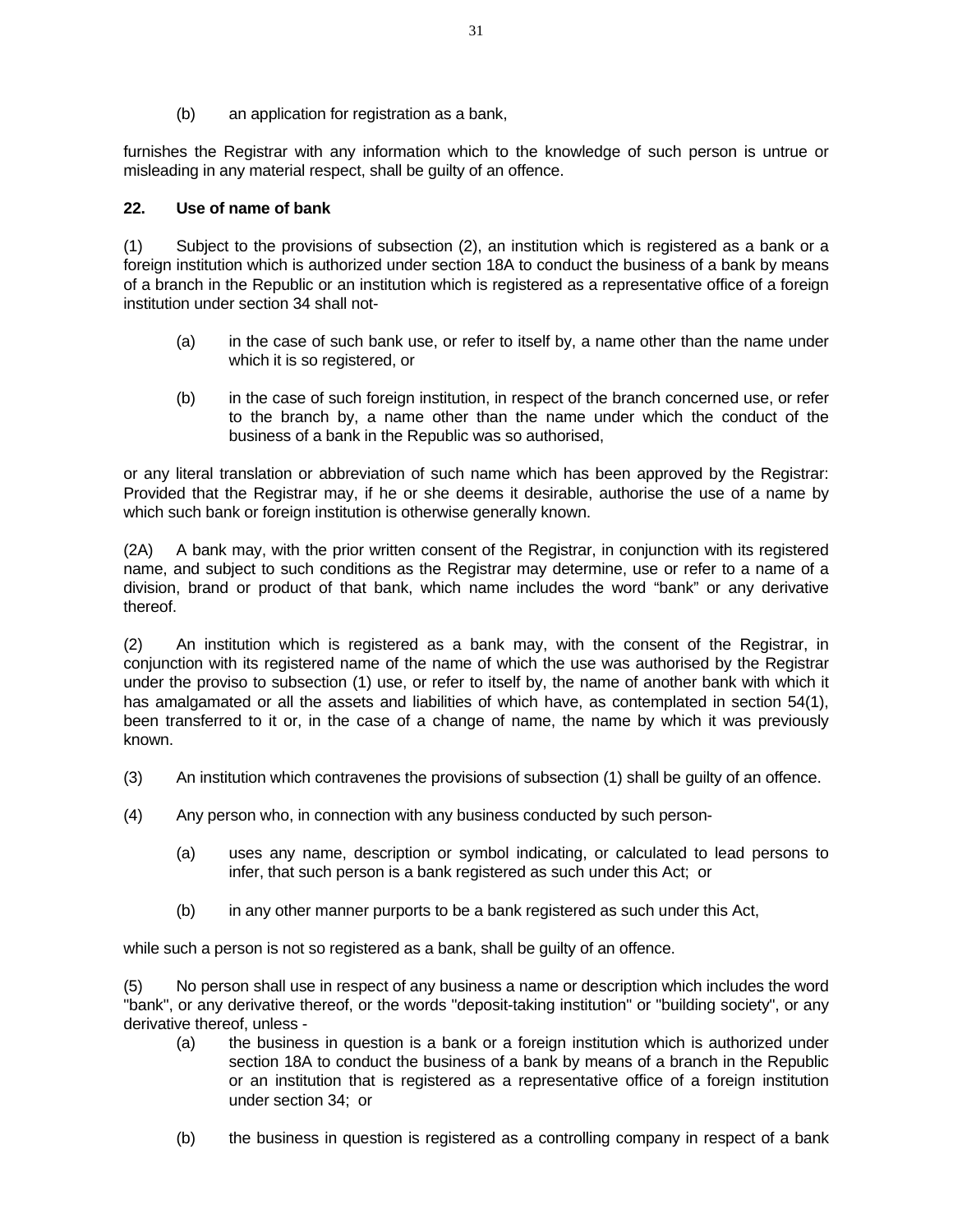under this Act and the name or description in question is so used for the purpose of indicating the connection between the two companies concerned; or

 (c) such name or description is composed of words which include the word "bank" as part of a place-name or a personal name,

and the Registrar has in writing authorized such person so to use such name or description.

- (6) Notwithstanding the prohibition contained in subsection (5), a company
	- (a) of which the formation has been approved by the Registrar in terms of section 15, may be formed under a name which includes the word "bank" or the words "deposittaking institution" or "building society", or a derivative thereof; or
	- (b) whose application for registration as a bank has been granted by the Registrar under section 17 and which has not been formed in accordance with paragraph (a) of this subsection under a name which already includes the word "bank" or the words "deposit-taking institution" or "building society", or a derivative thereof, may before its registration take the necessary steps in accordance with the Companies Act to include such word, words or derivative in its name.

(7) The Registrar may in writing direct a company referred to in subsection (6) whose name includes the word "bank" or the words "deposit-taking institution' or "building society", or any derivative thereof, to remove such word, words or derivative from its name -

- (a) in the case of a company referred to in paragraph (a) of that subsection, if it fails to apply in terms of section 16(1) for registration as a bank within the period of 12 months referred to in that section, or if its application for such registration is refused under section 17; and
- (b) in the case of a company referred to in paragraph (b) of that subsection, if it fails to comply, within a reasonable time after its application for registration has been granted under section 17, with the conditions subject to which it was registered.

(8) Any person who contravenes any provision of subsection (5) or refuses or fails to comply with a direction under subsection (7) shall be guilty of an offence.

(9) The provisions of subsection (5) shall not be construed as prohibiting the use in respect of any company, society, firm, business or undertaking of any name, style or description which immediately prior to the commencement of this Act was lawfully so used in terms of the provisions of any law repealed by this Act.

## **23. Cancellation or suspension of registration by Registrar**

(1) The Registrar may subject to the provisions of section 24, in the case of a bank registered as such, with the consent of the Minister and by notice in writing to the institution concerned cancel, or suspend on such conditions as the Registrar may deem fit, such registration if the institution has not conducted any business as a bank during the period of six months commencing on the date on which the institution was registered as a bank.

(2) The Registrar may, subject to the provisions of section 24, in the case of a bank registered as such, with the consent of the Minister and by notice in writing to the institution concerned cancel, or suspend on such conditions as the Registrar may deem fit, such registration if -

 (a) it has, in the opinion of the Registrar, been obtained on the strength of untrue or misleading information furnished by any person and such person has, on account of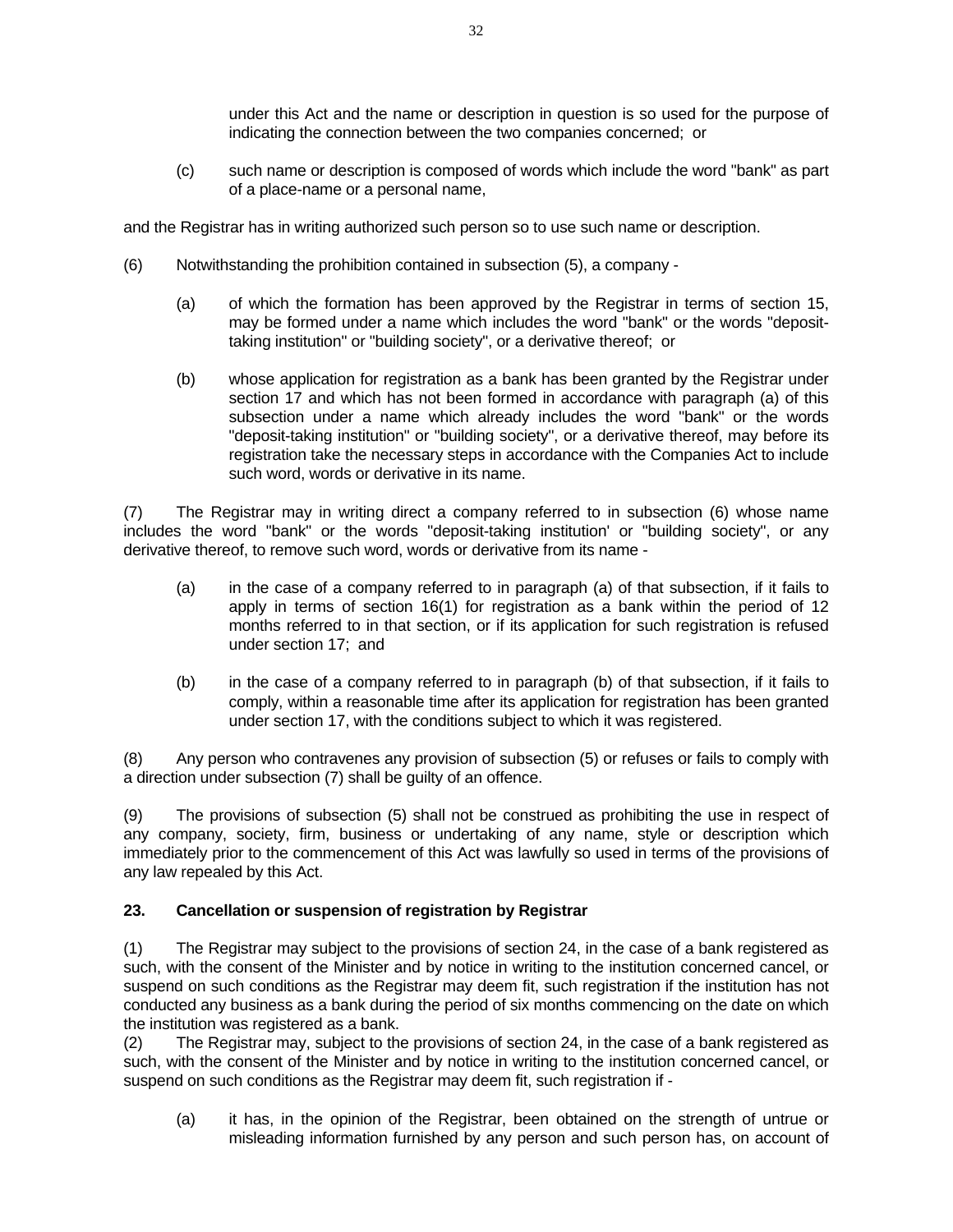having so furnished such information, been convicted of an offence in terms of section 21;

- (b) in the case of a bank of which the main place of business is situated in a country other than the Republic, the authorization in terms of which the institution concerned is authorized to conduct business in such other country similar to the business of a bank, is revoked by the competent authority in such other country; or
- (c) the institution concerned has failed to comply
	- (i) with a prescribed condition or a further condition, contemplated in section 18(1), to which its registration is subject; or
	- (ii) with a condition imposed by the Registrar under section 18(2).

(3) The Registrar may, subject to the provisions of section 24, in the case of a bank registered as such, with the consent of the Minister and by notice in writing to the institution concerned cancel such registration if the institution has ceased to conduct the business of a bank or is no longer in operation.

## **24. Notice by Registrar of intention to cancel or suspend registration**

(1) The Registrar shall, before cancelling or suspending under section 23 the registration of a bank, in a written notice addressed to the chairperson or chief executive officer of the institution concerned -

- (a) inform the institution of his or her intention to cancel or suspend, as the case may be, such registration;
- (b) furnish the institution with the reasons for the intended cancellation or suspension; and
- (c) call upon the institution to show cause within a period specified in the notice, which shall not be less than 30 days as from the date of the notice, why its registration should not be so cancelled or suspended.

(2) After considering any representations received within the specified period from the institution concerned by virtue of the provisions of subsection (1)(c), the Registrar may in his or her discretion -

- (a) proceed with the cancellation or suspension in terms of section 23, of the registration; or
- (b) refrain from taking any further steps in terms of section 23,

and the Registrar shall in writing inform the chairperson or chief executive officer of the institution concerned of his or her decision in terms of this subsection.

## **25. Cancellation or suspension of registration by court**

(1) The Registrar may by way of application on notice of motion apply to a competent court for an order cancelling or suspending the registration of a bank if in the opinion of the Registrar there exist grounds, other than the grounds referred to in section 23, justifying such cancellation or suspension.

(2) A competent court for the purposes of subsection (1) shall be any division of the High Court of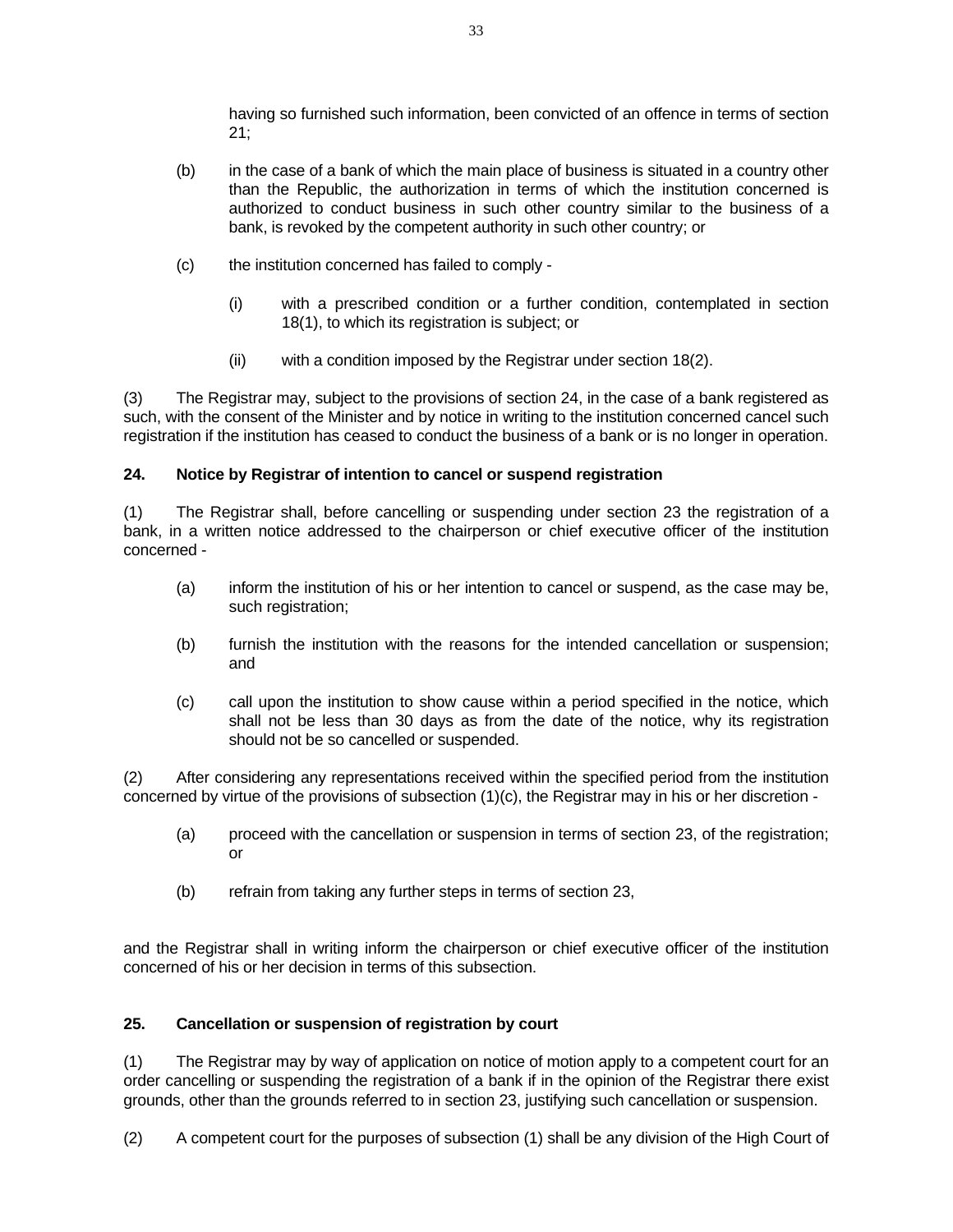South Africa within the area of jurisdiction of which the registered office, referred to in section 170 of the Companies Act, of the bank concerned is situated.

(3) The court entertaining an application made under subsection (1) shall enquire into and consider the matter and shall grant or refuse the application, and may make such order as to costs as it may deem fit.

(4) In addition to any other grounds which the court may consider sufficient to justify the granting of an order under subsection (1) cancelling or suspending the registration of a bank, such an order may also be granted if the institution concerned -

- (a) has, or any of its directors or executive officers has, been convicted of any offence in terms of this Act;
- (b) does not carry on satisfactorily the business of a bank;
- (c) has failed to comply with a requirement of this Act which is applicable to it in its capacity as a registered bank;
- (d) continues to employ an undesirable practice; or
- (e) has in a material respect misrepresented the facilities which it offers to the general public,

or if, on any other ground advanced by the Registrar in the relevant application, the court is of the opinion that it is not in the public interest to allow the institution concerned to continue its activities as a bank.

## **26. Restriction by Registrar of activities of bank**

(1) The Registrar may, in lieu of an application under section 25(1), by written notice to a registered bank in respect of which, in the opinion of the Registrar, any of the circumstances mentioned in paragraphs (a) to (e), inclusive, of section 25(4) is present, restrict the activities of the institution concerned as a bank in such respects and on such conditions as the Registrar may specify in the notice.

(2) The provisions of section 24 shall *mutatis mutandis* apply in respect of the restriction of the activities of a bank by the Registrar under subsection (1).

## **27. Cancellation of registration at request of bank**

The Registrar shall cancel the registration of a bank upon submission to him or her by the institution concerned of a special resolution contemplated in section 200 of the Companies Act authorizing such cancellation.

## **28. Cancellation of registration upon winding-up**

When the affairs of a bank have been completely wound up as contemplated in section 419 (1) of the Companies Act, the responsible Master of the High Court shall transmit to the Registrar a copy of the certificate referred to in that section, and the Registrar shall upon receipt of such copy cancel the registration of the bank concerned.

## **29. Withdrawal of suspension or restriction**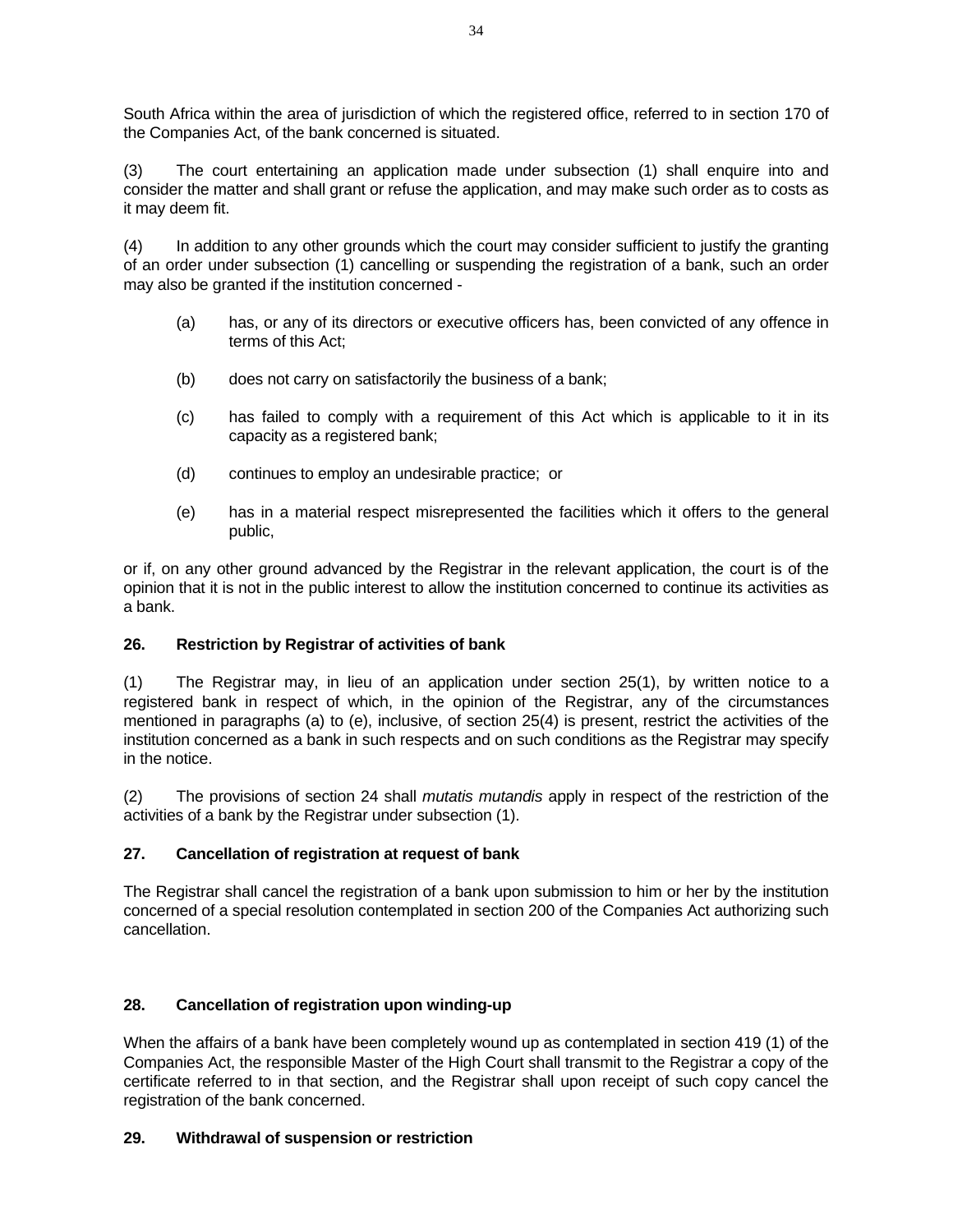- (1) The Registrar may on the written application of a bank of which
	- (a) the registration was suspended under section 23; or
	- (b) the activities were restricted under section 26,

by written notice to the institution concerned withdraw such suspension or restriction, as the case may be, provided the Registrar is satisfied that the institution has complied with all requirements for such withdrawal imposed by the Registrar in the conditions of suspension or restriction.

(2) Application for an order discharging an order under section 25 whereby the registration of a bank has been suspended by the court, may be made to the competent court referred to in section  $25(2)$ .

## **30. Publication of information relating to banks, controlling companies, eligible institutions and representative offices of foreign institutions and the keeping of records by the Registrar**

- (1) The Registrar shall publish a notice in the *Gazette* and shall keep a record of every
	- (a) (i) registration of an institution as a bank or a controlling company;
		- (ii) authorisation granted to conduct the business of a bank by means of a branch; or
		- (iii) consent granted for the establishment of a representative office by a foreign institution;
	- (b) (i) cancellation or suspension of the registration of a bank, or controlling company;
		- (ii) withdrawal of the authorisation to conduct the business of a bank by means of a branch; or
		- (iii) withdrawal of consent to conduct the business of a representative office by a foreign institution or the closure of such a representative office;
	- (c) restriction of the activities of a bank, controlling company or branch;
	- (d) change of the name of a bank, controlling company, branch or representative office of a foreign institution;
	- (e) permission granted in respect of a compromise, amalgamation or arrangement referred to in Chapter XII of the Companies Act that involves a bank as one of the principal parties to the relevant transaction;
	- (f) permission granted to an arrangement for the transfer of more than 25 per cent of the assets, liabilities or assets and liabilities of a bank to another person; or
	- (g) approval granted in respect of an eligible institution;

which is effected or which takes place in terms of this Act.

(2) The Registrar shall keep a record of every-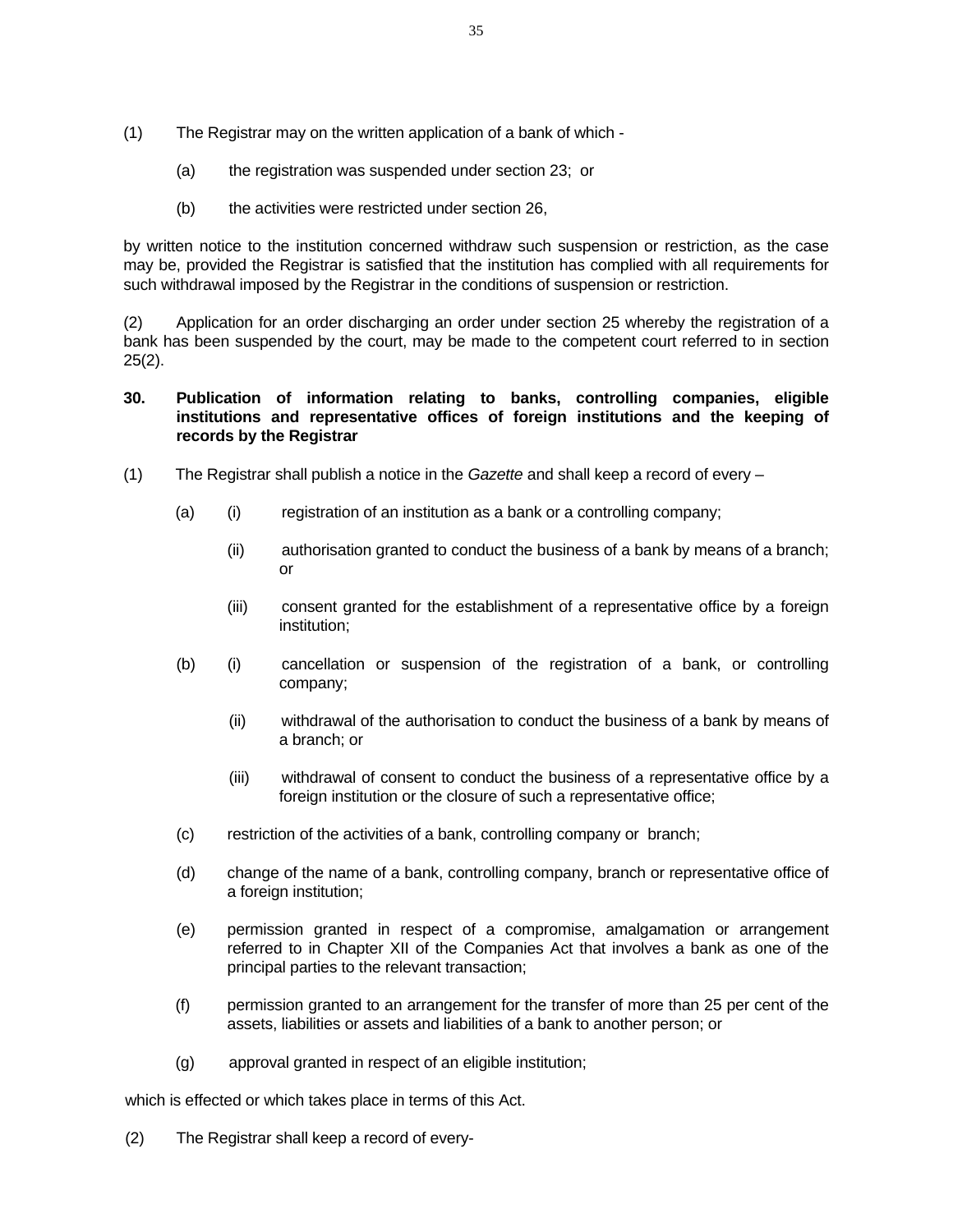- (a) approval granted to a bank or a controlling company to establish or acquire a subsidiary within or outside the Republic;
- (b) approval granted to a bank to establish or acquire a branch of a bank;
- (c) approval granted to a bank or a controlling company to acquire an interest in any undertaking having its registered office or principal place of business outside the Republic;
- (d) approval granted to a bank or a controlling company to create or acquire a trust outside the Republic of which the bank is a major beneficiary;
- (e) approval granted to a bank or controlling company to establish or acquire any financial or other business undertaking under its direct or indirect control; or
- (f) approval granted to a bank to establish or acquire a representative office outside the Republic,

which is affected or which takes place in terms of this Act.

#### **31. Date on which registration lapses**

An institution registered as a bank shall cease to be registered as such -

- (a) deleted.
- (b) in the case of a registration cancelled by the Registrar under section 23, upon expiry of 30 days after the date of the notice referred to in subsection (1), (2) or (3) of that section or, if an application for the review of such a decision to cancel was lodged with the board of review in terms of section 9 before the expiry of the said 30 days and the board of review has confirmed such cancellation, upon the date on which the institution concerned is notified of such confirmation;
- (c) in the case of a registration in respect of which the court has granted an order under section 25 cancelling the registration, upon the date on which that order comes into force; or
- (d) in the case of a registration cancelled by the Registrar in terms of section 27 or 28, upon such date as may be determined by the Registrar.

#### **32. Repayment of deposits upon lapse of registration**

(1) Whenever an institution which is registered as a bank ceases to be registered as such, the Registrar may in writing order that institution -

- (a) to repay, in accordance with such directions and within such period as may be specified in the order, all money due by it to members of the public in respect of deposits accepted by it while registered as a bank, including any interest or any other amounts owing by it in respect of such money; and
- (b) to change its name and its memorandum of association and articles of association within the period and in the manner required by the Registrar.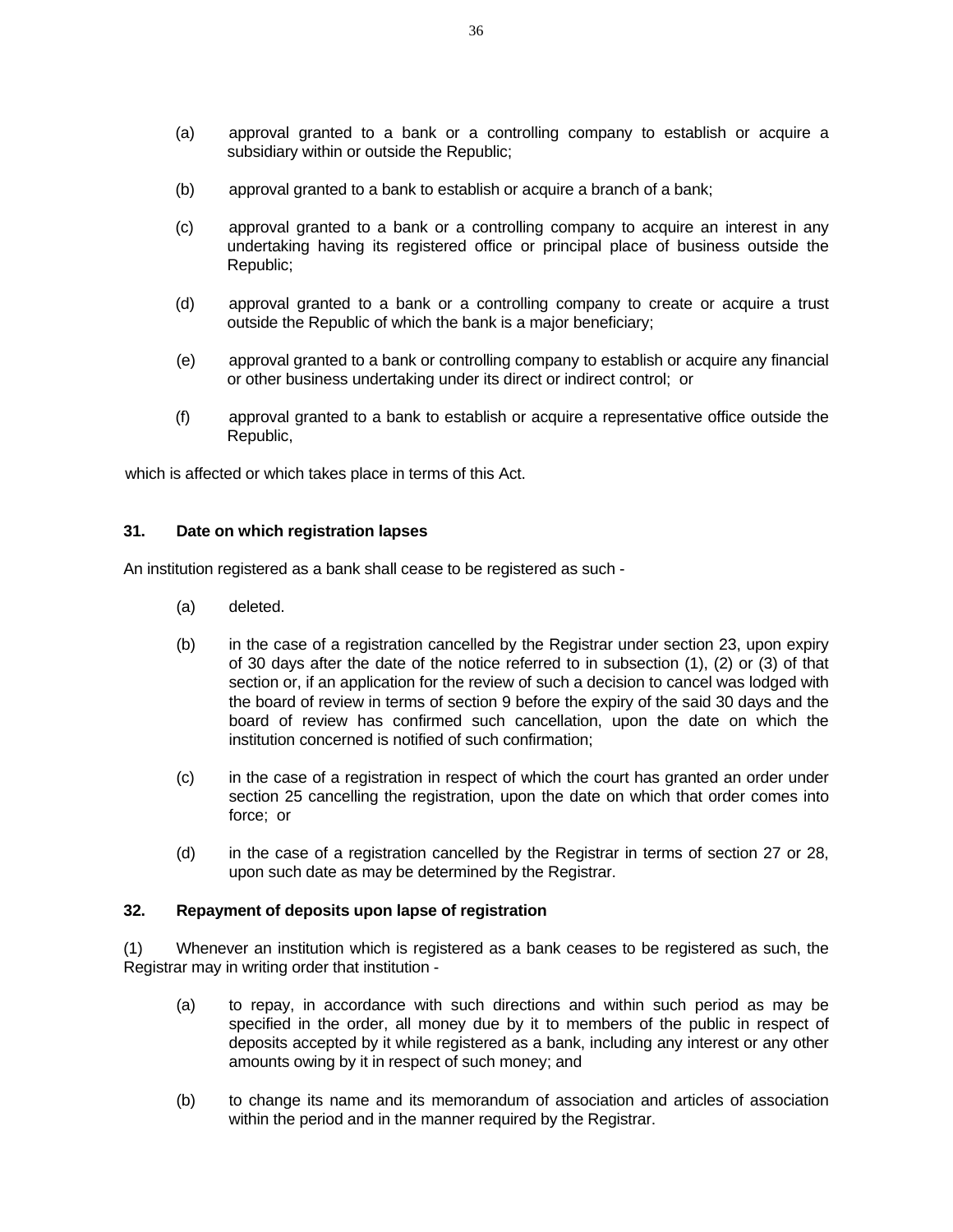(2) Different directions and periods may under subsection (1) be determined in respect of different kinds of deposits : Provided that in determining such directions and periods no preference shall be given to any such member of the public which such member does not in law enjoy.

(3) An institution which by virtue of the provisions of subsection (1) repays a deposit before the due date agreed for the repayment thereof, shall not be bound to pay any interest or any other amounts which would have been payable in respect of such deposit for the period from the date of such repayment up to such due date.

- (4) Any institution which fails to comply with an order under subsection (1) shall
	- (a) be guilty of an offence; and
	- (b) for the purposes of sections 344 and 345 of the Companies Act be deemed not to be able to pay its debts.

# **33. Reregistration in terms of this Act**

(1) Every institution which on the date immediately preceding the date of commencement of the Deposit-taking Institutions Amendment Act, 1993 (hereinafter in this section referred to as the Amendment Act), is a deposit-taking institution that has been provisionally or finally registered as such under the provisions of this Act as those provisions existed prior to the amendment thereof by the Amendment Act shall, in accordance with and subject to the provisions of subsection (2) and (3)–

- (a) in the case of an institution that has so been provisionally registered as a deposittaking institution, be provisionally registered as a bank, and
- (b) in the case of an institution that has so been finally registered as a deposit-taking institution, be finally registered as a bank,

by the Registrar in terms of the provisions of this Act as so amended, as soon as is practicable after the said date of commencement.

(2) The Registrar shall when complying with the provisions of subsection (1) issue to the institution in question a certificate of provisional or final registration as a bank, as the case may be.

(3) The reregistration of an institution in terms of this section shall in the case of a provisional registration be for the unexpired portion of the period of the institution's former provisional registration as a deposit-taking institution.

(4) Upon the reregistration of an institution in terms of this section its previous registration as a deposit-taking institution shall be deemed to have lapsed and any certificate or registration issued in respect thereof shall be deemed to have been cancelled.

(5) No fees shall be payable in respect of a reregistration in terms of this section.

## **33A. Reregistration after commencement of Banks Amendment Act, 1994**

(1) Every institution which on the date immediately preceding the date of commencement of the Banks Amendment Act, 1994 (hereinafter in this section referred to as the Amendment Act), is a bank that has been provisionally or finally registered as such under the provisions of this Act as those provisions existed prior to the amendment thereof by the Amendment Act shall, in accordance with and subject to the provisions of subsections (2) and (3), be reregistered as a bank by the Registrar in terms of the provisions of this Act as so amended, as soon as is practicable after the said date of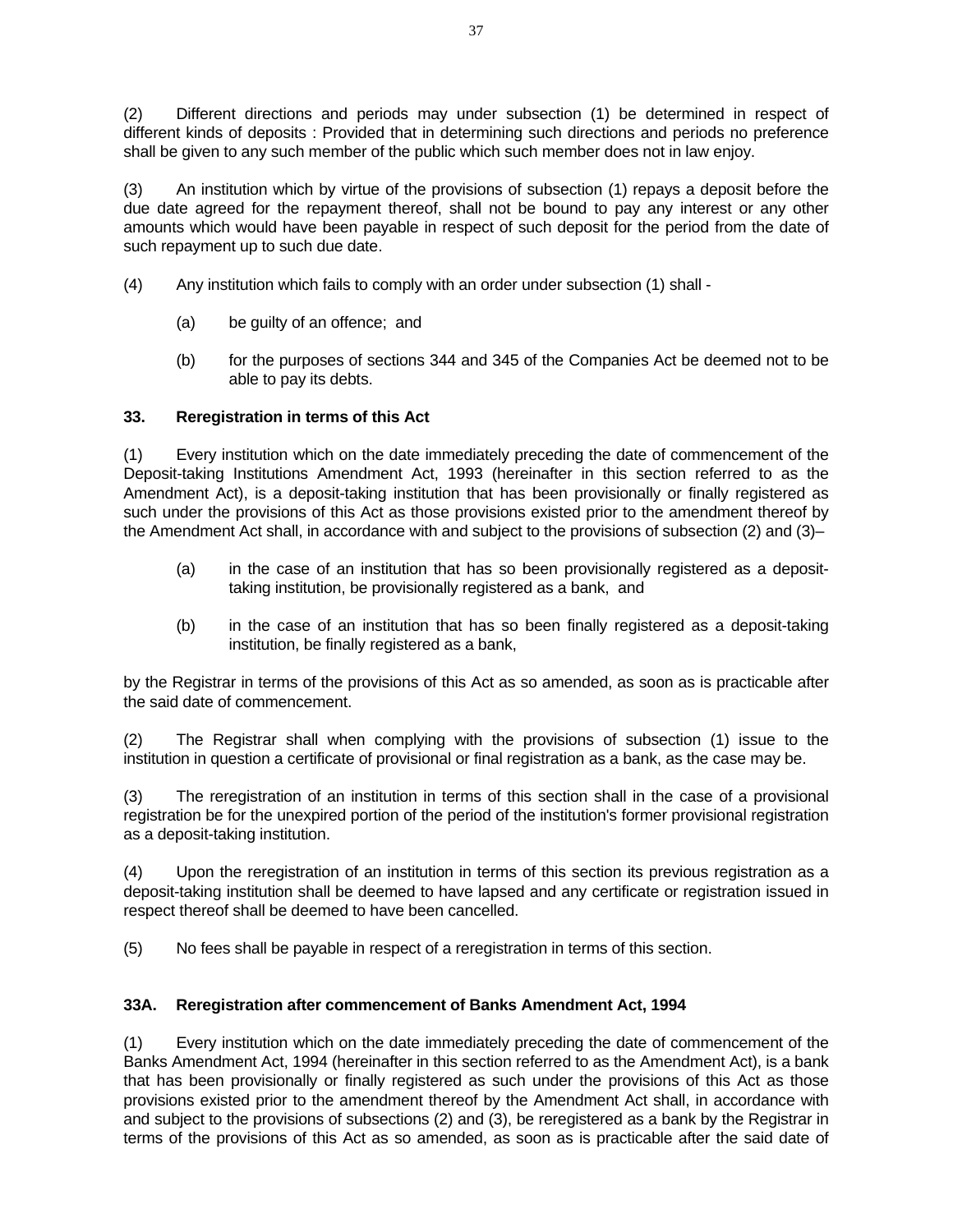commencement.

(2) The Registrar shall, when complying with the provisions of subsection (1), issue to the institution in question a certificate of registration as a bank.

(3) The reregistration of an institution in terms of this section shall be subject *mutatis mutandis* to the provisions of section 18.

(4) Upon the reregistration of an institution in terms of this section its previous provisional or final registration as a bank, as the case may be, shall be deemed to have lapsed and any certificate of registration issued in respect thereof shall be deemed to have been cancelled.

(5) No fees shall be payable in respect of a reregistration in terms of this section.

## **34. Representative offices of foreign institutions**

(1) An institution which has been established in a country other than the Republic and which lawfully conducts in such other country a business similar to the business of a bank (hereinafter in this section referred to as a foreign institution), may not establish a representative office in the Republic without having previously obtained the written consent of the Registrar.

(2) The consent referred to in subsection (1) shall be obtained by way of a written application to the Registrar in which is specified -

- (a) the name of the foreign institution;
- (b) the country in which it is established;
- (c) the name of its proposed chief representative officer in the Republic; and
- (d) the address of its proposed representative office in the Republic,

and the application shall be accompanied by the prescribed fee and a certificate of the competent authority in the other country in question to the effect that the foreign institution concerned is by or under the laws of that other country authorized to conduct a business in such country similar to the business of a bank.

(2A) A foreign institution applying in terms of subsection (2) may be required by the Registrar to furnish him or her with such information and documents as he or she may deem necessary, over and above any information and documents which have been furnished by such foreign institution by virtue of that subsection.

(2B) After having considered all information and documents furnished to the Registrar for the purpose of an application in terms of subsection (2), the Registrar may grant the application either unconditionally or subject to such conditions as he or she may determine, if the Registrar is satisfied that -

- (a) the foreign institution making that application lawfully conducts a business similar to the business of a bank in a country other than the Republic;
- (b) the competent authority responsible in that other country for the supervision of that foreign institution -
	- (i) has duly authorized the proposed establishment of a representative office in the Republic by that foreign institution;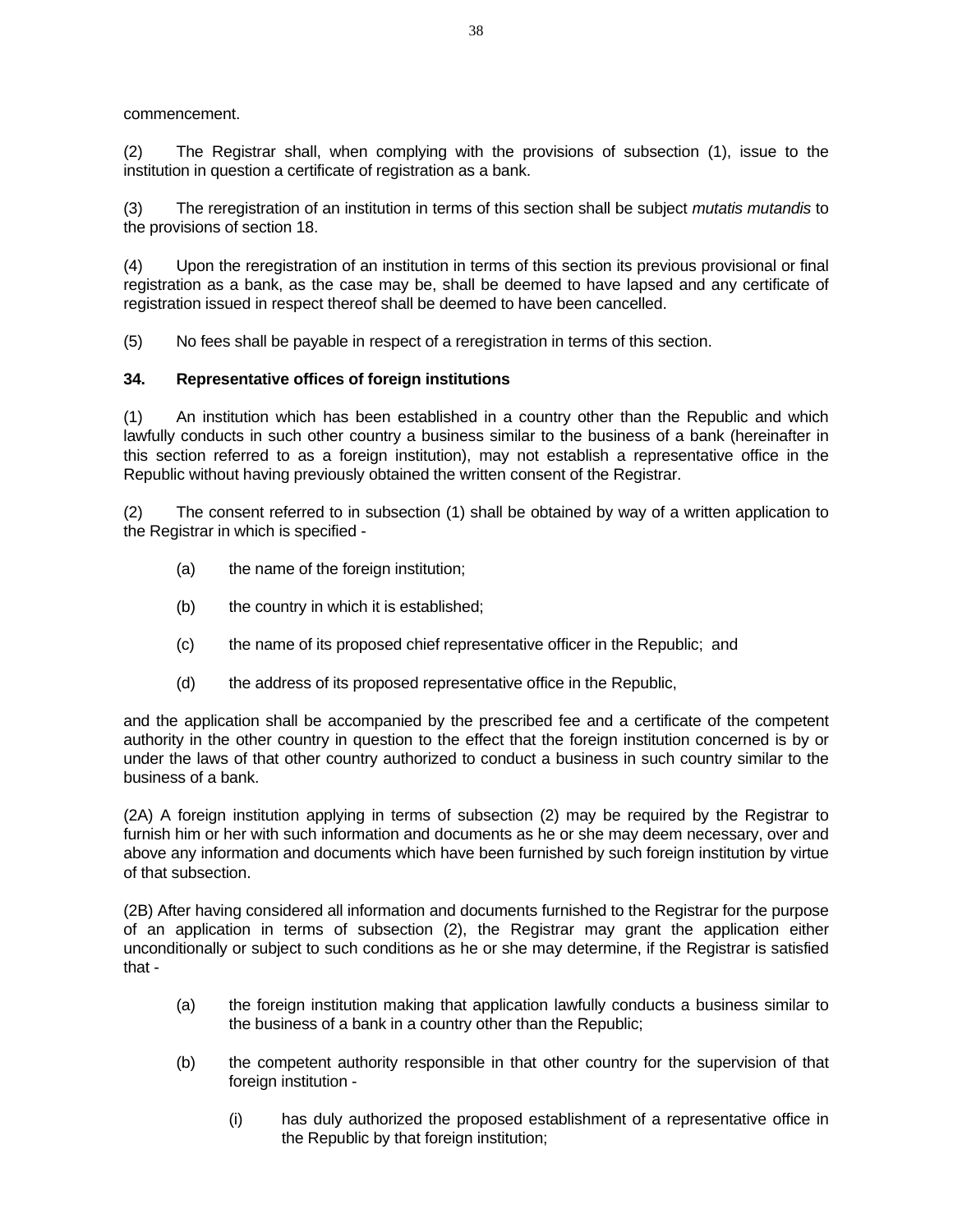- (ii) accepts, is committed to and complies with the proposals, guidelines and pronouncements of the Basle Committee on Banking Supervision;
- (iii) is not legally precluded from fulfilling its obligations in terms of subparagraph (ii); and
- (iv) will on a continuous basis furnish the Registrar with all material information regarding the financial soundness of that foreign institution; and
- (c) the establishment of a representative office in the Republic by that foreign institution will not be detrimental to the public interest.

(2C) Upon granting an application for consent to the establishment of a representative office in the Republic, the Registrar, against payment of the prescribed fee by the foreign institution, shall issue to the foreign institution, on the prescribed form, a certificate of authorization for the establishment of a representative office in the Republic.

(3) After the establishment of a representative office in terms of this section the foreign institution concerned shall in writing notify the Registrar -

- (a) of any change of the name of the institution;
- (b) of any substitution of its chief representative officer in the Republic;
- (c) of any change of the address of the representative office; or
- (d) of the closing down of the representative office,

as soon as it occurs.

(4) A representative office contemplated in this section may not conduct the business of a bank in the Republic.

(5) Representative offices established in accordance with the provisions of this section shall furnish the Registrar, at such time or times or at such intervals or in respect of such period or periods and in such form as may be prescribed, with such prescribed information as he may require reasonably for purposes of the performance of his functions under this Act.

## **35. Annual licence**

A bank, a branch by means of which a foreign institution is under section 18A authorized to conduct the business of a bank in the Republic and a representative office established in terms of section 34 shall obtain from the Registrar a business licence pertaining to its particular business in respect of each year ending on the thirty-first day of December against payment of the prescribed licence fees. **CHAPTER IV** 

#### **SHAREHOLDING IN, AND REGISTRATION OF CONTROLLING COMPANIES IN RESPECT OF, BANKS**

## **36. Restriction on shareholding in banks and controlling companies**

Repealed.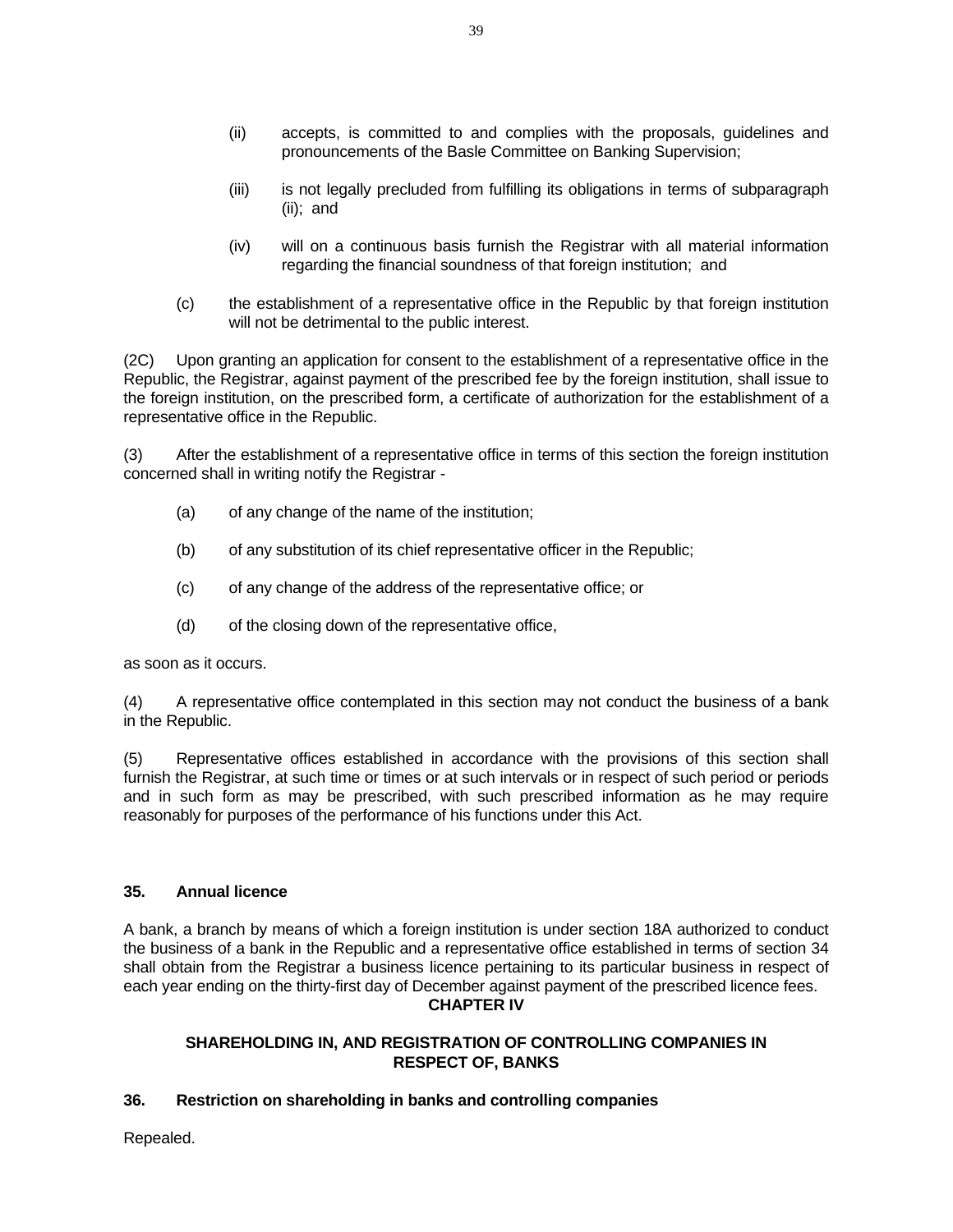### **37. Permission for acquisition of shares in bank or controlling company**

- (1) Subject to the provisions of subsection (6), no person shall acquire in a bank or controlling company -
	- (a) shares of which the total nominal value or voting rights in respect of the issued shares of such bank or controlling company that are exercisable by such person ; or
	- (b) shares of which the total nominal value together with the total nominal value of such shares already held by such person or the voting rights in respect of the issued shares of such bank or controlling company that is exercisable by such person together with the voting rights attached to the shares of such bank or controlling company that are already held and exercisable by such person; or
	- (c) shares of which the total nominal value together with the total nominal value of such shares already held by such person and by the associate or associates of such person or the voting rights in respect of the issued shares of such bank or controlling company that are exercisable by such person together with the voting rights attached to the shares of such bank or controlling company that are already held and exercisable by such person and by the associate or associates of such person,

amount to more than 15 per cent of the total nominal value or the total voting rights in respect of all the issued shares of the bank or controlling company, without first having obtained permission in accordance with the provisions of subsection (2) for such acquisition.

- (2) (a) If, subject to the provisions of paragraph (c)
	- (i) any person has for a period of 12 months or such shorter period as the Registrar may deem fit held so many shares in, or the voting rights in respect of the issued shares of a bank or controlling company as such person may in accordance with the provisions of subsection (1) hold therein, such person may, if the Registrar has granted permission in writing thereto, acquire more than 15 per cent, but not exceeding 24 per cent, of those shares or the voting rights in respect of the issued shares as contemplated in the said subsection;
	- (ii) the said person has for a period of 12 months or such shorter period as the Registrar may deem fit held 24 per cent of those shares, or the voting rights in respect of the issued shares as so contemplated such person may, if the Registrar has granted permission in writing thereto, acquire more than 24 per cent, but not exceeding 49 per cent, of those shares or the voting rights in respect of the issued shares as contemplated in the said subsection (1);
	- (iii) the said person has for a period of 12 months or such shorter period as the Minister may deem fit held 49 per cent of those shares, or the voting rights in respect of the issued shares as contemplated in the said subsection (1) such person may, if the Minister has, through the Registrar, granted permission thereto in writing, acquire more than 49 per cent, but not exceeding 74 per cent, of those shares or the voting rights in respect of the issued shares as contemplated in the said subsection; and
	- (iv) the said person has for a period of 12 months or such shorter period as the Minister may deem fit held 74 per cent of those shares, or the voting rights in respect of the issued shares as contemplated in the said subsection (1) such person may, if the Minister has, through the Registrar, granted permission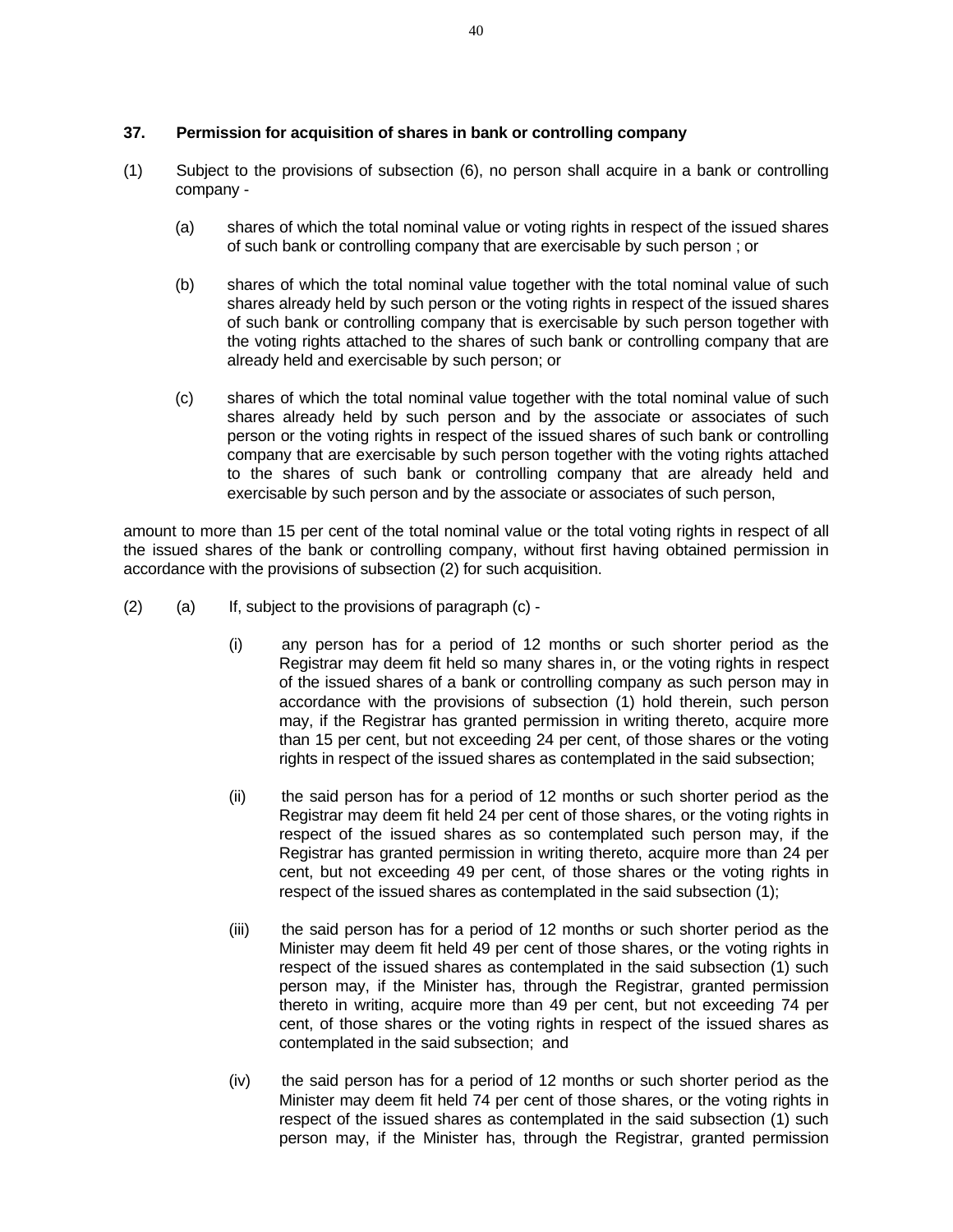thereto in writing, acquire more than 74 per cent of those shares or the voting rights in respect of the issued shares as contemplated in the said subsection.

- (b) In considering granting permission in terms of paragraph (a) the Registrar or the Minister, as the case may be, may consult with the Competition Commission established in terms of the provisions of the Competition Act, 1998 (Act No. 89 of 1998).
- (c) Notwithstanding the provisions of paragraph (a), the Registrar or the Minister, as the case may be, may, if in a particular case the Registrar or the Minister, as the case may be, deems it fit to do so, grant permission for the acquisition of shares or the voting rights in respect of the issued shares as contemplated in subparagraph (i), (ii), (iii) or (iv) of paragraph (a) without the applicant for such permission having held shares or the voting rights in respect of the issued shares for the period of 12 months or any shorter period as required in any of the said subparagraphs.

(3) If any person at the commencement of the Banks Amendment Act, 2007, already holds more than 15 per cent of the voting rights in respect of the issued shares in a bank or controlling company as contemplated in subsection (1), such person may not acquire more of the voting rights in respect of the issued shares as contemplated in the said subsection before such person has obtained the appropriate permission in terms of subsection (2).

(4) Permission in terms of subsection (2) for the acquisition of shares or the voting rights in respect of the issued shares in a bank or controlling company shall not be granted unless the Registrar or the Minister, as the case may be, is satisfied that the proposed acquisition of shares or the voting rights in respect of the issued shares -

- (a) will not be contrary to the public interest; and
- (b) will not be contrary to the interests of the bank concerned or its depositors or of the controlling company concerned, as the case may be.
- (5) If, in the case of a shareholding contemplated in
	- (a) subsection (2)(a)(i) and (ii), the Registrar; or
	- (b) subsection (2)(a)(iii) and (iv), the Minister,

is of the opinion that the retention of such shareholding or voting rights in respect of the issued shares in a bank or controlling company by a particular shareholder will be to the detriment of the bank or controlling company concerned, the Registrar or the Minister, as the case may be, may by way of application on notice of motion apply to the division of the High Court in whose area of jurisdiction the head office of the bank or controlling company is situated, for an order -

- (i) compelling such shareholder to reduce, within a period determined by the court, the shareholding or voting rights in respect of the issued shares of that person in that bank or controlling company to a shareholding or voting rights in respect of the issued shares, as contemplated in subsection (1), with a total nominal value of not more than 15 per cent of the total nominal value of all the issued shares or voting rights in respect of the issued shares of that bank or controlling company; and
- (ii) limiting, with immediate effect, the voting rights that may be exercised by such shareholder by virtue of the shareholding of that person to 15 per cent of the voting rights attached to all the issued shares of the bank or controlling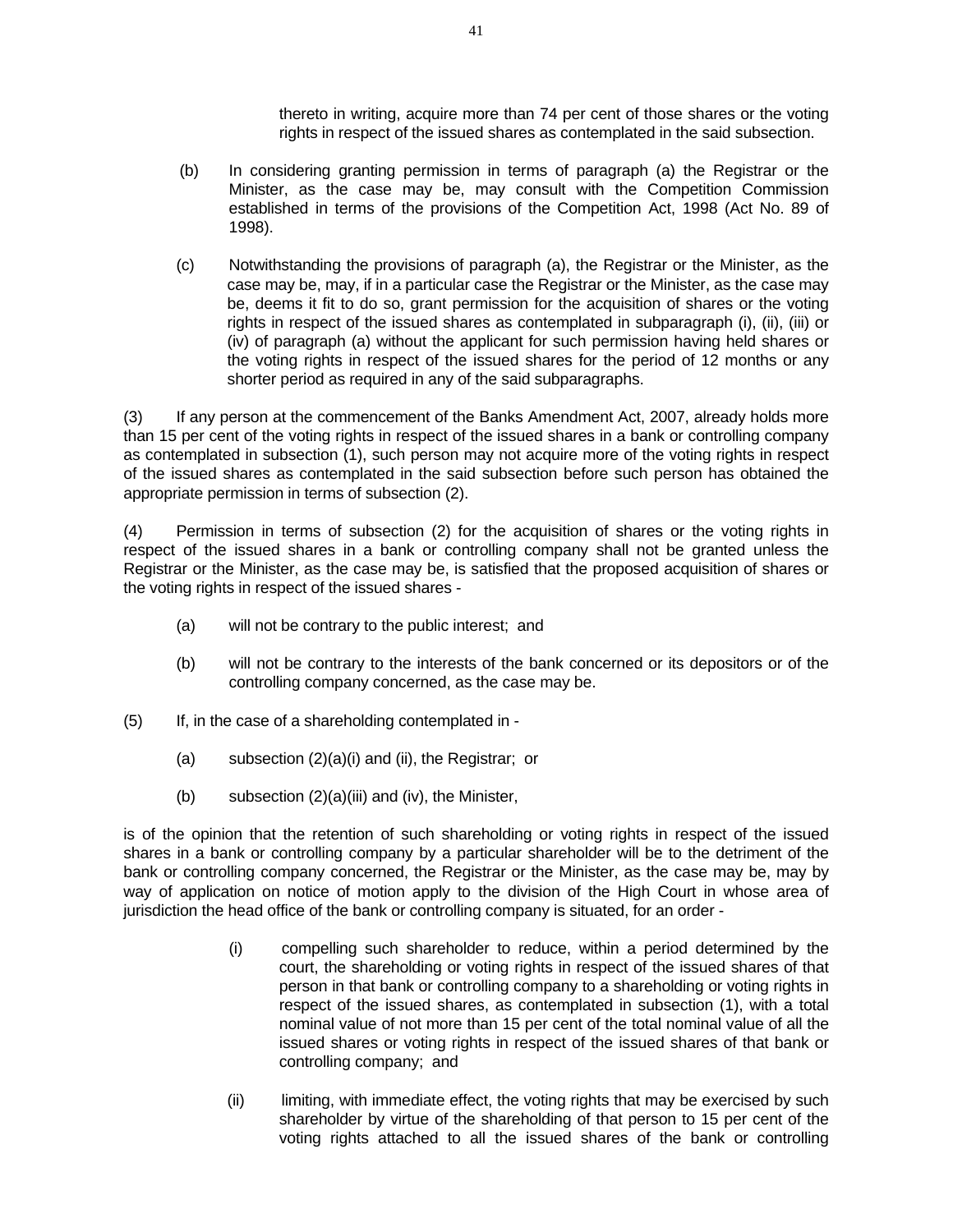#### company concerned.

(6) The provisions of subsection (1) shall not apply to the acquisition of shares or voting rights in respect of the issued shares in a bank by a controlling company registered as such in respect of that bank.

- (7) For the purposes of this section "associate"
	- (a) in relation to a natural person, means
		- (i) a close relative of that person; or
		- (ii) any person who has entered into an agreement or arrangement with the firstmentioned person, relating to the acquisition, holding or disposal of, or the exercising of voting rights in respect of, shares in the bank or controlling company in question;
	- (b) in relation to a juristic person
		- (i) which is a company, means any subsidiary or holding company of that company, any other subsidiary of that holding company and any other company of which that holding company is a subsidiary;
		- (ii) which is a close corporation registered under the Close Corporations Act, 1984 (Act No. 69 of 1984), means any member thereof as defined in section 1 of that Act;
		- (iii) which is not a company or a close corporation as contemplated in this paragraph, means another juristic person which would have been a subsidiary of the first-mentioned juristic person -
			- (aa) had such first-mentioned juristic person been a company; or
			- (bb) in the case where that other juristic person, too, is not a company, had both the first-mentioned juristic person and that other juristic person been a company;
		- (iv) means any person in accordance with whose directions or instructions the board of directors of or, in the case where such juristic person is not a company, the governing body of such juristic person is accustomed to act; and
	- (c) in relation to any person
		- (i) means any juristic person of which the board of directors or, in the case where such juristic person is not a company, of which the governing body is accustomed to act in accordance with the directions or instructions of the person first-mentioned in this paragraph; and
		- (ii) includes any trust controlled or administered by that person.

#### **38. Registration of shares in name of nominees**

(1) Notwithstanding the provisions of the Companies Act, no bank or controlling company shall without the written approval of the Registrar -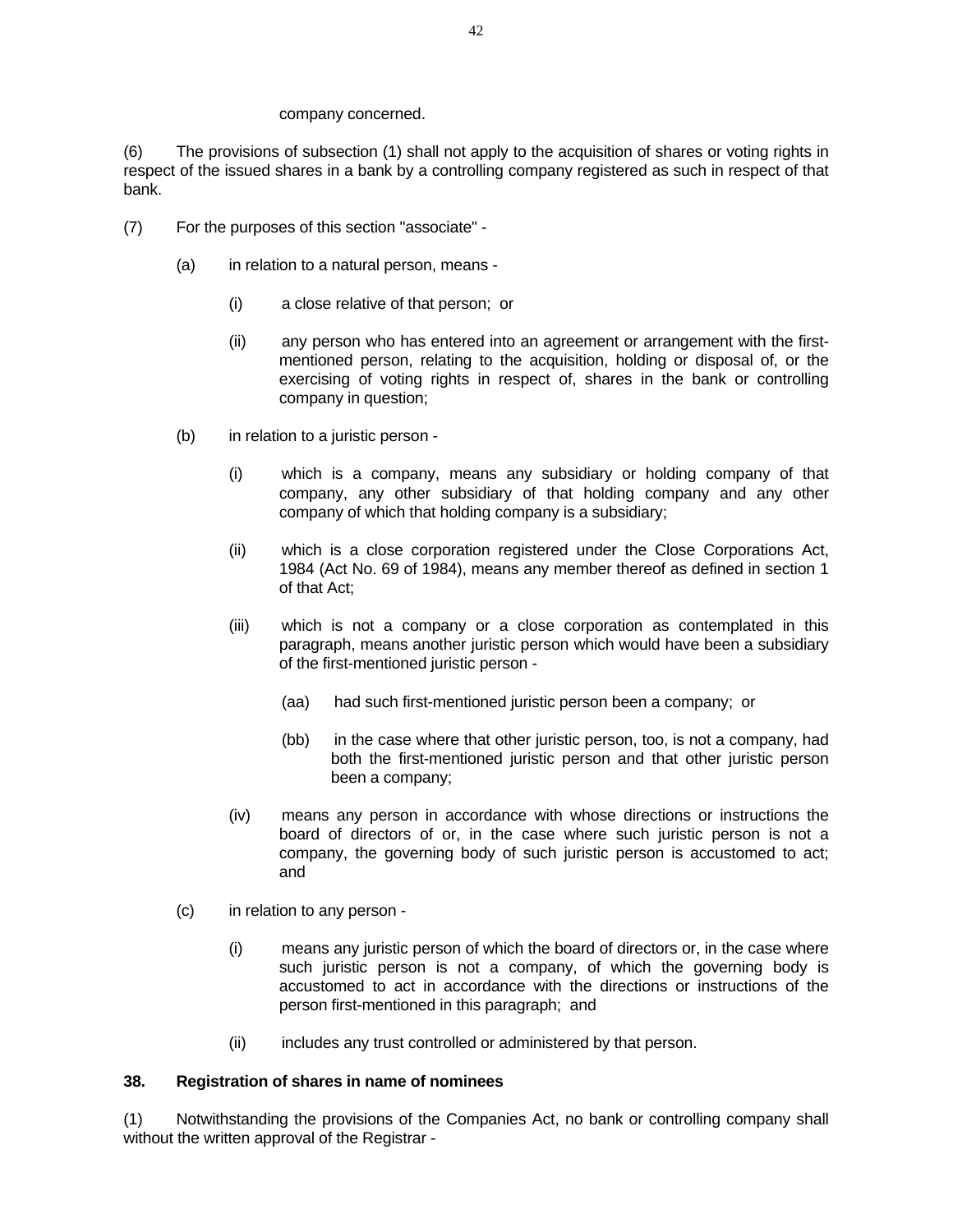- (a) allot or issue any of its shares to, or register any of its shares in the name of, any person other than the intended beneficial shareholder;
- (b) transfer any of its shares in the name of a person other than the beneficial shareholder; or
- (c) after the commencement of this Act allow any of its shares to remain registered in the name of a person other than the beneficial shareholder.

(2) Subsection (1) shall not affect the allotment or issue, or the registration of the transfer, of shares in a bank or controlling company -

- (a) in the name of a trustee of a unit trust scheme as defined in section 1 of the Unit Trusts Control Act, 1981 (Act No. 54 of 1981), or of a nominated company of the trustee approved by the Registrar of Unit Trust Companies;
- (b) in the name of any executor, administrator, trustee, curator, guardian or liquidator in the circumstances mentioned in section 103(3) of the Companies Act;
- (c) for a period of not more than six months, in the name of a stock-broker or of a company established by such stock-broker for a purpose mentioned in section 12(3) of the Stock Exchanges Control Act, 1985 (Act No. 1 of 1985), or of a company controlled by the bank or of an employee of the bank, if it is necessary that the shares be so allotted, issued or registered in order to facilitate delivery to the purchaser or to protect the rights of the beneficiary in respect of those shares or where the beneficiary is not known;
- (d) in the name of a person in other special circumstances determined by the Minister by notice in the *Gazette*; or
- (e) in the name of a central securities depository as defined in section 1 of the Safe Deposit of Securities Act, 1992.

## **39. Furnishing of information by shareholders**

Any person desiring shares in a bank or controlling company to be allotted or issued to such person or to be registered in the name of such person, or in whose name such shares are registered, and any person acting on behalf of such a person, shall at the written request of the bank or controlling company furnish it with -

- (a) deleted.
- (b) such information as may be required by the bank or controlling company for the purposes of complying with the provisions of section 38.

#### **40. Absence of wrongful intent**

If a bank or controlling company or any director, officer, employee or agent of a bank or controlling company in good faith and on the strength of information reasonably obtained acts or fails to act and thereby unknowingly contravenes the provisions of section 38, such act or failure to act shall not constitute an offence.

#### **41. Effects of registration of shares contrary to Act**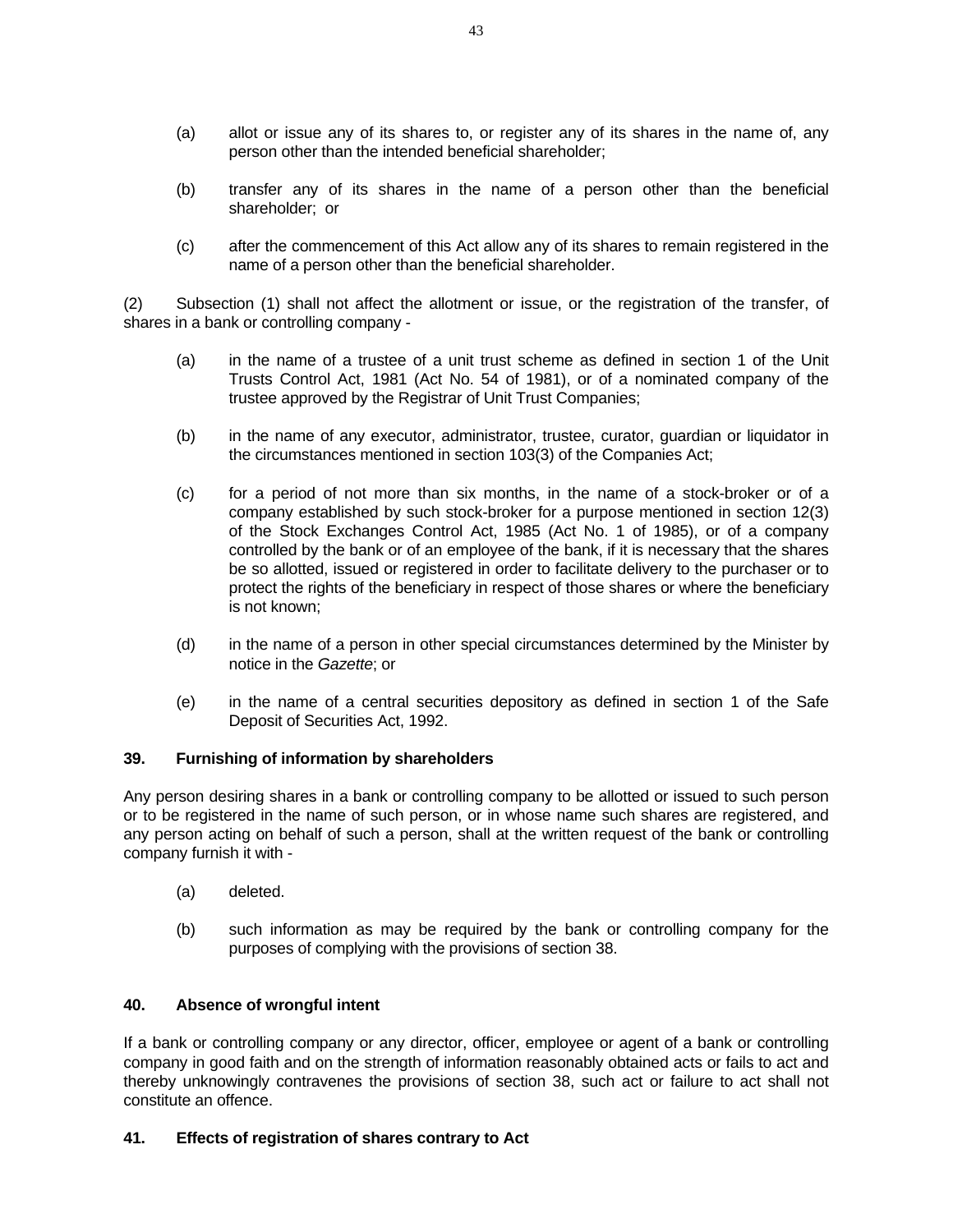- (1) No person shall
	- (a) either personally or by proxy granted to any other person, cast a vote attached to; or
	- (b) receive a dividend payable on,

any share in a bank or controlling company allotted or issued to such person or registered in the name of such person in contravention of a provision of this Act.

(2) The validity of any resolution adopted by a bank or controlling company shall not be affected by a vote being cast in contravention of subsection (1)(a), if that resolution was adopted by the requisite majority of votes which were validly cast.

(3) A dividend referred to in subsection (1)(b) shall accrue to the bank or controlling company concerned.

#### **42. Restriction of right to control bank**

(1) Subject to the provisions of section 37, no person other than a bank or an institution which has been approved by the Registrar and which conducts business to the similar business of a bank in a country other than the Republic may exercise control over a bank, unless such person is a public company and is registered as a controlling company in respect of such bank.

(2) For the purposes of this Act a person shall be deemed to exercise control over a bank if, in the case where that person is a company, the bank is a subsidiary of that company, or, whether or not that person is a company, if that person alone or together with his or her associates -

- (a) holds shares in the bank of which the total nominal value represents more than 50 per cent of the nominal value of all the issued shares of the bank, unless, due to limitations on the voting rights attached to the shares so held by the person alone or together with his or her associates, as the case may be, such person voting independently or such person and his or her associates voting as a group, is or are unable to decisively influence the outcome of the voting at a general meeting of the bank;
- (b) is entitled to exercise more than 50 per cent of the voting rights in respect of the issued shares of that bank; or
- (c) is entitled or has the power to determine the appointment of the majority of the directors of that bank, including -
	- (i) the power to appoint or remove, without the concurrence of any other person, all or the majority of such directors; or
	- (ii) the power to prevent any person from being appointed a director without his or her consent,

and if a person's appointment as a director of the bank follows necessarily from his or her appointment as a director of the person first-mentioned in this subsection, the first-mentioned appointment shall for the purposes of this subsection be deemed to be an appointment by virtue of a power of a person so first-mentioned.

(3) For the purposes of this section "associate" means an associate as defined in section 37(7).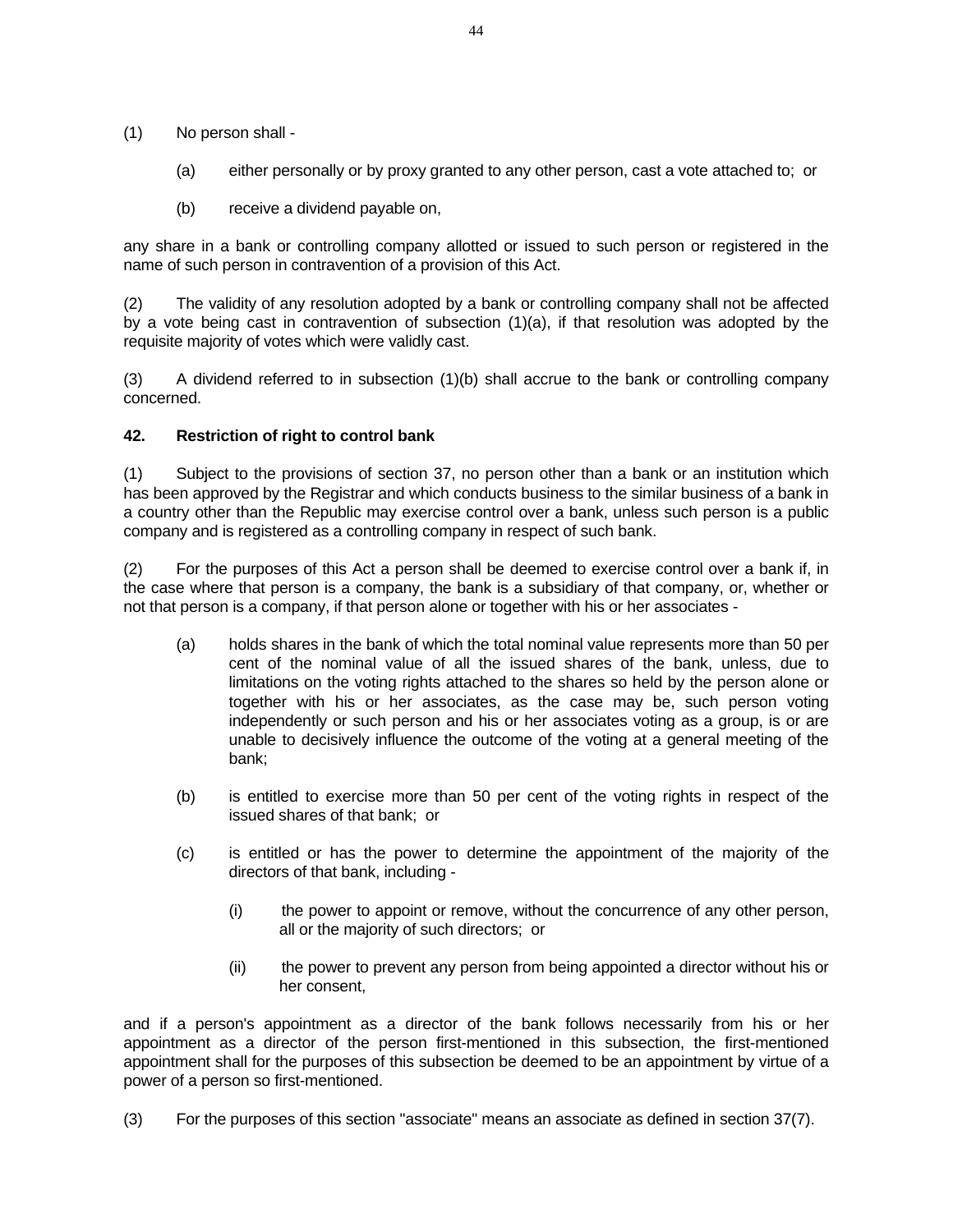#### **43. Application for registration as controlling company**

- (1) Subject to the provisions of section 42, a public company—
	- (a) that intends to exercise control over any bank; or
	- (b) which is a controlling company, as defined in section 1 of the Companies Act, in respect of any other public company which has applied in terms of section 16 for registration as a bank,

shall apply to the Registrar on the prescribed form for registration as a controlling company in respect of that bank or proposed bank, as the case may be.

(2) An application referred to in subsection (1) shall be accompanied by such information and documents as may be prescribed.

(3) A public company applying in terms of subsection (1) for registration as a controlling company shall submit such additional particulars in connection with its application as the Registrar may require.

#### **44. Granting or refusal of application for registration as controlling company**

(1) Subject to the provisions of subsection (2), the Registrar may, after considering all information, documents and particulars furnished in terms of section 43 for the purposes of an application under that section, grant or refuse the relevant application or grant the application subject to such conditions as he or she may impose.

(2) The Registrar shall not grant an application made under section 43 unless he or she is satisfied -

- (a) that the registration of the applicant as a controlling company will not be contrary to the public interest;
- (b) that, in the case of an applicant applying for registration in the circumstances referred to in section 43(1)(a), the applicant will be able to establish control, as contemplated in section 42(2), over the bank concerned;
- (c) that no provision of the memorandum of association or articles of association of the applicant is inconsistent with a provision of this Act or is undesirable in so far as it concerns banks;
- (d) that every director or executive officer of the applicant is, as far as can reasonably be ascertained, a fit and proper person to hold the office of such director or executive officer, and that every such executive officer has sufficient knowledge and experience to manage the affairs of the applicant in its capacity of a controlling company;
- (e) that the applicant is in a financially sound condition;
- (f) that no interest which any person has in the applicant is inconsistent with a provision of this Act; and
- (g) that the application complies with the requirements of this Act.

(3) When the Registrar in terms of this section grants or refuses an application for registration as a controlling company, he or she shall give written notice of that fact to the applicant concerned.

(4) (a) If the Registrar in terms of this section grants an application he or she shall, upon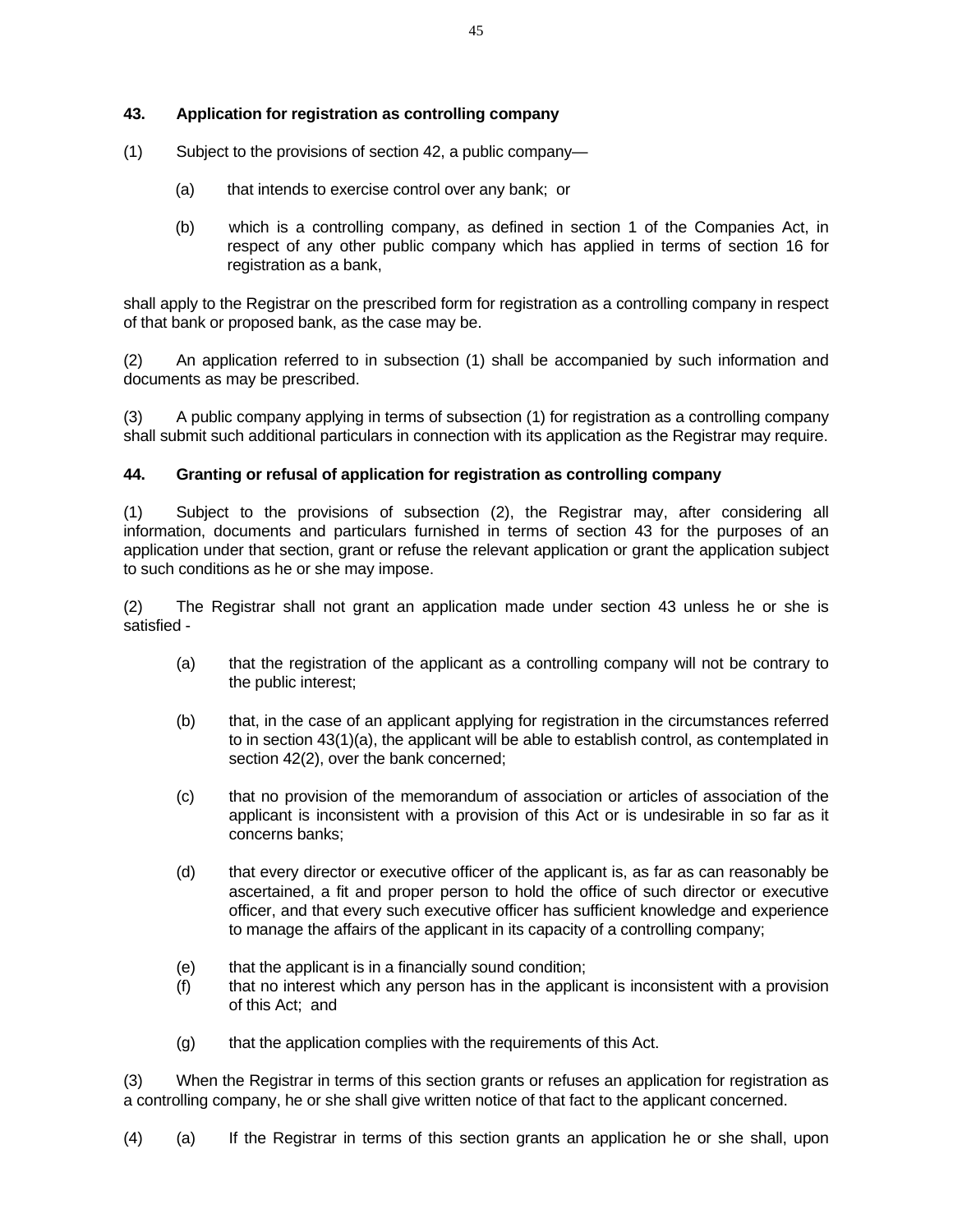compliance by the applicant with the conditions subject to which the application was granted and on payment of the prescribed registration fee, register the applicant concerned as a controlling company in respect of the bank concerned and on the prescribed form issue to the applicant a certificate of registration as a controlling company in respect of the bank concerned.

 (b) No applicant which has applied for registration as a controlling company in the circumstances referred to in section 43(1)(b) shall be registered as such a controlling company unless the company in respect of which it made such application is registered as a bank.

(5) In addition to any other condition which the Registrar may impose under subsection (1), he or she may impose a condition requiring an applicant which applied for registration as a controlling company in the circumstances referred to in section 43(1)(a) -

- (a) to furnish within a specified period proof to the satisfaction of the Registrar that it will immediately after its registration as a controlling company establish control over the bank in respect of which it desires to be registered; or
- (b) to make an offer, within a specified period and on a basis and on conditions regarded by the Registrar as reasonable and fair, to persons holding shares in the said bank to take up shares in the applicant or to exchange shares held by them in the said bank for shares in the applicant.
- $(6)$  (a) Whenever the Registrar has imposed a condition referred to in subsection  $(5)(b)$ , he or she may, after consultation with the applicant concerned, designate a person to investigate, independently of the applicant, and to advise the Registrar on, the reasonableness and fairness of the basis and conditions on which the applicant intends to make the share offer in compliance with the condition.
	- (b) The costs of an investigation in terms of paragraph (a) shall be paid by the applicant concerned.

(7) A public company which on the date immediately preceding the date of commencement of the Deposit-taking Institutions Amendment Act, 1993 (hereinafter in this subsection referred to as the Amendment Act), is, in terms of the provisions of this Act as those provisions existed prior to the amendment thereof by the Amendment Act, registered as a controlling company in respect of a deposit-taking institution, shall, with effect from the date of the reregistration of the deposit-taking institution concerned as a bank in terms of section 33, be deemed to be a controlling company registered as such in terms of this section in respect of the bank as so reregistered.

# **45. Cancellation by Registrar of registration of controlling company**

(1) If a controlling company has failed to establish control over the bank in respect of which it is registered, or no longer exercises such control, the Registrar may by notice in writing to such controlling company cancel its registration in respect of that bank.

(2) No cancellation of any registration under subsection (1) shall be of force unless the Registrar has previously by notice in writing given the controlling company concerned an opportunity to show cause within a period specified in the notice, not being less than 30 days, why its registration should not be cancelled.

## **46. Cancellation by court of registration of controlling company**

(1) The Registrar may by way of application on notice of motion apply to a competent court for an order cancelling the registration of a controlling company if in the opinion of the Registrar there exists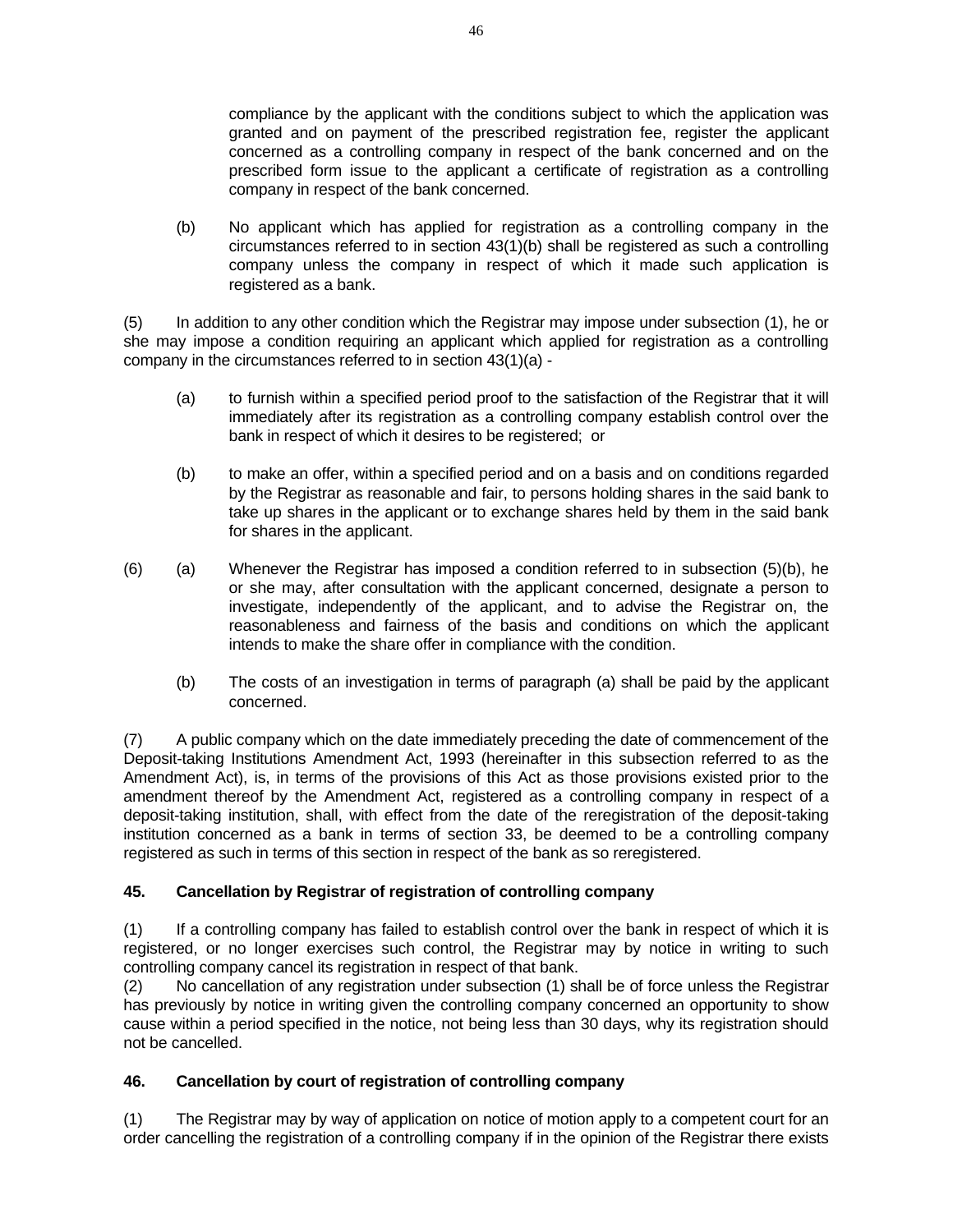grounds, other than the grounds referred to in section 45, justifying such cancellation.

(2) The provisions of subsection (2) and (3) of section 25 shall *mutatis mutandis* apply to an application under subsection (1).

(3) In addition to any other grounds which the court may consider sufficient to justify the granting of an order under subsection (1) cancelling the registration of a controlling company, such an order may also be granted if the controlling company concerned -

- (a) has furnished the Registrar in or in connection with its application for registration with information which is in a material respect untrue; or
- (b) has contravened or failed to comply with a provision of or a requirement under this Act,

or if, on any other ground advanced by the Registrar in the relevant application, the court is of the opinion that it is not in the public interest to allow the controlling company concerned to continue its activities as a controlling company.

#### **47. Cancellation of registration at request of controlling company**

The Registrar shall cancel the registration of a controlling company upon submission to him or her by the controlling company of a special resolution contemplated in section 200 of the Companies Act authorizing such cancellation.

#### **48. Lapse of registration of controlling company upon cancellation of registration of bank**

(1) If the registration of a bank in respect of which a controlling company is registered, is cancelled, the registration of that controlling company in respect of that bank shall be deemed to have been cancelled simultaneously.

(2) The cancellation of the registration of a controlling company by virtue of the provisions of subsection (1) shall be with effect from the date on which the bank concerned in terms of section 31 ceased to be registered as such.

#### **49. Date on which registration of controlling company lapses**

A controlling company shall cease to be registered as such -

- (a) in the case of a registration cancelled by the Registrar under section 45, upon expiry of 30 days after the date of the notice referred to in subsection (1) of that section or, if an application for the review of such a decision to cancel was lodged with the board of review in terms of section 9 before the expiry of the said 30 days and the board of review has confirmed such cancellation, upon the date on which the controlling company concerned is notified of such confirmation;
- (b) in the case of a registration in respect of which the court has granted an order under section 46 cancelling the registration, upon the date on which that order comes into force; or
- (c) in the case of a registration cancelled by the Registrar in terms of section 47, upon such date as may be determined by the Registrar.

#### **50. Investments and loans and advances by controlling companies**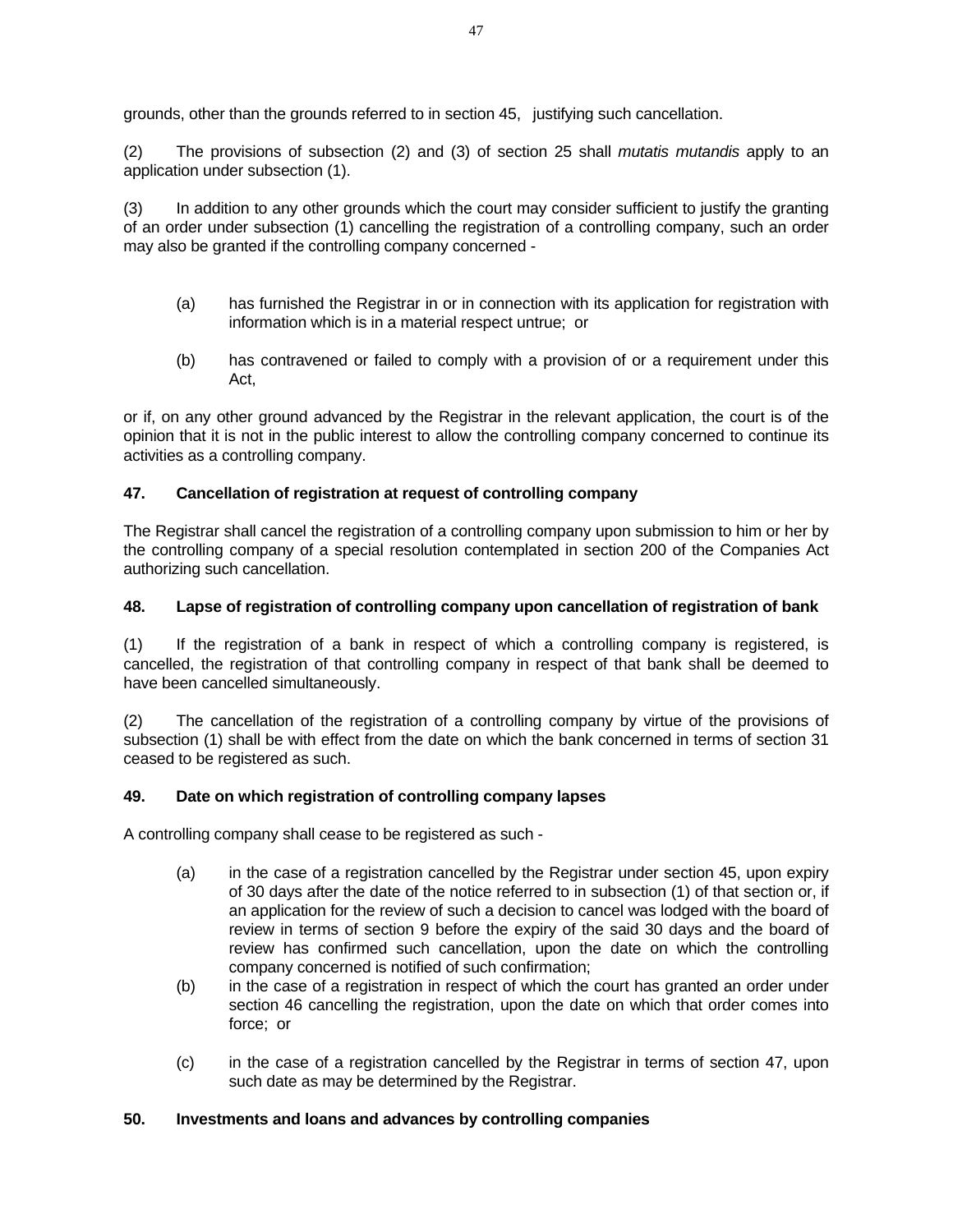- (1) A controlling company investing money
	- (a) in undertakings other than banks, institutions which conduct business similar to the business of a bank in a country other than the Republic, controlling companies or companies of which the main object is the holding or development of property which is used or intended to be used mainly for the purpose of conducting the business of a bank; or
	- (b) in fixed property which is not used or intended to be used mainly for the purpose of conducting the business of a bank,

shall manage its transactions in such investments in such a way that the amount of such investments does not at any time exceed a prescribed percentage of a prescribed amount of the share capital and reserve funds of the controlling company calculated on a consolidated basis as prescribed.

- (2) A controlling company providing loans and advances
	- (a) to undertakings other than banks, institutions which conduct business similar to the business of a bank in a country other than the Republic, controlling companies or companies of which the main object is the holding or development of property which is used or intended to be used mainly for the purpose of conducting the business of a bank; or
	- (b) in relation to fixed property which is not used or intended to be used mainly for the purpose of conducting the business of a bank,

shall manage its transactions in relation to such loans and advances in such a way that the amount of such loans and advances does not at any time exceed a prescribed percentage of a prescribed amount of the share capital and reserve funds of the controlling company and calculated on a consolidated basis as prescribed.

#### **CHAPTER V**

#### **FUNCTIONING OF BANKS AND CONTROLLING COMPANIES WITH REFERENCE TO COMPANIES ACT**

### **51. Application of Companies Act to banks and controlling companies**

(1) A company registered as a bank or as a controlling company shall continue to be a company in terms of the Companies Act, and the provisions of that Act shall, subject to the provisions of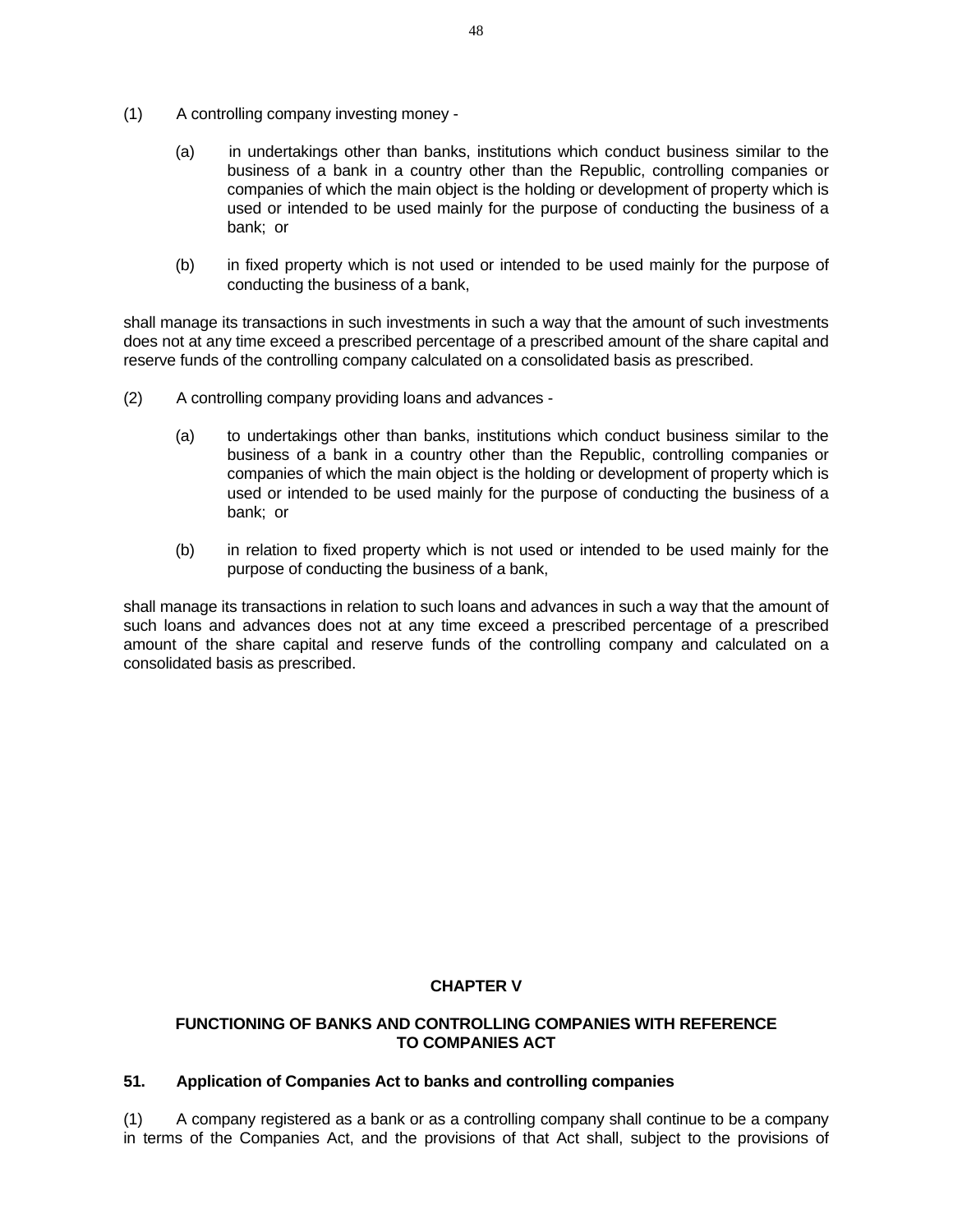subsection (2), continue to apply to any such company to the extent to which they are not inconsistent with any provision of this Act: Provided that -

- (a) the provisions of the Companies Act governing the conversion of public companies into other forms of companies shall not apply to any such company; and
- (b) in the application, by virtue of the provisions of this subsection, of the provisions of section 171 (1) of the Companies Act in respect of a company referred to in this subsection, the reference in the said section 171 (1) -
	- (i) to "director", shall be deemed to be a reference only to a director whose name appears in the relevant company's register of directors and officers contemplated in section 215 of the Companies Act; and
	- (ii) to "business letter", shall be deemed not to include a reference to any printed form of advice.

(2) The Minister may with the concurrence of the Minister of Trade and Industry by notice in the *Gazette* declare that a provision of the Companies Act specified in such notice -

- (a) shall not apply to any company registered as a bank or as a controlling company;
- (b) shall only apply to any such company subject to such adjustments and qualifications as may be specified in the notice; or
- (c) the administration of which vests in the Registrar of Companies, shall in respect of companies registered as banks or as controlling companies vest in the Registrar.
- (3) deleted

#### **52. Subsidiaries, branch offices, other interests and representative offices of banks and controlling companies**

(1) A bank shall not without the prior written approval of the Registrar and in accordance with such conditions as the Registrar may determine -

- (a) establish or acquire a subsidiary in the manner prescribed within or outside the Republic or enter into an agreement having the effect that any company becomes its subsidiary within or outside the Republic;
- (aA) invest in a joint venture within or outside the Republic if the investment, or the investment together with one or more investments already made by the bank in that joint venture, results in the bank being exposed to an amount representing more than five per cent of its capital and reserves: Provided that for as long as the bank is exposed to the aforementioned extent, such approval must be obtained whenever it seeks to make a further investment in that joint venture;
- (b) open or acquire a branch office outside the Republic;
- (c) acquire an interest in any undertaking having its registered office or principal place of business outside the Republic;
- (d) outside the Republic
	- (i) create or acquire a trust of which the bank is a major beneficiary;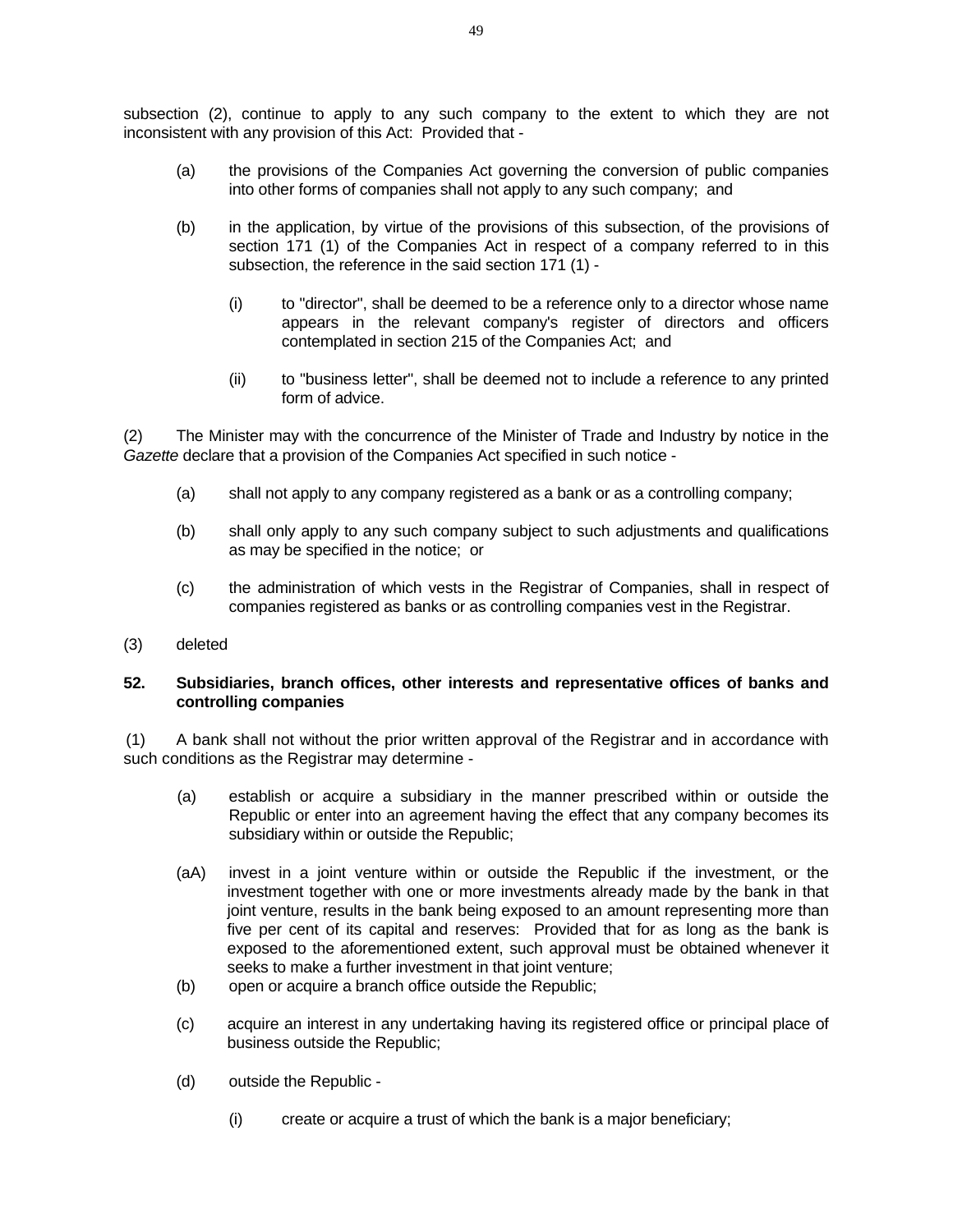- (ii) establish or acquire any financial or other business undertaking under its direct or indirect control; or
- (e) establish or acquire a representative office outside the Republic; or
- (f) create or acquire a division within or outside the Republic by means of an arrangement or agreement with any person having the effect that such a person conducts his or her business through or by means of such a division.

(1A) Notwithstanding the provisions of subsection (1), the Registrar may, by means of a circular as contemplated in section 6(4), determine such circumstances and conditions in terms whereof an application as contemplated in subsection (1) is not required.

(2) To obtain the prior approval of the Registrar as contemplated in subsection (1), there shall be lodged with the Registrar a written application in which full particulars of the proposed action are furnished, including, in the case of a proposed establishment of a representative office outside the Republic as contemplated in paragraph (e) of the said subsection -

- (a) The country in which the representative office is to be established;
- (b) the name of the proposed chief representative officer, in that country, of the bank; and
- (c) the address of the proposed representative office in that country.

(3) The Registrar may require an applicant contemplated in subsection (2) to furnish him or her with such information, in addition to particulars furnished by the applicant in terms of that subsection, as the Registrar may deem necessary.

(4) After the establishment in terms of this section of a representative office outside the Republic, the bank concerned shall in writing notify the Registrar of -

- (a) any substitution of its chief representative officer in the country concerned;
- (b) any change of the address of the representative office in question; or
- (c) the closing down of the representative office,

as soon as it occurs.

(5) The provisions of subsection (1)(a), (c) and (d), and of subsection (2) and (3) in so far as they are relevant, shall *mutatis mutandis* apply in respect of any controlling company.

(6) For the purposes of this section and section 53 "joint venture" means a contractual arrangement between two or more persons, one or more of whom is a bank or a controlling company, in terms whereof the parties undertake an economic activity that is subject to their joint control.

## **53. Disclosure by banks and controlling companies of interest in subsidiaries, trusts and other undertakings**

A bank or a controlling company shall on such a form and at such intervals as may be prescribed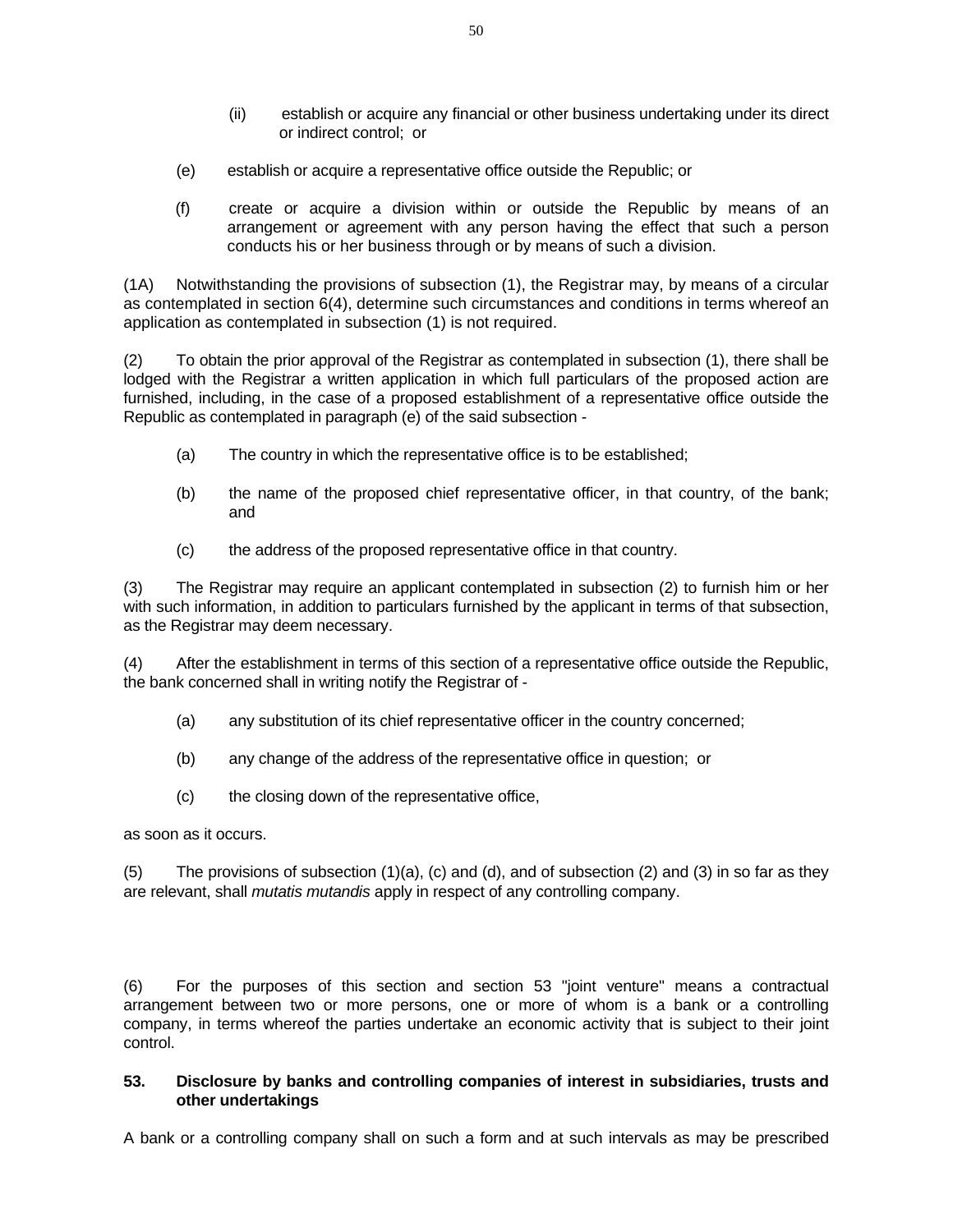furnish the Registrar with such particulars as may be prescribed relating to its shareholding or other interests in -

- (a) its subsidiaries contemplated in section  $52(1)(a)$ ;
- (aA) any joint venture contemplated in section 52(1)(aA);
- (b) an undertaking contemplated in section 52(1)(c); or
- (c) any trust or financial or other business undertaking contemplated in section  $52(1)(d)$ .

#### **54. Compromises, amalgamations, arrangements and affected transactions**

- (1) The Minister must consent, in writing and conveyed through the Registrar, to-
	- (a) a compromise, amalgamation or arrangement referred to in Chapter XII of the Companies Act and which involves a bank as one of the principal parties to the relevant transaction; and
	- (b) an arrangement for the transfer of more than 25 per cent of the assets, liabilities or assets and liabilities of a bank to another person:

Provided that the 25 per cent referred to in paragraph (b) shall be calculated by aggregating the amount of the transferred assets, liabilities or assets and liabilities together with any previous transfer of assets, liabilities or assets and liabilities within the same financial year of the bank concerned. Provided further that the Minister's consent is granted beforehand.

(1A) Subsection (1)(b) shall not be applicable to the transfer of assets effected in accordance with a duly approved securitisation scheme.

- (1B) (a) No arrangement for the transfer of 25 per cent or less of the assets, liabilities or assets and liabilities of a bank to another person, shall have legal force unless the consent of the Registrar to the transaction in question has been obtained beforehand.
	- (b) In the event that only assets are being transferred and the amount of the transferred assets, together with any previous transfer of assets within the same financial year, aggregates to an amount that is less than 10 per cent of the total on-balance-sheet assets of the transferring bank, consent in terms of paragraph (a) is not required: Provided that the transferring bank notifies the Registrar of such a transfer in writing beforehand.

(1C) Subsection (1B) shall not be applicable to the transfer of assets effected in accordance with a duly approved securitisation scheme.

- (2) The Minister shall not grant his or her consent referred to in subsection (1) unless
	- (a) he or she is satisfied that the transaction in question will not be detrimental to the public interest;
	- (b) in the case of an amalgamation referred to in subsection (1), the amalgamation is an amalgamation of banks only; or
	- (c) in the case of a transfer of assets, liabilities or assets and liabilities referred to in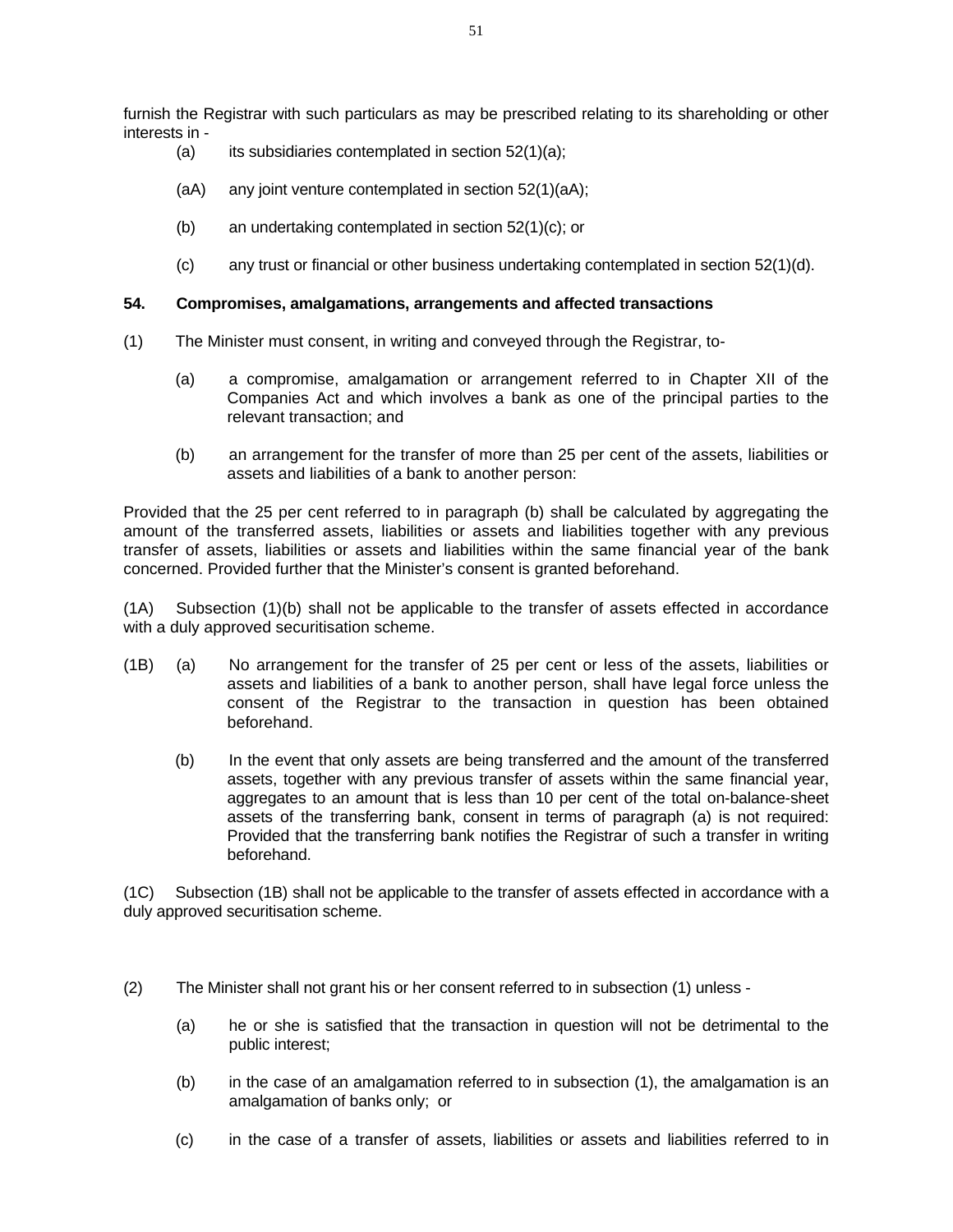subsection (1) such transfer is effected to another bank or to a person approved by the Registrar for the purpose of the said transfer.

(2A) The Registrar shall not grant his or her consent referred to in subsection (1A) unless he or she is satisfied -

- (a) that the transaction in question will not be detrimental to the public interest;
- (b) that the transaction in question will not be contrary to the interests of the bank concerned or its depositors or of the controlling company concerned, as the case may be; or
- (c) in the case of a transfer of assets, liabilities or assets and liabilities referred to in subsection (1B)(a), such transfer is effected to another bank or to a person approved by the Registrar for the purpose of the said transfer.

(3) Upon the coming into effect of a transaction effecting the amalgamation of one bank with another bank as contemplated in subsection (2)(b), or effecting the transfer of such part of the assets, liabilities or assets and liabilities as approved in terms of subsection (1) or (1B) of one bank to another bank or person as contemplated in subsections (2)(c) or (2A)(c)-

- (a) all the assets and liabilities of the amalgamating banks or, in the case of such transfer of assets, liabilities or assets and liabilities as approved in terms of subsections (1) or (1B), respectively, those assets, liabilities or assets and liabilities of the transferor bank that are transferred in terms of the transaction, shall vest in and become binding upon the amalgamated bank or, as the case may be, the bank or person taking transfer of such assets, liabilities or assets and liabilities;
- (b) the amalgamated bank or, in the case of such transfer of all the assets and liabilities or, in the case of such transfer of part of the assets, liabilities or assets and liabilities as approved in terms of subsections (1) or (1B), respectively, the bank or person taking transfer of such assets, liabilities or assets and liabilities, shall have the same rights and be subject to the same obligations as those which the amalgamating banks or, as the case may be, the transferor bank may have had or to which they or it may have been subject immediately before the amalgamation or transfer;
- (c) all agreements, appointments, transactions and documents entered into, made, drawn up or executed with, by or in favour of any of the amalgamating banks or, as the case may be, the transferor bank, and in force immediately prior to the amalgamation or transfer, but excluding such agreements, appointments, transactions and documents that, by virtue of the terms and conditions of the amalgamation or transfer, are not to be retained in force, shall remain of full force and effect and shall be construed for all purposes as if they had been entered into, made, drawn up or executed with, by or in favour of the amalgamated bank or, as the case may be, the bank or person taking transfer of the assets, liabilities or assets and liabilities in question; and
- (d) any bond, pledge, guarantee or instrument to secure future advances, facilities or services by any of the amalgamating banks or, as the case may be, by the transferor bank, which was in force immediately prior to the amalgamation or transfer, shall remain of full force and effect and shall be construed as a bond, pledge, guarantee or instrument given to or in favour of the amalgamated bank or, as the case may be, the bank or person taking transfer of such assets, liabilities or assets and liabilities, as security for future advances, facilities or services by that bank or person except where, in the case of such transfer, any obligation to provide such advances, facilities or services is not included in the transfer.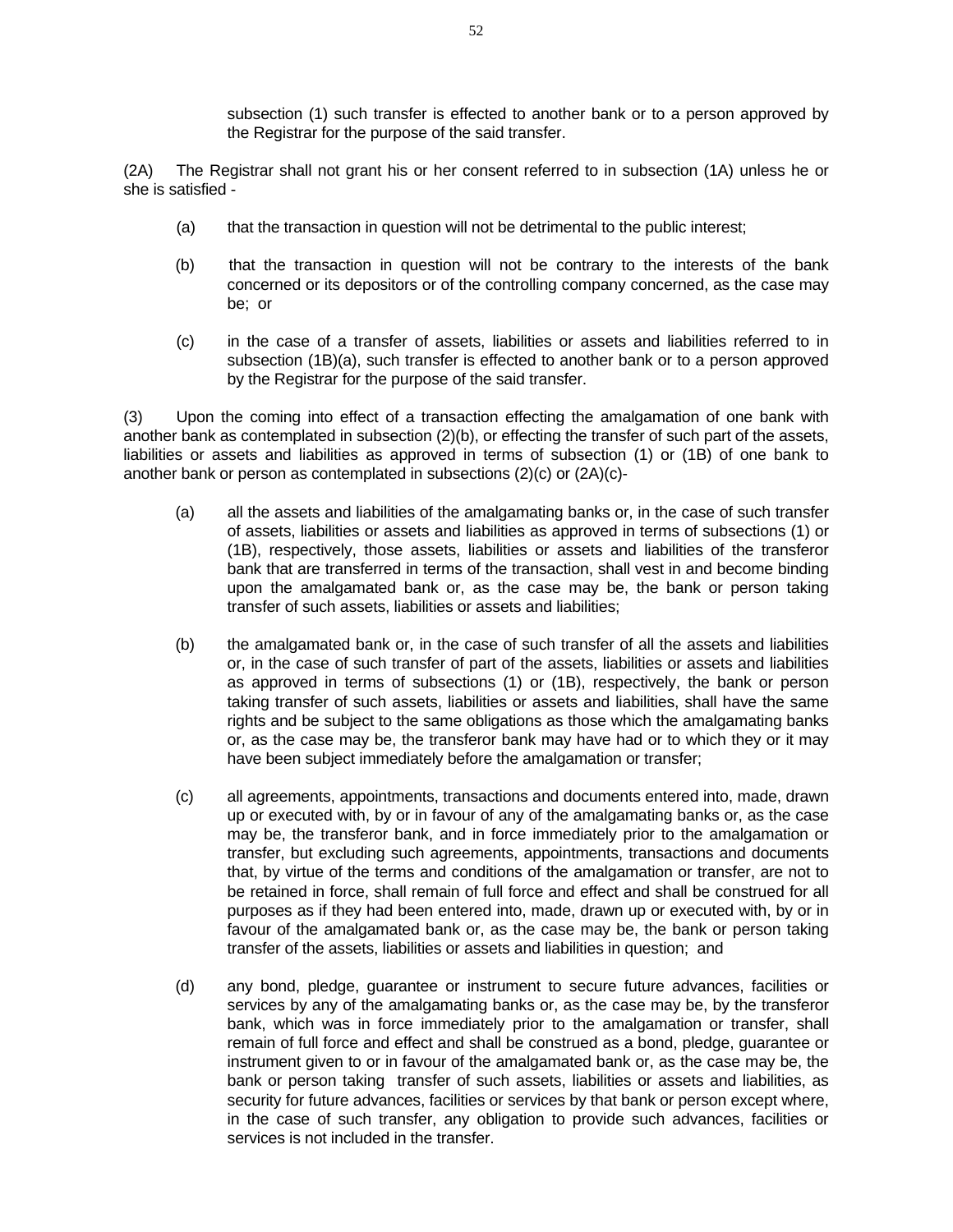(4) Any compromise, amalgamation or arrangement or any arrangement for the transfer of assets, liabilities or assets and liabilities, referred to in subsections (1) or (1B) excluding a transfer other than a transfer referred to in subsections (2)(c) or (2A)(c) shall be subject -

- (a) to confirmation at a general meeting of shareholders of each of the banks concerned; or
- (b) in the case of a transaction effecting the transfer of assets, liabilities or assets and liabilities of one bank to another bank or a person as contemplated in subsections (2)(c) or (2A)(c) to confirmation at a general meeting of shareholders of the transferor bank and the bank or person taking transfer of such assets, liabilities or assets and liabilities,

and the notice convening such a meeting shall contain or have attached to it the terms and conditions of the relevant agreement or arrangement.

(5) Notice of the passing of the resolution confirming, as contemplated in subsection (4), any compromise, amalgamation or arrangement, or any arrangement for the transfer of assets, liabilities or assets and liabilities referred to in subsections (1) or (1B), respectively, together with a copy of such resolution and the terms and conditions of the relevant agreement or arrangement, duly certified by the chairperson of the meeting at which such resolution was passed and by the secretary of the bank or person concerned, shall be sent to the Registrar by each of the banks involved or, in the case of a transaction effecting the transfer of assets, liabilities or assets and liabilities of one bank to another bank or a person as contemplated in subsection  $(2)(c)$  or  $2(A)(c)$ , respectively, by the relevant transferor bank and the bank or person taking transfer of such assets, liabilities or assets and liabilities, and after having received such notices from all the parties to the relevant agreement or arrangement, the Registrar shall register those notices.

- (6) Upon the registration by the Registrar of the notices referred to in subsection (5)
	- (a) of any amalgamation of two or more banks, the registration of the individual banks which were parties to the amalgamation shall be deemed to be cancelled and the Registrar shall withdraw those registrations and, on payment by the bank created by the amalgamation of the prescribed registration fee, register such bank subject *mutatis mutandis* to the provisions of section 18, as a bank; or
	- (b) of any arrangement for the transfer of all the assets and liabilities of a bank, the registration of such bank shall be deemed to be cancelled and shall be withdrawn by the Registrar.

(7) Upon registration of a bank by the Registrar in terms of subsection (6), he or she shall issue a certificate of registration to the bank concerned.

(8) The Registrar of Companies, every Master of the High Court and every officer or person in charge of a deeds registry or any other office, if, in the office of such Registrar, Master, officer or person or any register under the control of such Registrar, Master, officer or person there-

- (a) is registered any title to property belonging to, or any bond or other right in favour of, or any appointment of or by; or
- (aA) is registered any share, stock, debenture or other marketable security in favour of; or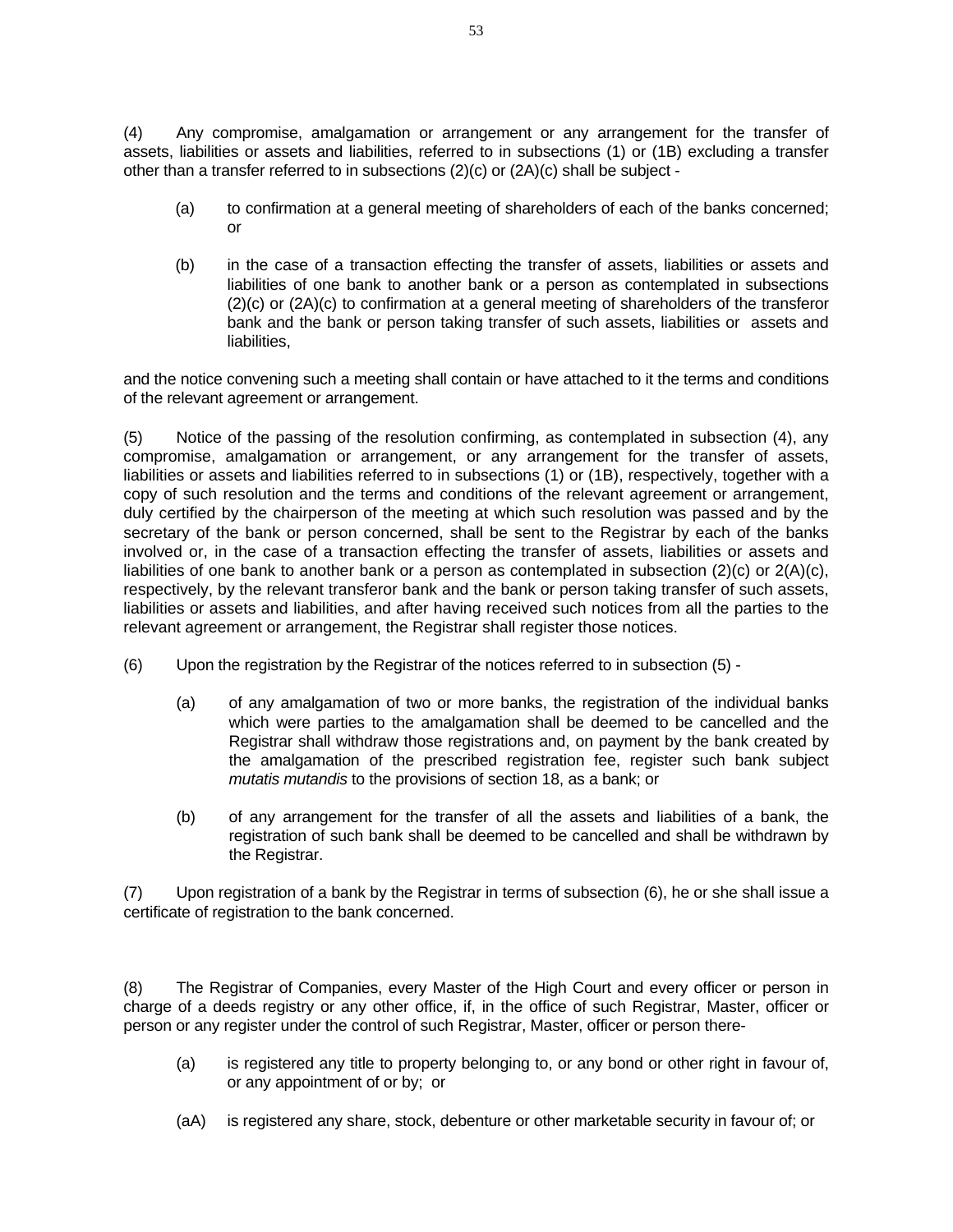(b) has been issued any licence to or in favour of,

 any bank which has amalgamated with any other bank, or any bank which has transferred all or part of its assets, liabilities or assets and liabilities referred to in subsections (1) or (1B) to any other bank or person shall, if satisfied -

- (i) that the Minister has consented in terms of subsection (1) to the amalgamation of transfer or that the Registrar has consented in terms of subsection (1B) to the transfer; and
- (ii) that such amalgamation or transfer has been duly effected,

 and upon production to such Registrar, Master, officer or person of any relevant deed, bond, share, stock, debenture, certificate, letter of appointment, licence or other document, make such endorsements thereon and effect such alterations in the registers of such Registrar, Master, officer or person as may be necessary to record the transfer of the relevant property, bond or other right, share, stock, debenture, marketable security, letter of appointment or licence and of any rights thereunder to the amalgamated bank or, as the case may be, to the bank or person that has taken transfer of the said assets, liabilities or assets and liabilities in question.

(8A) No transfer duty, stamp duty, registration fees, licence duty or other charges shall be payable in respect of -

- (a) a transfer contemplated in subsection (8) taking place in the execution of a transaction entered into at the instance of the Registrar in the interest of the effective supervision of banks or the maintenance of a stable banking sector; or
- (b) any endorsement or alteration made to record such transfer,

upon submission to the Registrar of Companies, or the Master, officer or person referred to in subsection (8), as the case may be, of a written confirmation by the Registrar of Banks that the Minister, on the recommendation of the last-mentioned Registrar and after consultation with the Commissioner for Inland Revenue, has consented to the waiver of such duties, fees or charges.

(9) The provisions of this section shall not affect the rights of any creditor of a bank which has amalgamated with or transferred all or part of its assets, liabilities or assets and liabilities referred to in subsections (1) and (1B) to any other bank or person or taken over all or part of the assets, liabilities or assets and liabilities in question of any other bank, except to the extent provided in this section.

(10) The conditions and any tax benefit which immediately prior to the date of a transfer, referred to in this section, of assets, liabilities or assets and liabilities were applicable in respect of an investment, referred to in section  $10(1)(i)(xii)$ , (xiiA) or (xiii),  $10(1)(v)$ , (vA) or (w) or 19(5A) of the Income Tax Act, 1962 (Act No. 58 of 1962), with the transferor bank shall, notwithstanding such a transfer of assets, liabilities or assets and liabilities but subject to the provisions of the said Act, remain applicable to the investment until the expiration of a period of ten years as from the date on which it was initially made or until it is redeemed, whichever occurs first.

- (11) Notwithstanding anything to the contrary contained in
	- (a) Chapter XVA of the Companies Act;
	- (b) the Securities Regulation code on Take-overs and Mergers published by *Government Notice* R 29 dated 18 January 1991, and any amendment thereof; or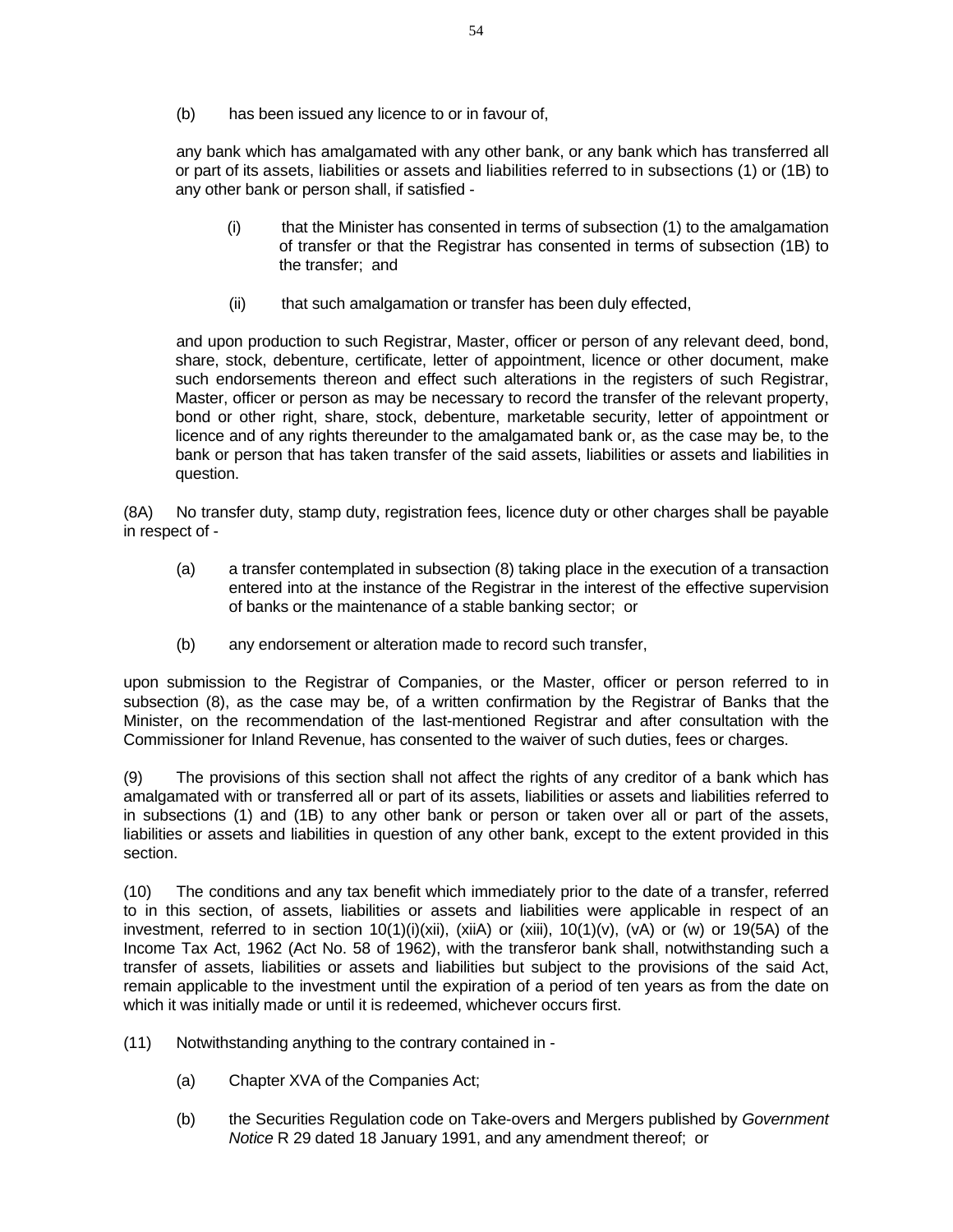(c) the Rules under section  $440C(4)(a)$ , (b), (c) and (f) of the Companies Act, published by the said *Government Notice* R 29, and any amendment thereof,

neither the Securities Regulation Panel established by section 440B of the Companies Act nor its executive committee or its executive director shall furnish any clearance, decision or ruling in respect of a matter submitted to it or such executive director in terms of the provisions of the abovementioned Code or Rules, and which matter relates to an affected transaction, as defined in section 440A(1) of the Companies Act, involving -

- (i) deleted.
- (ii) an acquisition of shares in a bank or controlling company for which permission under section 37(2)(a) (i), (ii), (iii) or (iv) is a prerequisite,

unless the person submitting the matter in question has furnished the said Panel, executive committee or executive director with written proof that such exemption or permission, as the case may be, has in fact been obtained.

#### **55. Reconstruction within group of companies**

No reconstruction of companies within a group -

- (a) in respect of which annual financial statements are required to be made out in terms of section 288(1) of the Companies Act; and
- (b) of which a bank or a controlling company or subsidiary of a bank is a member,

shall be effected without the prior written approval of the Registrar.

- **56. Alteration of memorandum of association or articles of association, and change of name**
- $(1)$  No-
	- (a) alteration, in terms of section 55, 56 or 62 of the Companies Act, of the memorandum of association or articles of association of a company registered as a bank; or
	- (b) change, in terms of section 44 of the Companies Act, of the name of any such company,

shall have legal force for the purposes of this Act or any other law unless such alteration or change has been approved in writing by the Registrar prior to the registration thereof by the Registrar of Companies.

(2) Any application for the Registrar's approval in terms of subsection (1) shall be lodged with the Registrar before the proposed special resolution authorizing the alteration or change in question is laid before a general meeting of the company, and such application shall be accompanied by -

- (a) two copies of the proposed special resolution; and
- (b) an explanation of the reasons for the resolution.
- (3) The Registrar shall not grant any application referred to in subsection (2) if he or she is of the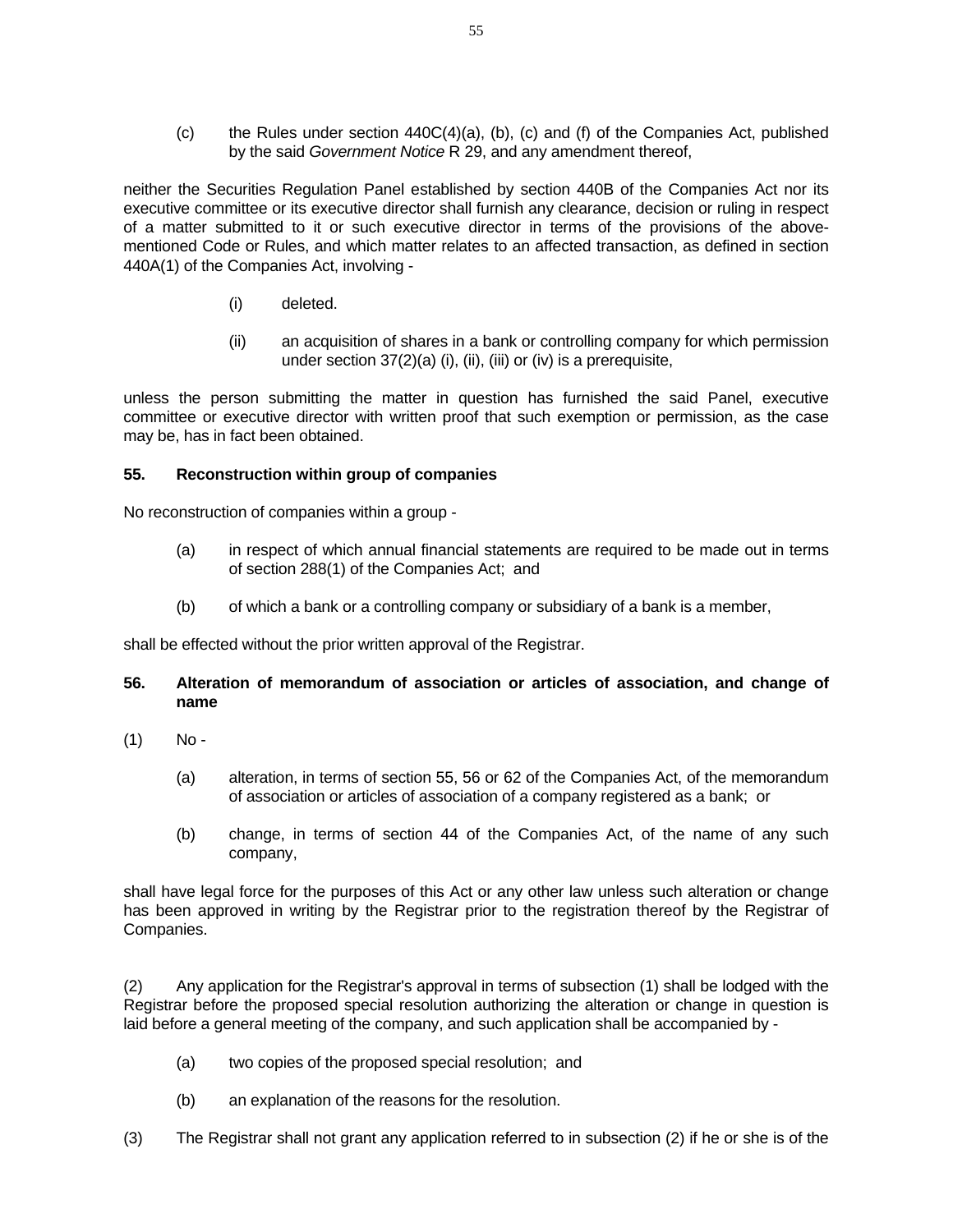opinion -

- (a) that the proposed alteration is inconsistent with any provision of this Act or is undesirable in so far as it concerns the activities of banks; or
- (b) that the proposed new name is unacceptable on any of the grounds mentioned in subparagraphs (i), (ii), (iii) and (iv) of section 17(2)(e).

(4) A bank shall within 21 days of the registration by the Registrar of Companies of an alteration of its memorandum of association or articles of association or a change of its name, furnish the Registrar with a certified copy of the special resolution which sets out the alteration or change of name, as the case may be.

(5) Upon receipt, by virtue of the provisions of subsection (4), of a copy of a special resolution, and payment by the bank concerned of the prescribed fee, the Registrar shall -

- (a) in the case of a special resolution relating to an alteration of a memorandum of association or articles of association, register the alteration in question and issue to the bank concerned a certificate to the effect that the said alteration has been registered by the Registrar with effect from a date specified in the certificate; or
- (b) in the case of a special resolution relating to a change of name, change the name of the bank concerned in the register of banks, and issue to the bank concerned a certificate of such change of name.

(6) An alteration referred to in subsection (5)(a) shall not take effect until it has been registered in terms of that subsection.

(7) The provisions of subsections (1), (2) and (3) shall not apply with respect to any alteration of a bank's memorandum of association or articles of association in accordance with a direction by the Registrar under this Act.

 $(8)$  The provisions of subsection  $(1)(a)$ , and of subsections  $(2)$ ,  $(3)$ ,  $(4)$ ,  $(5)$  and  $(6)$  in so far as they are relevant, shall *mutatis mutandis* apply in respect of any controlling company.

## **57. Alteration of memorandum of association or articles of association in accordance with direction of Registrar**

(1) The Registrar may at any time in writing direct a bank to effect such alteration, not contrary to a provision of this Act, to its memorandum of association or articles of association as the Registrar may deem desirable in order to remove anomalies or undesirable divergences in the activities of different banks.

(2) An alteration directed by the Registrar under subsection (1) shall on or before the day of the first annual general meeting, referred to in section 179 of the Companies Act, following upon the date of such direction, be submitted for consideration to the shareholders of the bank concerned.

(3) If a bank refuses or fails to alter its memorandum of association or articles of association in accordance with a direction of the Registrar under subsection (1), the Registrar may submit a copy of that direction to the Registrar of Companies, who shall thereupon deal with the proposed alteration contained therein in accordance with the Companies Act as if it were contained in a special resolution adopted by the bank concerned and submitted to the Registrar of Companies by that bank in accordance with that Act.

## **58. Information regarding directors and officers**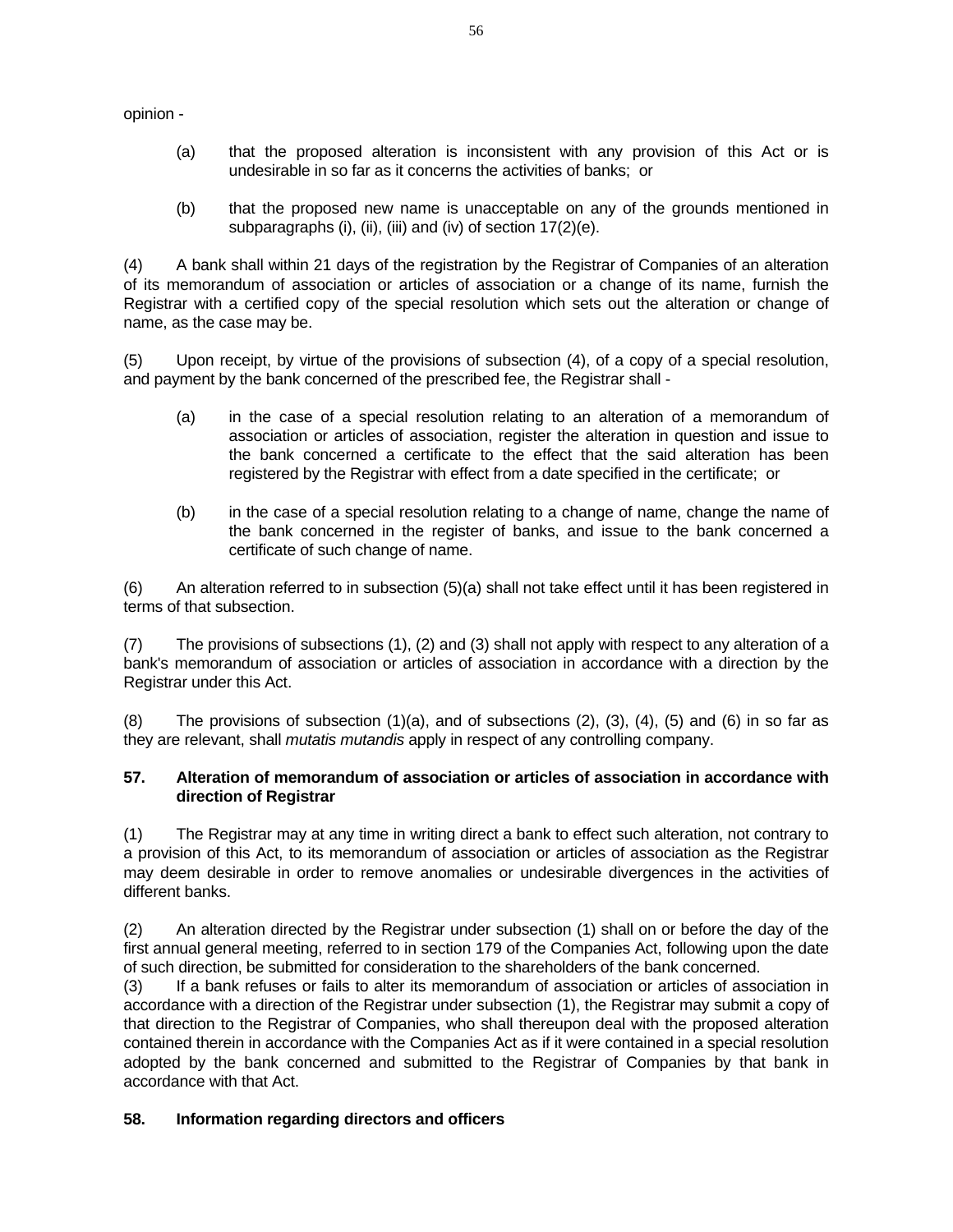Every bank and every controlling company shall within 30 days of its registration as such, furnish the Registrar with a copy of its register of directors and officers referred to in section 215 of the Companies Act.

## **59. Returns regarding shareholders**

- (1) Every bank and every controlling company shall within 90 days of its registration as such, and annually thereafter within 30 days of 31 December of each year, furnish the Registrar with a return regarding its shareholders as at the date of the said registration or as on 31 December, as the case may be.
- (2) A return referred to in subsection (1) shall contain such information as prescribed.

## **60. Directors and officers of a bank or controlling company**

(1) Each director, chief executive officer and executive officer of a bank owes a fiduciary duty and a duty of care and skill to the bank of which such person is a director, chief executive officer or executive officer.

(1A) Each director, chief executive officer and executive officer of a bank owes a duty towards the bank to -

- (a) act *bona fide* for the benefit of the bank;
- (b) avoid any conflict between the bank's interests and the interests of such a director, chief executive officer or executive officer, as the case may be;
- (c) possess and maintain the knowledge and skill that may reasonably be expected of a person holding a similar appointment and carrying out similar functions as are carried out by the director, chief executive officer or executive officer of that bank; and
- (d) exercise such care in the carrying out of his or her functions in relation to that bank as may reasonably be expected of a diligent person who holds the same appointment under similar circumstances, and who possesses both the knowledge and skill mentioned in paragraph (c) and any such additional knowledge and skill as the director, chief executive officer or executive officer in question may have.
- (1B) (a) The Registrar may institute action in terms of section 424 of the Companies Act against any director, chief executive officer or executive officer of a bank who was knowingly a party to the carrying on of the business of the bank in the manner envisaged in that section.
	- (b) Notwithstanding anything to the contrary in any law, any amount recovered as a result of proceedings instituted by the Registrar as envisaged in paragraph (a), shall be utilised -
		- (i) first to reimburse all expenses reasonably incurred by the Registrar in bringing such proceedings;
		- (ii) thereafter against to set off against any amount paid to depositors by the Registrar, a deposit insurance scheme, or any governmental body, as part or full compensation for the losses suffered by depositors as a result of the bank being unable to repay their deposits; and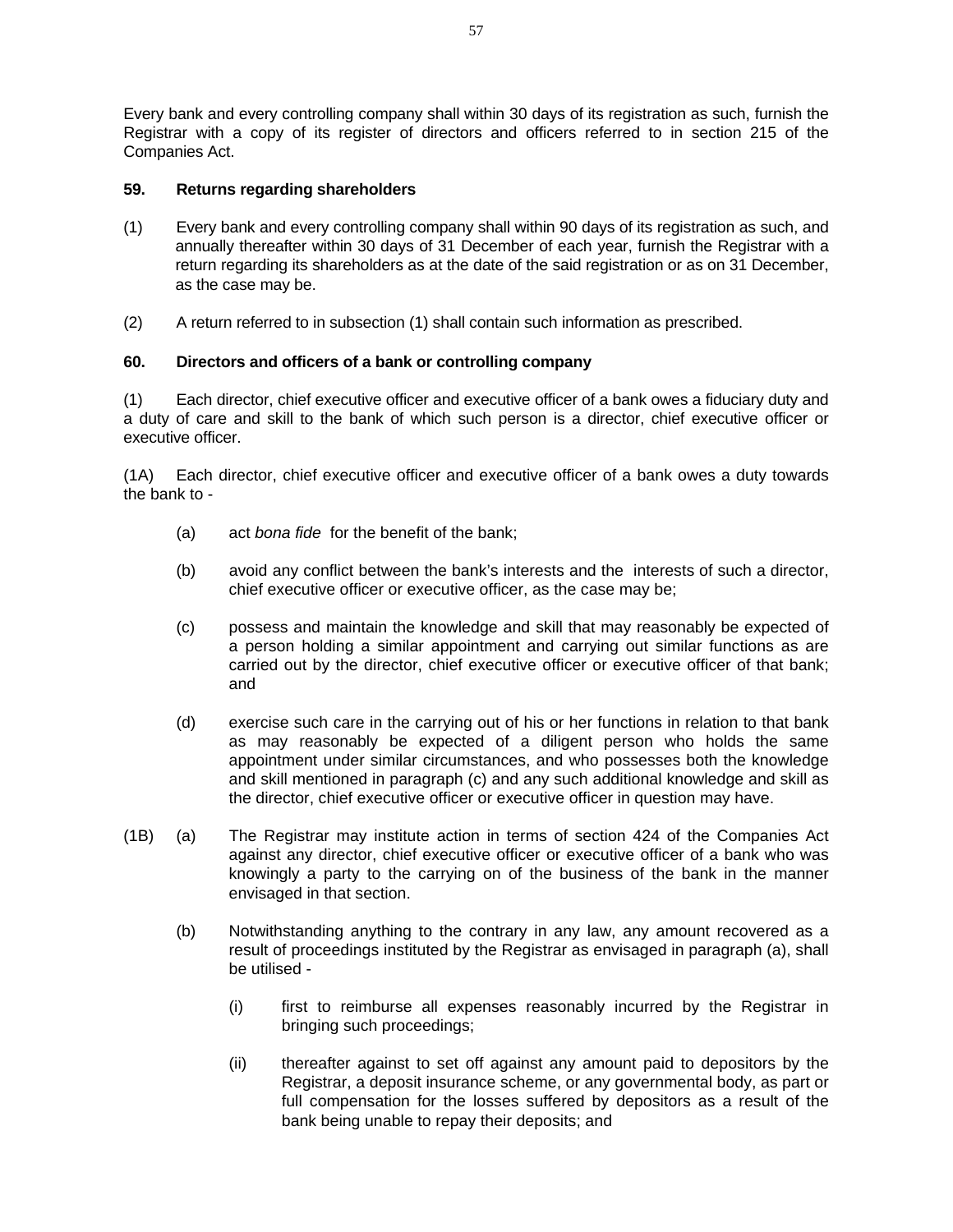(iii) thereafter for the *pro rata* repayment of the losses of depositors.

 (2) Without derogating from the provisions of subsections (1) and (1A), a director, chief executive officer or executive officer of a bank shall in the performance of his or her functions in respect of that bank, observe such guidelines and comply with such requirements as may be prescribed under section 90(1)(b).

(3) Notwithstanding anything to the contrary in any law or the common law or in any agreement contained, not more than 49 per cent, rounded off to the next lower integral number, of the directors of -

- (a) a bank shall be employees of that bank or of any of its subsidiaries, or of such bank's controlling company or of any of such controlling company's subsidiaries;
- (b) a controlling company shall be employees of that company or of any bank in respect of which that company is registered as a controlling company:

Provided that in respect of any matter put to the vote at a meeting of the board of directors of a bank or of a controlling company, as the case may be, such directors who are employees of that bank or that controlling company, as the case may be, shall together not have a vote in excess of 49 per cent of the total vote cast by all the directors present and voting at that meeting.

(4) No person who on the date of commencement of this Act is a director of a bank or controlling company shall on the expiration of his term of office be eligible for reappointment as such a director unless or until he qualifies for such appointment in terms of the provisions of subsection (3).

- (5) (a) Every bank shall give the Registrar written notice of the nomination of any person for appointment as a chief executive officer, director or executive officer by furnishing the Registrar with the prescribed information in respect of the nominee.
	- (b) The notice shall reach the Registrar at least 30 days prior to the proposed date of appointment.
	- (c) The Registrar may object to the proposed appointment by means of a written notice, stating the grounds for the objection, given to the chairperson of the board of directors of the bank and to the nominee, within 20 working days of receipt of the notice referred to in paragraph (b).
	- (d) If the Registrar objects to the proposed appointment as envisaged in paragraph (c), the bank shall not appoint the nominee and any purported appointment shall have no legal effect: Provided that the bank or nominee may dispute the Registrar's objection, in which case the provisions of subsection (6) (d) to (k), inclusive, shall apply *mutatis mutandis*.
	- (e) For the purposes of this subsection the term "every bank" shall mean the chief executive officer of such bank, or in the case where it concerns the appointment of the chief executive officer, such member of the board of directors of such bank as may be designated by the board of directors of such bank.
- (6) (a) Without derogating from any law, the Registrar may object to the appointment or continued employment of a chief executive officer, director or executive officer of a bank if the Registrar reasonably believes that the, chief executive officer, director or executive officer concerned is not, or is no longer a fit and proper person to hold that appointment, or if it is not in the public interest that such chief executive officer, director or executive officer holds or continues to hold such appointment.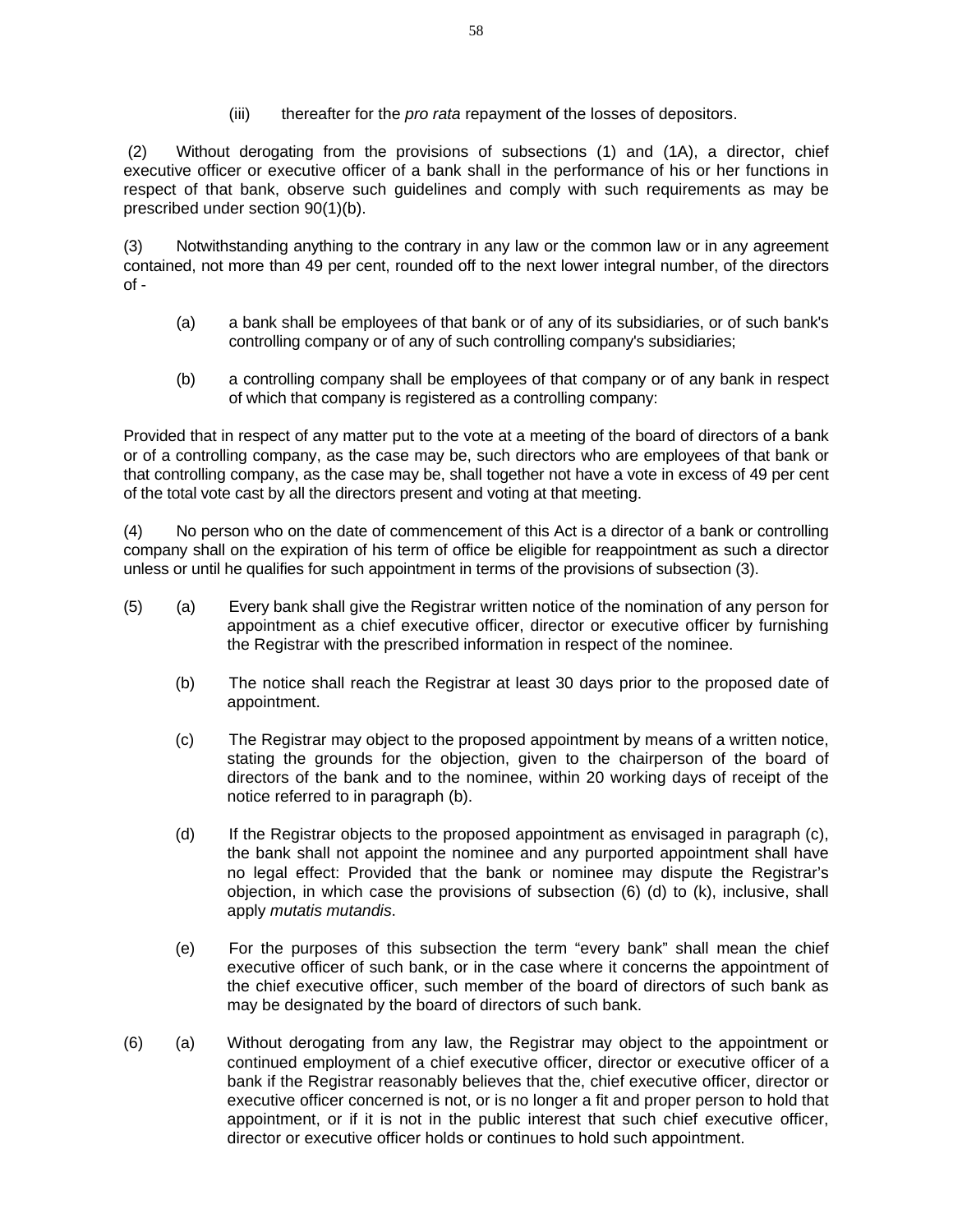- (b) If the Registrar wishes to terminate the appointment or the continued employment of a chief executive officer, director or executive officer of a bank, the Registrar shall notify the following affected parties in writing of his or her intention and of the grounds for the proposed termination:
	- (i) The chief executive officer, director or executive officer concerned;
	- (ii) The chairperson of the board of directors of that bank (except if the chairperson of the board is the person whose appointment the Registrar wishes to terminate, in which case each director of the bank concerned shall be notified); and
	- (iii) The chief executive officer of that bank, (except if the chief executive officer is the person whose appointment the Registrar wishes to terminate, in which case the deputy chief executive officer shall be notified).
- (c) The written notice referred to in paragraph (b) shall notify such parties that they are entitled to submit written representations to the Registrar in response to that notice.
- (d) Any notified party shall be entitled, but not obliged, to make written representations to the Registrar's written notice within 14 working days of receipt of the Registrar's notice, or within such longer period as the Registrar may, upon written application by the affected party concerned, allow.
- (e) The Registrar shall, within 14 working days of receipt of a written representation referred to in paragraph (d) -
	- (i) consider the representation;
	- (ii) decide whether or not the appointment of the chief executive officer, director or executive officer concerned should be terminated for the reasons contemplated in paragraph (a); and
	- (iii) give notice to the affected parties of his or her decision in writing.
- (f) If, after having considered any written representation in respect of the chief executive officer, director or executive officer concerned, the Registrar remains of the view that such officer's appointment should be terminated, or if no such written representation is submitted to the Registrar within the period allowed under paragraph (d), the Registrar shall refer the matter to the Arbitration Foundation of South Africa or its successor-in-law; or any other body designated by the Registrar by means of a notice in the *Gazette* (referred to below as the "Arbitrator") for arbitration*.*
- (g) The Registrar shall make the request for arbitration referred to in paragraph (f)
	- (i) in writing; and
	- (ii) within three working days after the expiry of the 14 day period referred to in paragraph (e) or, if the affected parties do not submit any written representations to the Registrar within the period allowed under paragraph (d), within three working days after the expiry of that period.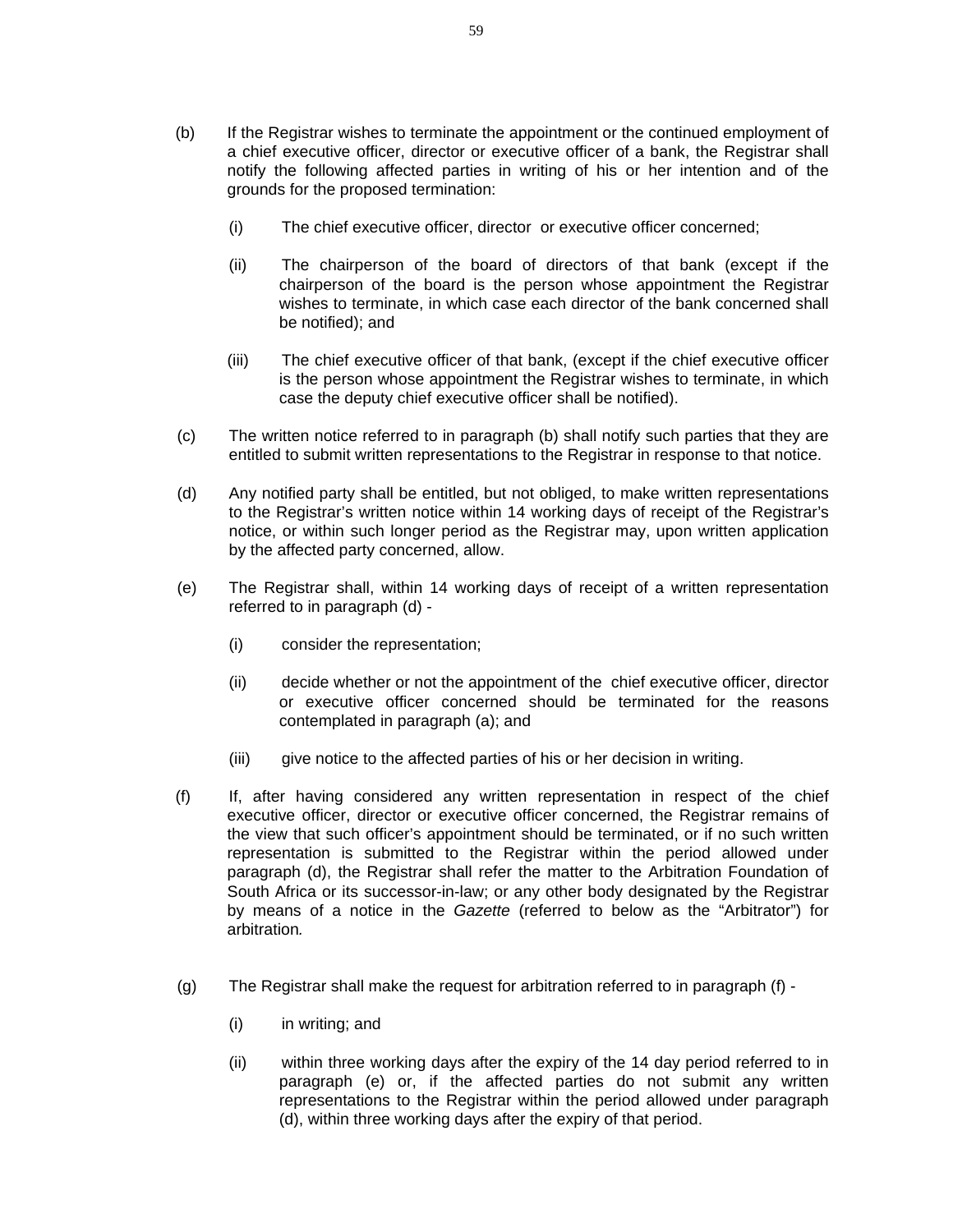- (h) The Arbitrator shall determine whether or not adequate reasons exist for the termination, by the Registrar, of the appointment of the chief executive officer, director or executive officer concerned.
- (i) If under paragraph (h) the Arbitrator decides that adequate reasons exist for the termination of the appointment, the Arbitrator shall confirm the termination of the appointment in writing addressed to the Registrar and the chief executive officer, director or executive officer concerned, whereupon the termination shall immediately take effect.
- (j) If under paragraph (h) the Arbitrator determines that adequate reasons do not exist for the termination of the appointment, the Arbitrator shall reject the termination by written notice to the Registrar and to the chief executive officer, director or executive officer concerned, whereupon the appointment of the person in question shall continue with full force and effect.
- (k) A termination in terms of this section shall be final and binding and shall not be subject to review as envisaged in section 9.

(6A) Subsections (5) and (6) apply with changes required by the context to the appointment of a currently serving non-executive director as chairperson of the board of directors of a bank or controlling company.

(7) This section, where applicable, shall apply *mutatis mutandis* in respect of any branch or a controlling company.

## **60A. Compliance function**

(1) Notwithstanding anything to the contrary in any law, a bank shall establish an independent compliance function as part of the risk management framework of the bank.

(2) The compliance function shall be headed by a compliance officer of the bank, who shall perform his or her functions with such care and skill as can reasonably be expected from a person responsible for such a function in a similar institution.

(3) The appointed compliance officer shall perform his or her functions subject to such requirements and conditions as may be prescribed in the Regulations relating to Banks.

## **60B. Corporate Governance**

(1) Notwithstanding anything to the contrary in any law, the board of directors and executive officers of a bank shall establish and maintain an adequate and effective process of corporate governance, which shall be consistent with the nature, complexity and risks inherent in the activities and the business of the bank concerned.

(2) The process of corporate governance shall be established with the objective of achieving the bank's strategic and business objectives efficiently, effectively, ethically and equitably (within acceptable risk parameters), to ensure-

- (a) compliance with the strategic framework and guidelines established for the bank or controlling company;
- (b) commitment by the executive officers of the bank or controlling company to adhere to corporate behaviour that is universally recognised and accepted as correct and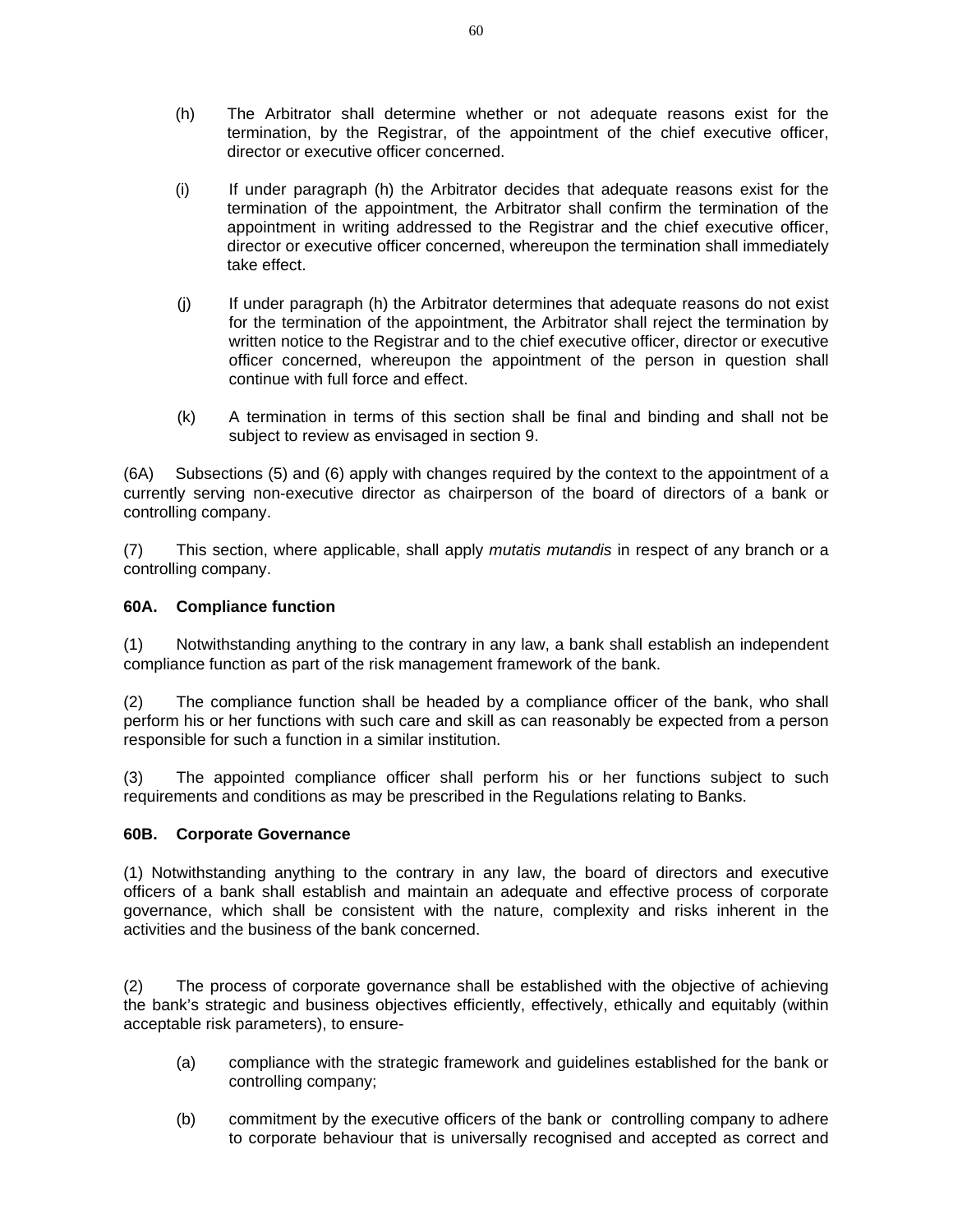proper;

- (c) a balance of interests of the shareholders and other interested persons who may be affected by the conduct of directors or executive officers of the bank or controlling company within a framework of effective accountability;
- (d) that mechanisms and procedures are established and maintained to minimize or avoid potential conflicts of interests between the business interests of the bank or controlling company and the personal interests of directors or executive officers of the bank or controlling company;
- (e) responsible conduct by the directors and executive officers of the bank or controlling company;
- (f) the achievement of the maximum level of efficiency and profitability of the bank within an acceptable risk profile for the bank or controlling company;
- (g) the timely, accurate and meaningful disclosure of matters that are material to the business of the bank or controlling company or the interests of the shareholders of or other persons having an interest in the bank or controlling company;
- (h) that the board retains control over the strategic and business direction of the bank or controlling company, whilst enabling its executives to manage the bank's or controlling company's operations and the achievement of the agreed strategic and business objectives; and
- (i) compliance with all applicable laws and regulations.

(3) A bank shall establish and maintain the process of corporate governance in accordance with any requirements that may be prescribed in the Regulations relating to Banks.

#### **61. Appointment of auditor**

- (1) Notwithstanding the provisions of Chapter X of the Companies Act
	- (a) no person shall hold office as auditor of a bank or a controlling company unless the appointment of such person as such auditor has been approved by the Registrar; and
	- (b) any person contemplated in paragraph (a) shall be appointed for such period and on such conditions as may be prescribed.

(2) A bank or a controlling company shall within 30 days of the appointment in accordance with the provisions of Chapter X of the Companies Act of a person as auditor thereof apply to the Registrar on the prescribed form for the Registrar's approval of such appointment.

(3) The Registrar may -

- (a) refuse an application under subsection (2) for the Registrar's approval of the appointment of an auditor if-
	- (i) the application seeks the re-appointment of an auditor who has already served as auditor of the bank in question for the prescribed number of years consecutively; or
	- (ii) any grounds for withdrawal of approval listed in paragraph (b)(i) to (iv) apply to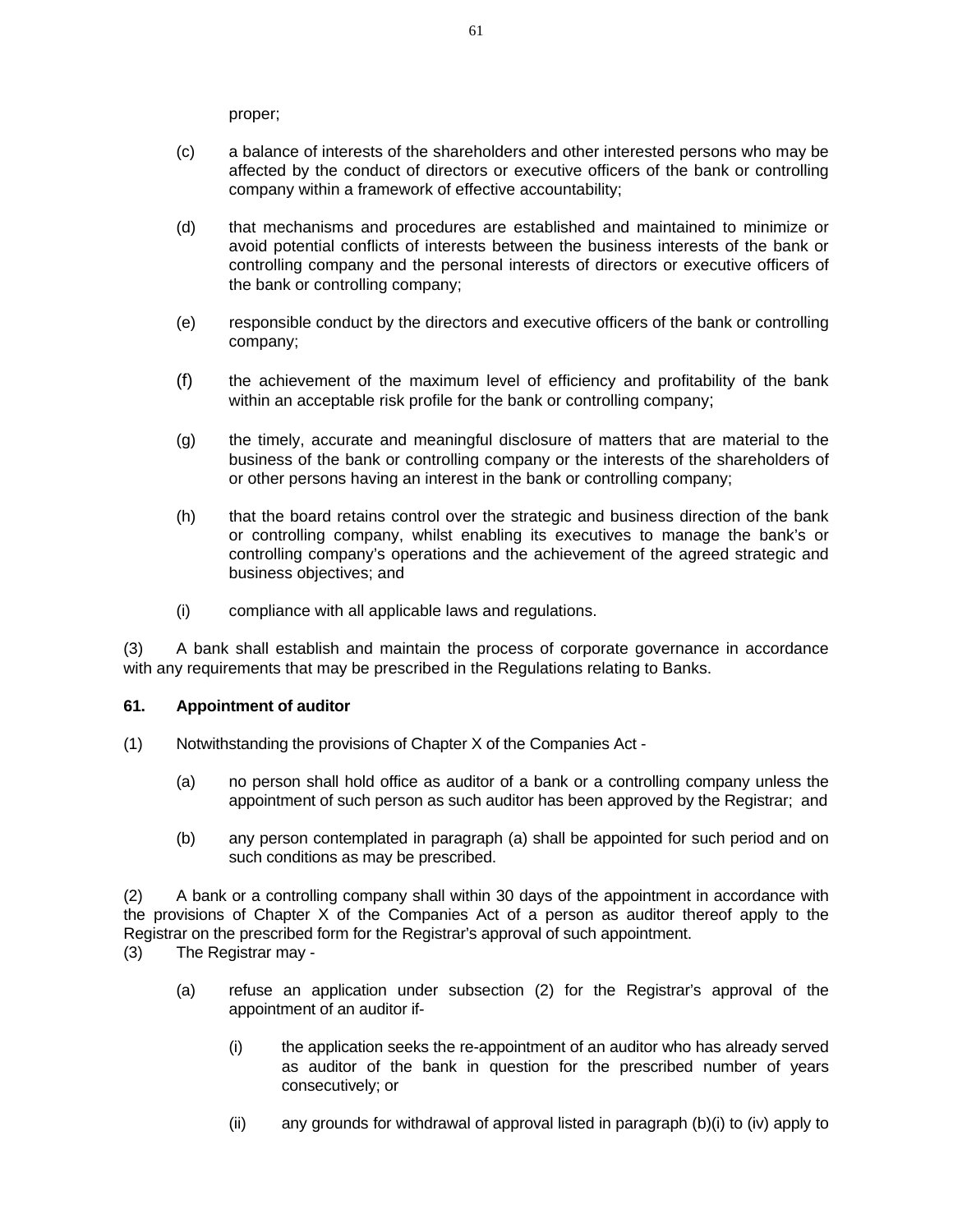the proposed appointee; or

- (b) withdraw any approval of the appointment of an auditor previously granted by the Registrar under this section, if such an auditor-
	- (i) has been convicted of an offence of which dishonesty is an element;
	- (ii) is found to be incompetent or unfit to perform the functions of an auditor;
	- (iii) is under investigation by the Public Accountants' and Auditors' Board; or
	- (iv) fails to disclose and direct or indirect interests which may constitute a conflict of interest in respect of such auditor's duties,

and thereupon the functions and responsibilities of that auditor in respect of that bank shall cease forthwith.

(4) If the Registrar under paragraph (a) of subsection (3) refuses an application for his or her approval of the appointment of an auditor or under paragraph (b) of that subsection withdraws an approval previously granted by him or her, the board of directors of the bank or the controlling company concerned shall appoint another person as auditor and the provisions of subsections (1) and (2) shall apply *mutatis mutandis* in respect of the last-mentioned appointment.

(5) A person appointed under subsection (4) as auditor of a bank shall for the purposes of Chapter X of the Companies Act be deemed to have been so appointed as auditor at the immediately preceding annual general meeting of the bank.

(6) A person appointed under subsection (4) to replace an auditor whose approval has been withdrawn under subsection (3)(b) shall be appointed for the remainder of the period for which the person whom he or she replaces was appointed and is subject to the same conditions as his or her predecessor.

## **62. Appointment of auditor by Registrar**

(1) If a bank for any reason fails to appoint an auditor the Registrar may, notwithstanding the provisions of section 269(4) and 271(1) of the Companies Act, make the necessary appointment.

(2) A person appointed under subsection (1) as auditor of a bank shall be deemed to have been so appointed by that bank.

## **63. Functions of auditor in relation to Registrar**

- (1) Notwithstanding anything to the contrary contained in the Auditing Professions Act, 2005 (Act No. 26 of 2005), or the Companies Act, but subject to the provisions of subsections (2) and (3) of this section, the auditor referred to in section 61 or 62 –
	- (a) shall, whenever such auditor furnishes, in terms of section 20(5)(b) of the firstmentioned Act, the Public Accountants' and Auditors' Board with copies of the report, acknowledgement of receipt and reply and with the other particulars referred to in that section, relating to an irregularity or suspected irregularity in the conduct of the affairs of the bank for which such auditor has been appointed as auditor, also furnish the Registrar with such copies and particulars; and
	- (b) shall in writing inform the Registrar of any matter relating to the affairs of a bank -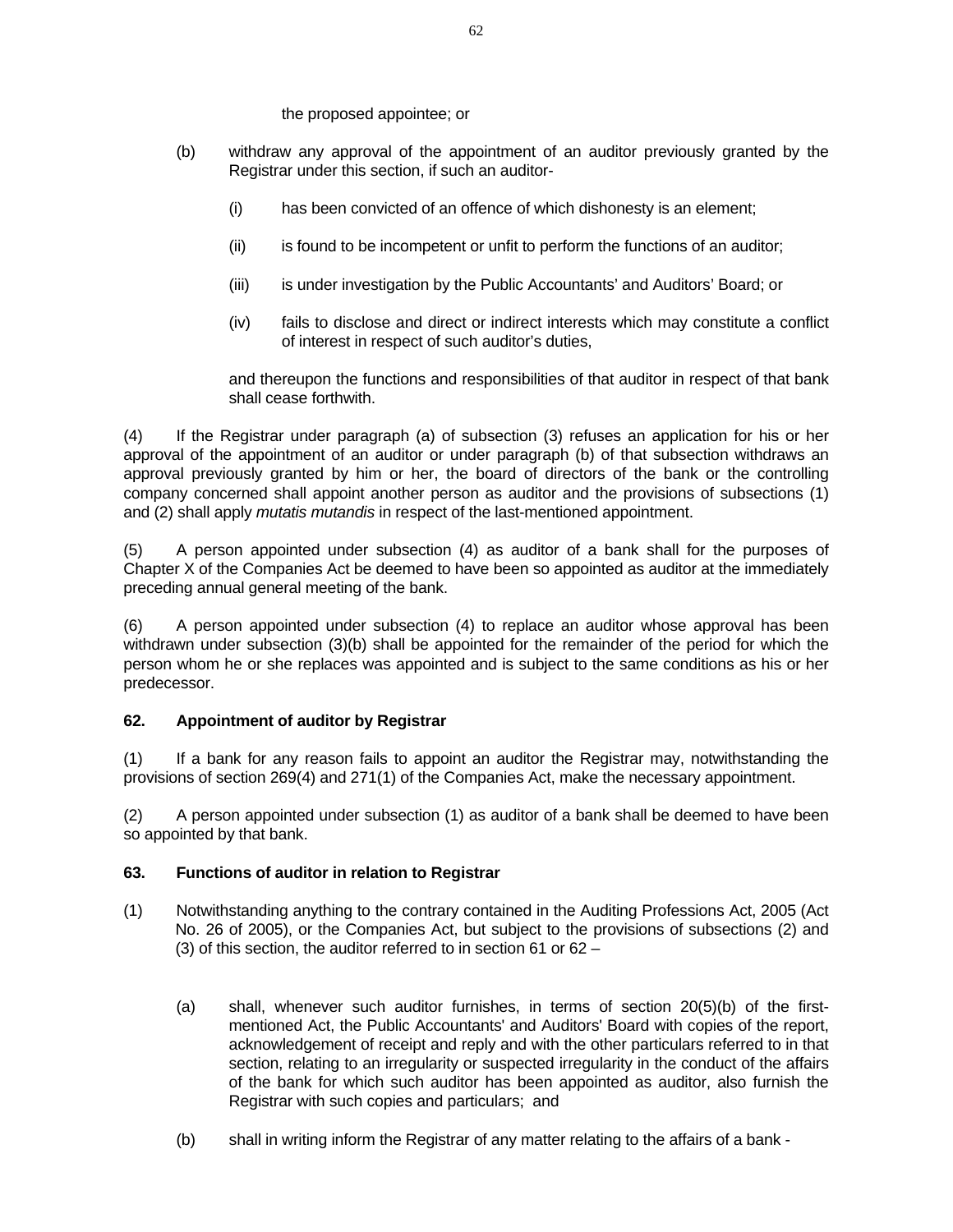- (i) of which such auditor became aware in the performance of such auditor's functions as auditor of that bank; and
- (ii) which, in the opinion of such auditor, may endanger the bank's ability to continue as a going concern or may impair the protection of the funds of the bank's depositors or may be contrary to the principles of sound management (including risk management) or amounts to inadequate maintenance of internal controls; and
- (c) shall, if requested by the Registrar to do so, furnish him or her with written information relating to a matter referred to in paragraph (b), specified by the Registrar.

(2) Whenever an auditor by virtue of the provisions of subsection (1)(b) or (c) furnishes the Registrar with written information, such auditor may at the same time furnish the chief executive officer of the bank to which such information relates with a copy of the relevant document.

(3) The furnishing in good faith by an auditor of information in terms of subsection (1)(b) or (c) shall in no circumstances be held to constitute a contravention of any provision of the law or a breach of any provision of a code of professional conduct to which such auditor may be subject.

(4) Nothing in subsection (1) contained shall be construed as conferring upon any person any right of action against an auditor which, but for the provisions of that subsection, such person would not have had.

## **64. Audit committee**

(1) Subject to the provisions of subsection (3), (3A) and (4), the board of directors of a bank and controlling company shall appoint at least three of its members to form and serve on an audit committee.

- (2) The audit committee shall-
	- (a) assist the board of directors
		- (i) in its evaluation of the adequacy and efficiency of the internal control systems, accounting practices, information systems and auditing processes applied within that bank or controlling company, as the case may be in the day-to-day management of its business;
		- (ii) to facilitate and promote communication, regarding the matters referred to in subparagraph (i) or any other related matter, between the board of directors and the executive officers of, the auditor appointed under section 61 or 62 for, and the employee charged with the internal auditing of the transactions of, the bank or controlling company, as the case may be;
		- (iii) to introduce such measures as in the committee's opinion may serve to enhance the credibility and objectivity of financial statements and reports prepared with reference to the affairs of the bank or controlling company, as the case may be; and
		- (b) perform such further functions as may be prescribed.
- (3) (a) All of the members of the audit committee of a bank shall be persons who are not employees of the bank nor of any of its subsidiaries, its controlling company or any subsidiary of its controlling company: Provided that the chairperson of the board of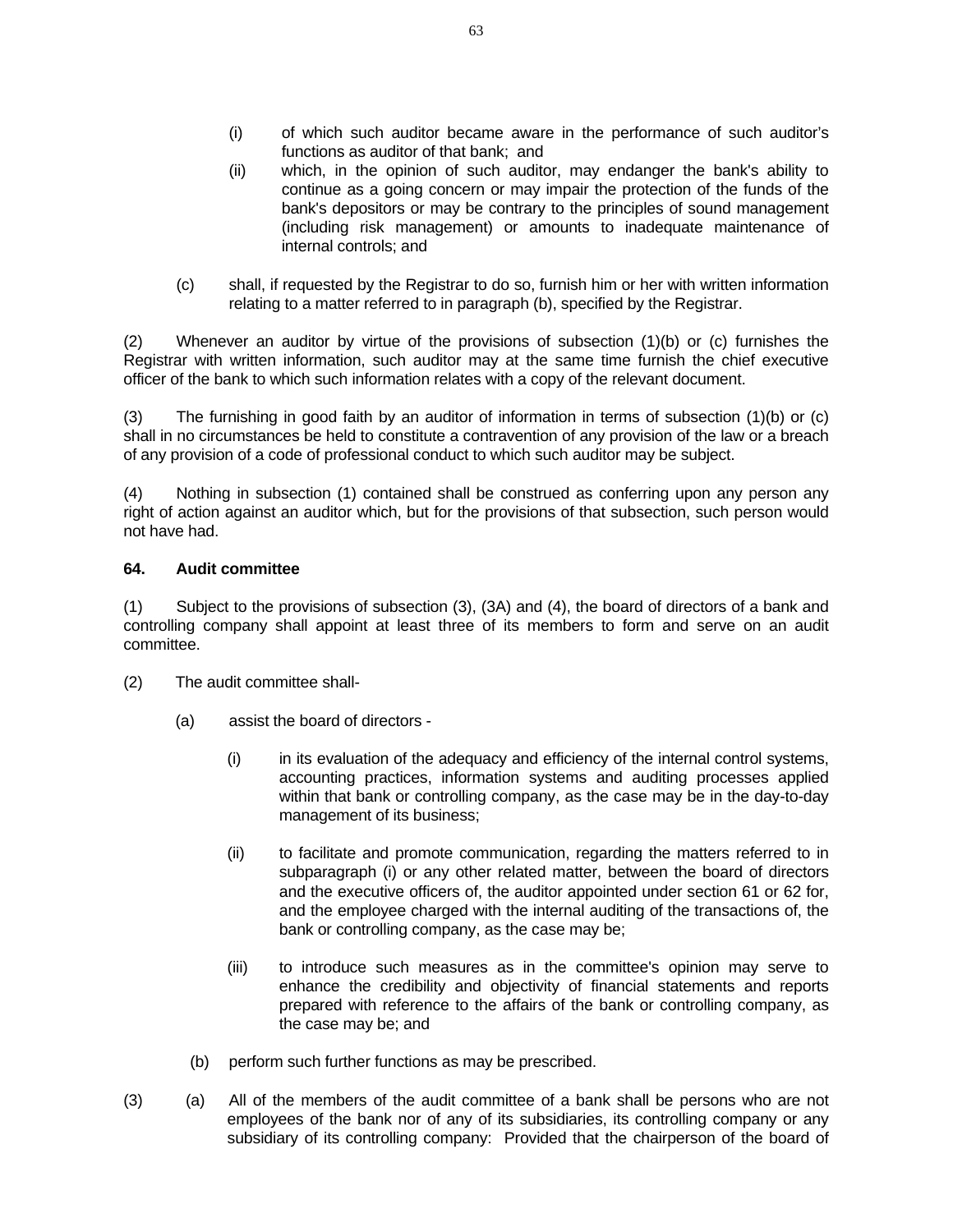directors of the bank or the controlling company shall not be appointed as a member of the audit committee.

 (b) All of the members of the audit committee of a controlling company shall be persons who are not employees of the controlling company nor of any of its subsidiaries, the bank in respect of which it is the controlling company or any subsidiary of that bank: Provided that the chairperson of the board of directors of the controlling company or the bank in respect of which it is the controlling company shall not be appointed as a member of the audit committee.

(4) The Registrar may upon written application exempt the board of directors of a bank from the duty to appoint an audit committee in respect of that bank if the Registrar is satisfied that the audit committee appointed in respect of the relevant controlling company, in addition to its responsibilities in respect of that controlling company, is able to also adequately assume the responsibilities of an audit committee in respect of that bank.

#### **64A. Risk and capital management committee**

(1) Subject to the provisions of subsection (3) the board of directors of a bank and controlling company shall appoint at least three of its members, of which at least two are non-executive directors, to form and serve on a risk and capital management committee.

(2) The functions of the risk and capital management committee shall be to assist the board of directors –

- (a) in its evaluation of the adequacy and efficiency of the risk policies, procedures, practices and controls applied within that bank or controlling company in the day-today management of its business;
- (b) in the identification of the build up and concentration of the various risks to which the bank or controlling company is exposed;
- (c) in developing a risk mitigation strategy to ensure that the bank or controlling company manages the risks in an optimal manner;
- (d) in ensuring that a formal risk assessment is undertaken at least annually;
- (e) in identifying and regularly monitoring all key risks and key performance indicators to ensure that its decision-making capability and accuracy of its reporting is maintained at a high level;
- (f) to facilitate and promote communication, through reporting structures, regarding the matters referred to in paragraph (a) or any other related matter, between the board and the executive officers of the bank or controlling company;
- (g) to establish an independent risk management function, and in the case where the bank or controlling company, forms part of a group, a group risk management function, the head of which shall act as the reference point for all aspects relating to risk management within the bank or controlling company including the responsibility to arrange training of members of the board in the different risk areas to which that bank or controlling company is exposed;
- (h) to introduce such measures as may serve to enhance the adequacy and efficiency of the risk management policies, procedures, practices and controls applied within that bank or that controlling company;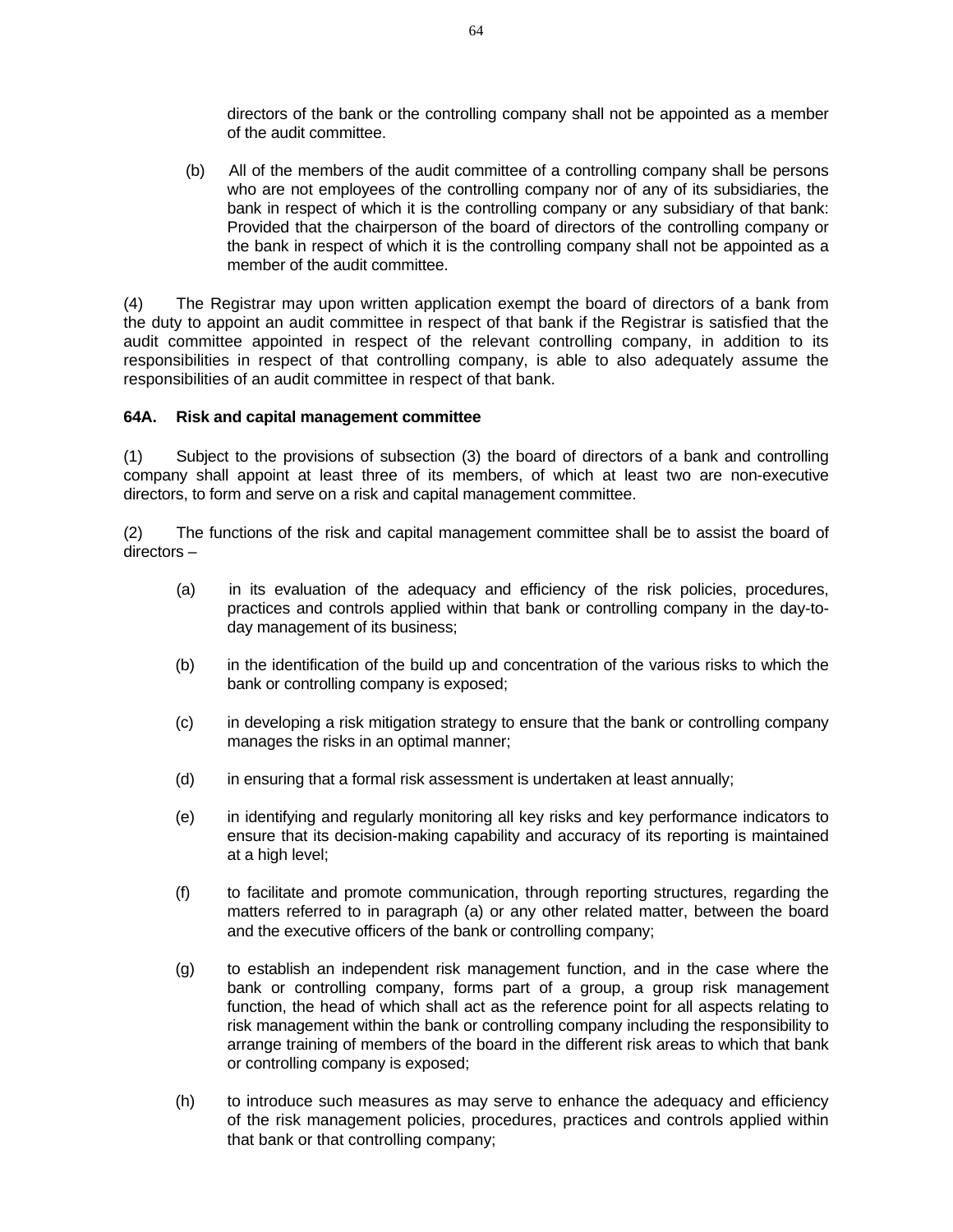- (i) to co-ordinate the monitoring of risk management on a globalised basis;
- (j) to establish and implement a process of internal controls and reviews to ensure the integrity of the overall risk and capital management process;
- (k) to establish and implement policies and procedures designed to ensure that the bank or the controlling company identifies, measures, and reports all material risks;
- (l) to establish and implement a process that relates capital to the level of risk;
- (m) to establish and implement a process that states capital adequacy goals with respect to risk, taking account of the bank's strategic focus and business plan; and
- (n) to perform such further functions as may be prescribed.

(3) The Registrar may upon written application exempt the board of directors of a bank from the duty to appoint a risk and capital management committee in respect of that bank provided that he Registrar is satisfied that the risk and capital management committee appointed in respect of the relevant controlling company, in addition to its responsibilities in respect of that controlling company, is able to also adequately assume the responsibilities of a risk and capital management committee in respect of that bank.

#### **64B. Directors' affairs committee**

(1) Subject to the provisions of subsection (3) the board of directors of a bank and controlling company shall establish a director's affairs committee, consisting only of non-executive directors of the bank or controlling company.

- (2) The functions of the directors' affairs committee shall be to assist the board of directors  $-$ 
	- (a) in its determination and evaluation of the adequacy, efficiency and appropriateness of the corporate governance structure and practices of the bank or controlling company;
	- (b) to establish and maintain a board directorship continuity programme entailing-
		- (i) a review of performance of and planning for successors to the executive directors;
		- (ii) measures to ensure continuity of non-executive directors;
		- (iii) a regular review of the composition of skills, experience and other qualities required for the effectiveness of the board; and
		- (iv) an annual self-assessment of the board as a whole and of the contribution of each individual director;
	- (c) in the nomination of successors to the key positions in the bank or controlling company in order to ensure that a management succession plan is in place;
	- (d) in determining whether the services of any director should be terminated;
	- (e) in ensuring that the bank or controlling company is at all times in compliance with all applicable laws, regulations and codes of conduct and practices; and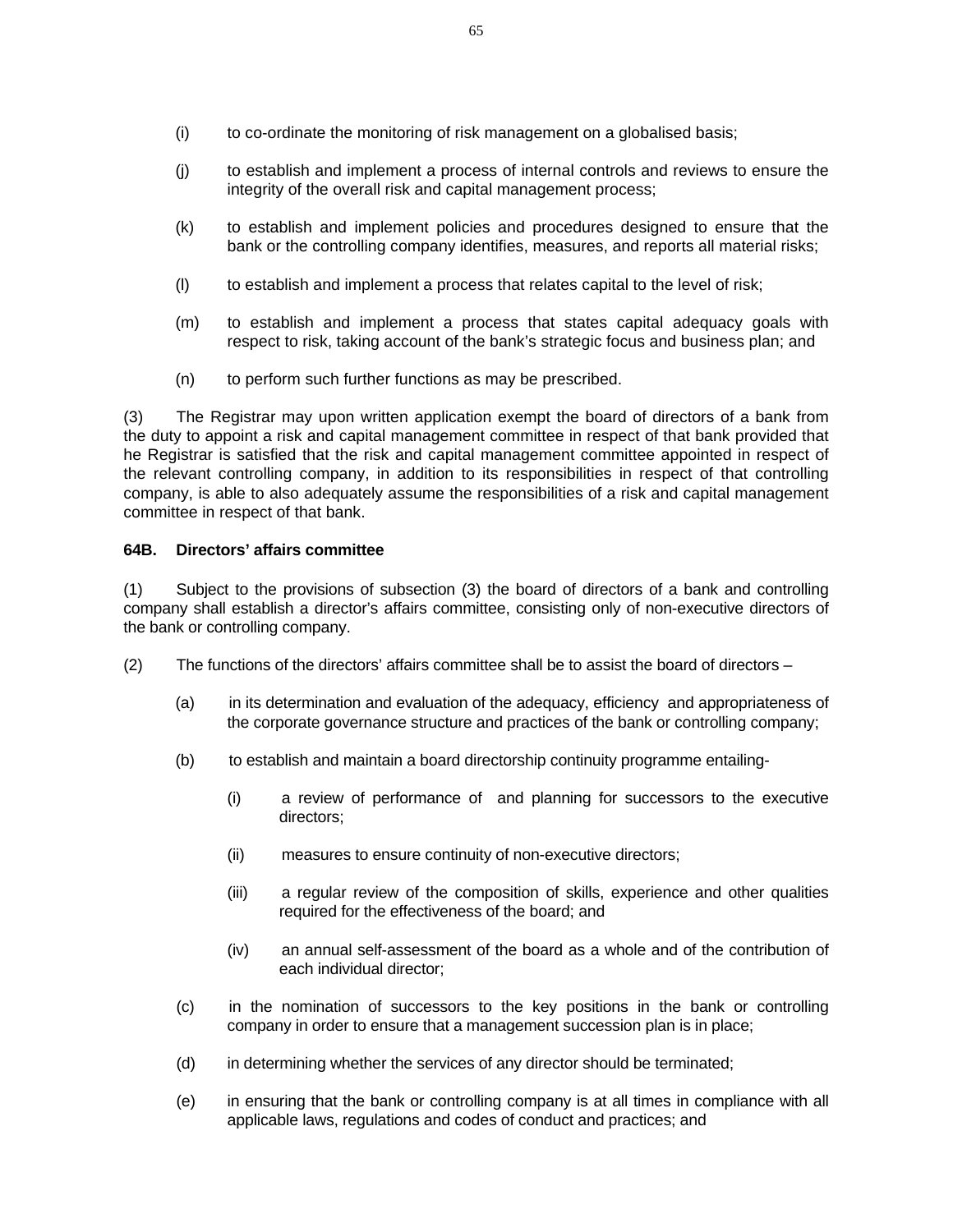(f) to perform such further functions as may be prescribed.

(3) The Registrar may upon written application exempt the board of directors of a bank from the duty to appoint a directors' affairs committee in respect of that bank provided that the Registrar is satisfied that the directors' affairs committee appointed in respect of the relevant controlling company, in addition to its responsibilities in respect of that controlling company, is able to also adequately assume the responsibilities of a directors' affairs committee in respect of that bank.

## **65. Forwarding of certain notices, reports, returns and financial statements to Registrar**

- (1) Whenever a bank or controlling company
	- (a) forwards a notice of a meeting or of the declaration of a dividend or a report on its activities during a financial year or part of such year to its shareholders;
	- (b) gives notice to the Registrar of Companies in terms of section 170(2) of the Companies Act of any intended change in the situation of its registered office or of its postal address;
	- (c) forwards in terms of section 216(2) of the Companies Act a return referred to in that section regarding its directors to the Registrar of Companies; or
	- (d) forwards in terms of section 302(4) of the Companies Act financial statements to the Registrar of Companies,

it shall simultaneously forward a copy of such notice, report, return or statements to the Registrar.

(2) A bank or controlling company shall within 30 days after a general meeting of shareholders forward to the Registrar a copy of the minutes to be kept in respect of such meeting in terms of section 204 of the Companies Act.

## **66. Disclosure of issued share capital**

If a bank publishes any statement or issues any document in which the amount of its authorized share capital is mentioned, the amount of its issued share capital shall also be mentioned in such statement or document.

## **67. Disclosure of names of certain shareholders**

If, in the case of an individual shareholder in a bank who holds more than 25 per cent of all the issued shares in that bank to which voting rights are attached, the sum of the amounts of such bank's investments with or loans or advances or other exposures to such individual shareholder exceeds the total nominal value of the said shares so held by that individual shareholder, the bank shall in its financial statements mention the name of such individual shareholder.

## **68. Special provisions relating to winding-up or judicial management of bank**

(1) Notwithstanding the provisions of section 69 of this Act and anything to the contrary contained in the Companies Act -

- (a) the Registrar shall have the right to apply to a competent court for the winding-up of any bank in terms of the Companies Act, and the Registrar shall have the right to oppose any such application made by any other person;
- (b) no person other than a person recommended by the Registrar shall be appointed by a Master of the High Court as provisional liquidator or liquidator of a bank; and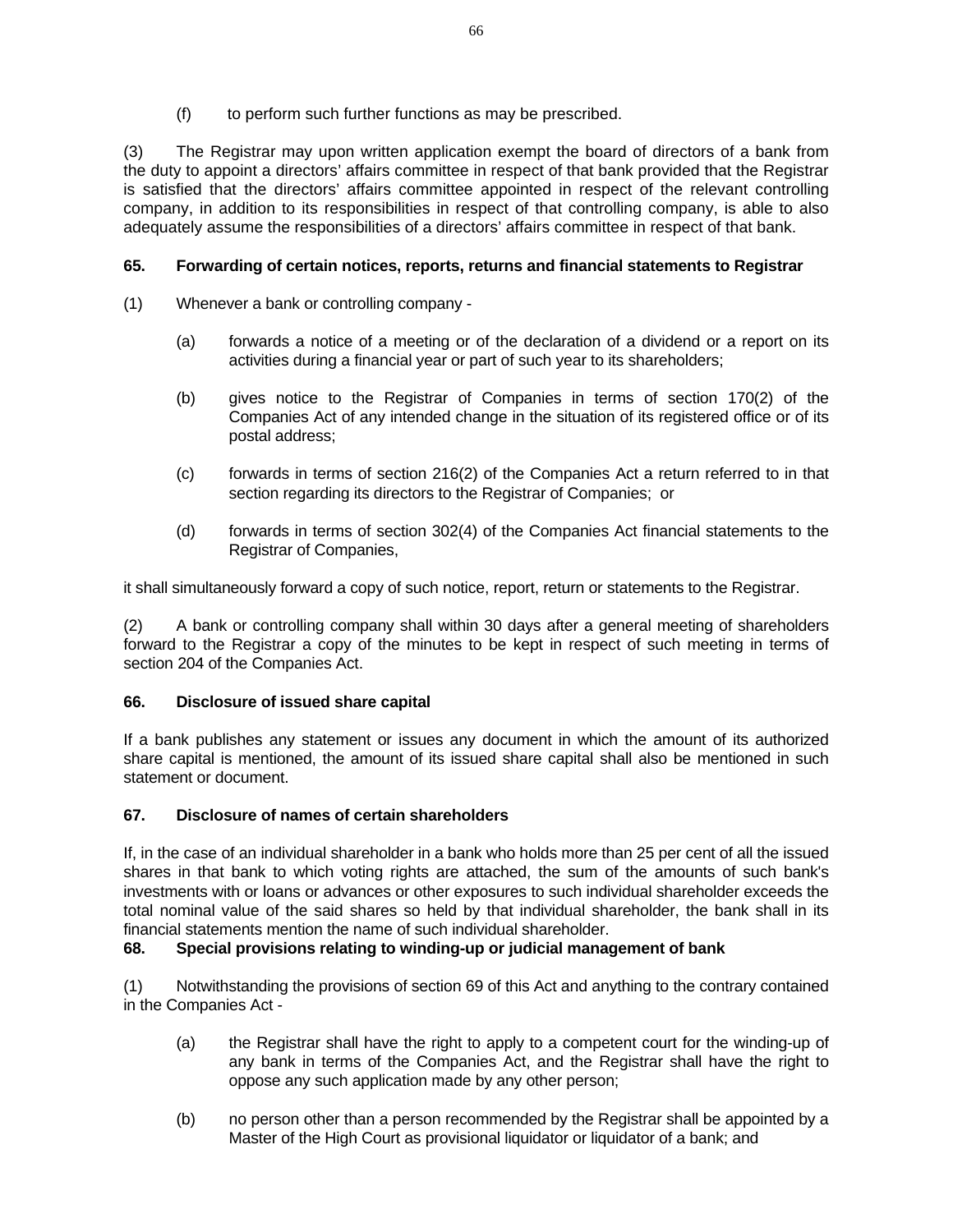(c) the Master shall appoint a person designated by the Registrar, who shall be a person who in the opinion of the Registrar has wide experience of, and is knowledgeable about the latest developments in, the banking industry, to assist a provisional liquidator or liquidator referred to in paragraph (b) in the performance of the functions of such provisional liquidator or liquidator in respect of the bank in question.

 $(1)$  The appointment by the Master of a person in terms of subsection  $(1)(c)$  shall be by means of a letter of appointment addressed by the Master to the person appointed and in which is set out -

- (a) the name of the bank in respect of which such person is appointed;
- (b) directions in regard to the remuneration of the person appointed; and
- (c) such other directions incidental to the matter as the Master or the Registrar may deem necessary,

and a copy of such letter of appointment shall be furnished by the Master to the provisional liquidator or liquidator concerned.

(2) During the voluntary winding-up of any bank the liquidator shall furnish the Registrar with such return or statement which the bank concerned would have been obliged to furnish to the Registrar in terms of this Act, were such bank not being wound up, as the Registrar may require.

- (3) In the application, in relation to the winding-up of a company which is a bank
	- (a) of section 346 of the Companies Act, subsection (4) of that section shall be deemed to have been amended to read as follows :

 "(4)(a) Before an application for the winding-up of a company which is a bank is presented to the Court, a copy of the application and of every affidavit confirming the facts stated therein shall be lodged with the Registrar of Banks and with the Master, or if there is no Master at the seat of the Court, with an officer in the public service designated for that purpose by the Master by notice in the *Gazette*.

 (b) The Registrar of Banks or the Master or any such officer may report to the court any facts ascertained by such Registrar, Master or officer which appear to such Registrar, Master or officer to justify the Court in postponing the hearing or dismissing the application, and shall transmit a copy of that report to the applicant or the agent of such applicant and to the said company.";

- (b) of section 357 of the Companies Act, subsection (3) of that section shall be deemed to have been amended to read as follows :
	- "(3) A copy of every special resolution for the voluntary winding-up of any company which is a bank, passed under section 349, and of every order of court amending or setting aside the proceedings in relation to the winding-up shall, within fourteen days after the registration of the resolution in terms of section 200 or the making of the order, be transmitted by that company to the officers and registrars referred to in paragraphs (a), (b) and (c) of subsection (1), as well as to the Registrar of Banks.".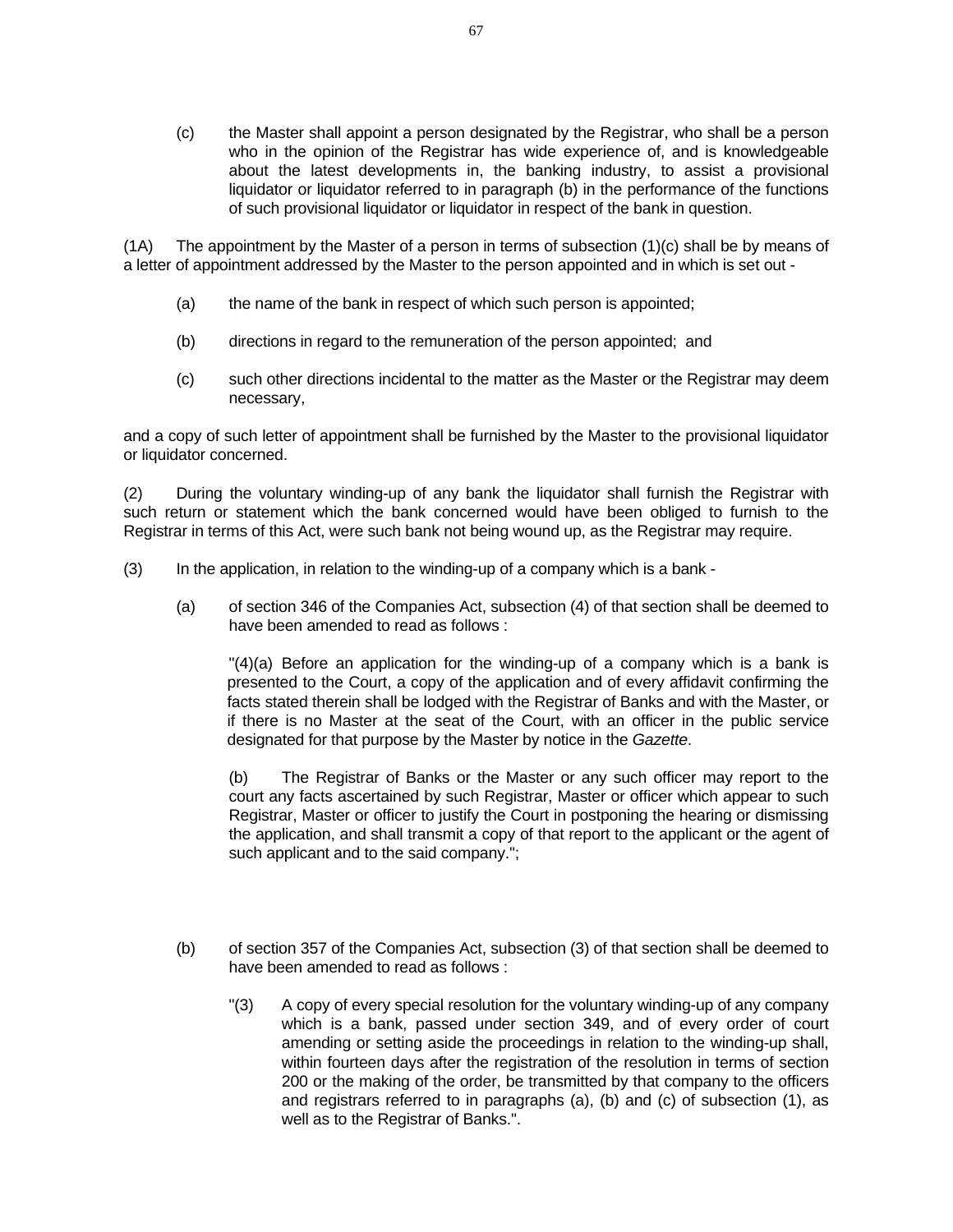#### (4) Deleted.

(5) Notwithstanding anything to the contrary contained in any law, the suspension, cancellation or termination of the registration of a bank while such bank, as a result of an application brought by the Registrar, is being wound up in terms of this section, shall not affect –

- (a) any order or appointment made, direction issued or any other thing done under this section or in terms of the Companies Act, in respect of such bank; or
- (b) any power to be exercised, duty to be executed or right to be enforced in respect of such bank by the Registrar, the Master of the High Court or the provisional liquidator or liquidator, respectively, by virtue of the provisions of this section or the provisions of the Companies Act,

and the Registrar, the Master of the High Court, the provisional liquidator or liquidator, respectively, shall until the affairs of the public company of which the registration as a bank has been so suspended, cancelled or terminated have been completely wound up as contemplated in section 419(1) of the Companies Act or until the winding-up is stayed or set aside by an order of a competent court continue to exercise their respective powers and to perform their respective duties under this section or in terms of the Companies Act, in respect of the public company of which the registration as a bank has been so suspended, cancelled or terminated, as if such suspension, cancellation or termination had not taken place.

#### **69. Appointment of curator to bank**

- (1) (a) If, in the opinion of the Registrar, any bank will be unable to repay, when legally obliged to do so, deposits made with it or will probably be unable to meet any other of its obligations, the Minister may, if he or she deems it desirable in the public interest, with the written consent of the chief executive officer or the chairperson of the board of directors of that bank, appoint a curator to the bank.
	- (b) The Registrar may appoint a person other than a person who is in the employ of the bank under curatorship, who in the opinion of the Registrar has wide experience of and is knowledgeable about the specific field of activities in which the bank under curatorship is predominantly engaged, to assist the curator in the management of the affairs of the bank under curatorship.
	- (c) The person appointed in terms of paragraph (b) shall in respect of the services rendered by that person pursuant to his or her appointment be paid such remuneration out of the funds of the bank under curatorship as the Registrar may after consultation with the curator determine.
- (2) The Minister shall appoint a curator by letter of appointment which shall set out
	- (a) the name of the bank in respect of which the curator is appointed and the address of its head office;
	- (b) directions in regard to the security which the curator has to furnish for the proper performance of his or her duties;
	- (c) directions in regard to the remuneration of the curator; and
	- (d) such other directions as to the management of the bank concerned or any matter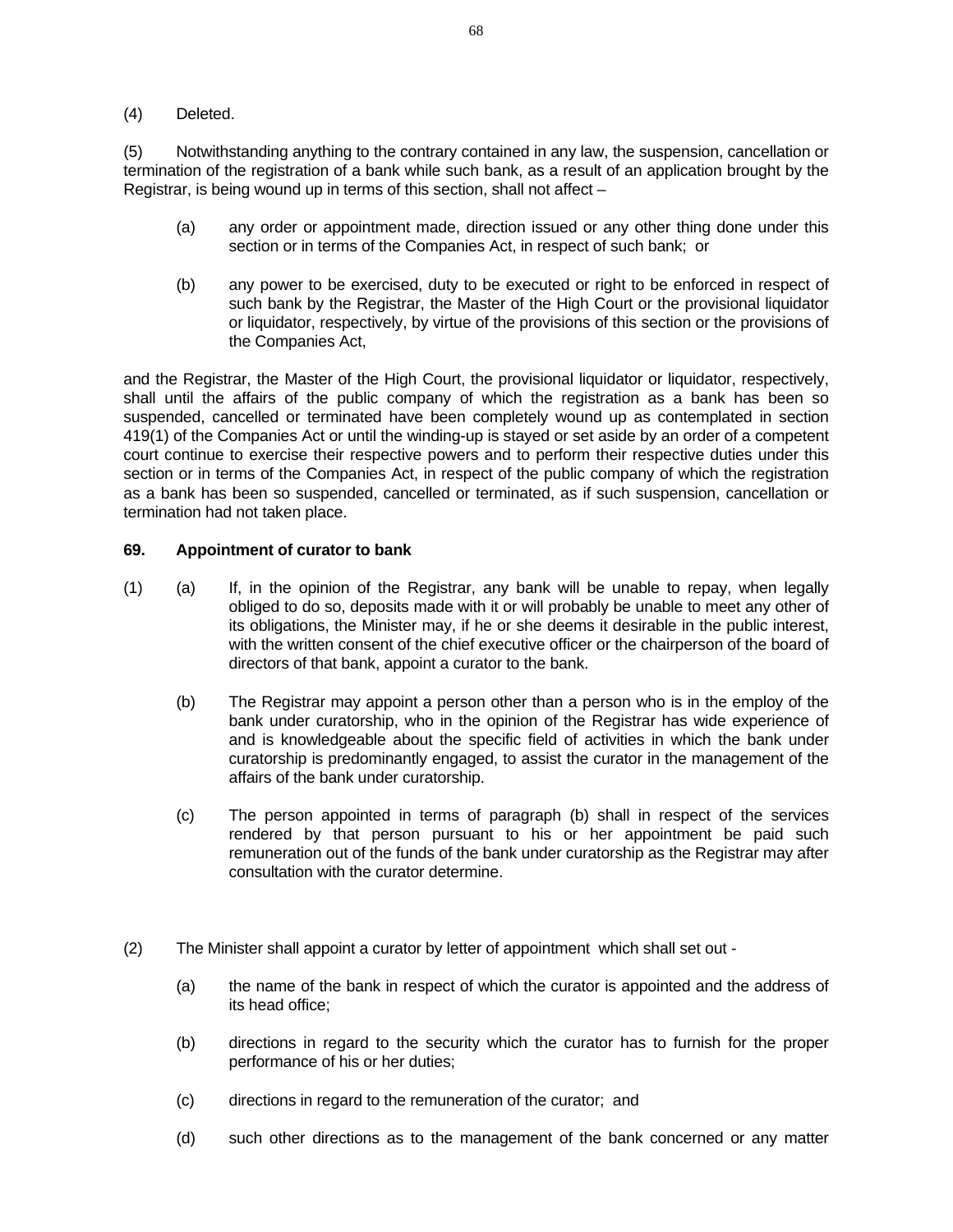incidental thereto, including directions in regard to the raising of money by that bank, as the Minister may deem necessary.

- (2A) On appointment of a curator-
	- (a) the management of the bank concerned shall vest in the curator, subject to the supervision of the Registrar, and any other person vested with the management of the affairs of that bank shall be divested thereof; and
	- (b) the curator shall recover and take possession of all the assets of the bank.
- (2B) The curator shall-
	- (a) subject to the supervision of the Registrar, conduct the management contemplated in subsection (2A)(a) in such a manner as the Registrar may deem to best promote the interest of the creditors of the bank concerned and of the banking sector as a whole;
	- (b) comply with any direction of the Registrar;
	- (c) keep such accounting records and prepare such annual financial statements, interim reports and provisional annual financial statements as the bank or its directors would have been obliged to keep or prepare if the bank had not been placed under curatorship;
	- (d) convene the annual general meeting and any other meeting of members of the bank provided for the Companies Act and, in that regard, comply with all the requirements with which the directors of the bank would in terms of the Companies Act have been obliged to comply if the bank had not been placed under curatorship; and
	- (e) have the power to bring or defend in the name and on behalf of the bank any action or other legal proceedings of a civil nature and, subject to the provisions of any law relating to criminal proceedings, any criminal proceedings.
- (2C) (a) Notwithstanding the provisions of subsection (3), the curator may dispose of any of the bank's assets in the ordinary course of the bank's business.
	- (b) Except in the circumstances contemplated in paragraph (a) the curator may not, notwithstanding the provisions of section 228 of the Companies Act-
		- (i) dispose of any of the bank's assets otherwise than in accordance with the provisions of section 54;
		- (ii) effect a disposal referred to in subparagraph (i) unless a reasonable probability exists that such disposal will enable the bank to pay its debt or meet its obligations and become a successful concern.

(2D) If at any time the curator is of the opinion that there is no reasonable probability that the continuation of the curatorship will enable the bank to pay its debts or meet its obligations and become a successful concern, the curator shall forthwith in writing inform the Registrar of such opinion.

(2E) Any money of the bank that becomes available to the curator shall be applied by him or her in paying the costs of the curatorship and in the conduct of the bank's business in accordance with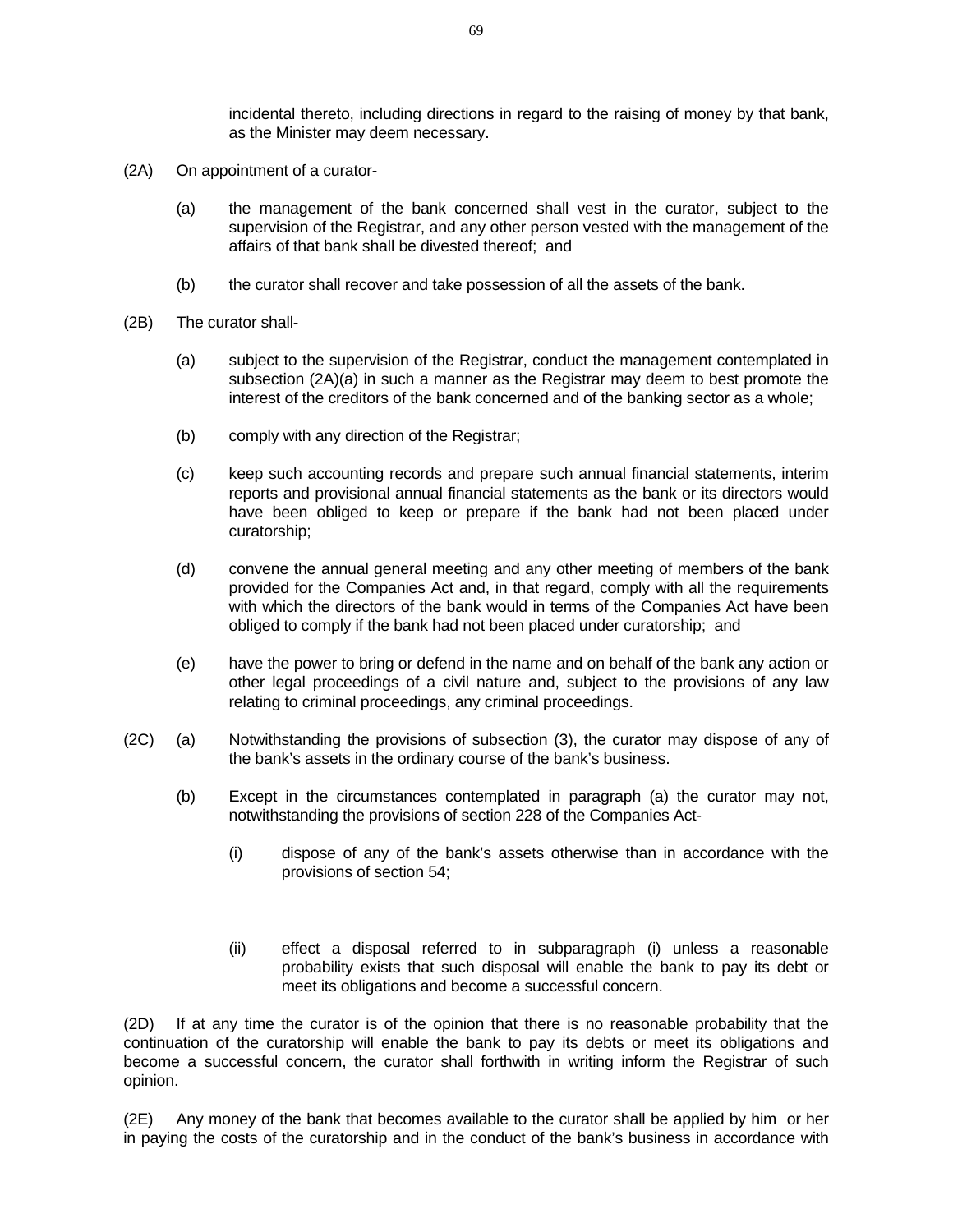the requirements of the curatorship and, as far as the circumstances permit, in the payment of the claims of creditors which arose before the date of the curatorship.

- (2F) (a) Every disposition of its property, which if made by an individual could for any reason be set aside in the event of such individual's insolvency, may, if made by a bank that is unable to pay its debts, be set aside by a court at the suit of the curator in the event of that bank being placed under curatorship, and the provisions of the law relating to insolvency, shall *mutatis mutandis* apply in respect of such disposition.
	- (b) For the purpose of this subsection the event which shall be deemed to correspond with a sequestration order under the Insolvency Act, 1936 (Act No. 24 of 1936), in the case of an insolvent, shall be the presentation to the Court of the letter of appointment of the curator.

(2G) The period during which any bank that is a mortgage debtor in respect of any mortgage bond is subject to curatorship in terms of this section shall be excluded in the calculation of any period of time for the purpose of determining whether such mortgage bond confers any preference in terms of section 88 of the Insolvency Act, 1936, as applied to the winding-up of banks in terms of this Act.

(3) The Minister may, in the letter of appointment or at any time subsequent thereto, empower the curator in his or her discretion, but subject to any condition which the Minister may impose -

- (a) to suspend or reduce, as from the date of the curator's appointment as such or any subsequent date, the right of creditors of the bank concerned to claim or receive interest on any money owing to them by that bank;
- (b) to make payments, whether in respect of capital or interest, to any creditor or creditors of the bank concerned at such time, in such order and in such manner as the curator may deem fit;
- (c) to cancel any agreement between the bank concerned and any other party to advance moneys due after the date of the curator's appointment as such, or to cancel any agreement to extend any existing facility, if, in the opinion of the curator such advance or any loan under such facility would not be adequately secured or would not be repayable on terms satisfactory to the curator or if the bank lacks the necessary funds to meet its obligations under any such agreement or if it would not otherwise be in the interests of the bank;
- (d) to convene from time to time, in such manner as the curator may deem fit, a meeting of creditors of the bank concerned for the purpose of establishing the nature and extent of the bank's indebtedness to such creditors and for consultation with such creditors in so far as their interests may be affected by decisions taken by the curator in the course of the management of the affairs of the bank concerned;
- (e) to negotiate with any individual creditor of the bank concerned with a view to the final settlement of the affairs of such creditor with the bank;
- (f) to make and carry out, in the course of the curator's management of the bank concerned, any decision which in terms of the provisions of the Companies Act would have been required to be made by way of a special resolution contemplated in section 199 of the said Act;
- (g) to cancel any lease of movable or immovable property entered into by the bank concerned prior to its being placed under curatorship : Provided that, notwithstanding the provisions of subsection (6), a claim for damages in respect of such cancellation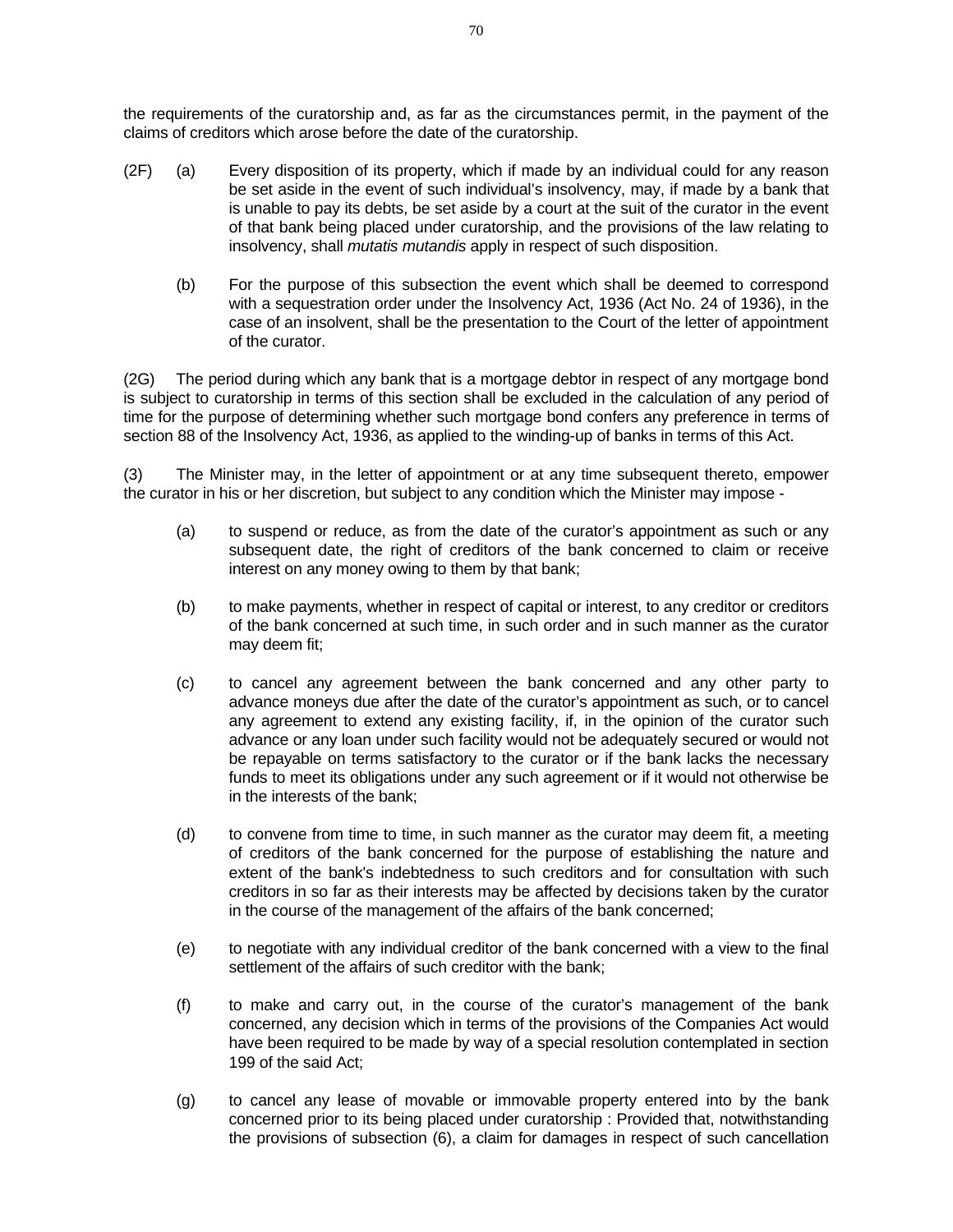may be instituted against the bank after the expiration of a period of one year as from the date of such cancellation;

- (h) deleted
- (i) to cancel any guarantee issued by the bank concerned prior to its being placed under curatorship, excluding such guarantee which the bank is required to make good within a period of 30 days as from the date of the appointment of the curator : Provided that, notwithstanding the provisions of subsection (6), a claim for damages in respect of any loss sustained by or damage caused to any person as a result of the cancellation of a guarantee in terms of this paragraph, may be instituted against the bank after the expiration of a period of one year as from the date of such cancellation.

(3A) The curator shall duly record the nature of and the reasons for each act performed by the curator under any power conferred upon the curator in terms of subsection (3), and such records shall be examined as part of the normal audit performed in respect of the affairs of the bank concerned.

(4) The Minister may, at any time and in any manner, amend the directions in the letter of appointment, and the powers granted by the Minister under subsection (3) to the curator.

(5) deleted.

- (6) While such bank is under curatorship
	- (a) all actions, legal proceedings, the execution of all writs, summonses and other legal process against that bank shall be stayed and not be instituted or proceeded with without the leave of the court; and
	- (b) deleted;

(6A) While a bank is under curatorship the curator shall on a monthly basis furnish the Registrar with a written report containing an exposition of the affairs of the bank concerned and in which it is stated whether or not, in the opinion of the curator, a reasonable probability exists that he bank will be able to pay its debts or to meet its obligations and to become a successful concern.

(6B) Notwithstanding any provision to the contrary contained in this Act, sections 35A, 35B and 46 of the Insolvency Act, 1936 (Act No. 24 of 1936), shall *mutatis mutandis* apply to the curator of any bank under curatorship and to such a bank as if the curator were a trustee of an insolvent estate and the bank were an insolvent or a sequestrated estate as contemplated in those sections;

(7) The Registrar shall as soon as is practicable announce the appointment of a curator and the powers granted to the curator on the appointment of the curator, and any amendment or withdrawal of such powers, by notice in the *Gazette*.

(8) Notwithstanding anything to the contrary contained in any law, the suspension, cancellation or termination of the registration of a bank while such bank is under curatorship in terms of this section shall not affect -

- (a) any appointment made, direction issued, or any other thing done under this section in respect of such bank; or
- (b) any power to be exercised or duty to be executed in respect of that bank under curatorship by the Minister, the Registrar or the curator, by virtue of the provisions of this section,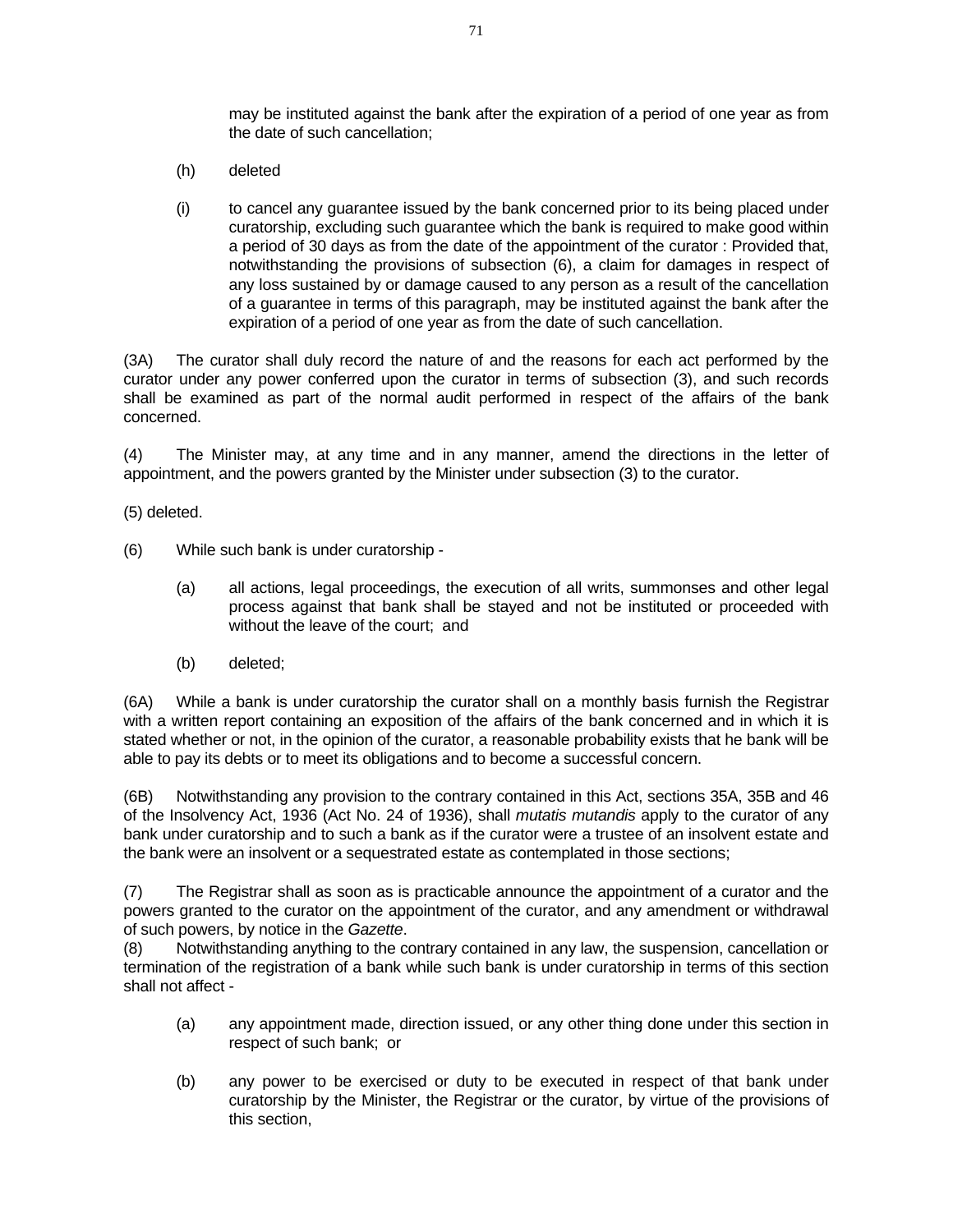and the Minister, the Registrar and the curator, respectively, shall until such time as the curatorship is terminated continue to exercise their respective powers and to execute their respective duties under this section in respect of the public company of which the registration as a bank has been so suspended, cancelled or terminated, as if such suspension, cancellation or termination had not taken place

- (9) The Minister may-
	- (a) at any time withdraw the appointment of a curator;
	- (b) upon application by the Registrar withdraw the appointment of a curator.
- (10) Curatorship of a bank shall lapse upon-
	- (a) the issue by the Minister of written notification to that effect to the curator; or
	- (b) the winding-up of the bank in terms of the provisions of section 68.

## **69A. Investigation of affairs of bank under curatorship**

(1) While a bank is under curatorship, the Registrar may appoint a person to be a commissioner for the purpose of investigating the business, trade, dealings, affairs or assets and liabilities of that bank or of its associate or associates.

(2) The Registrar may appoint a person as an assistant or two or more persons as assistants to the commissioner referred to in subsection (1) in order to assist the commissioner, subject to the control and directions of the Registrar, in an investigation contemplated in subsection (1).

(3) Before the Registrar appoints a commissioner in terms of subsection (1) or a person or persons in terms of subsection (2), the Registrar shall take all reasonable steps to ensure that the person or persons so appointed will be able to report objectively and impartially on the affairs of the bank concerned or the associate or associates of such bank.

(4) A commissioner appointed under subsection (1) and any person or persons appointed under subsection (2) shall for the purpose of their functions in terms of this section have powers and duties in all respects corresponding to the powers and duties conferred or imposed by sections 4 and 5 of the Inspection of Financial Institutions Act, 1998 (Act No. 80 of 1998), upon a registrar or an inspector contemplated in the Inspection of Financial Institutions Act, 1998 : Provided that for the purposes of this section -

- (a) any reference to an "institution" or "financial institution" in sections 4 and 5 of the Inspection of Financial Institutions Act, 1998 shall be deemed to be a reference to a bank under curatorship or any of its associates; and
- (b) any reference to "the registrar" and "an inspector" in sections 4 and 5 of the Inspection of Financial Institutions Act, 1998 shall be deemed to be a reference to the commissioner and any person appointed under subsection (2), respectively.

(5) When an investigation is made under this section and section 4 of the Inspection of Financial Institutions Act, 1998 (Act No. 80 of 1998), subsection (1)(a) of that section shall be deemed to have been amended to read as follows:

 "(1) In carrying out an investigation into the business, trade, dealings, affairs or assets and liabilities of a bank under curatorship, a commissioner may –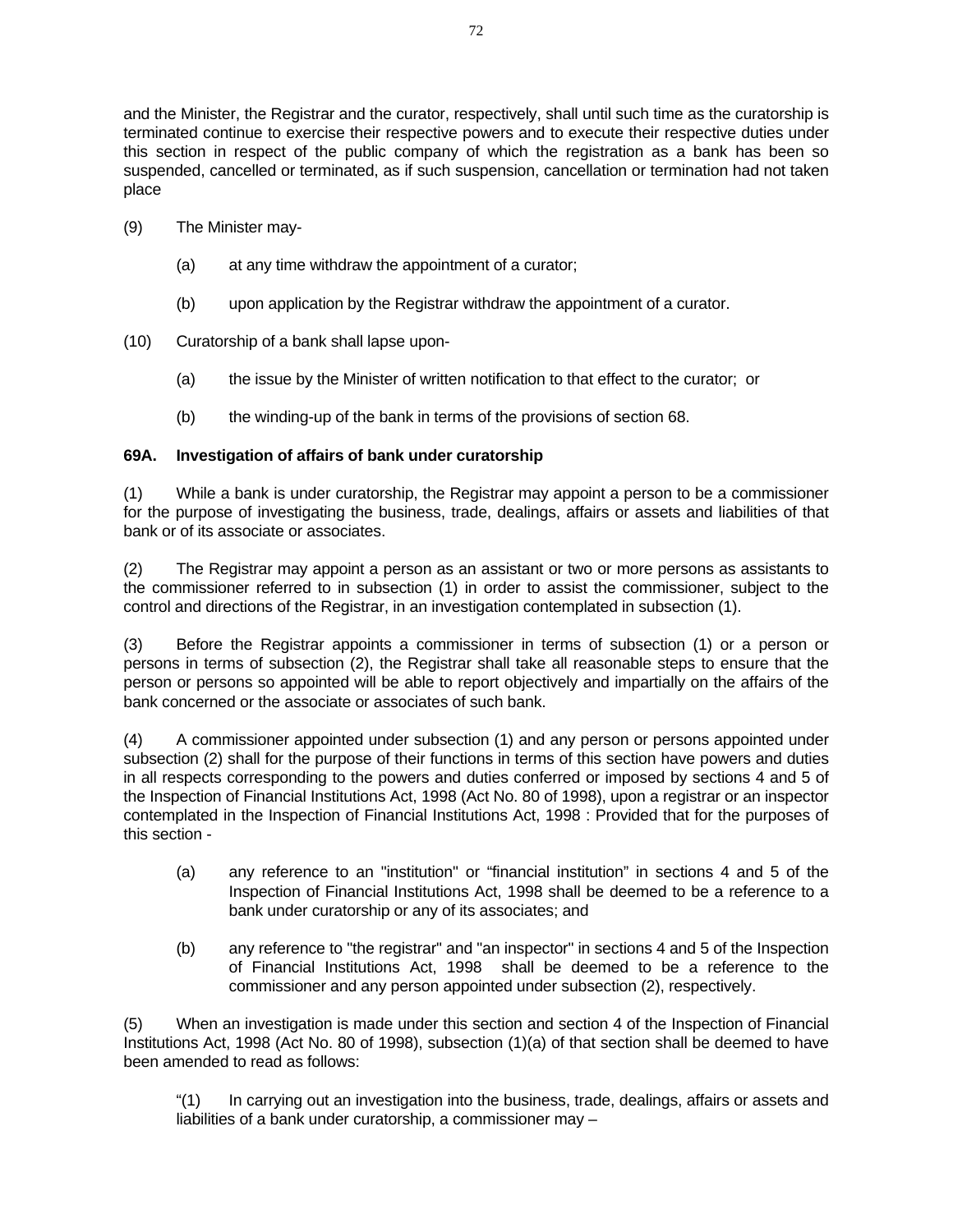(a) administer an oath or affirmation or otherwise examine any person who is or formerly was a director, servant, employee, partner, member or shareholder of the bank: Provided that the person examined, whether under oath or not, may have his or her legal adviser present at the examination: Provided further that on good cause shown the commissioner may direct that the proceedings under this paragraph shall be held *in camera* and not be accessible to the public;".

(5A) When an investigation is made under this section and section 5 of the Inspection of Financial Institutions Act, 1998 (Act No. 80 of 1998), applies, subsection (1)(a) of that section shall be deemed to have been amended to read as follows :

 "(1) In carrying out an investigation into the business, trade, dealings, affairs or assets and liabilities of a bank under curatorship, a commissioner may –

- (a) administer an oath or affirmation or otherwise examine any person, if the commissioner has reason to believe that such a person may be able to provide information relating to the affairs of the bank: Provided that the person examined, whether under oath or not, may have his or her legal adviser present at the examination: Provided further that unless directed otherwise by the commissioner, the proceedings under this paragraph shall be held *in camera* and not be accessible to the public;".
- (6) (a) Any person examined by a commissioner under this section shall not be entitled, at such examination, to refuse to answer any question upon the ground that the answer would tend to incriminate him or her or upon the ground that he or she is to be tried on a criminal charge and may be prejudiced at such trial by his answer.
	- (b) Where any person gives evidence in terms of the provisions of this section and is obliged to answer questions that may incriminate him or her or, where he or she is to be tried on a criminal charge, may prejudice him or her at such trial, the commissioner shall direct, in respect of such part of the proceedings, that no information regarding such questions and answers may be published in any manner whatsoever.
	- (c) No evidence regarding any questions and answers contemplated in paragraph (b), and no evidence regarding any fact or information that has come to light in consequence of any such questions or answers, shall be admissible in any criminal proceedings, except in criminal proceedings where the person concerned is charged with an offence in terms of subsection (14).

(7) In addition to the powers conferred upon the commissioner by subsection (4) the commissioner shall for the purpose of the performance of the functions of the commissioner under this section have the power to summon before the commissioner any such person as the commissioner may examine in terms of the provisions of subsection (5).

(8) If any person who has been duly summoned under subsection (7), and to whom a reasonable sum for the expenses of such person has been tendered, fails to attend before a commissioner at the time and place appointed by the summons without lawful excuse made to the commissioner at the time of the sitting, the commissioner may cause the person so summoned to be apprehended and brought before him for examination.

(9) Any person duly summoned under subsection (7) shall be entitled to such witness fees as he would have been entitled to if he were a witness in civil proceedings in a magistrate's court.

(10) The Registrar shall be liable for payment of the costs and expenses incidental to an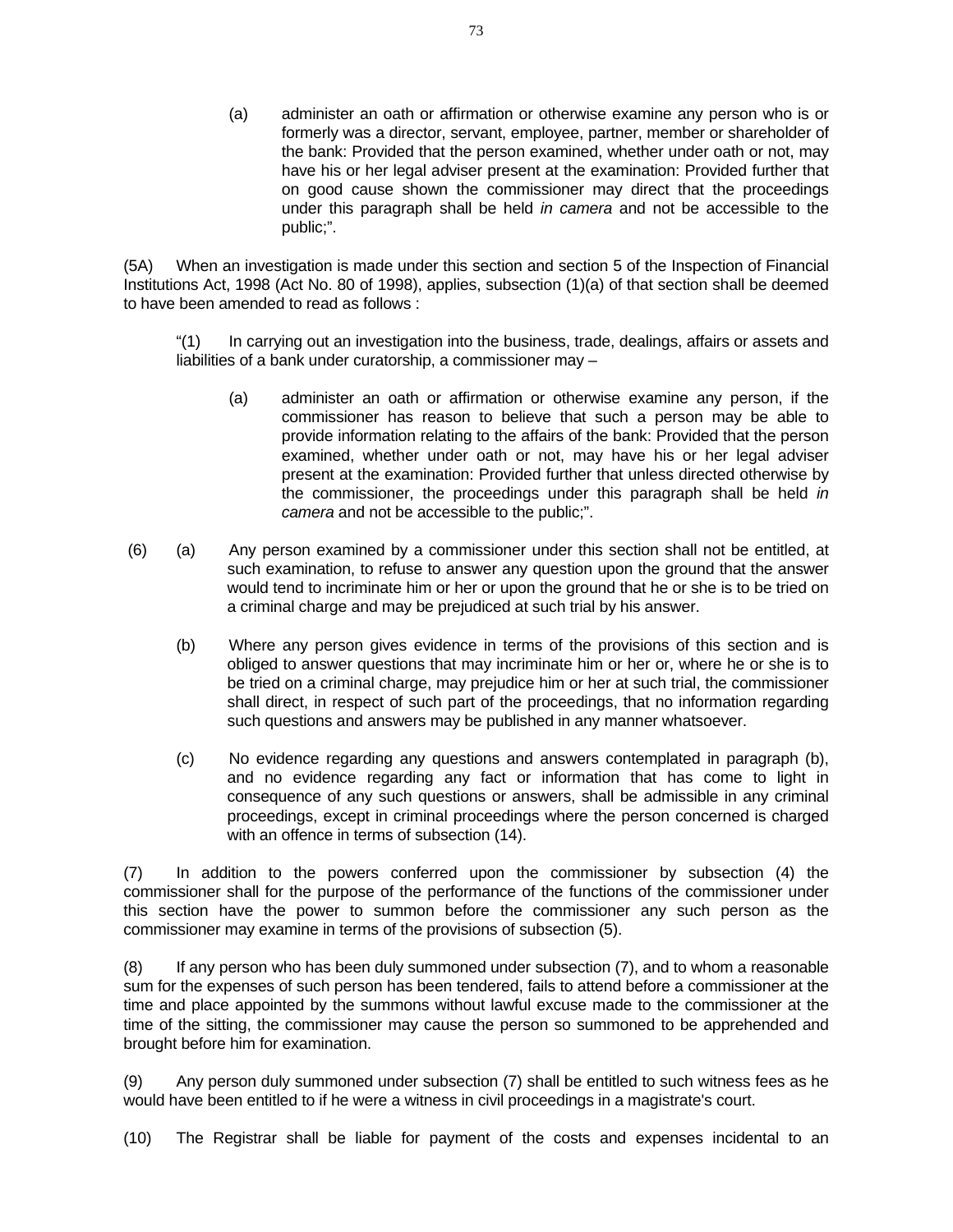investigation held in accordance with the provisions of this section, unless the Registrar directs that the whole or any part of such costs and expenses shall be paid out of the assets of the bank concerned.

(11) A commissioner shall within a period of five months as from the date of his appointment complete his investigation in terms of section (1) and shall within a period of 30 days after completion of such investigation prepare a written report thereon, in which, *inter alia*, shall be stated whether or not, in the opinion of the commissioner -

- (a) it is in the interest of the depositors or other creditors of the bank concerned that the bank remains under curatorship;
- (b) it is in the interest of the depositors or other creditors of the bank concerned that the Registrar, in terms of the provisions of section 68(1)(a), applies to a competent court for -
	- (i) the winding-up of the bank concerned; or
	- (ii) deleted.
- (c) it appears that any business of such bank was carried on recklessly or negligently or with the intent to defraud depositors or other creditors of the bank concerned or any other person, or for any other fraudulent purpose; and
- (d) should it appear that any business of such bank was carried on in the manner contemplated in paragraph (c), any person identified by the commissioner was a party to the carrying on of the business of that bank in such manner.

(12) A report by a commissioner completed in accordance with the provisions of this section shall be forwarded to -

- (a) the Registrar;
- (b) the Minister; and
- (c) in the event of a finding contemplated in subsection (11)(c) and (d), the attorneygeneral concerned.

(13) Any examination or any report by a commissioner under this section shall be private and confidential unless the Registrar, after consultation with the Minister, either generally or in respect of any part of such examination or such report, directs otherwise.

- (14) Any person who
	- (a) has been duly summoned under this section by a commissioner and who fails, without sufficient cause, to attend at the time and place specified in the summons;
	- (b) has been duly summoned under this section by a commissioner and who
		- (i) fails, without sufficient cause, to remain in attendance until excused by the commissioner from further attendance;
		- (ii) refuses to be sworn or to affirm as a witness; or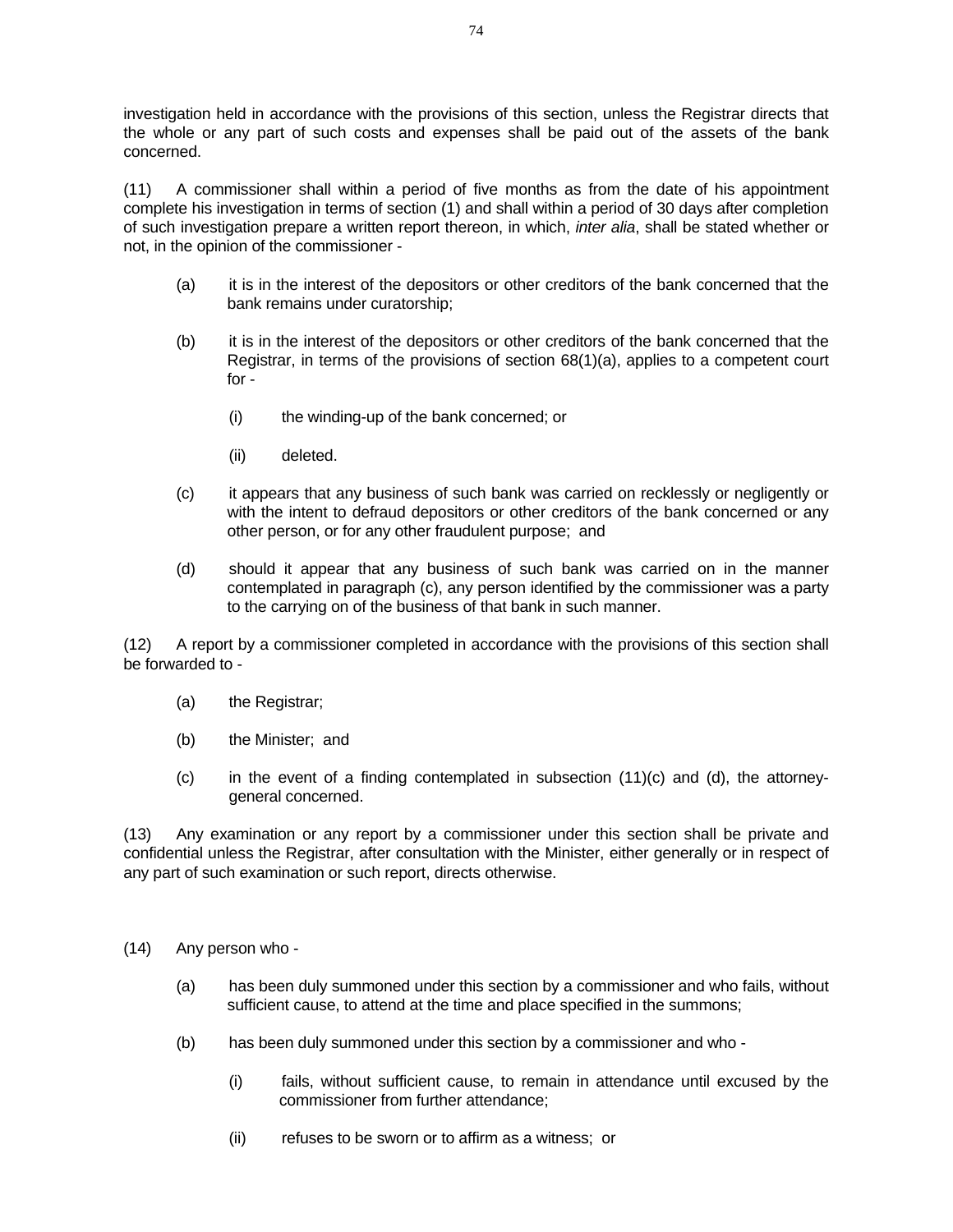- (iii) fails, without sufficient cause
	- (aa) to answer fully and satisfactorily any questions lawfully put to such person by a commissioner, notwithstanding that such answer may tend to incriminate him or her; or
	- (bb) to produce books or papers in the custody of such person or under the control of such person which a commissioner has required him or her to produce;
- (c) wilfully furnishes the commissioner with any false information;
- (d) refuses or fails to comply to the best of his or her ability with any reasonable request made to him or her by the commissioner in the exercise of the commissioner's powers or the performance of the commissioner's duties;
- (e) wilfully hinders the commissioner in the exercise of his powers or the performance of his or her duties, or
- (f) fails to comply with any provision of a direction by the commissioner or the Registrar as contemplated in this section,

shall be guilty of an offence.

(15) The Registrar shall as soon as is practicable after the appointment of a commissioner or any person or persons in terms of subsection (2), by notice in the *Gazette*, announce such appointment.

(16) The provisions of section 69(8) shall *mutatis mutandis* apply in respect of a bank under curatorship of which the registration as a bank is suspended, cancelled or terminated while an investigation under this section in respect thereof is in progress.

(17) For the purposes of subsection (16), the reference in section 69(8) to the Minister and the curator, respectively, shall be deemed to be a reference to a commissioner and any person appointed in terms of subsection (2), respectively.

(18) For the purposes of this section "associate" means an associate as defined in section 37(7).

# **CHAPTER VI**

# **PRUDENTIAL REQUIREMENTS**

# **70. Minimum share capital and unimpaired reserve funds**

- (1) deleted
- (2) (a) A bank of which the business does not include trading in financial instruments shall manage its affairs in such a way that, subject to the provisions of paragraph (b), the sum of its primary and secondary capital and its primary and secondary unimpaired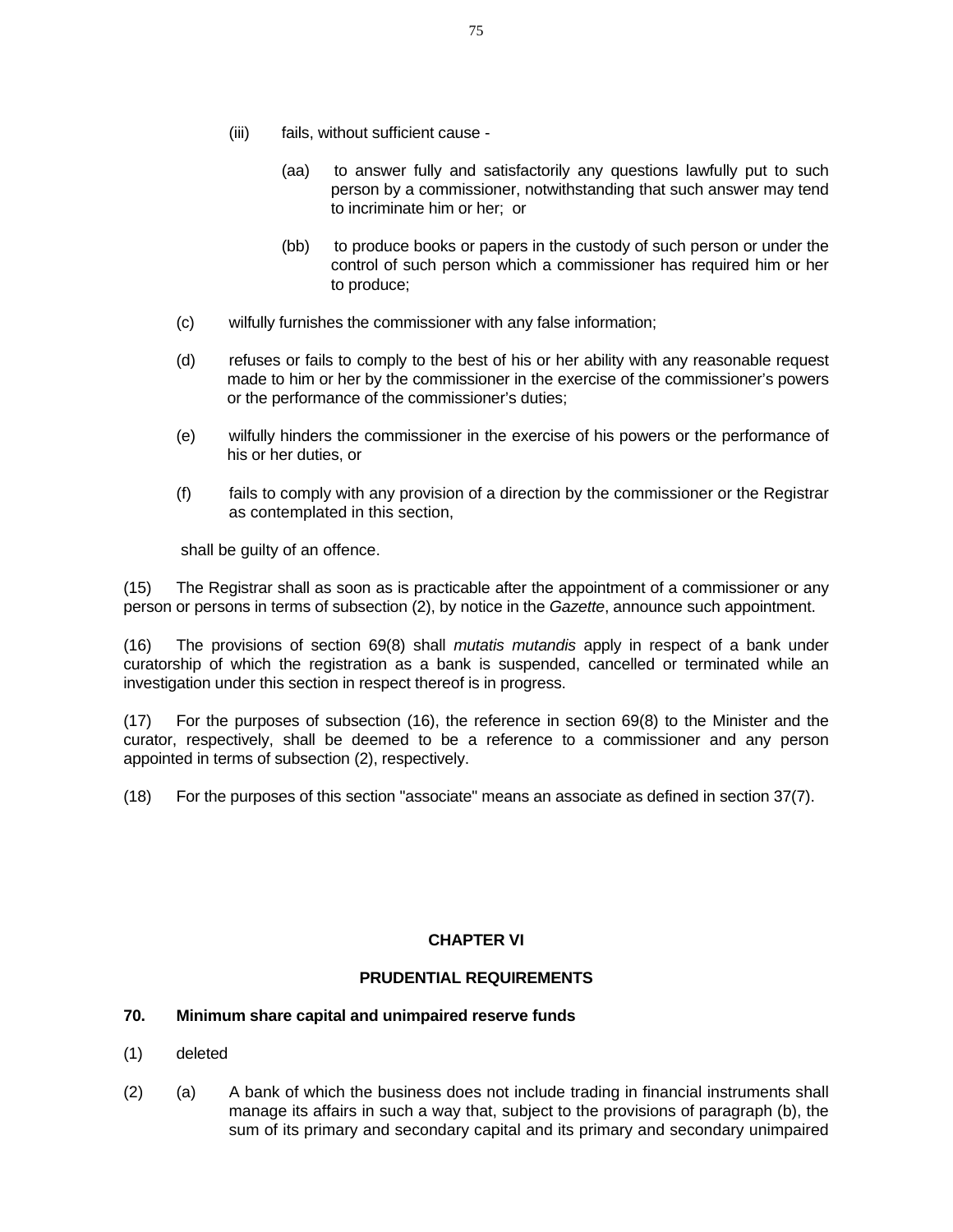reserve funds in the Republic does not at any time amount to less than the greater of -

- (i) R250 000 000 or, in the case of such a bank which immediately prior to the date of commencement of this Act was registered as a banking institution or a building society under a law repealed by this Act, R1 000 000; or
- (ii) an amount which represents a prescribed percentage of the sum of amounts relating to the different categories of assets and other risk exposures and calculated in such a manner as may be prescribed.
- (b) Notwithstanding the provisions of paragraph (a)-
	- (i) the sum of the bank's primary share capital and primary unimpaired reserve funds shall, in the calculation of the aggregate amount which the bank is in terms of paragraph (a) required to maintain, be –
		- (aa) taken into account to an amount as may be prescribed; and
		- (bb) calculated by deducting from the amount thereof such amounts as may be prescribed; and
	- (ii) the sum of the bank's secondary capital and secondary unimpaired reserve funds shall, in the calculation of the aggregate amount which the bank is in terms of paragraph (a) required to maintain, be-
		- (aa) taken into account to an amount as may be prescribed; and
		- (bb) calculated by deducting from the amount thereof such amounts as may be prescribed:

Provided that the sum of the bank's secondary capital and secondary unimpaired reserve funds after the deduction of such amounts as may be prescribed, shall not be taken into account to an amount in excess of the sum of the bank's allocated and qualifying primary share capital and allocated and qualifying primary unimpaired reserve funds.

- (2A) (a) A bank of which the business consists solely of trading in financial instruments shall manage its affairs in such a way that, subject to the provisions of paragraph (b), the sum of its primary and secondary capital, its primary and secondary unimpaired reserve funds and its tertiary capital in the Republic does not at any time amount to less than the greater of –
	- (i) R250 000 000; or
	- (ii) An amount which represents a prescribed percentage of the sum of amounts relating to the different categories of assets and other risk exposures and calculated in such a manner as may be prescribed.
	- (b) Notwithstanding the provisions of paragraph (a)-
		- (i) the sum of the bank's primary share capital and primary unimpaired reserve funds shall, in the calculation of the aggregate amount which the bank is in terms of paragraph (a) required to maintain, be –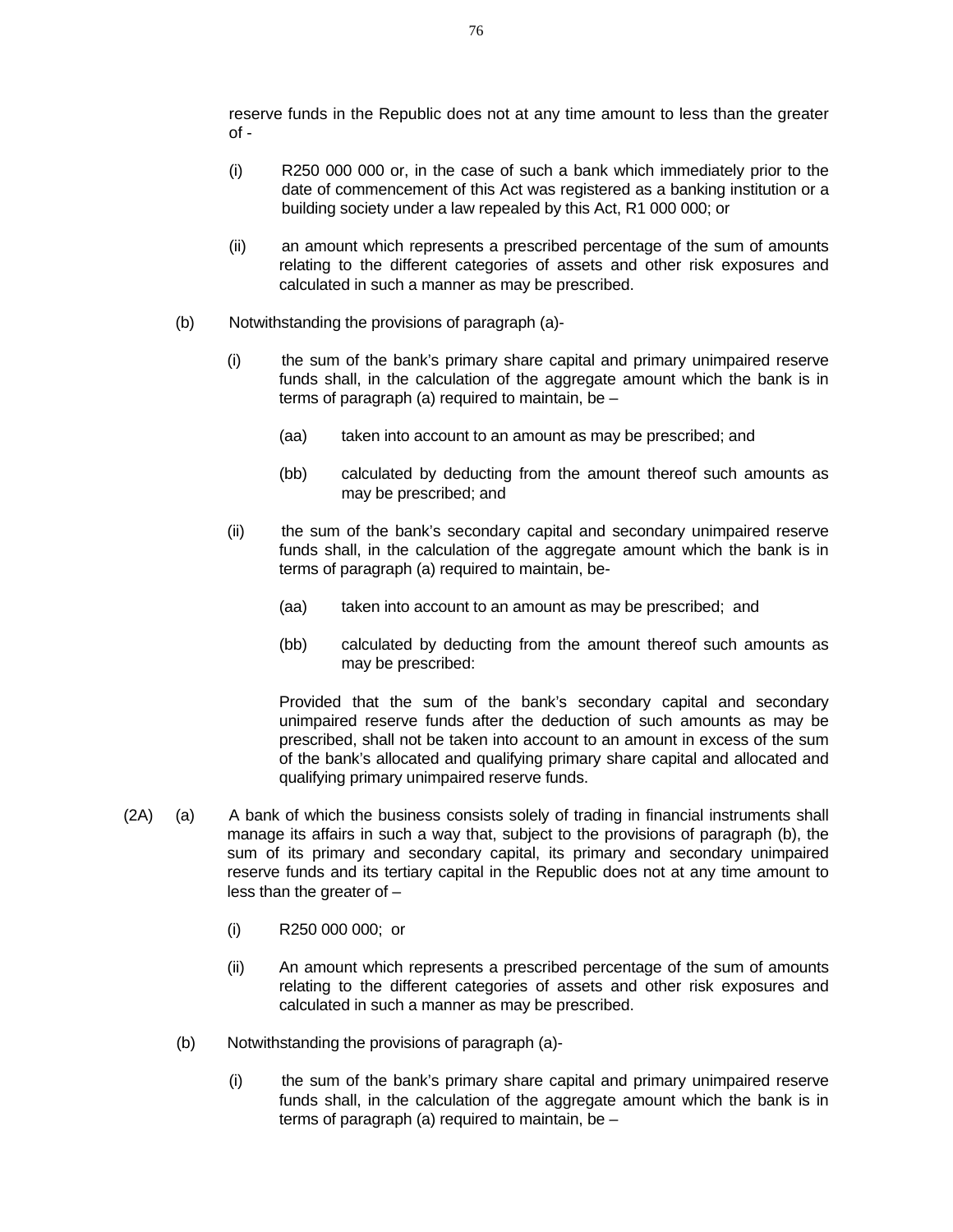- (aa) taken into account to an amount as may be prescribed; and
- (bb) calculated by deducting from the amount thereof such amounts as may be prescribed;
- (ii) the sum of the bank's secondary capital and secondary unimpaired reserve funds shall, in the calculation of the aggregate amount which the bank is in terms of paragraph (a) required to maintain, be -
	- (aa) taken into account to an amount as may be prescribed; and
	- (bb) calculated by deducting from the amount thereof such amounts as may be prescribed:

 Provided that the sum of the bank's secondary capital and secondary unimpaired reserve funds after the deduction of such amounts as may be prescribed, shall not be taken into account to an amount in excess of the sum of the bank's allocated and qualifying primary share capital and allocated and qualifying primary unimpaired reserve funds.

- (iii) the sum of a bank's tertiary capital shall, in the calculation of the aggregate amount which the bank is in terms of paragraph (a) required to maintain, be -
	- (aa) taken into account to an amount as may be prescribed; and
	- (bb) calculated by deducting from the amount thereof such amounts as may be prescribed:

 Provided that, after the deduction of such amounts as may be prescribed, the sum of the bank's secondary capital, secondary unimpaired reserve funds and tertiary capital shall not be taken into account to an amount in excess of the sum of the bank's allocated and qualifying primary share capital and allocated and qualifying primary unimpaired reserve funds; and

- (iv) the total amount of allocated and qualifying secondary capital, allocated and qualifying secondary unimpaired reserve funds and tertiary capital shall be determined as prescribed.
- (2B) (a) A bank of which the business includes trading in financial instruments shall manage its affairs in such a way that, subject to the provisions of paragraph (b), the sum of its primary and secondary capital, its primary and secondary unimpaired reserve funds and its tertiary capital in the Republic does not at any time amount to less than the greater of –
	- (i) R250 000 000; or
	- (ii) An amount which represents a prescribed percentage of the sum of amounts relating to the different categories of assets and other risk exposures and calculated in such a manner as may be prescribed.
	- (b) Notwithstanding the provisions of paragraph (a)-
		- (i) the sum of the bank's primary share capital and primary unimpaired reserve funds shall, in the calculation of the aggregate amount which the bank is in terms of paragraph (a) required to maintain, be –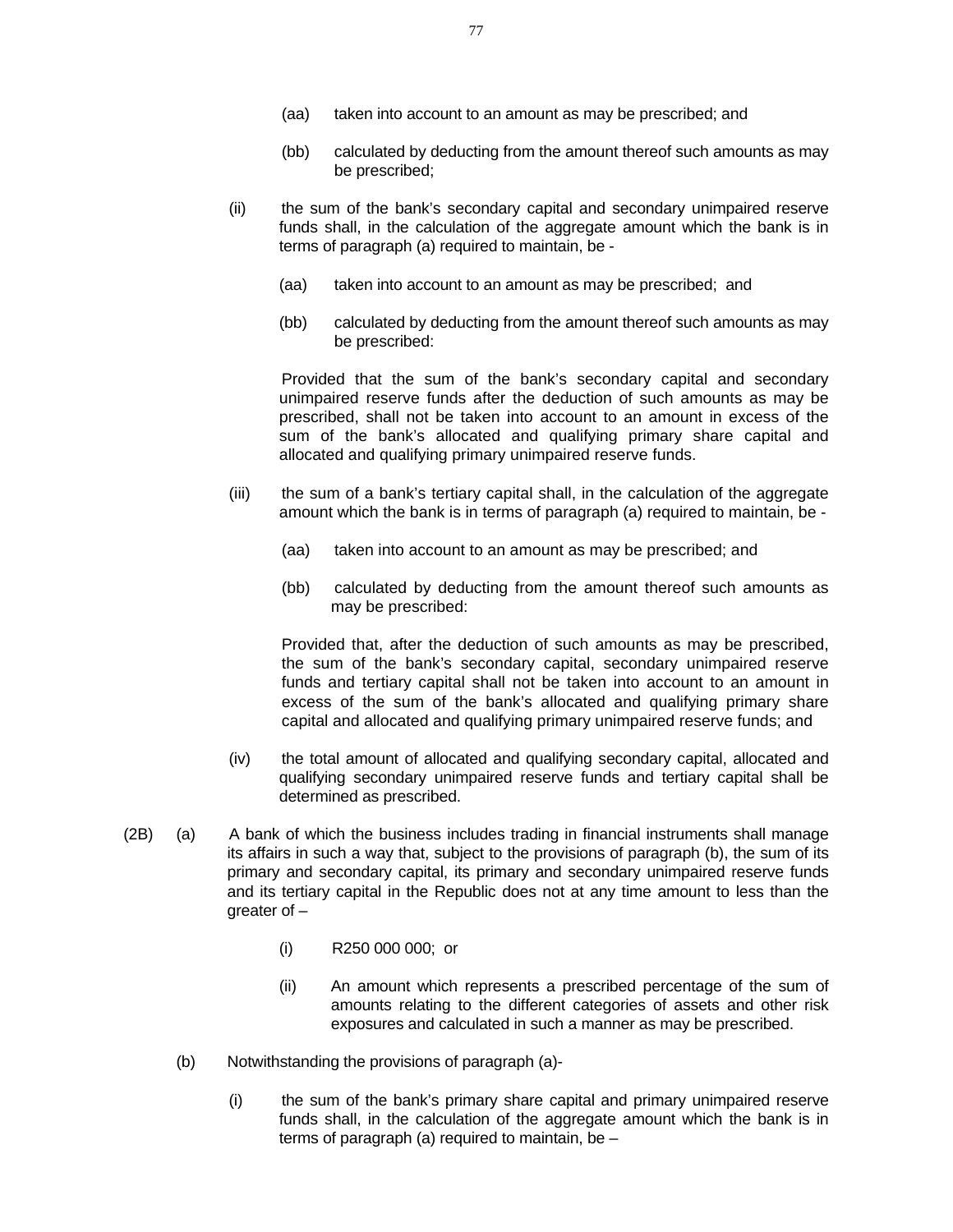- (aa) taken into account to an amount as may be prescribed; and
- (bb) calculated by deducting from the amount thereof such amounts as may be prescribed; and
- (ii) the sum of the bank's secondary capital and secondary unimpaired reserve funds shall, in the calculation of the aggregate amount which the bank is in terms of paragraph (a) required to maintain, be -
	- (aa) taken into account to an amount as may be prescribed; and
	- (bb) calculated by deducting from the amount thereof such amounts as may be prescribed:

Provided that the sum of the bank's secondary capital and secondary unimpaired reserve funds after the deduction of such amounts as may be prescribed, shall not be taken into account to an amount in excess of the sum of the bank's allocated and qualifying primary share capital and allocated and qualifying primary unimpaired reserve funds.

- (iii) the sum of a bank's tertiary capital shall, in the calculation of the aggregate amount which the bank is in terms of paragraph (a) required to maintain, be -
	- (aa) taken into account to an amount as may be prescribed; and
	- (bb) calculated by deducting from the amount thereof such amounts as may be prescribed:

 Provided that, after the deduction of such amounts as may be prescribed, the sum of the bank's secondary capital, secondary unimpaired reserve funds and tertiary capital shall not be taken into account to an amount in excess of the sum of the bank's allocated and qualifying primary share capital and allocated and qualifying primary unimpaired reserve funds; and

(iv) the total amount of allocated and qualifying secondary capital, allocated and qualifying secondary unimpaired reserve funds and tertiary capital shall be determined as prescribed.

### **70A Minimum capital and reserve funds in respect of a banking group**

(1) Notwithstanding the provisions of section 70(2), (2A) and (2B), a controlling company shall manage its affairs in such a way that-

- (a) subject to the provisions of subsection (2), the sum of its primary and secondary capital, its primary and secondary unimpaired reserve funds and its tertiary capital does not at any time amount to less than an amount which represents a prescribed percentage of the sum of amounts relating to the different categories of assets and other risk exposures and calculated in such a manner as may be prescribed.
- (b) the capital and reserve funds of any regulated entity included in the banking group and structured under such controlling company do not at any time amount to less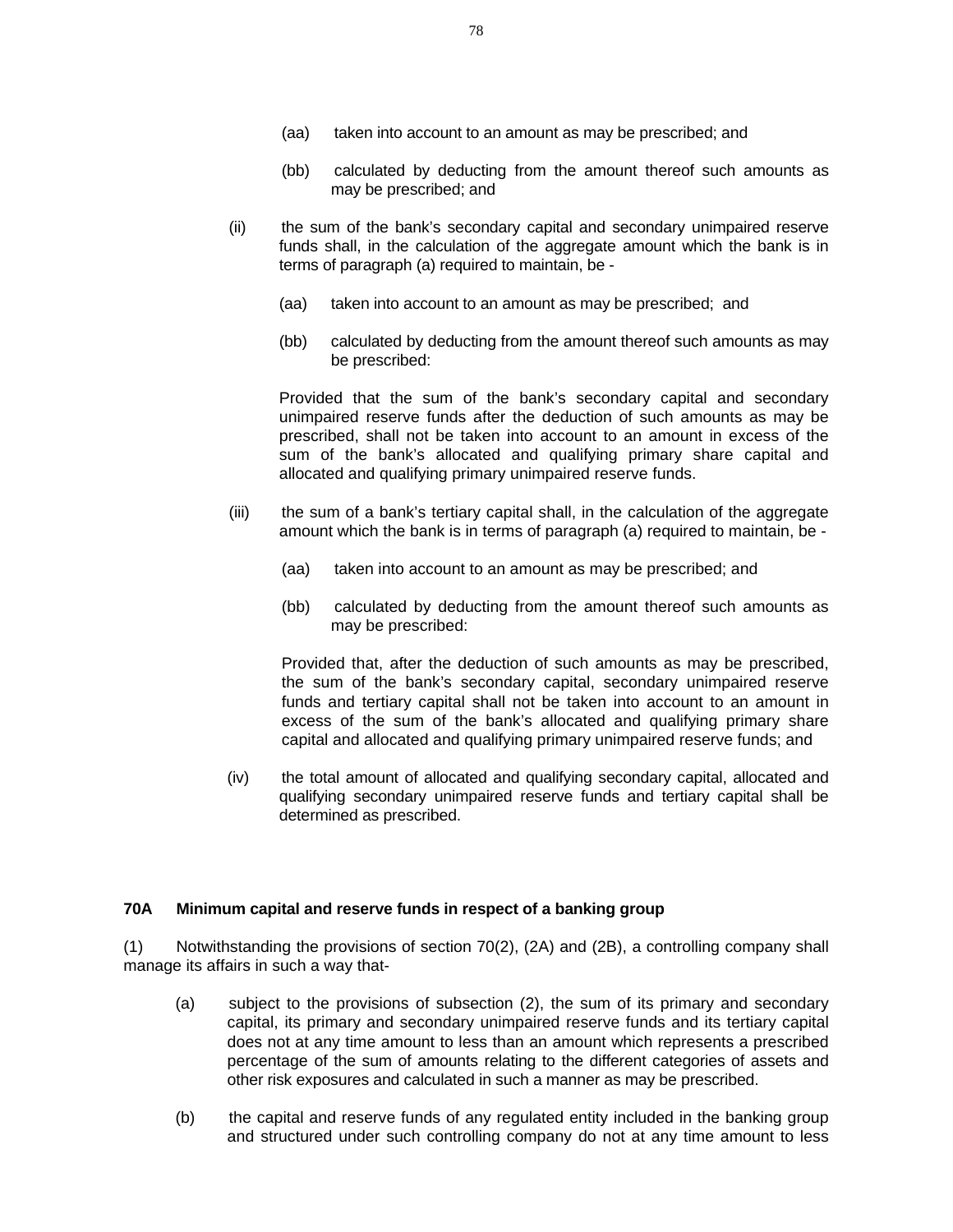than the required amount of capital and reserve funds determined in respect of the relevant regulated entity included in such banking group in accordance with the rules and regulations of the relevant regulator responsible for the supervision of the relevant entity.

(2) Notwithstanding the provisions of subsection (1), in the calculation of the aggregate amount of capital that a controlling company is required to maintain, the sum of a controlling company's-

- (a) primary share capital and primary unimpaired reserve funds shall be-
	- (i) taken into account to an amount as may be prescribed; and
	- (ii) calculated by deducting from the amount thereof such amounts as may be prescribed.
- (b) secondary capital and secondary unimpaired reserve funds shall be-
	- (i) taken into account to an amount as may be prescribed; and
	- (ii) calculated by deducting from the amount thereof such amounts as may be prescribed:

Provided that, after the deduction of such amounts as may be prescribed, the sum of the controlling company's secondary capital and secondary unimpaired reserve funds shall not be taken into account to an amount in excess of the sum of the controlling company's primary share capital and primary unimpaired reserve funds.

- (c) tertiary capital shall be-
	- (i) taken into account to an amount as may be prescribed; and
	- (ii) calculated by deducting from the amount thereof such amounts as may be prescribed:

 Provided that, after the deduction of such amounts as may be prescribed, the sum of the controlling company's secondary capital, secondary unimpaired reserve funds and tertiary capital shall not be taken into account to an amount in excess of the sum of the controlling company's allocated and qualifying primary share capital and allocated and qualifying primary unimpaired reserve funds.

### **71. Minimum reserve balance**

Repealed.

### **72. Minimum liquid assets**

(1) A bank shall hold in the Republic liquid assets to a value which does not amount to less than the sum of amounts, calculated as prescribed percentages, but which in no instance may exceed 20 per cent, of such different categories of its liabilities as may be specified by regulation with reference to the time when such liabilities fall due or with reference to any other aspect pertaining to such liabilities.

(2) The amounts of the liquid assets and of the liabilities referred to in subsection (1) shall be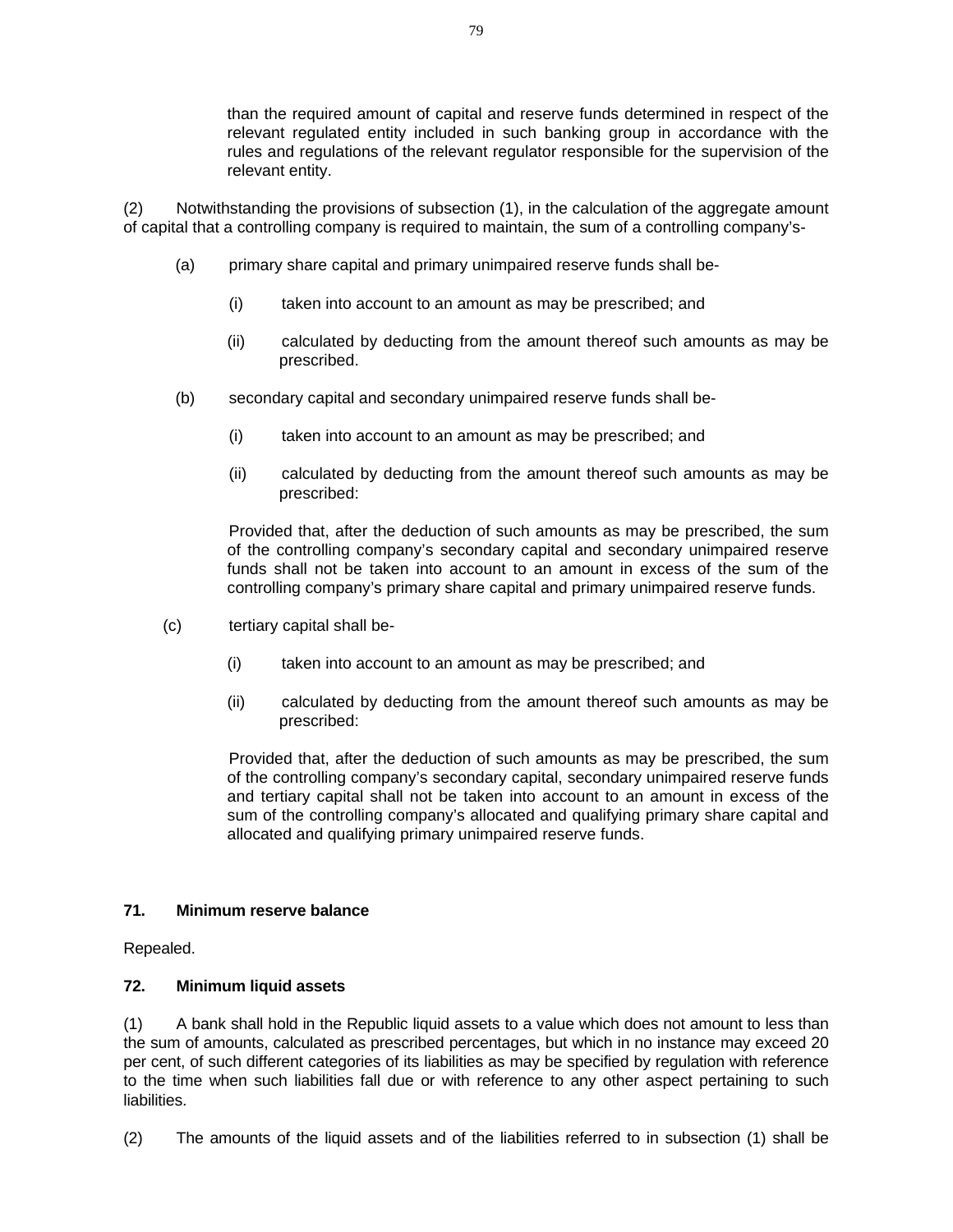calculated in such manner and be determined at such times as may be prescribed.

(3) A bank shall not pledge or otherwise encumber any portion of the liquid assets held by it in compliance with the provisions of subsection (1) : Provided that the Registrar may, exempt a bank from the prohibition contained in this subsection on such conditions and to such an extent and for such a period as the Registrar may determine.

(4) For the purposes of this section securities which constitute 'liquid assets' as defined in section 1 shall be valued as prescribed.

## **73. Concentration risk**

- (1) A bank, controlling company, branch or branch of a bank-
	- (a) shall not make investments with or grant loans or advances or other credit to any person, to an aggregate amount exceeding 10 per cent of such amount of its capital and reserves as may be prescribed, without first having obtained the permission of its board of directors, or of a committee appointed for such purpose (for the composition of which committee the prior written approval of the Registrar has to be obtained), to make such investments or to grant such loans, advances or other credit; and
	- (b) shall in the event of the aggregate amount of investments, loans, advances and other credit contemplated in paragraph (a), relating to any private sector non-bank person, exceeding 800 per cent of such an amount of its capital and reserves as may be prescribed, be subject to such additional capital requirements as may be prescribed.
- (2) Notwithstanding anything to the contrary contained in this Act, a bank, controlling company, branch or branch of a bank –
	- (a) shall not without the prior written approval of the Registrar make an investment with or grant a loan, advance or other credit to any private sector non-bank person, which transaction, either alone or together with any previous transaction or transactions entered into by it with that private sector non-bank person, results in the bank, controlling company, branch or branch of a bank being exposed to that private sector non-bank person to an amount exceeding 25 per cent of a prescribed amount;
	- (b) shall in such manner and on such a form as may be prescribed report to the Registrar whenever it makes an investment with or grants a loan or advance or other credit to any person other than a private sector non-bank person, which transaction, either alone or together with any previous transaction or transactions entered into by it with that other person, results in the bank, controlling company, branch or branch of a bank being exposed to that other person up to an amount exceeding 25 per cent of a prescribed amount;
	- (c) shall, in the event of the Registrar granting such written approval as contemplated in paragraph (a), be subject to such additional capital requirements as may be prescribed;
	- (d) shall in the case of any exposure to an industry, sector or geographical area, that exceeds a prescribed amount, comply with such conditions or requirements as may be prescribed, including a requirement to maintain additional capital and reserve funds in respect of the said exposure; and
	- (e) shall in such manner and on such a form as may be prescribed report such an investment in or such a loan or advance or other credit exposure to a specific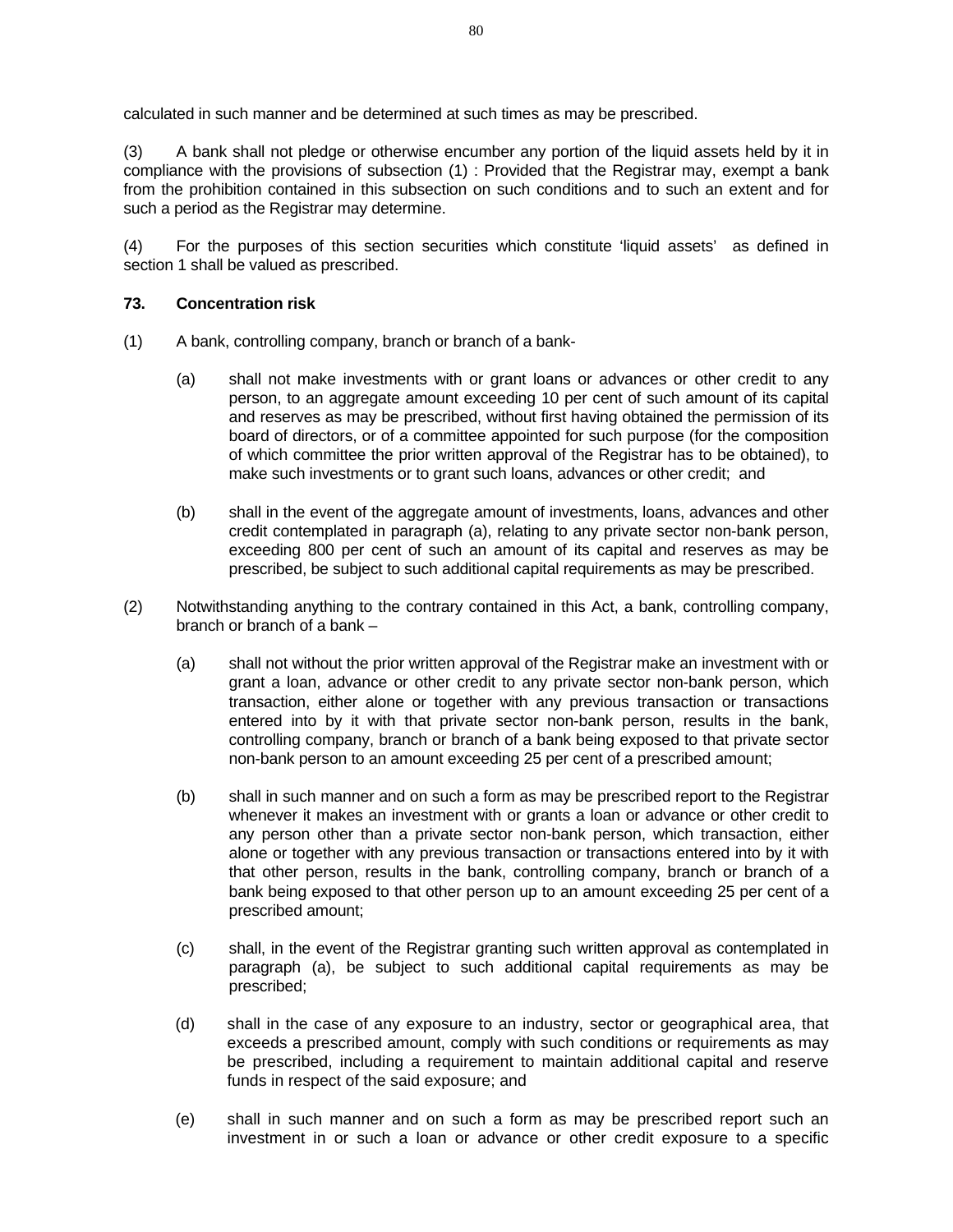industry, sector or geographical area, which investment, loan, advance or credit exposure, either alone or together with any previous investment, loan, advance or exposure, results in the bank, controlling company or branch of a bank being exposed to that industry, sector or geographical area up to an amount exceeding such a percentage of capital and reserve funds as may be prescribed.

- (3) For the purposes of this section
	- (a) "person" includes
		- (i) two or more persons, whether natural or juristic persons, the respective exposures to whom constitute a single exposure because of the fact that one of them directly or indirectly exercises control over the other or others; and
		- (ii) two or more persons, whether natural or juristic persons, between whom there exists no relationship of control as contemplated in subparagraph (i), but the respective exposures to whom are to be regarded as a single exposure because of the fact that they are so interconnected that should one of them experience financial difficulties, another one or all of them would be likely to experience a lack of liquidity; and
	- (b) "private sector non-bank person" means a person as defined in paragraph (a) but does not include-
		- (i) the central government or other public sector bodies;
		- (ii) a bank;
		- (iii) a mutual bank;
		- (iv) a branch of a bank;
		- (v) a branch;
		- (vi) a foreign institution that, under an authorisation referred to in section 18A, conducts the business of a bank by means of a branch in the Republic;
		- (vii) a controlling company; or
		- (viii) any other person designated by the Registrar.
- (4) The Registrar may, with the consent of the Minister, exempt with such conditions as the Registrar may determine, such exposures as the Registrar may determine from the provisions of this section by means of a circular as contemplated in section 6(4).

## **74. Failure or inability to comply with prudential requirements**

- (1) If-
	- (a) a bank fails to comply with a provision of section 70 or 72, or is unable to comply with any such provision, or
	- (b) a controlling company fails to comply with a provision of section 70A, or is unable to comply with any such provision,

the bank or controlling company, as the case may be, shall forthwith in writing report its failure or inability to the Registrar, stating the reasons for such failure or inability.

(2) The Registrar may, notwithstanding the provisions of section 91A, summarily take action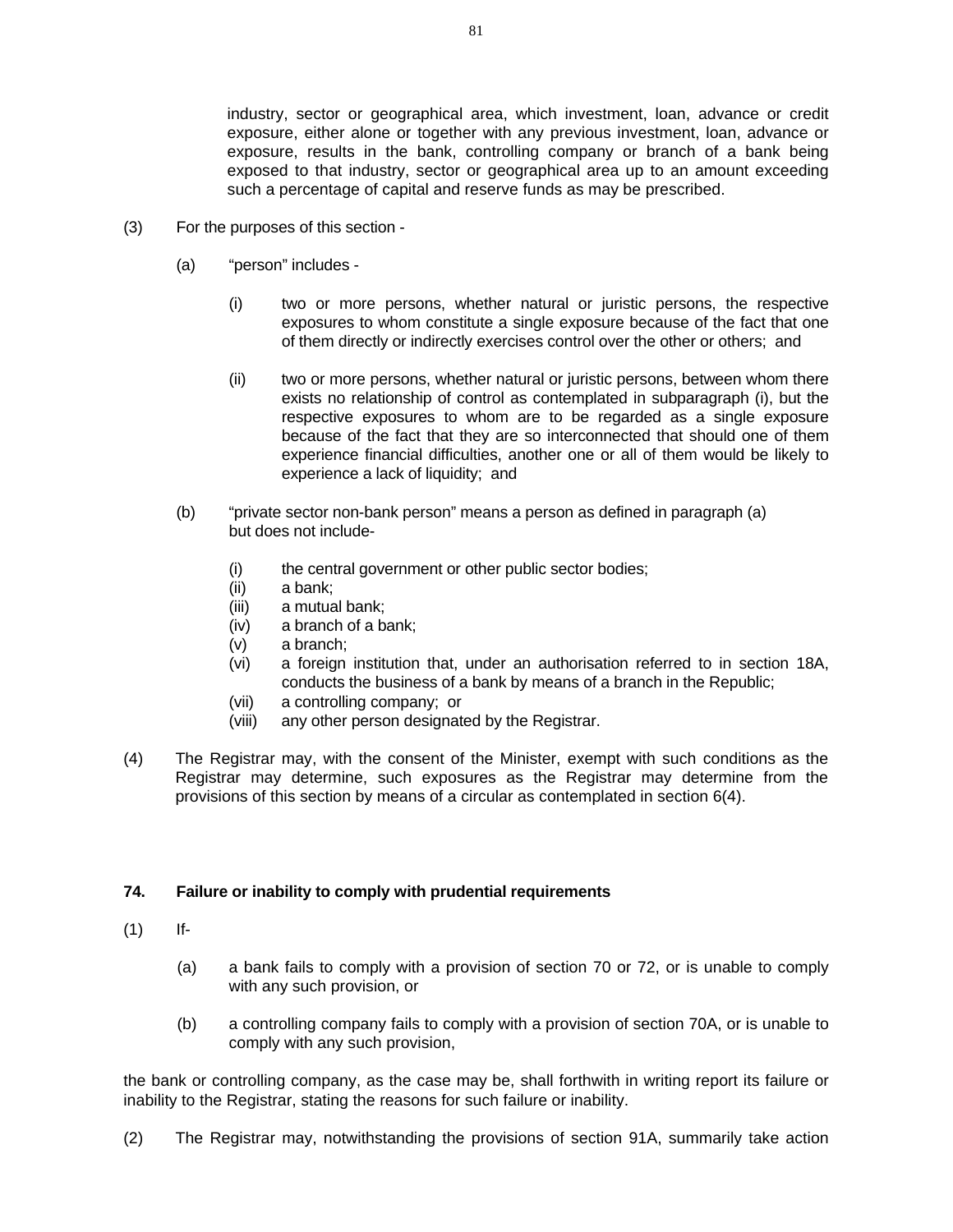under this Act against a bank or controlling company referred to in subsection (1) or, if in the circumstances the Registrar deems it fit to do so, condone the failure or inability and afford the bank or controlling company concerned an opportunity, subject to such conditions as the Registrar may determine, to comply with the relevant provision within a specified period.

(3) Irrespective whether or not criminal proceedings in terms of this Act have been or may be instituted against a bank or controlling company in respect of any failure or inability referred to in subsection (1), the Registrar may, subject to any condonation granted under subsection (2), by way of a written notice impose upon that bank or controlling company, in respect of such failure or inability, a fine-

- (a) in the case of any failure or inability to comply with the provisions of section 70 or 70A, not exceeding one-tenth of one per cent of the amount of the shortfall for each day on which such failure or inability continues; or
- (b) in the case of any failure or inability to comply with the provisions of section 72, not exceeding three per cent of the amount of the shortfall.

(4) A fine imposed under subsection (3) shall be paid to the Registrar within such period as may be specified in the relevant notice, and if the bank or controlling company concerned fails to pay the fine within the specified period the Registrar may by way of civil action in a competent court recover from that bank or controlling company the amount of the fine or any portion thereof which the Registrar may in the circumstances consider justified.".

# **75. Returns**

- (1) A bank shall, in order to enable the Registrar to determine
	- (a) whether the bank is complying with the provisions of
		- (i) sections 70 and 72; or
		- (ii) section 10 of the South African Reserve Bank Act, 1989 (Act No. 90 of 1989); or
	- (b) the nature and amounts of the bank's assets, liabilities and contingent liabilities,

furnish the Registrar, subject to the provisions of subsection (3A), with returns.

(2) Deleted.

(3) A bank shall, in addition to the returns referred to in subsection (1), furnish the Registrar, subject to the provisions of subsection (3A), with the prescribed returns, including returns relating to the extent and management of risk exposures in the conduct of its business.

(3A) The returns referred to in subsections (1) and (3) shall be prepared in conformity with financial reporting standards in terms of the Companies Act and shall be furnished to the Registrar in respect of such period, at such times and on such a form as may be prescribed.".

- (4) The regulations contemplated in subsection (3) and (3A) may also
	- (a) prescribe that a bank which carries on the business of a bank through the medium of a subsidiary, branch office, agency or other undertaking outside the Republic, shall incorporate in the returns which it is required to furnish in terms of subsections (1) and (3) the required information in respect of such business, and also that such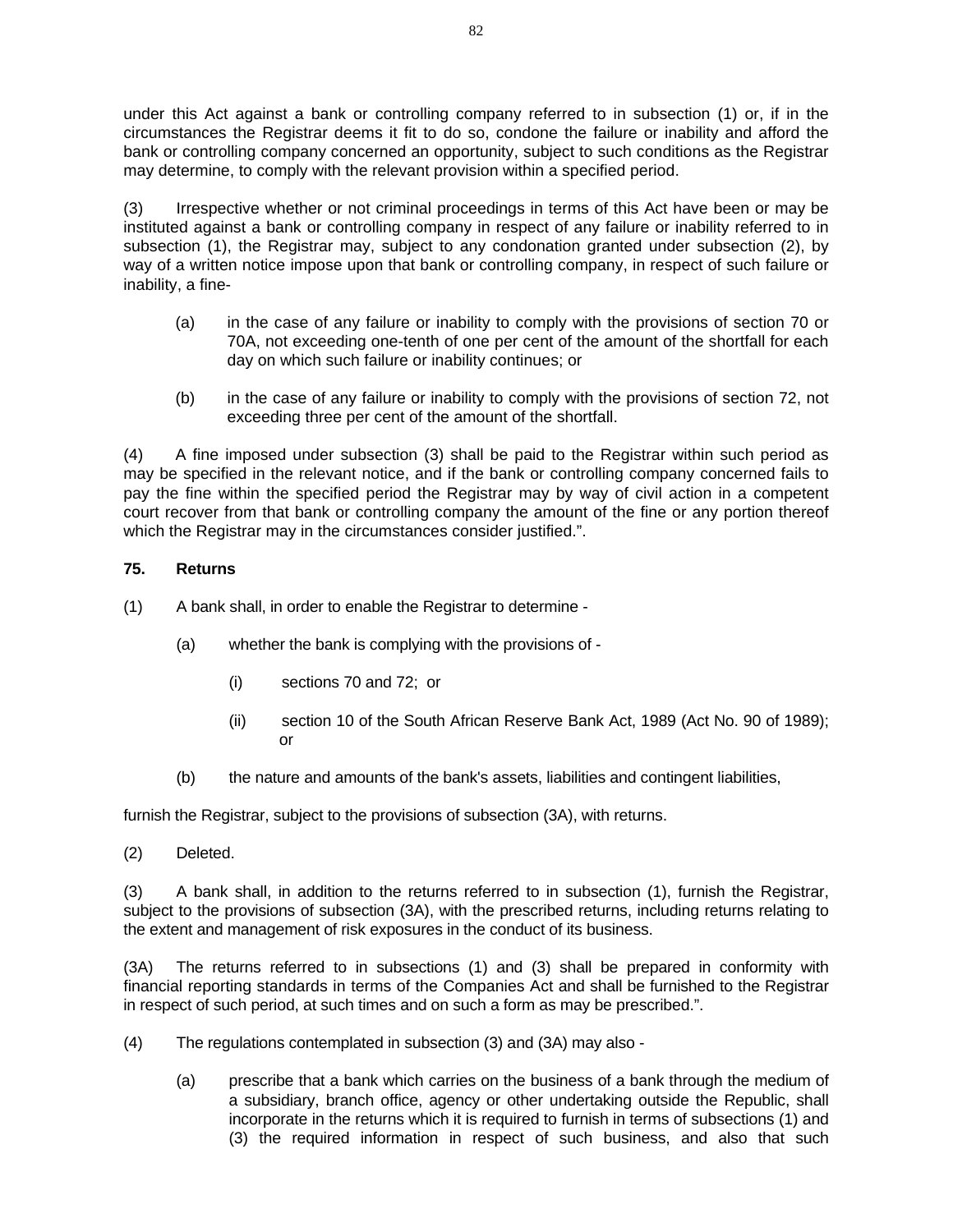information shall be furnished separately by the bank on a form so prescribed; and

- (b) prescribe that in the case of a group of banks the holding company in such group shall, in addition to the returns furnished in terms of subsection (1) and (3) by each bank in the group, furnish the Registrar by means of a consolidated return, on a form prescribed, relating to -
	- (i) all the banks in that group;
	- (ii) all the subsidiaries of such banks;
	- (iii) the controlling company of such banks and all other subsidiaries of such controlling company;
	- (iv) any juristic person which would have been a subsidiary of any one of such banks or of such controlling company had such juristic person been a company;
	- (v) any juristic person of which the board of directors, or, in the case where such juristic person is not a company, of which the governing body, is accustomed to act in accordance with the directions or instructions of any one of such banks or of such controlling company; and
	- (vi) any trust controlled directly or indirectly by any one of such banks or by such controlling company,

 as well as to any business, if any, referred to in paragraph (a), with the information required to be furnished in such first-mentioned returns, or with such other information as the Registrar may require.

(5) A bank shall furnish the Registrar, in respect of those of the respective returns referred to in subsections (1) and (3) which most nearly coincide with the end of the financial year of the bank, with a report by the auditor of the bank in which is stated whether or not those returns fairly and in conformity with financial reporting standards in terms of the Companies Act present those affairs of the bank to which the returns relate, and the Registrar may, if he or she deems it necessary, require the bank so to furnish the Registrar with such a report in respect of any other of those returns furnished during the financial year.

(6) A bank shall, at such times as may be prescribed, furnish the Registrar with such further prescribed information as the Registrar may require.

### **CHAPTER VII**

## **PROVISIONS RELATING TO ASPECTS OF THE CONDUCT OF THE BUSINESS OF A BANK**

## **76. Restriction on investments in immovable property and shares, and on loans and advances to certain subsidiaries**

(1) Subject to the provisions of subsection (2), a bank which invests money in immovable property or in shares of any company, or which lends or advances money to any of its subsidiaries of which the main object is the acquisition and holding or development of immovable property, shall manage its transactions in such investments, loans or advances in such a way that the sum of the amounts -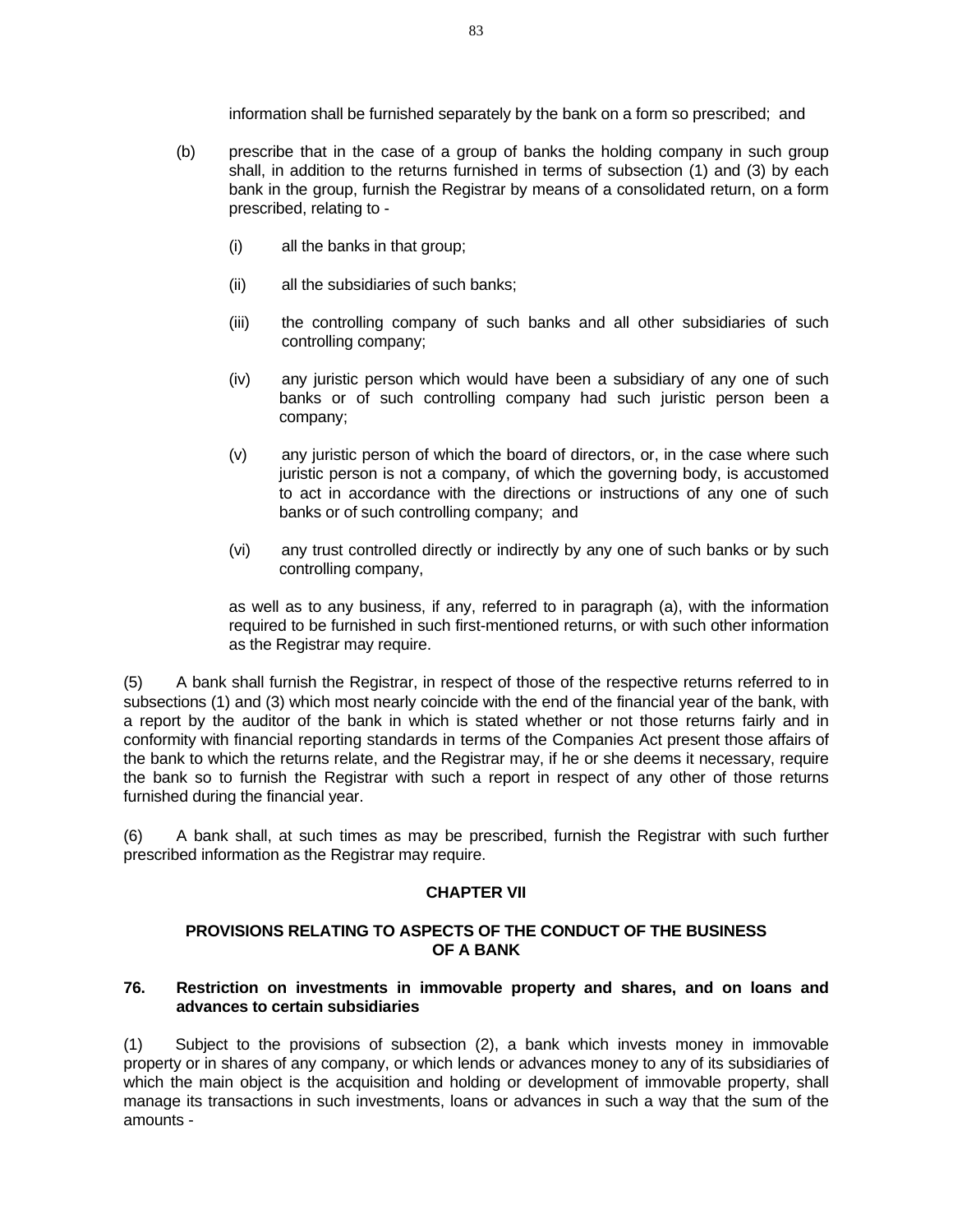- (a) invested by it in immovable property, taken at the book value thereof;
- (b) invested by it in shares of any company (excluding preference shares which are not convertible into ordinary shares), taken at the price at which they were acquired; and
- (c) owing to it by any such subsidiary in respect of a loan or an advance granted by it,

does not at any time exceed a prescribed amount.

(2) A bank may with the written approval of the Minister and subject to such conditions as he or she may determine, make investments and grant loans and advances, referred to in subsection (1), to an aggregate amount which exceeds the sum to which it is limited in terms of subsection (1).

## **77. Restriction on investments with, and loans and advances to, certain associates**

(1) A bank which invests money in debentures, or preference shares of any of its associates (excluding any such associate which is a subsidiary referred to in section 76(1), a bank or a mutual building society), or which lends or advances money to any such associate, or which provides guarantees in respect of liabilities of such associates, shall manage its transactions in such investments, loans, advances or guarantees in such a way that the sum of the amounts -

- (a) invested by it in debentures or preference shares of such associates (excluding debentures or preference shares which are convertible into ordinary shares), taken at the price at which they were acquired;
- (b) owing to it by such associates in respect of loans or advances granted by it; and
- (c) of such guarantees,

does not at any time exceed ten per cent of the amount prescribed.

(2) The sum of the amounts referred to in paragraph (a), (b) and (c) of subsection (1) shall be calculated for the purposes of that subsection by deducting therefrom the amount by which the sum of the issued primary share capital and primary unimpaired reserve funds, referred to in section 76(1), of the bank exceeds the sum of the amounts referred to in paragraphs (a), (b) and (c) of section 76(1).

(3) For the purposes of this section "associate" means an associate as defined in section 37(7).

### **78. Undesirable practices**

- (1) A bank
	- (a) shall not hold shares in any company of which such bank is a subsidiary;
	- (b) shall not lend money to any person against security of its own shares or of shares of that bank's controlling company;
	- (c) shall not, for the purpose of furthering the sale of its own shares, grant unsecured loans or loans against security which in the opinion of the Registrar is inadequate;
	- (d) shall hold all its assets in its own name, excluding any asset -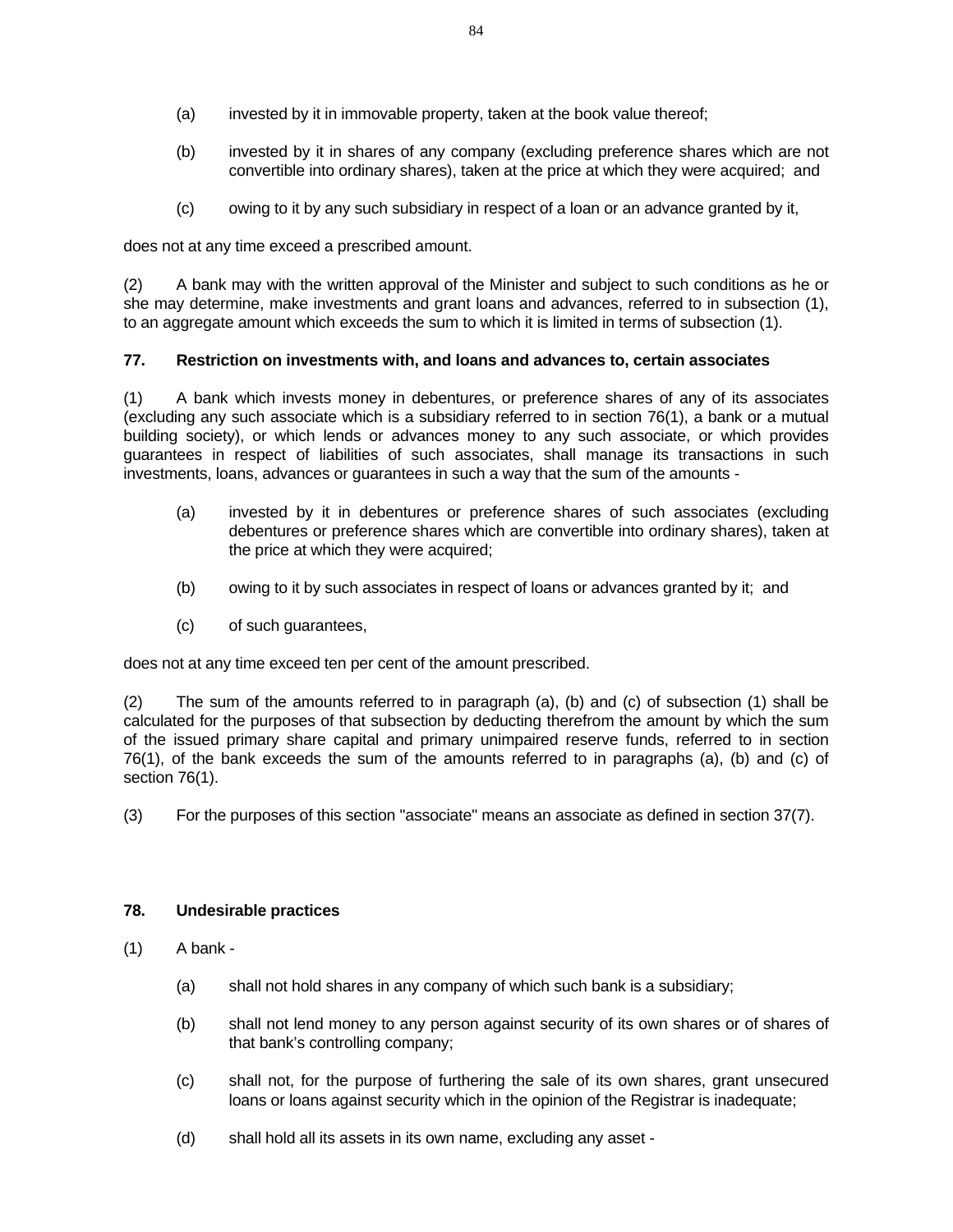- (i) *bona fide* hypothecated to secure an actual or potential liability;
- (ii) in respect of which the Registrar has, on application of the bank concerned, approved in writing that such asset may be held in the name of another person; or
- (iii) falling within a category of assets designated by the Registrar by notice in the *Gazette* as a category of assets which may be held in the name of another person;
- (e) shall not show in its financial statements or in any return referred to in section 75(1)(b) as an asset any amount representing the cost of organization or extension or the purchase of a business or a loss (including a loss originating from the sale of an asset) or bad debts;
- (f) shall not before provision has been made out of profits for the items referred to in paragraph (e) -
	- (i) open any branch or agency or any further branch or agency; or
	- (ii) pay out dividends on its shares;
- (g) shall not, for the purpose of effecting a money lending transaction directly between a lender and a borrower, perform any act in the capacity of an agent except where the funds to be lent in terms of the money lending transaction are entrusted by the lender to the bank subject to a written contract of agency in which, in addition to any other terms thereof, at least the following matters shall be recorded :
	- (i) Confirmation by the lender that the bank acts as the agent of the lender;
	- (ii) that the lender assumes, except in so far as the lender may in law have a right of recovery against the bank, all risks connected with the placing by the bank of the funds entrusted to it by the lender, as well as the responsibility to ensure that the bank executes the lender's instructions as recorded in the written contract of agency; and
	- (iii) that no express or implied guarantee regarding the payment of any amount of money owing by one person to another in pursuance of the relevant money lending transaction is furnished by the bank;
- (h) shall not in its accounting records record any asset at a value increased by the amount of a loss incurred upon the realization of another asset;
- (i) shall not conclude a repurchase agreement in respect of a fictitious asset or an asset created by means of a simulated transaction;
- (j) shall not purport to have concluded a repurchase agreement without
	- (i) such agreement being substantiated by a written document signed by the other party thereto; and
	- (ii) the details of such agreement being recorded in the accounts of the bank as well as in the accounts, if any, kept by the bank in the name of such other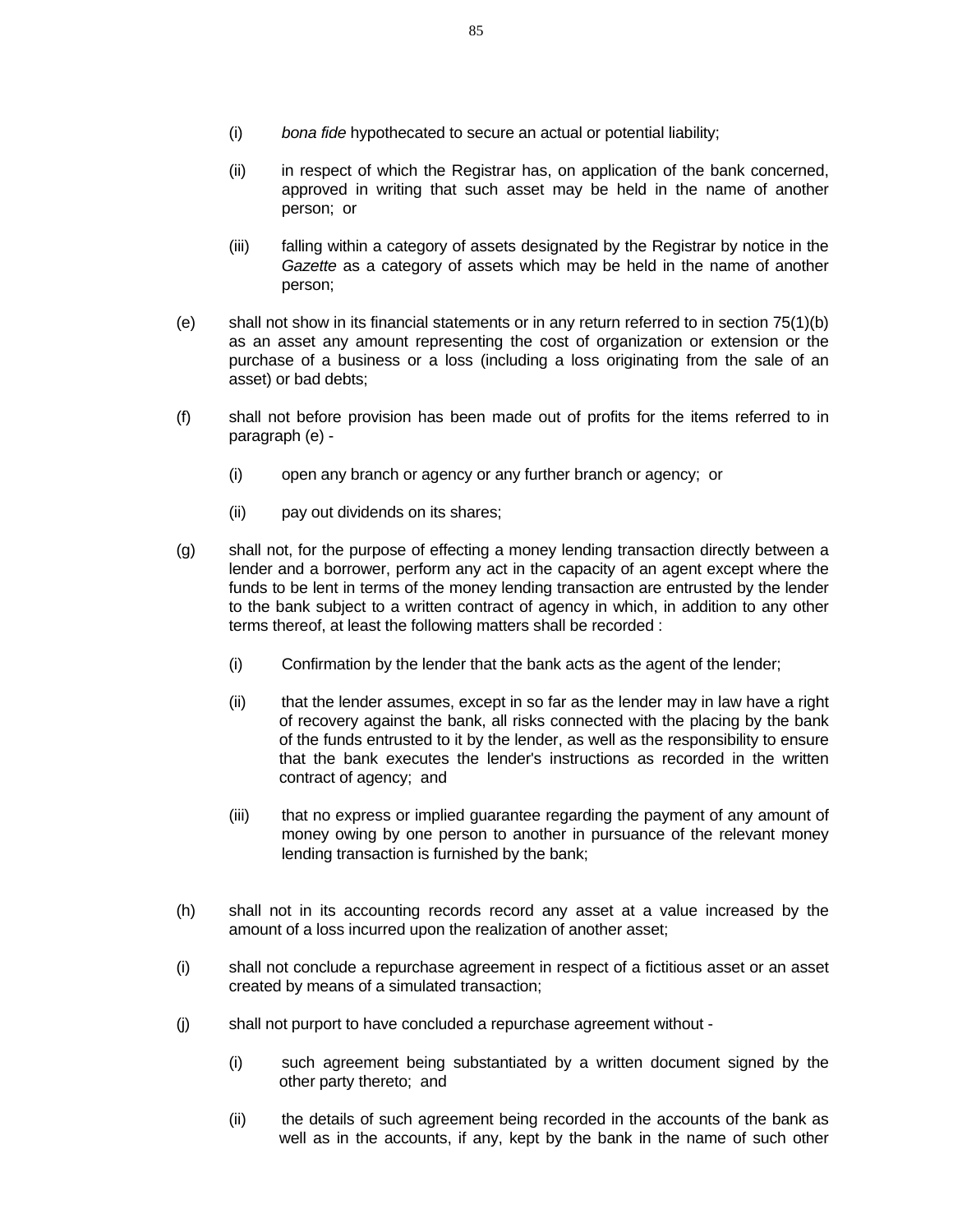#### party; and

- (k) shall not, without the prior written approval of the Registrar and notwithstanding anything to the contrary contained in any law, pay out dividends from its share capital.
- (2) The Registrar may
	- (a) in writing notify a bank that a practice employed by that bank and specified in the notice constitutes and undesirable practice for that bank; or
	- (b) by notice in the *Gazette* declare a practice specified in that notice to be an undesirable practice for banks specified in that notice or for all banks,

and a bank which, after the expiry of a period of 21 days as from the date of a notice received by it by virtue of paragraph (a) or applicable to it in terms of paragraph (b), employs a practice which constitutes an undesirable practice for it by virtue of such a notice, shall be guilty of an offence.

(3) A bank shall, upon receipt from the Registrar of a written request to that effect, discontinue the publication or issue of any advertisement, brochure, prospectus or similar document, specified in the request, which contains information which is not a correct statement of fact, or the publication or issue of which is, in the opinion of the Registrar, not in the public interest.

### **79. Shares, debentures, negotiable certificates of deposit, share warrants and promissory notes or similar instruments**

- (1) A bank shall not
	- (a) sections 74 and 75 of the Companies Act notwithstanding, issue shares of no par value or convert any of its shares into shares of no par value;
	- (b) without the written approval of the Registrar and in accordance with conditions that may be determined by the Registrar in writing -
		- (i) issue any preference shares, hybrid debt instruments or debt instruments;
		- (ii) convert any of its shares into preference shares, hybrid debt instruments or debt instruments; or
		- (iii) convert any of its preference shares of a particular class into preference shares of any other class,

 that will qualify as primary capital, secondary capital or tertiary capital, as the case may be.

- (c) issue negotiable certificates of deposit, promissory notes, or any such similar instrument, otherwise than in accordance with such conditions as may be prescribed;
- (d) section 101 of the Companies Act notwithstanding, issue share warrants to bearer within the meaning of that section.

(2) The aggregate amount representing the value of debt instruments and negotiable certificates of deposit and similar instruments issued by a bank in terms of paragraphs (b)(i) and (c), respectively, of subsection (1) shall at no time exceed an amount representing the prescribed percentage of the aggregate amount of the bank's liabilities in respect of deposits made with it and in respect of such debt instruments, negotiable certificates of deposit and similar instruments.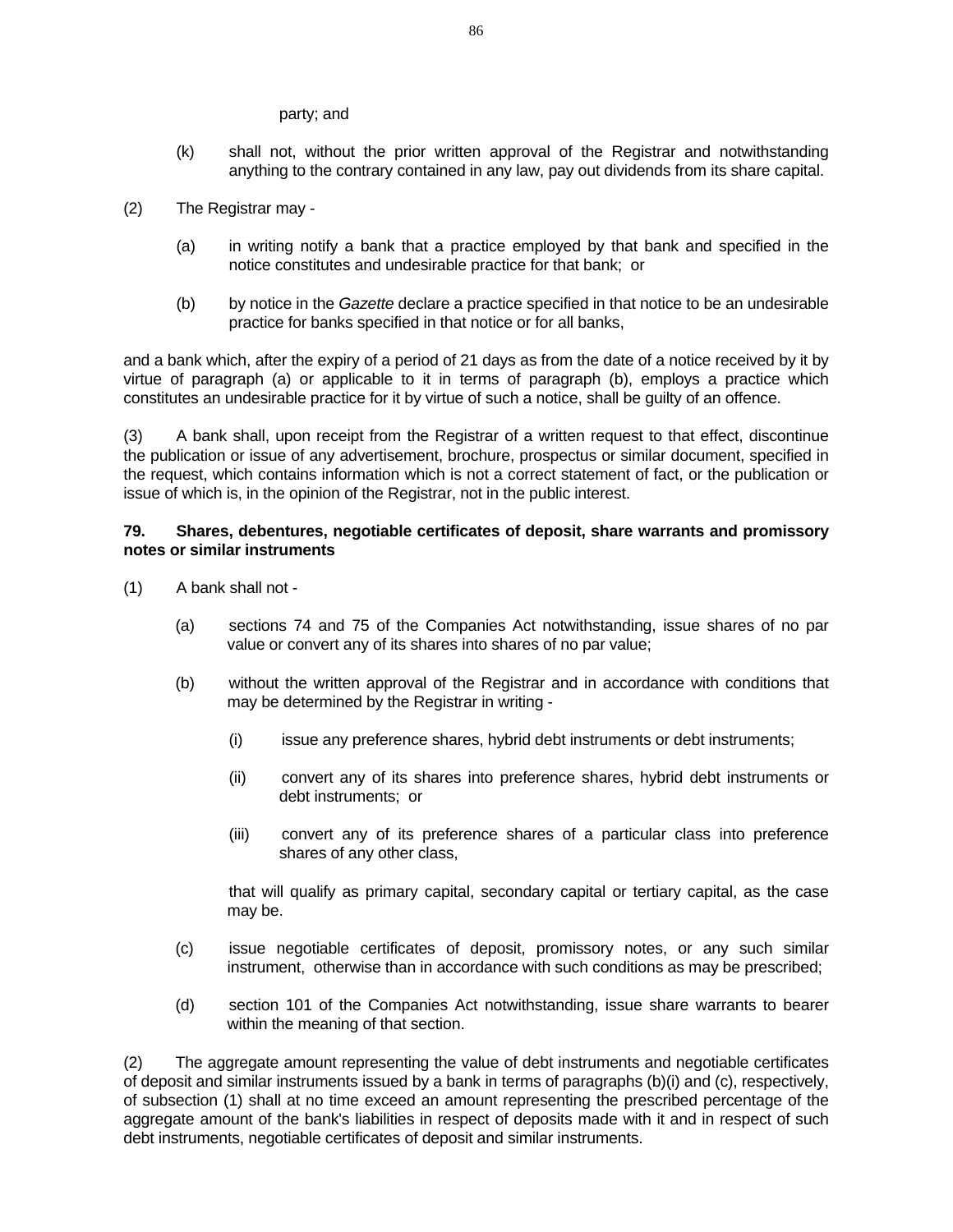(3) Notwithstanding anything to the contrary contained in any contract or in the memorandum of association or articles of association of any bank or controlling company, there shall be no differentiation in the voting rights attached to any of the ordinary shares of a bank or a controlling company, and such voting rights shall be exercised in accordance with the determination thereof as provided in section 195(1) of the Companies Act.

(4) The provisions of subsections (1)(a),(b) and (d) shall *mutatis mutandis* apply to a controlling company.

# **80. Limitation on certain activities of banks**

- (1) Deleted.
- (2) Deleted.

(3) No bank and no associate of a bank shall, without the prior written approval of the Registrar, either jointly or individually acquire or hold shares in any registered long-term insurer as defined in section 1 of the Long-term Insurance Act, 1998 (Act No. 52 of 1998) or in any short-term insurer as defined in section 1 of the Short-term Insurance Act, 1998 (Act No. 53 of 1998), to the extent to which the nominal value of those shares exceeds 49 per cent of the nominal value of all the issued shares of such long-term insurer or short-term insurer, as the case may be.

(4) Where in any particular case at the commencement of this Act the ratio contemplated in subsection (3) is exceeded, the bank and its associates may retain the shares in question, but they shall not acquire any further shares in such insurer as long as such ratio is so exceeded.

- (5) For the purposes of this section
	- (a) "associate", in relation to a bank, means
		- (i) a holding company of that bank;
		- (ii) a company of which such holding company is a subsidiary;
		- (iii) a fellow subsidiary of that bank; or
		- (iv) a subsidiary (excluding a sub-subsidiary) of that bank or of such fellow subsidiary; and
	- (b) "sub-subsidiary", in relation to a bank or its fellow subsidiary, means a company which is a subsidiary of such bank or fellow subsidiary by virtue of its being a subsidiary of a subsidiary of that bank or fellow subsidiary.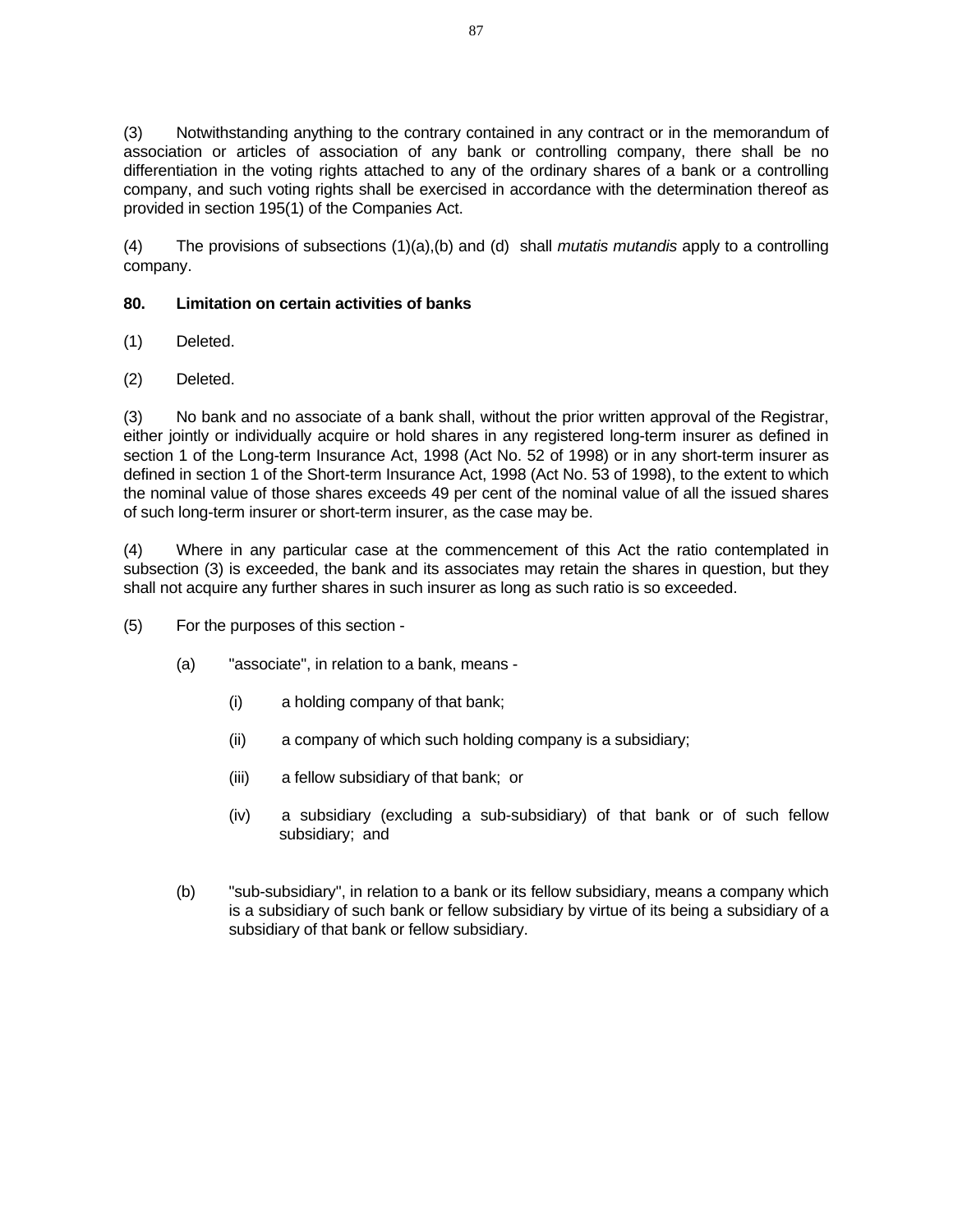# **CHAPTER VIII**

# **CONTROL OF CERTAIN ACTIVITIES OF UNREGISTERED PERSONS**

# **81. Order prohibiting anticipated or actual contraventions of certain provisions of Act**

(1) If the Registrar has reason to suspect that any person who is not registered as a bank in terms of this Act nor authorised in terms of the provisions of section 18A(1) to carry on the business of a bank -

- (a) is likely to conduct the business of a bank in contravention of the provisions of section 11(1) or 18A(6); or
- (b) has so contravened the provisions of section 11(1) or 18A(6) or has contravened the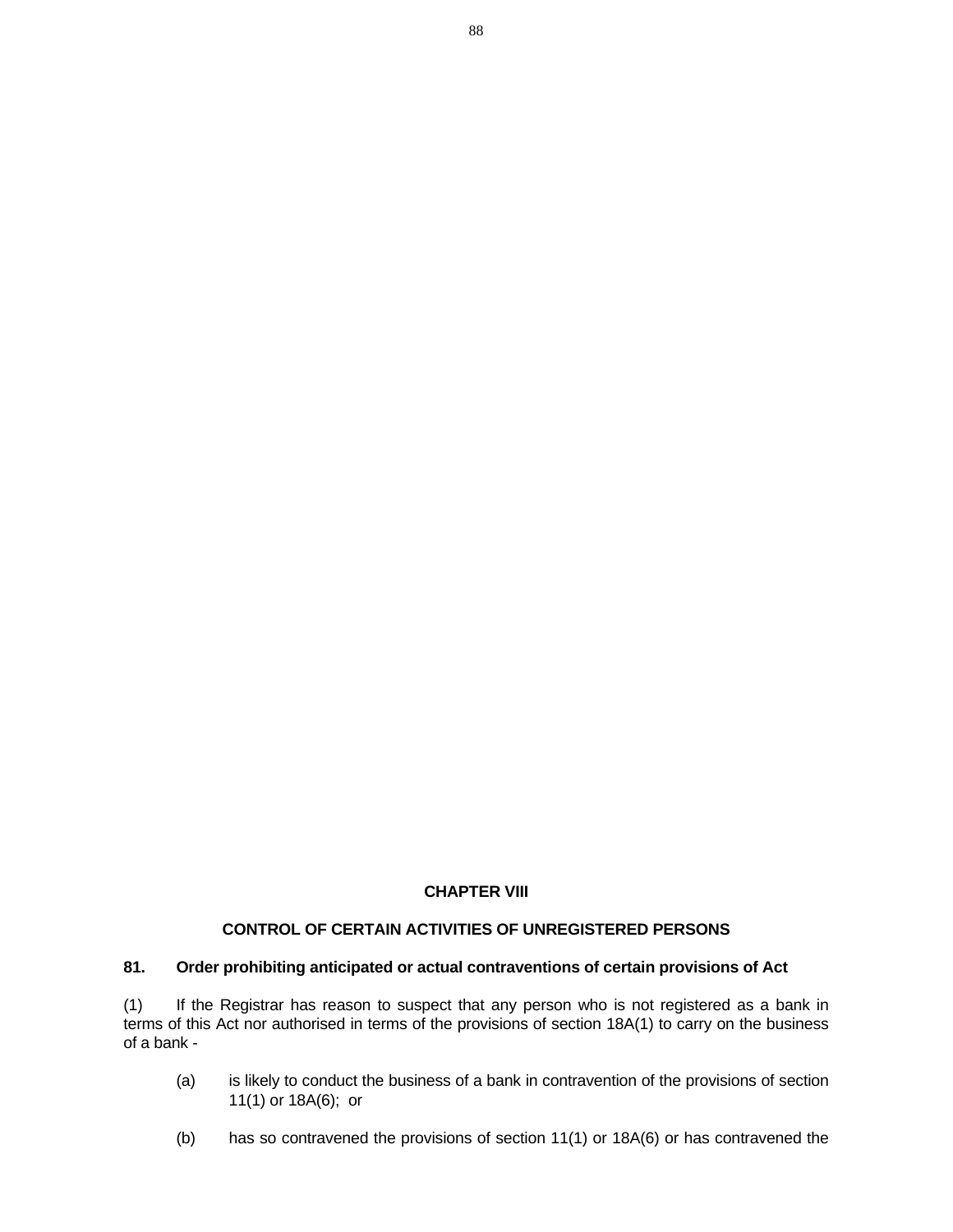provisions of section 22(4) or (5), or that such a contravention is likely to be continued or repeated,

the Registrar may apply to a division of the High Court having jurisdiction (hereinafter in this section referred to as the court) for an order -

- (i) prohibiting the anticipated contravention referred to in paragraph (a);
- (ii) prohibiting the continuation or repetition of a contravention referred to in paragraph (b); or
- (iii) prohibiting the person concerned from disposing of or otherwise dealing with any of the assets of that person while the contravention suspected of having been committed or of being continued is investigated.

(2) If it is proved to the satisfaction of the court, in the case of an application for an order referred to  $in -$ 

- (a) subsection (1)(i), that there is a reasonable likelihood that the provisions of section 11(1) or 18A(6) will be contravened by a person concerned as contemplated in subsection (1)(a);
- (b) subsection (1)(ii), that there is a reasonable likelihood that a contravention will be continued or repeated as contemplated in subsection (1) (b); or
- (c) subsection 1(iii), that there is a reasonable likelihood that a contravention has been committed or is being continued as contemplated in subsection (1)(b),

the court may make the relevant order applied for.

## **82. Registrar's power to exact information from unregistered persons**

(1) If the Registrar has reason to suspect that any person who is neither registered as a bank nor authorized in terms of the provisions of section 18A(1) to carry on the business of a bank is carrying on the business of a bank, the Registrar may by notice in writing direct that person to submit to the Registrar such document or to furnish the Registrar with such information, relating to the affairs of that person, as the Registrar may specify in the notice and as may be available to that person.

(2) A document or information referred to in subsection (1) shall be submitted or furnished within such period as the Registrar may specify in the relevant notice or within such extended period as the Registrar may allow on application made by the person concerned before the expiration of the period initially specified in the notice.

(3) Any person who refuses to comply, or fails to comply within the specified or extended period referred to in subsection (2), with a direction issued by the Registrar under subsection (1) shall be guilty of an offence.

# **83. Repayment of money unlawfully obtained**

(1) If as a result of an inspection conducted under section 12 of the South African Reserve Bank Act, 1989 (Act No. 90 of 1989), the Registrar is satisfied that any person has obtained money by carrying on the business of a bank without being registered as a bank or without being authorized, in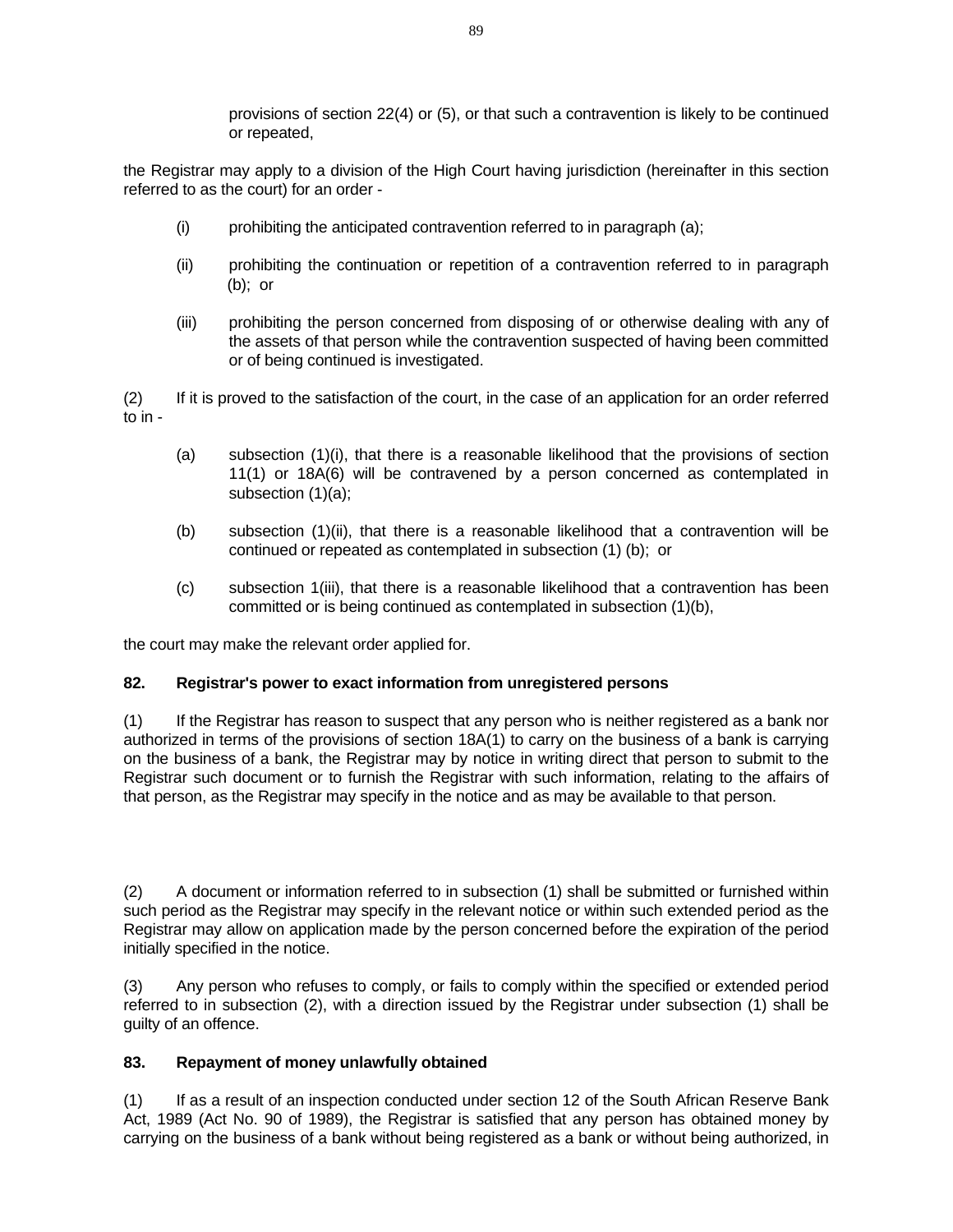terms of the provisions of section 18A(1), to carry on the business of a bank, the Registrar may in writing direct that person to repay, subject to the provisions of section 84 and in accordance with such requirements and within such period as may be specified in the direction, all money so obtained by that person in so far as such money has not yet been repaid, including any interest or any other amounts owing by that person in respect of such money.

(2) Any person who by virtue of the provisions of subsection (1) repays any money referred to in that subsection before the due date for the repayment thereof agreed upon by that person and the person from whom the money was obtained, shall not be obliged to pay any interest or any other amounts which would have been payable in respect of such money for the period from the date of such repayment up to such due date.

- (3) Any person who refuses or fails to comply with a direction under subsection (1)
	- (a) shall be guilty of an offence; and
	- (b) shall for the purposes of any law relating to the winding-up of juristic persons or to the sequestration of insolvent estates, be deemed not to be able to pay the debts owed by such person or to have committed an act of insolvency, as the case may be, and the Registrar shall, notwithstanding anything to the contrary contained in any law, be competent to apply for the winding-up of such a juristic person or for the sequestration of the estate of such a person, as the case may be, to any court having jurisdiction.

(4) The provisions of this section shall not be construed as relieving any person from liability to criminal proceedings arising out of a contravention of any provision of this Act or any law repealed by this Act.

# **84. Management and control of repayment of money unlawfully obtained**

(1) Simultaneously with the issuing of a direction under section 83(1), or as soon thereafter as may be practicable, the Registrar shall by a letter of appointment signed by him or her appoint a person (hereinafter in this section referred to as the manager) to manage and control the repayment of money in compliance with the direction by the person subject thereto.

- (1A) (a) The manager shall as soon as may be practical report to the Registrar whether or not the person subject to the relevant direction is, in the manager's opinion, solvent, and if the manager finds that the person subject to the direction is insolvent, the manager shall comment on whether such person is technically or legally insolvent.
	- (b) On appointment of a manager and whilst the person subject to the relevant direction is under management as contemplated in this section -
		- (i) the manager shall recover and take possession of all the assets of the person subject to the relevant direction; and
		- (ii) all actions, legal proceedings, the execution of all writs, summonses and other legal process against the person subject to the relevant direction shall be stayed and not be instituted or proceeded with without the leave of the court and without also serving the application on the Registrar.
	- (c) If the report referred to in subsection (a) concludes that the person subject to the directive is insolvent, the Registrar may, notwithstanding anything contrary contained in any law relating to liquidation or insolvency apply to a competent court for the winding-up in terms of the Companies Act or the sequestration in terms of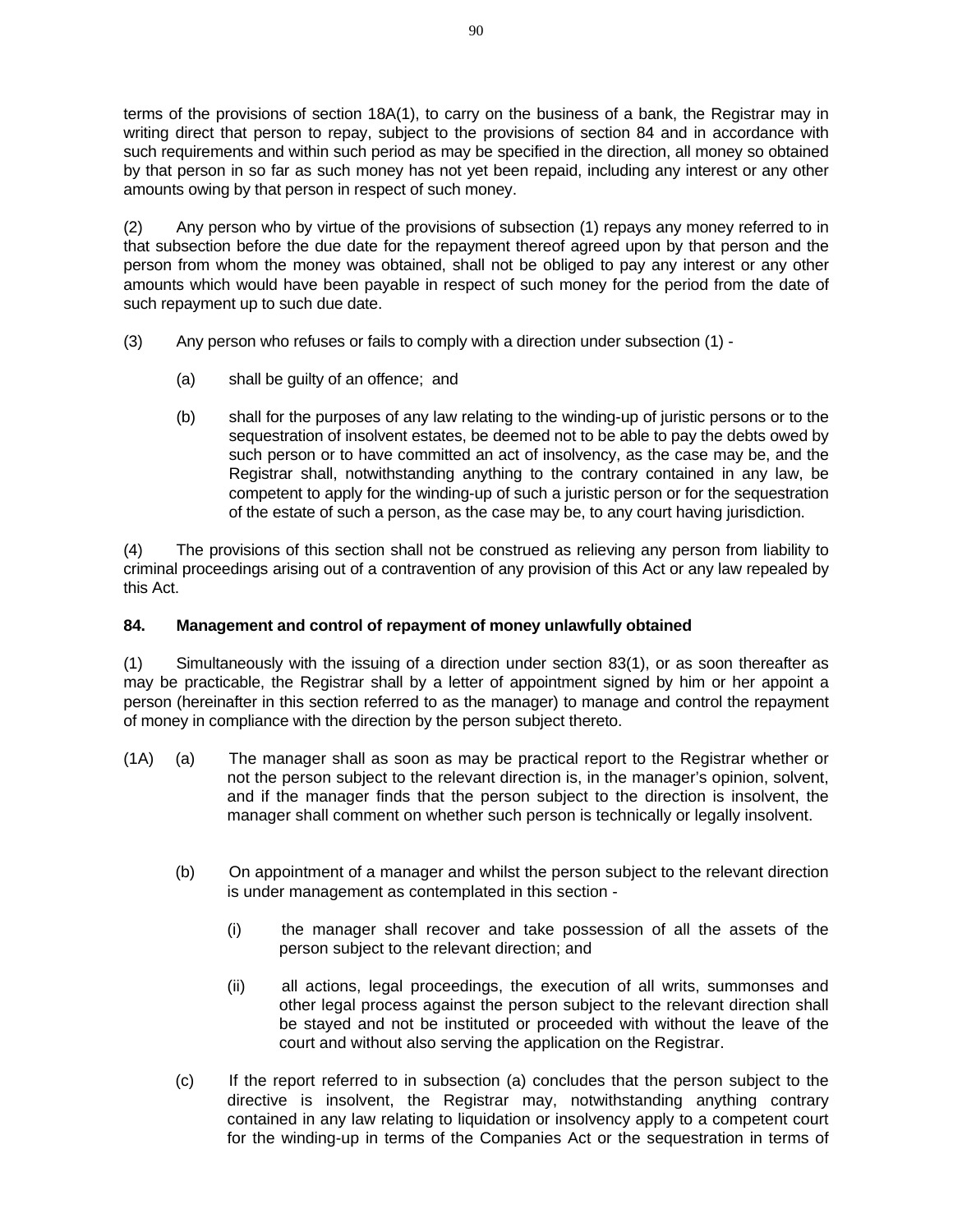the Insolvency Act, 1936, as the case may be, of the person subject to the directive, and the Registrar shall have the right to oppose any such application made by any other person.

- (d) The Master shall, subject to section 370 of the Companies Act, appoint the person nominated by the Registrar as liquidator or trustee.
- (e) Any written report to the Registrar by an inspector appointed in terms of section 83 or any report by a manager appointed in terms of section 84 is confidential and shall not be disclosed to any person: Provided that the Registrar may, notwithstanding the provisions of section 33(1) of the South African Reserve Bank Act, 1989, furnish such a report to-
	- (i) the person subject to an investigation in terms of section 83 or that is subject to a directive in terms of section 84;
	- (ii) any person or institution contemplated in section 89;
	- (iii) any appropriate division of the South African Police Services or the National Prosecuting Authority;
	- (iv) any other person that can prove, to the satisfaction of the Registrar, a legitimate interest in the matter and only upon payment of a prescribed fee and with the written consent of the person or persons subject to the directive; or
	- (v) any duly appointed provisional liquidator or provisional trustee of the person subject to the directive.
- (f) If the Registrar has issued an instruction in terms of section 84(6) of the Act and a provisional liquidator or provisional trustee of the person subject to the direction is subsequently duly appointed, the Registrar shall be regarded as a creditor of the person subject to the direction and the Registrar shall have the same rights of a creditor in terms of the laws relating to liquidation and insolvency.

(2) The Registrar shall serve a copy of the letter of appointment referred to in subsection (1) upon the person subject to the relevant direction, and such person shall, with effect from the date of the letter of appointment, be prohibited from disposing of or otherwise dealing with such of the assets of such person as are specified in the letter of appointment, except with the written permission of the manager.

(3) The manager shall act under the control of the Registrar, and the manager may from time to time apply to the Registrar for instructions in regard to any matter arising out of or in connection with the performance of his or her duties in terms of subsection (4).

- (4) It shall be the duty of the manager
	- (a) to conduct such further investigation into the affairs or any part of the affairs of the person subject to the direction as the manager may deem necessary in order to establish -
		- (i) the true amount of money unlawfully obtained by that person as contemplated in section 83(1);
		- (ii) the identities of all persons from whom such money was so unlawfully obtained;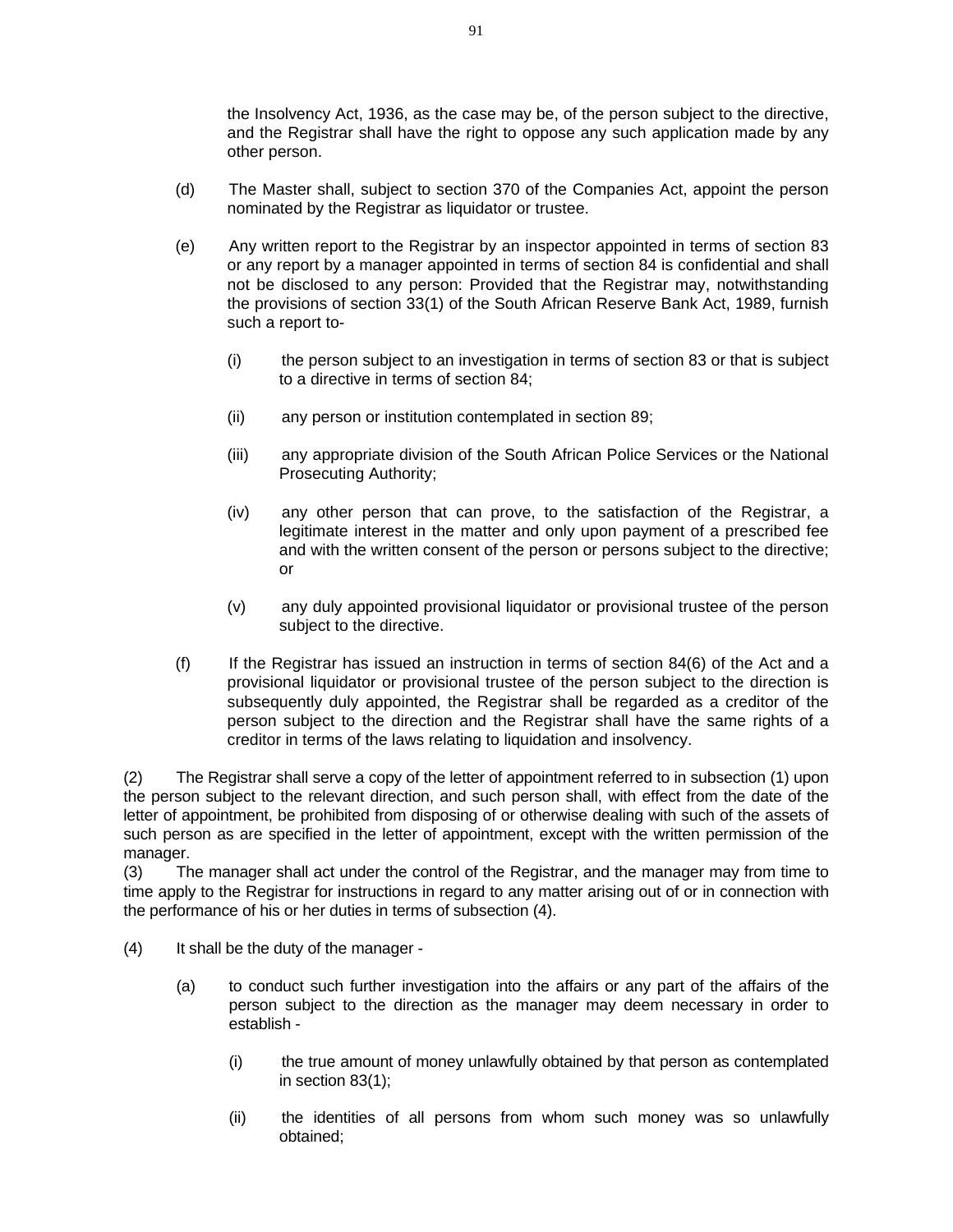- (iii) where any such money or any assets into which such money was converted, is kept or can be located; or
- (iv) any other fact which in the opinion of the Registrar or the manager needs to be established in order to facilitate the repayment of such money in terms of the relevant direction;
- (b) to take all reasonable steps (including the liquidation of assets into which money unlawfully obtained as contemplated in section 83(1) has been converted) which may serve to expedite and ensure the repayment of money in accordance with the requirements of and within the period specified in the relevant direction;
- (c) to report the suspected commission by any person of any offence of which the manager becomes aware in the course of the performance of his duties as manager in terms of this section, to the responsible prosecuting authorities having jurisdiction in the area in which such offence is so suspected of having been committed; and
- (d) to perform any other function assigned to the manager by the Registrar in connection with the finalization of the repayment of money in accordance with the relevant direction.

(5) For the purposes of the performance of the duties as set out in subsection (4), the manager shall, in relation to the person subject to the relevant direction and in relation to the affairs of that person, have the powers conferred by sections 4 and 5 of the Inspection of Financial Institutions Act, 1998 (Act No. 80 of 1998), upon an inspector contemplated in those sections, as if the manager were an inspector and the person subject to the direction were a financial institution contemplated in those sections.

(6) The manager shall in respect of the services rendered by him in terms of this section and the responsible inspector or inspectors shall in respect of an inspection referred to in section 83(1) conducted under section 12 of the South African Reserve Bank Act, 1989 (Act No. 90 of 1989), be paid such remuneration by the Registrar as the Registrar may determine, and the Registrar may recover an amount equal to the remuneration so paid from the person subject to the direction or the inspection, as the case may be.

(7) The manager shall hold office until the relevant direction has been fully complied with, but the Registrar may at any time in writing withdraw the appointment of the manager on good cause shown, whereupon the manager shall vacate his or her office.

- (8) Any person who
	- (a) when requested by the manager to take an oath or to make an affirmation, refuses to do so;
	- (b) without lawful excuse refuses or fails to answer to the best of his or her ability a question put to such person by the manager in the exercise of the manager's powers or the performance of the manager's duties, even though the answer may tend to incriminate that person;
	- (d) wilfully furnishes the manager with any false information;
	- (d) refuses or fails to comply to the best of his or her ability with any reasonable request made to such person by the manager in the exercise of the manager's powers or the performance of the manager's duties;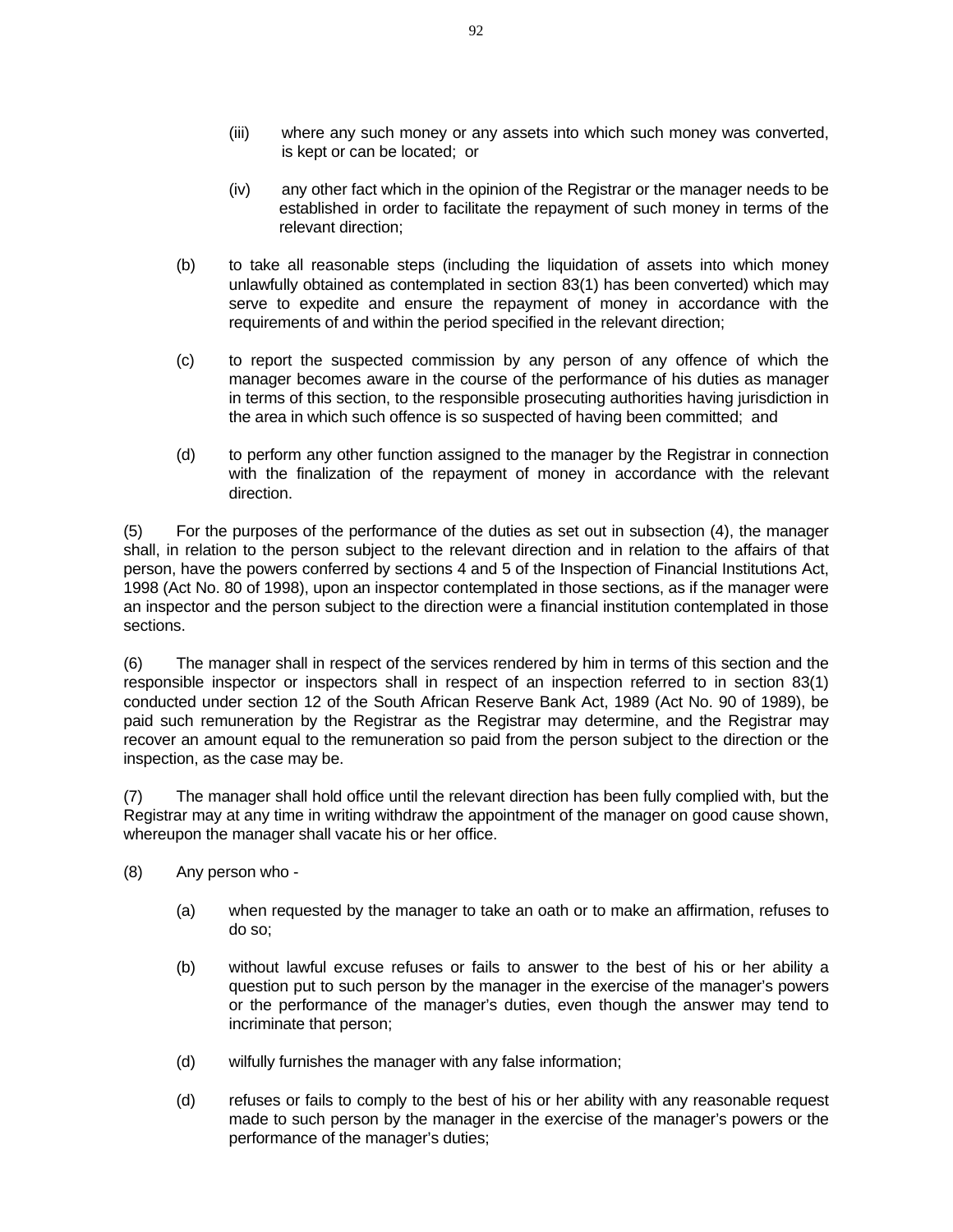- (e) wilfully hinders the manager in the exercise of the powers or the performance of the duties of the manager; or
- (f) commits any other deed designed to obstruct, or to enable any person to evade, the repayment of money as required by a direction under section 83(1),

shall be guilty of an offence: Provided that no answer given to a question put by the manager to a person in terms of this section and no information derived therefrom may be used against such person in any criminal proceedings.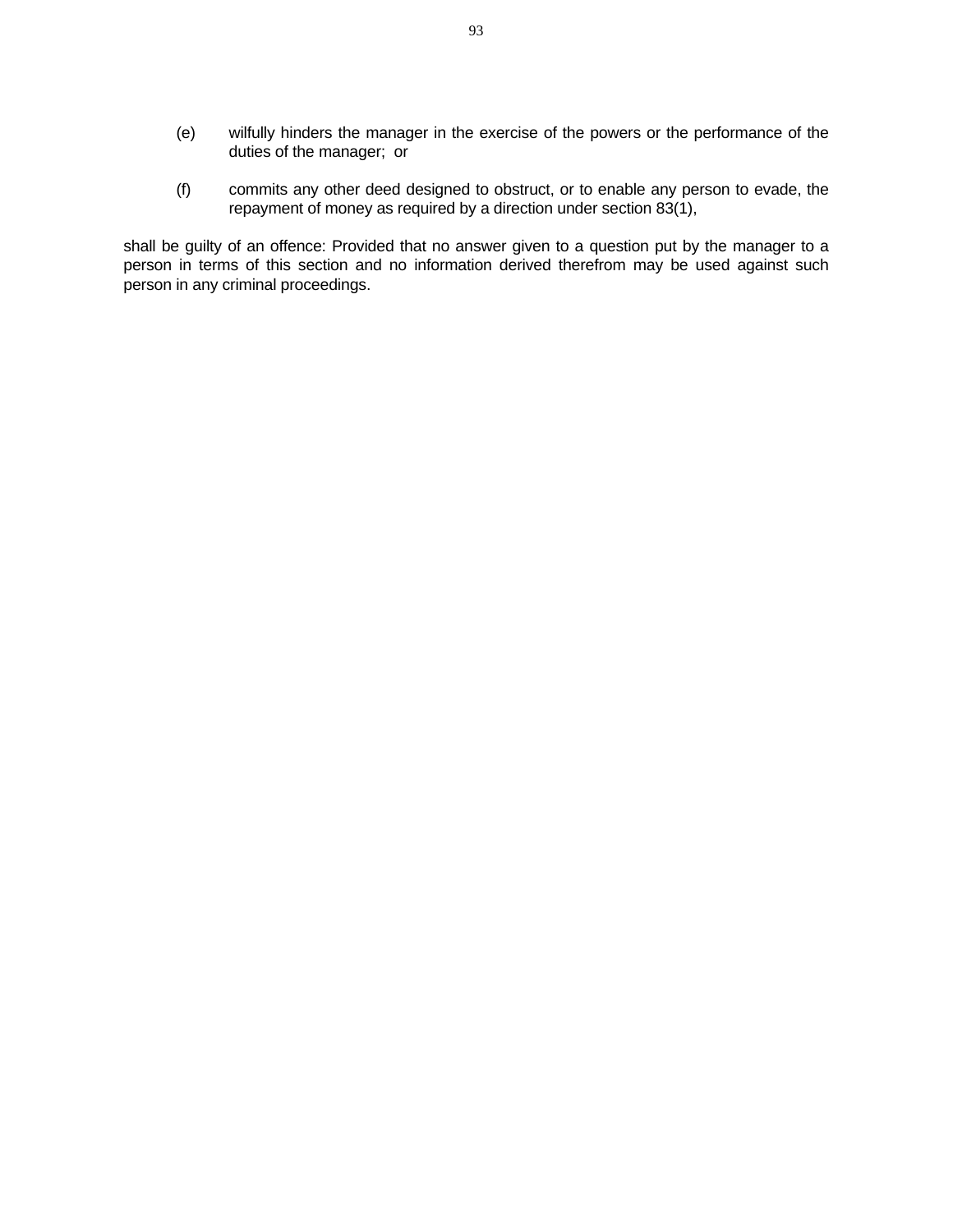# **CHAPTER IX**

# **GENERAL PROVISIONS**

# **85. Certification of returns and other documents**

Any return or other document to be furnished to the Registrar by a bank or controlling company in terms of a requirement of this Act, shall be certified as correct by the chief executive officer and, in the case of such a return, also by the chief accounting officer of the bank or controlling company and be endorsed by such chief executive officer with the date on which it is so certified.

## **85A. Approval of eligible institutions**

(1) Notwithstanding anything to the contrary in any law, no bank or controlling company shall, in the calculation of its prescribed minimum amount of required capital and reserve funds, take into account a credit assessment of any external credit assessment institution or export credit agency unless the relevant external credit assessment institution or export credit agency obtained the prior written approval of the Registrar to act as an eligible institution.

(2) Any external credit assessment institution or export credit agency that wishes to be authorised by the Registrar as an eligible institution may apply to the Registrar for authorisation.

- (3) An application under subsection (2)-
	- (a) shall be made in the prescribed manner;
	- (b) shall be accompanied by such information and comply with such requirements as may be prescribed: Provided that the Registrar may impose additional requirements in writing, and
	- (c) shall be accompanied by such fee as may be prescribed.

### **85B. Verification of information**

The Registrar may require that information submitted to him or her in terms of the Act be verified by such a person, in such a manner and at such intervals as may be prescribed.

### **86. Inspection, copies and keeping of documents**

- (1) Any person may upon payment of the prescribed fee
	- (a) inspect any document specified in subsection (2) and kept by the Registrar in terms of this Act;
	- (b) obtain a certificate from the Registrar as to the contents or any part of the contents of any such document; or
	- (c) obtain a copy of or extract from any such document.
- (2) The documents referred to in subsection (1) are
	- (a) certificates of provisional or final registration or of the registration of an alteration of the memorandum of association or articles of association or of a change of name of banks and of controlling companies;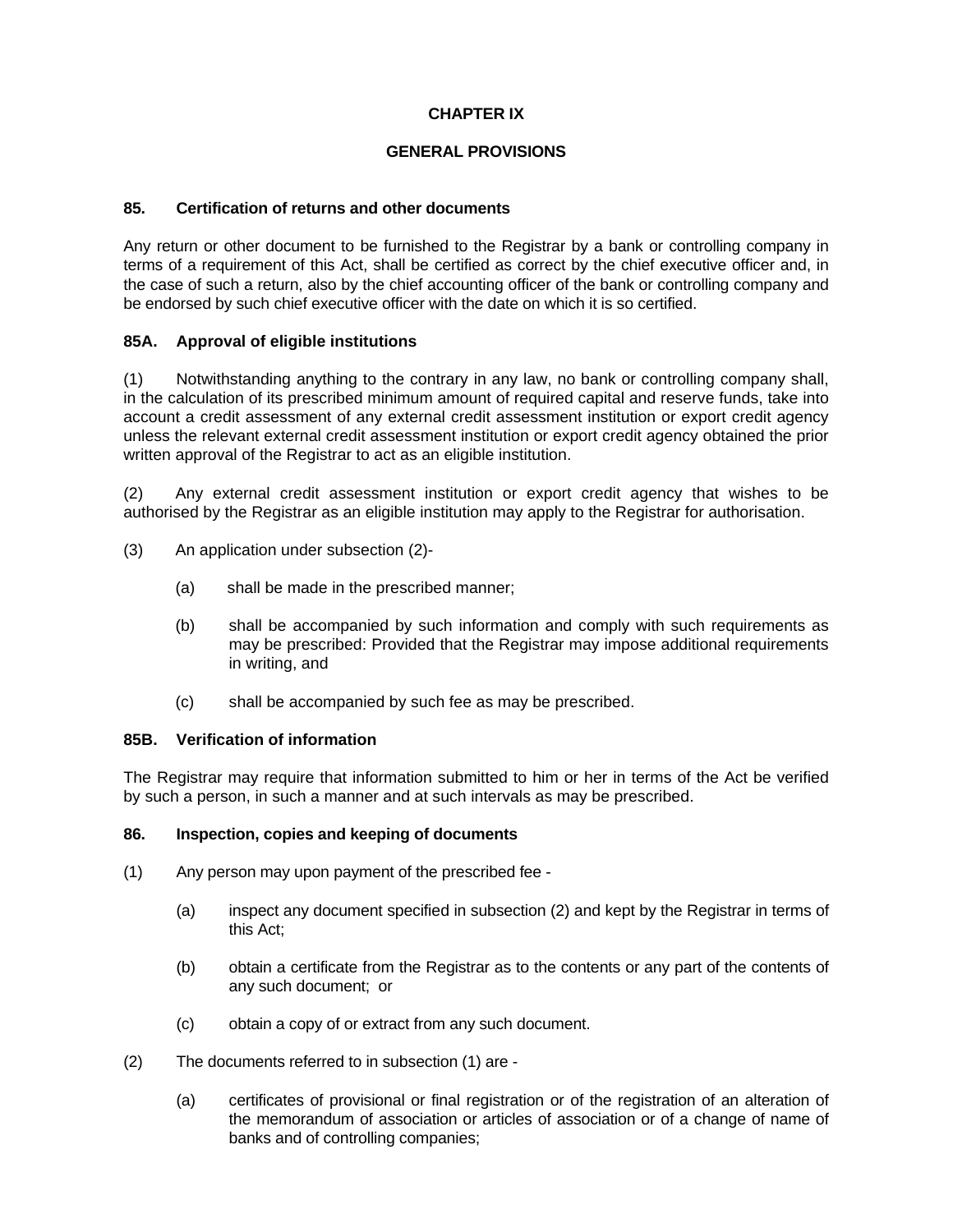- (b) memorandums of association and articles of association of banks and of controlling companies; and
- (c) returns and copies of notices, reports, returns, statements or minutes lodged with the Registrar in terms of section 59, 65 or 75, excluding any return or statement so lodged by means or under cover of a prescribed form which, in terms of the regulation prescribing it, is to be treated as confidential and not available for inspection by the public.

(3) The Registrar shall keep the documents specified in paragraph (c) of subsection (2) for a period of at least 10 years : Provided that the Registrar shall not be required to keep the said documents which relate to a bank or a controlling company of which the registration has lapsed or been cancelled, for a period longer than five years as from the date of termination of such registration.

(4) If the Registrar is of the opinion that a person requires an inspection or any certificate, copy or extract referred to in subsection (1) to promote any public interest, the Registrar may exempt that person from the obligation to pay the prescribed fee in respect of such inspection, certificate, copy or extract.

# **87. Minors and married women as depositors**

(1) Notwithstanding anything to the contrary contained in any law or the common law, and unless otherwise provided in the memorandum of association or articles of association of a bank, a minor over the age of 16 years or a married woman, whether or not under marital power, may be a depositor with a bank and may without the consent or assistance of his guardian or her husband, as the case may be, execute all necessary documents, give all necessary acquittances and cede, pledge, borrow against, and generally deal with, his or her deposit as he or she thinks fit, and shall enjoy all the privileges and be liable to all the obligations and conditions applicable to depositors.

(2) The husband of a woman who is a depositor with a bank shall, save with her written consent, not be entitled to demand or receive from the bank any particulars concerning the deposits she holds with that bank.

### **88. Limitation of liability**

88. No liability shall attach to the South African Reserve Bank or, either in his or her official or personal capacity, to any member of the board of directors of the said Bank, the Registrar or any other officer or employee of the said Bank, for any loss sustained by or damage caused to any person as a result of anything done or omitted by such member, the Registrar or such other officer or employee in the *bona fide* performance of any function or duty under this Act.

### **89. Furnishing of information by Registrar**

Notwithstanding the provisions of section 33(1) of the South African Reserve Bank Act, 1989 (Act No. 90 of 1989), the Registrar may furnish information acquired by him or her as contemplated in that section -

 (a) to any person charged with the performance of a function under any law, provided the Registrar is satisfied that possession of such information by that person is essential for the proper performance of such function by that person; or

 (b) to an authority in a country other than the Republic for the purpose of enabling such authority to perform functions, corresponding to those of the Registrar under this Act, in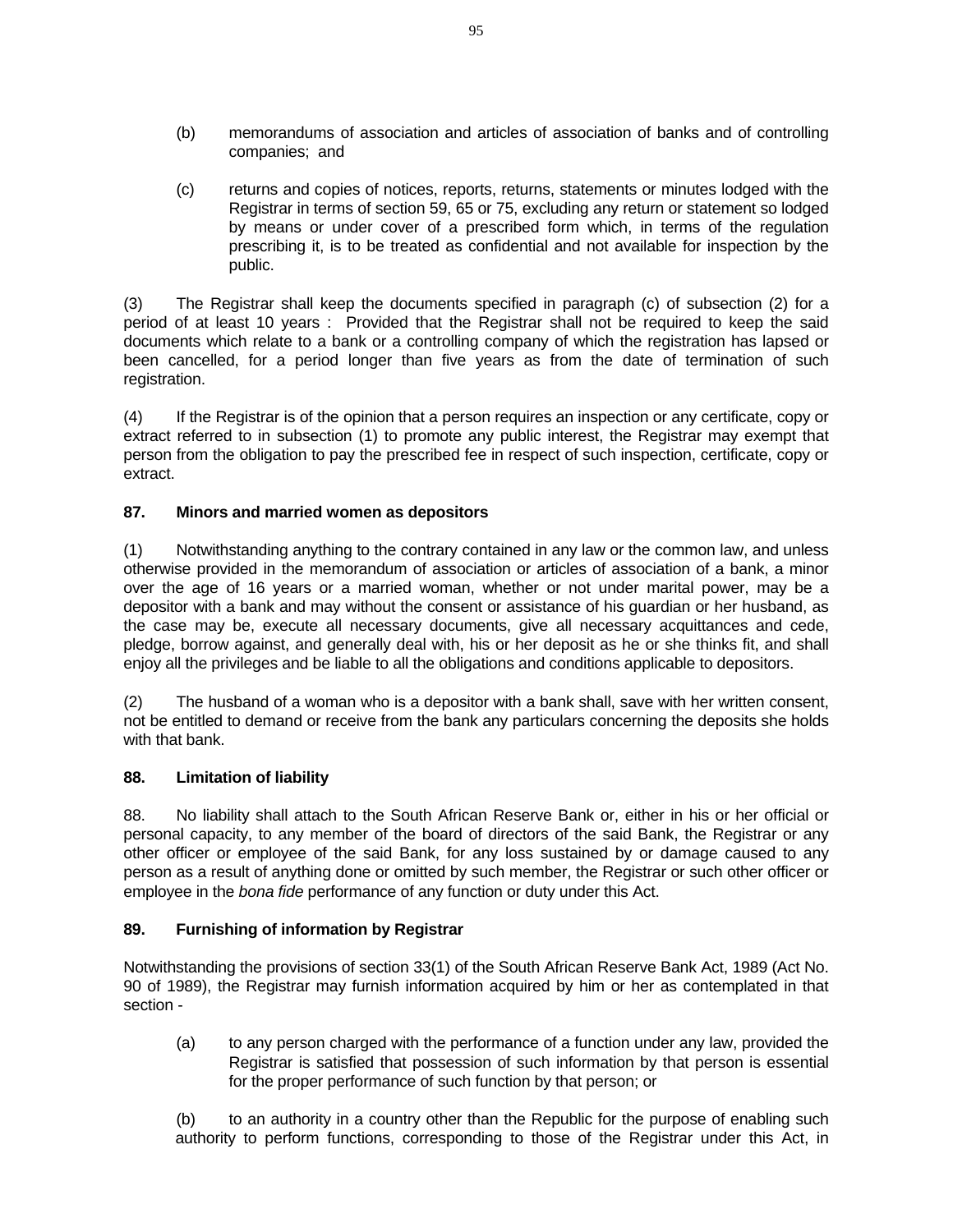respect of a bank carrying on business in such other country: Provided that the Registrar is satisfied that the recipient of the information so provided is willing and able to keep the information confidential within the confines of the laws applicable to the recipient.

# **90. Regulations**

- (1) The Minister may make regulations
	- (a) as to any matter which is required or permitted to be prescribed by regulation under this Act;
	- (b) subject to the provisions of the Companies Act, providing guidelines relating to the conduct of, and prescribing requirements to be complied with by, a member of the board of directors of a bank in the performance of the functions of such a director;
	- (c) prescribing matters in addition to those contemplated in any other provision of this Act, in respect of which fees shall be payable, and the fee payable in respect of each such matter;
	- (d) prescribing the manner in which any payment in terms of this Act shall be made to the Registrar;
	- (e) prescribing such further returns as the Minister may deem expedient, in addition to those contemplated in any other provision, of this Act, to be furnished by banks to the Registrar;
	- (f) prescribing that the financial statements of a bank shall be prepared in conformity with financial reporting standards issued in terms of the Companies Act.
	- (g) prescribing the amount of the fee payable in respect of a licence referred to in section 35 or the basis on which such amount shall be calculated, the period within which such fee shall be paid and a fine in respect of late payment of such a fee;
	- (h) prescribing the basis on which any movable or immovable assets shall for the purposes of this Act be valued; or
	- (i) prescribing, generally, any matter, whether or not connected with any matter specified in paragraphs (a) to (h), inclusive, which the Minister may deem it necessary or expedient to prescribe in order that the objects and purposes of this Act may be better achieved.

(2) A person who is obliged in terms of any provision of this Act to render a return or statement in a prescribed form, shall be deemed not to have rendered that return or statement unless such person has set forth therein all the particulars for which provision is made in the prescribed form.

(3) A regulation made under subsection (1) may in respect of any contravention thereof or failure to comply therewith prescribe a penalty not exceeding a fine of R2 000 or imprisonment for a period of six months.

## **91. Offences and penalties**

- (1) Any person who
	- (a) fails to comply with a direction under section 7;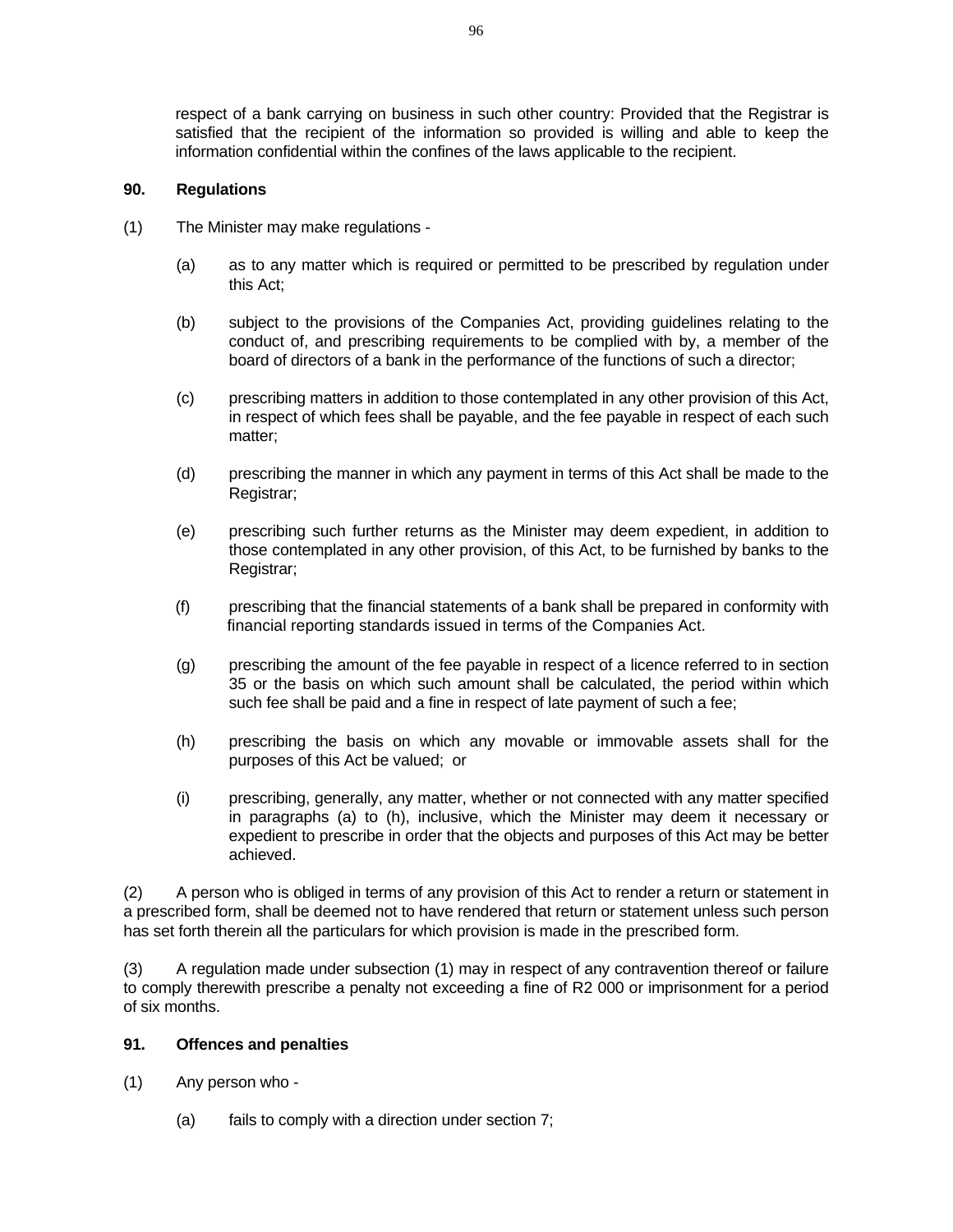- $(aA)$  in the completion of any questionnaire contemplated in section  $1(1A)(c)$  or in the furnishing of any prescribed information contemplated in section 60(5) furnishes the Registrar with any information which to the knowledge of such person is untrue or misleading in any material respect; or
- (b) contravenes or fails to comply with a provision of section  $7(3)$ ,  $(4)$  or  $(5)$ ,  $34$ ,  $35$ ,  $37(1)$ , 38(1), 39, 41, 42(1), 52(1) or (4), 53, 55, 58, 59, 60(5)(a)(i), 60(5)(b)(i), 61(2), 65, 66, 67, 70(2), (2A) or (2B), 70A, 72, 73, 75, 76, 77, 78(1) or (3), 79, 80, 84(1A) or 84(2),

shall be guilty of an offence.

(2) A director or employee of a bank or controlling company who, or any company in which such director or employee has a direct interest and which -

- (a) accepts from any person any benefit for or in connection with any advance granted by that bank or by the bank in respect of which that controlling company is registered; or
- (b) otherwise than with the written consent of the Registrar or at a duly advertised public auction purchases any immovable property owned by or mortgaged to that bank or the bank in respect of which that controlling company is registered, and which is sold by or at the instance of the bank in question or is sold at a judicial sale at the instance of any other person,

shall be guilty of an offence.

(3) A bank which, while a shortfall referred to in section 74(3) exists in respect of its business, pays any dividends, shall be guilty of an offence.

- (4) Any person convicted of an offence in terms of
	- (a) Section  $1(1A)(d)$ ,  $11(2)$ ,  $18A(7)$ ,  $22(4)$  or  $60(5)(a)(i)$  or  $(b)(i)$  read with subsection  $(1)(b)$ of this section, shall be liable to a fine or to imprisonment for a period not exceeding ten years or to both a fine and such imprisonment;
	- (b) section 17(6), 21, 22(3) or (8), 32(4)(a), 69A(14), 78(2), 82(3), 83(3)(a), 84(1A), 84(8) or subsection (1), (2) or (3) of this section (excluding the offence in terms of subsection (1)(b), referred to in paragraph (a)), shall be liable to a fine or to imprisonment for a period not exceeding five years or to both a fine and such imprisonment; or
	- (c) any other provision of this Act in respect of which no specific penalty has been prescribed shall be liable to a fine or to imprisonment for a period not exceeding five years or to both a fine and such imprisonment.

(5) Any person who accepts any benefit in contravention of the provisions of subsection (2)(a) shall pay to the bank concerned the amount or value of such benefit.

(6) If any person fails to submit to the Registrar or to furnish the Registrar with any return, statement, report or other document or information in accordance with a requirement of this Act within the period determined by or under this Act or, if that period has been extended by the Registrar under section 8(2)(a), within the extended period, the Registrar may impose upon such person by way of a notice in writing a fine not exceeding R1000 for every day during which such failure continues.

(6A) If any person submits to the Registrar or furnishes the Registrar with any return, statement,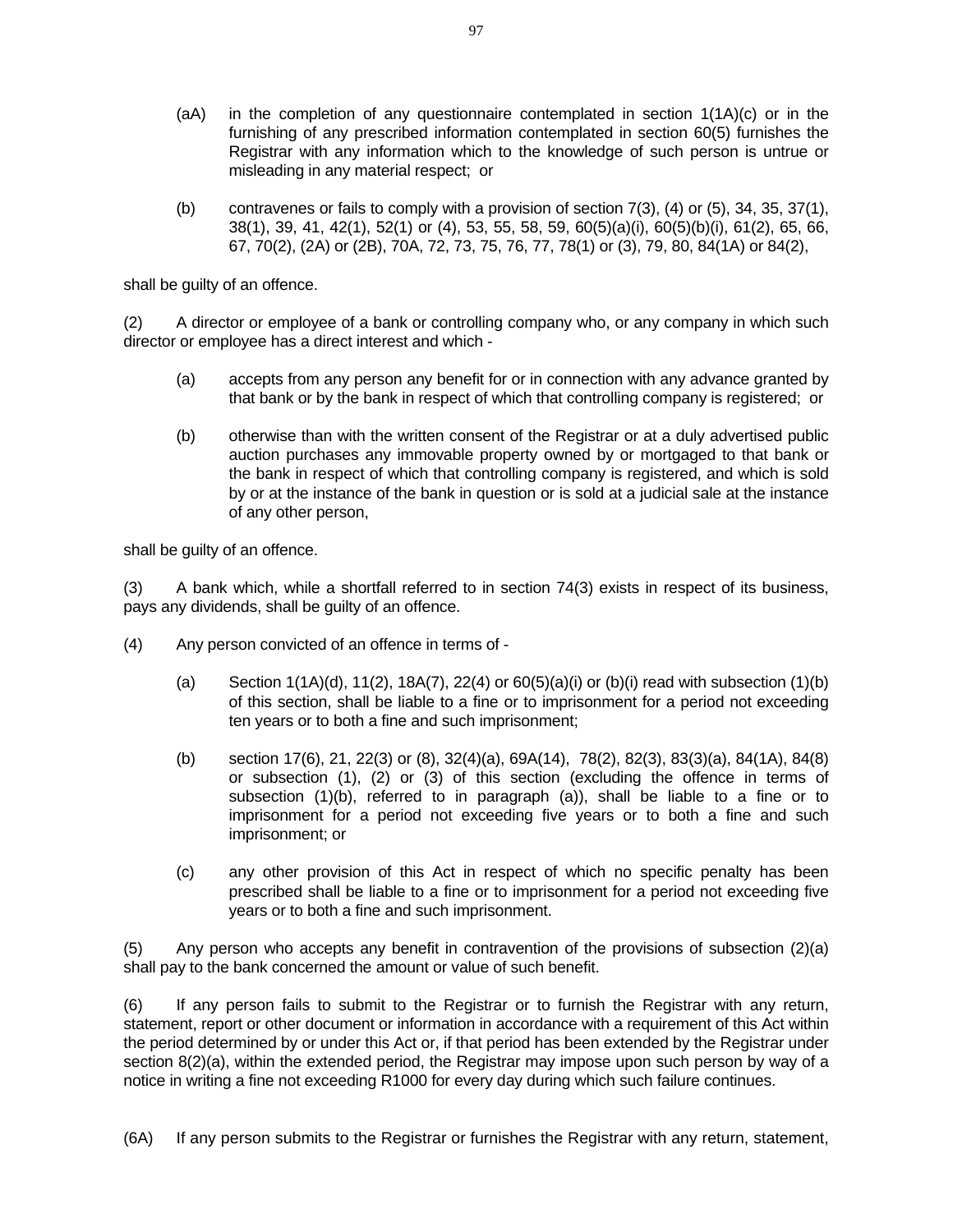report or other document or information in accordance with a requirement of this Act containing materially incorrect or inaccurate information that results in that person having to revise, correct or resubmit such a return, statement, report or other document or information, the Registrar may impose upon such person by way of a notice in writing a fine not exceeding R1000 for every day during which such a return, statement, report or other document or information has not been revised, corrected or resubmitted to the satisfaction of the Registrar.

(7) A fine imposed under section (6) or (6A) shall be paid to the Registrar within such period as may be specified in the notice, and if the person concerned fails to pay the fine within the specified period the Registrar may by way of civil action in a competent court recover from such person the amount of the fine or any portion thereof which the Registrar may in the circumstances consider justified.

# **91A. Power of Registrar to impose penalty**

(1) If the Registrar on reasonable grounds believe that a bank or controlling company has contravened or failed to comply with this Act the Registrar may, after consideration of all material facts, impose a penalty not exceeding R10 000 000 for every day during which contravention or non-compliance with this Act continues.

- (2) Before imposing a penalty the Registrar must in writing-
	- (a) inform the bank or controlling company of his or her intention to impose a penalty;
	- (b) specify the particulars of the alleged contravention or non-compliance;
	- (c) provide reasons for the penalty intended to be imposed;
	- (d) specify the amount of the penalty intended to be imposed;
	- (e) invite interested persons to make representations within a period specified by the Registrar; and
	- (f) inform the bank or controlling company that it may be assisted by a legal representative or other adviser.

(3) If the Registrar after consideration of representations made decides to impose a penalty, he or she must by written notice inform the bank or controlling company that it may, within 30 days after the date of the notice, pay the penalty or appeal against the imposition of the penalty to the Minister.

(4) The Minister may after consideration of an appeal confirm, amend or set aside a penalty imposed by the Registrar.

(5) A bank or controlling company may appeal to the High Court of South Africa against a decision contemplated in subsection (4).

(6) Section 88 of the Income Tax Act, 1962 (Act No. 58 of 1962), applies with changes required by the context to an administrative penalty.

- (7) (a) If it is in the public interest, the Registrar may through appropriate media make known the particulars referred to in paragraph (b) after payment of an administrative penalty has been received or any appeal proceedings in relation thereto have been completed.
	- (b) The Registrar may publish-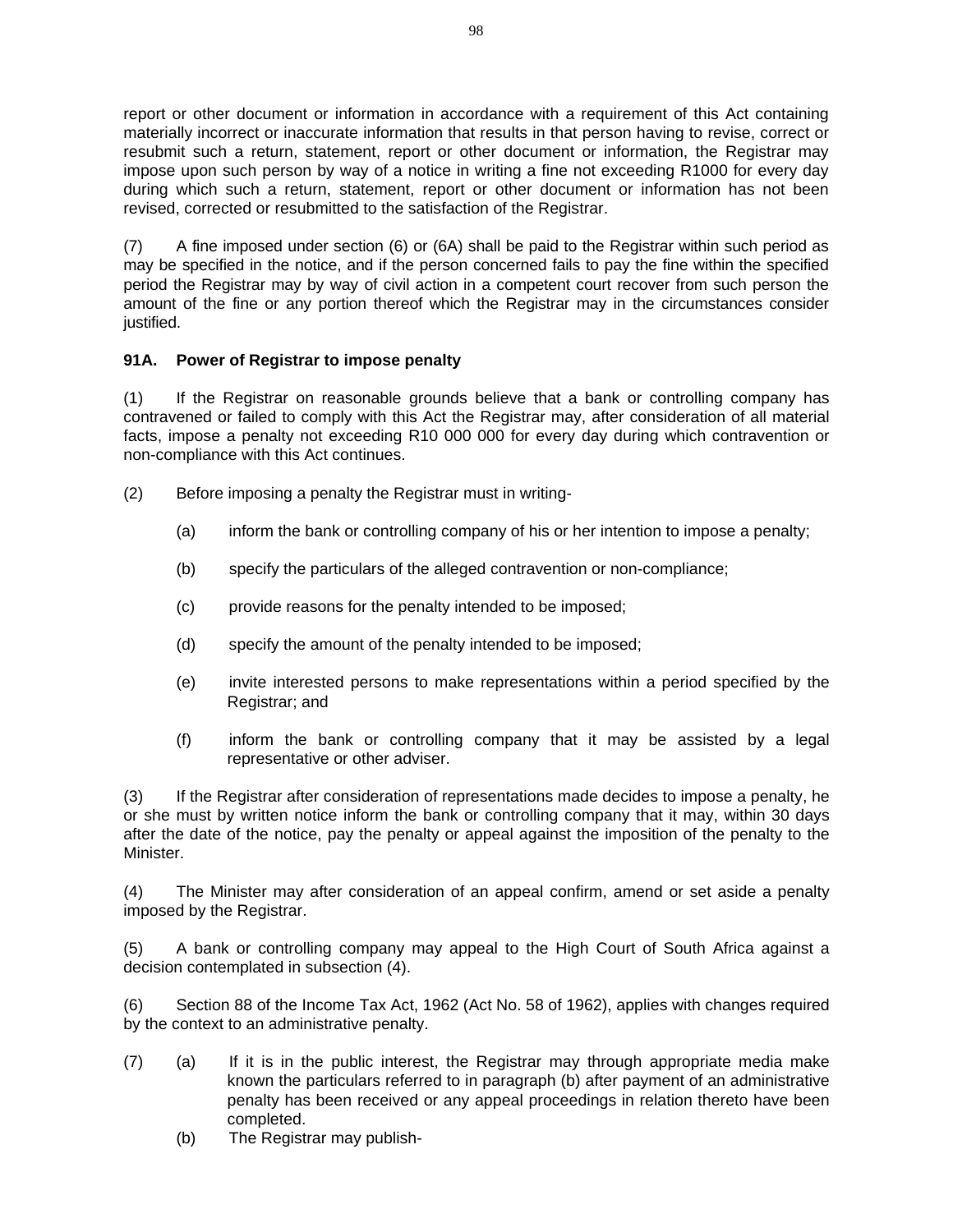- (ii) such particulars of the contravention or non-compliance the Registrar may think fit;
- (iii) when the contravention or non-compliance occurred; and
- (iv) the particulars of the administrative penalty imposed.
- (8) The imposition of an administrative penalty shall not be regarded as a conviction in respect of a criminal offence, but no prosecution for contravention or non-compliance in respect of this Act shall thereafter be competent.

# **92. Review of Act**

(1) The Minister shall appoint a standing committee to review this Act from time to time, and such committee shall consist of such incumbents of offices and other members as the Minister may from time to time determine.

(2) A member of the standing committee shall hold office for such period as the Minister may determine, and shall be eligible for reappointment on the expiration of the term of office of such a member.

(3) The standing committee may from time to time, through the medium of the Policy Board for Financial Services and Regulation established by section 2 of the Policy Board for Financial Services and Regulation Act, 1993 (Act No. 141 of 1993), make recommendations to the Minister with regard to amendments to this Act which, in the opinion of the committee, have become advisable owing to changed circumstances or which the administration of this Act has shown to be advisable.

(4) deleted.

# **93. Interpretation of certain references in existing laws and in other documents**

A reference in any law in force immediately prior to the commencement of the Deposit-taking Institutions Amendment Act, 1993, or in any other document to -

- (a) a deposit-taking institution, discount house, banking institution, banking institution registered under or in terms of the Banks Act, 1965 (Act No. 23 of 1965), or building society registered in terms of the Building Societies Act, 1986 (Act No. 82 of 1986), shall, unless inconsistent with the context or otherwise clearly inappropriate, be construed as a reference to a bank;
- (b) the Registrar of Deposit-taking Institutions or the Registrar of Building Societies shall be construed as a reference to the Registrar :

Provided that -

(i) any such reference in section  $10(1)(i)(xii)(bb)$ ,  $(xii)$  or  $(xiii)(bb)$ ,  $10(1)(v)$  or (vA) or 19(5A) of the Income Tax Act, 1962 (Act No. 58 of 1962), to a building society shall be so construed as a reference to a bank which, prior to its registration as such, had been a building society (within the meaning of the Building Societies Act, 1986) that after the commencement of this Act was registered as a deposit-taking institution by virtue of the provisions of section 33 as those provisions existed prior to the amendment thereof by the Deposit-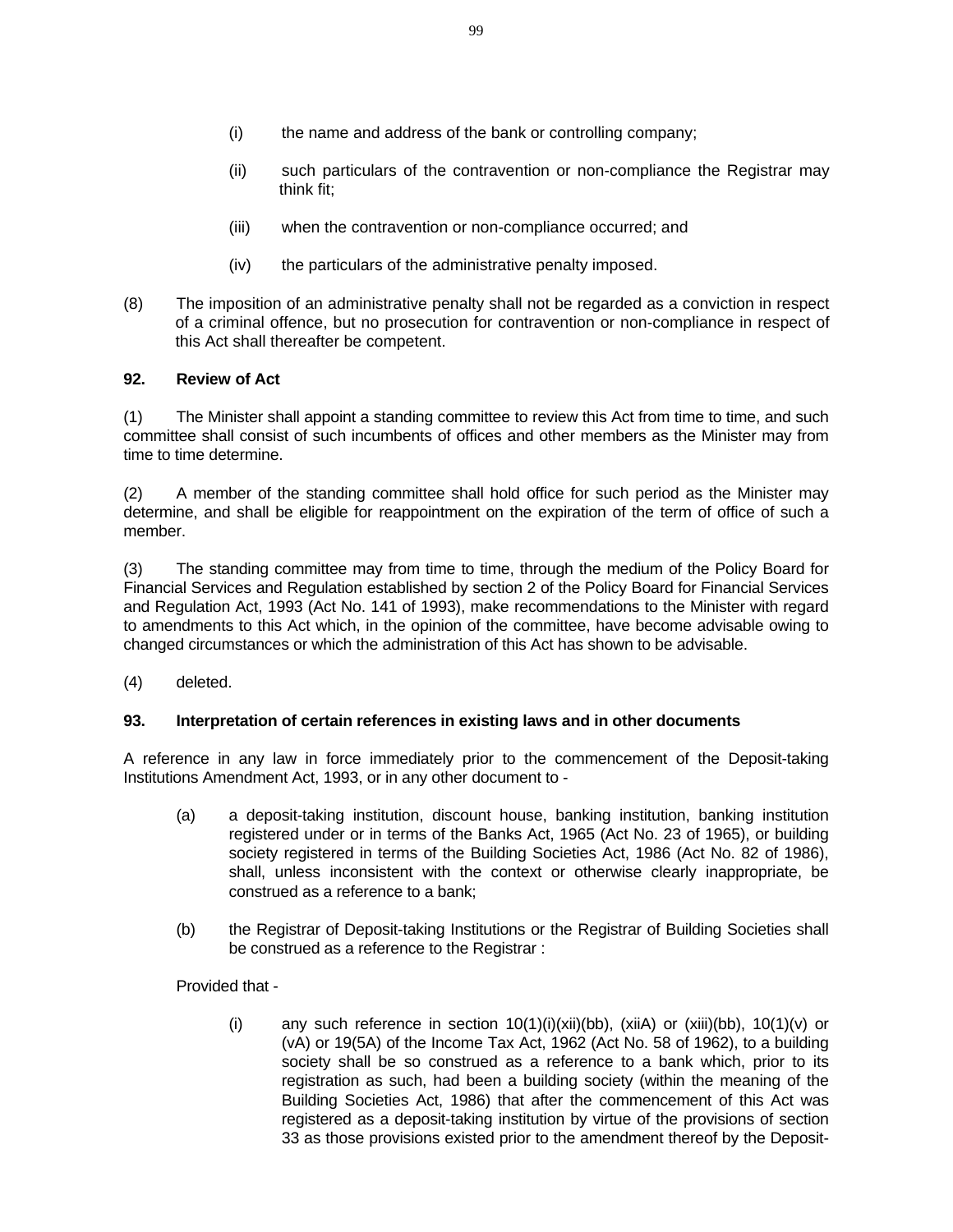## taking Institutions Amendment Act, 1993; and

(ii) any such reference in section  $10(1)(w)$  of the Income Tax Act, 1962, to a deposit-taking institution shall be so construed as a reference to a bank which, prior to its registration as such, had been a banking institution (within the meaning of the Banks Act, 1965) that after the commencement of this Act was registered as a deposit-taking institution by virtue of the provisions of section 33 as those provisions existed prior to the amendment thereof by the Deposittaking Institutions Amendment Act, 1993.

# **94. Amendment of section 3 of Act 61 of 1973, as amended by section 106 of Act 82 of 1986**

Section 3 of the Companies Act is hereby amended by the substitution for paragraph (b) of subsection (1) of the following paragraph :

 "(b) with reference to any company or external company or society which is subject to the provisions of any law relating to [**banks or**] insurance companies or societies in so far as those provisions are inconsistent with the provisions of this Act; or".

# **95. Repeal of laws, and savings**

(1) Subject to the provisions of subsection (2), the laws specified in the Schedule are hereby repealed to the extent set out in the third column of the Schedule.

(2) Any regulation made, direction, order or directive issued, request made or requirement laid down, and any other thing done under any provision of any law repealed by subsection (1), and which could be made, issued, laid down or done under a provision of this Act, shall be deemed to have been made, issued, laid down or done under the last-mentioned provision.

### **96. Short title**

This Act shall be called the Banks Act, 1990.